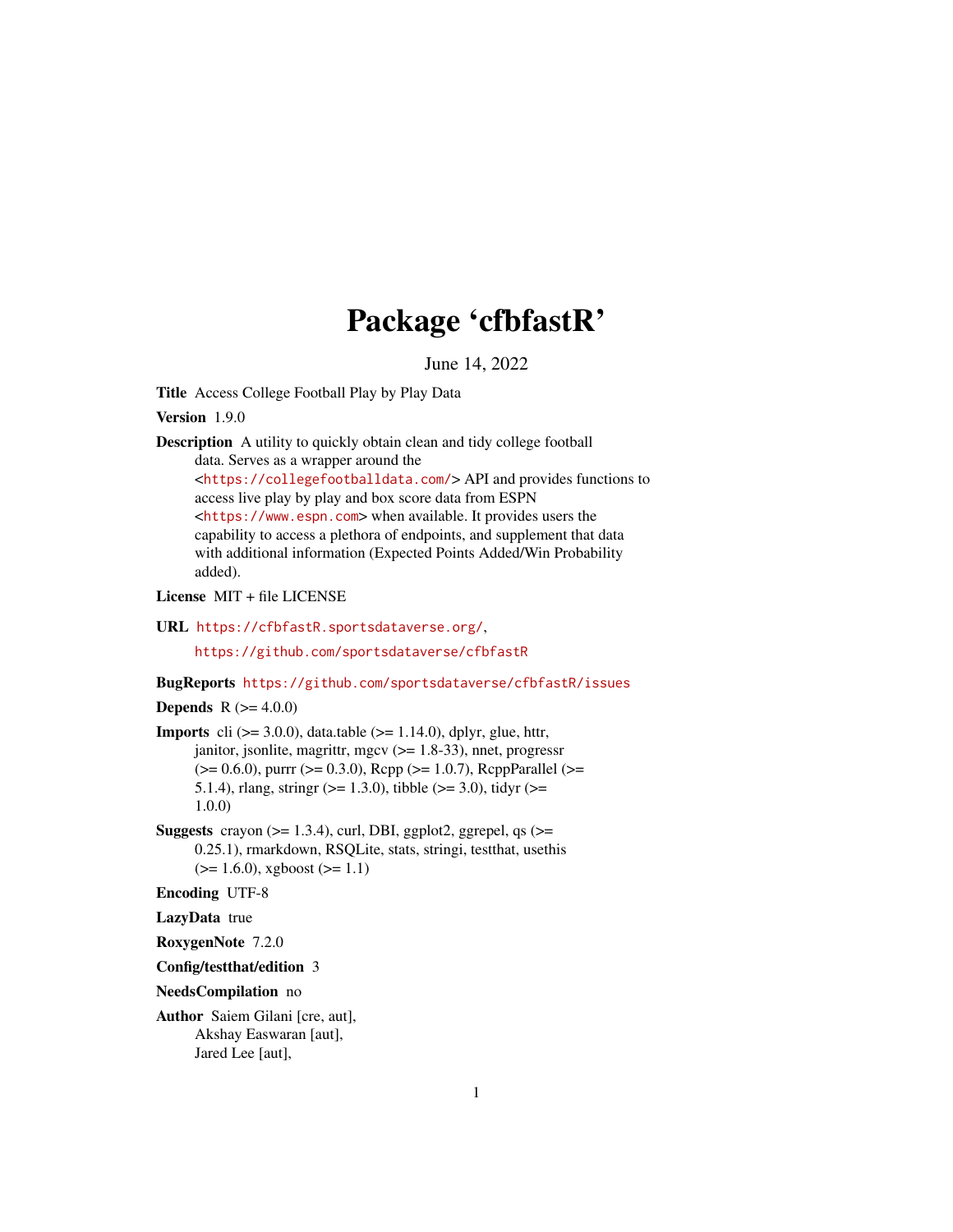Eric Hess [aut], Michael Egle [ctb], Nate Manzo [ctb], Jason DeLoach [ctb], Tej Seth [ctb], Conor McQuiston [ctb], Tan Ho [ctb], Keegan Abdoo [ctb], Matt Spencer [ctb], Sebastian Carl [ctb], John Edwards [ctb]

Maintainer Saiem Gilani <saiem.gilani@gmail.com>

Repository CRAN

Date/Publication 2022-06-13 22:10:02 UTC

# R topics documented:

| $\overline{4}$                                                                                                         |
|------------------------------------------------------------------------------------------------------------------------|
| 5                                                                                                                      |
| 6<br>$\text{cfbd}\_\text{coaches}\_\ldots$                                                                             |
| $\overline{7}$                                                                                                         |
| 8                                                                                                                      |
| 8                                                                                                                      |
| 10                                                                                                                     |
| 10                                                                                                                     |
| 11                                                                                                                     |
| 13                                                                                                                     |
| 14                                                                                                                     |
| 17                                                                                                                     |
| 19                                                                                                                     |
| 20                                                                                                                     |
| 22                                                                                                                     |
| 23                                                                                                                     |
| 26                                                                                                                     |
| 27                                                                                                                     |
| 28                                                                                                                     |
| 30                                                                                                                     |
| 31                                                                                                                     |
| 33                                                                                                                     |
| 33                                                                                                                     |
| 35                                                                                                                     |
| 36<br>$\text{cfbd\_metrics\_wp\_pregame \dots \dots \dots \dots \dots \dots \dots \dots \dots \dots \dots \dots \dots$ |
| 37                                                                                                                     |
| 47                                                                                                                     |
| 48                                                                                                                     |
| 49                                                                                                                     |
| 50                                                                                                                     |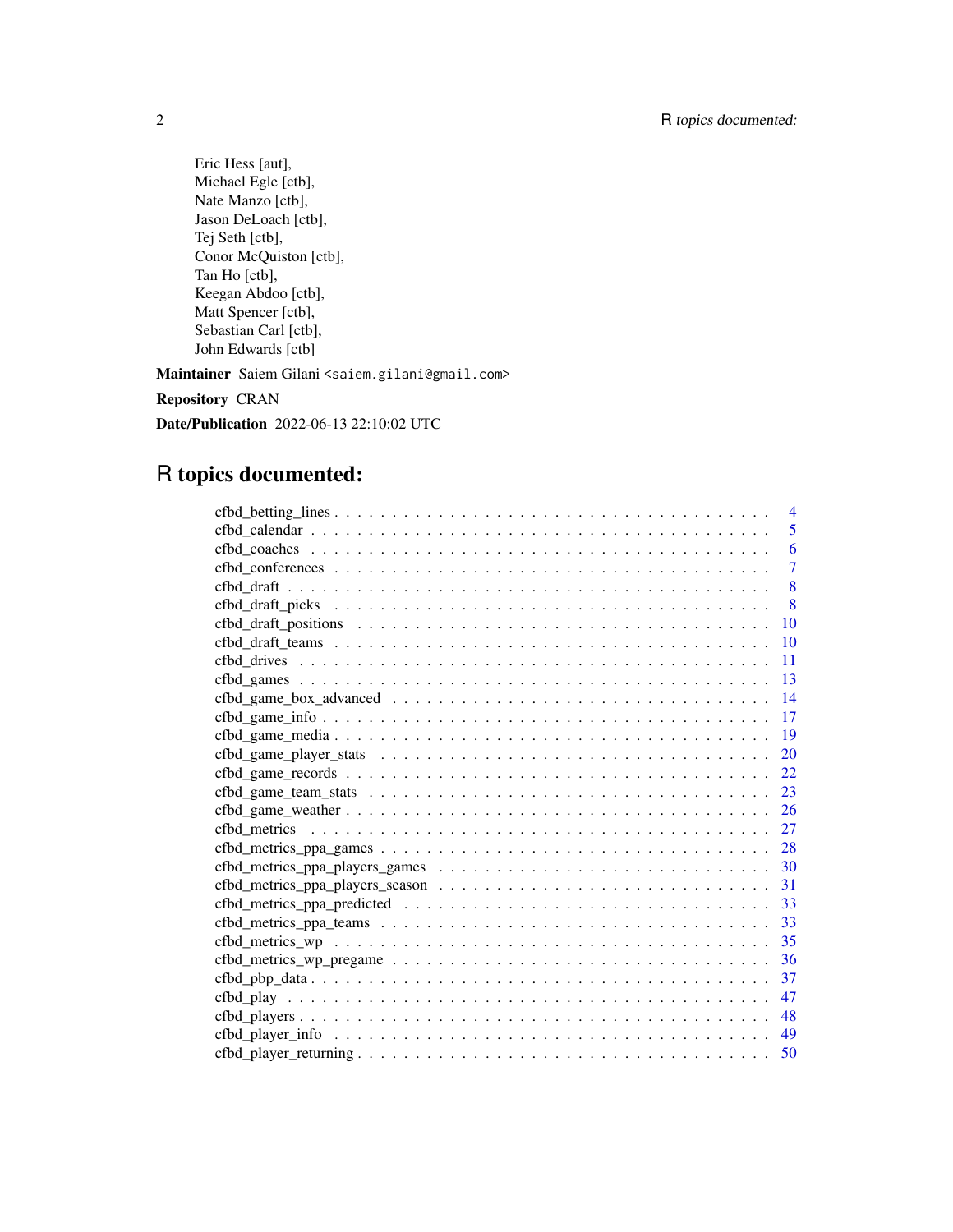| 57<br>$cfbd_play_types \ldots \ldots \ldots \ldots \ldots \ldots \ldots \ldots \ldots \ldots \ldots \ldots \ldots$        |
|---------------------------------------------------------------------------------------------------------------------------|
| 58                                                                                                                        |
| 59                                                                                                                        |
| 60                                                                                                                        |
| 61                                                                                                                        |
| 62                                                                                                                        |
| 64                                                                                                                        |
| 65                                                                                                                        |
| 66                                                                                                                        |
| 68                                                                                                                        |
| 69                                                                                                                        |
| 70                                                                                                                        |
| 71                                                                                                                        |
|                                                                                                                           |
| 72                                                                                                                        |
| 75                                                                                                                        |
| 78                                                                                                                        |
| 81                                                                                                                        |
| 83                                                                                                                        |
| 84                                                                                                                        |
| 85                                                                                                                        |
| $\text{cfbd\_team\_matchup\_records} \dots \dots \dots \dots \dots \dots \dots \dots \dots \dots \dots \dots \dots$<br>86 |
| 87                                                                                                                        |
| 88                                                                                                                        |
| 89                                                                                                                        |
| 90                                                                                                                        |
| 90                                                                                                                        |
| 91                                                                                                                        |
| 92                                                                                                                        |
| 92                                                                                                                        |
| 95                                                                                                                        |
|                                                                                                                           |
|                                                                                                                           |
|                                                                                                                           |
|                                                                                                                           |
|                                                                                                                           |
|                                                                                                                           |
|                                                                                                                           |
| register cfbd                                                                                                             |
|                                                                                                                           |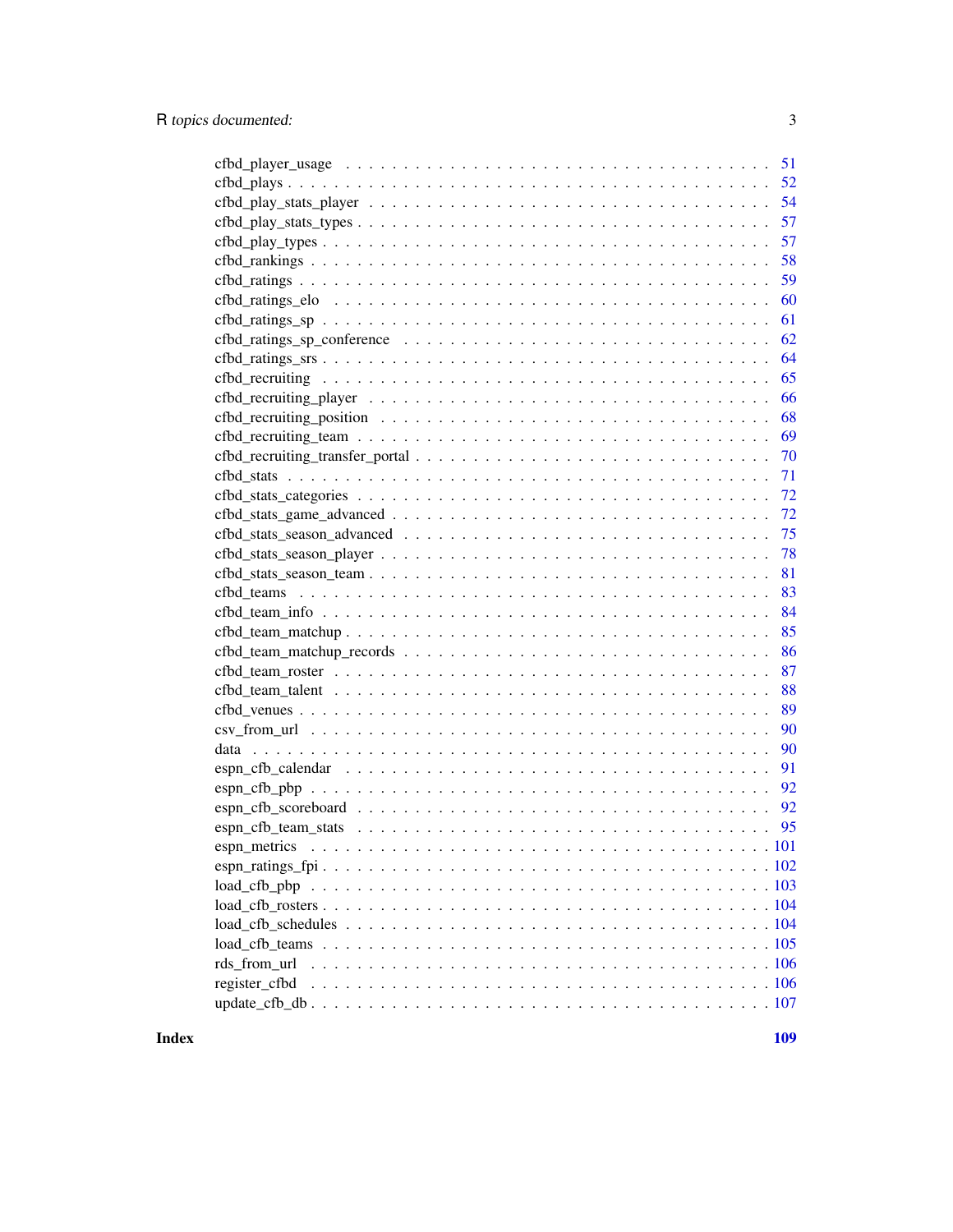<span id="page-3-0"></span>cfbd\_betting\_lines CFBD Betting Lines Endpoint Overview

# Description

Get betting lines information for games

# Usage

```
cfbd_betting_lines(
 game_id = NULL,
 year = NULL,
 week = NULL,season_type = "regular",
  team = NULL,home_team = NULL,
 away_team = NULL,
 conference = NULL,
 line_provider = NULL
)
```
# Arguments

| game_id       | ( <i>Integer</i> optional): Game ID filter for querying a single game<br>Can be found using the $cfbd_game_info()$ function                                                                                                     |
|---------------|---------------------------------------------------------------------------------------------------------------------------------------------------------------------------------------------------------------------------------|
| year          | ( <i>Integer</i> required): Year, 4 digit format( <i>YYYY</i> )                                                                                                                                                                 |
| week          | ( <i>Integer</i> optional): Week - values from 1-15, 1-14 for seasons pre-playoff (i.e.<br>2013 or earlier)                                                                                                                     |
| season_type   | ( <i>String</i> default regular): Select Season Type: regular or postseason                                                                                                                                                     |
| team          | ( <i>String</i> optional): D-I Team                                                                                                                                                                                             |
| home_team     | ( <i>String</i> optional): Home D-I Team                                                                                                                                                                                        |
| away_team     | ( <i>String</i> optional): Away D-I Team                                                                                                                                                                                        |
| conference    | <i>(String optional):</i> Conference abbreviation - Select a valid FBS conference<br>Conference abbreviations P5: ACC, B12, B1G, SEC, PAC<br>Conference abbreviations G5 and FBS Independents: CUSA, MAC, MWC, Ind.<br>SBC, AAC |
| line_provider | ( <i>String</i> optional): Select Line Provider - Caesars, consensus, numberfire, or                                                                                                                                            |

teamrankings

#### Value

Betting information for games with the following columns:

game\_id:integer. Unique game identifier - game\_id.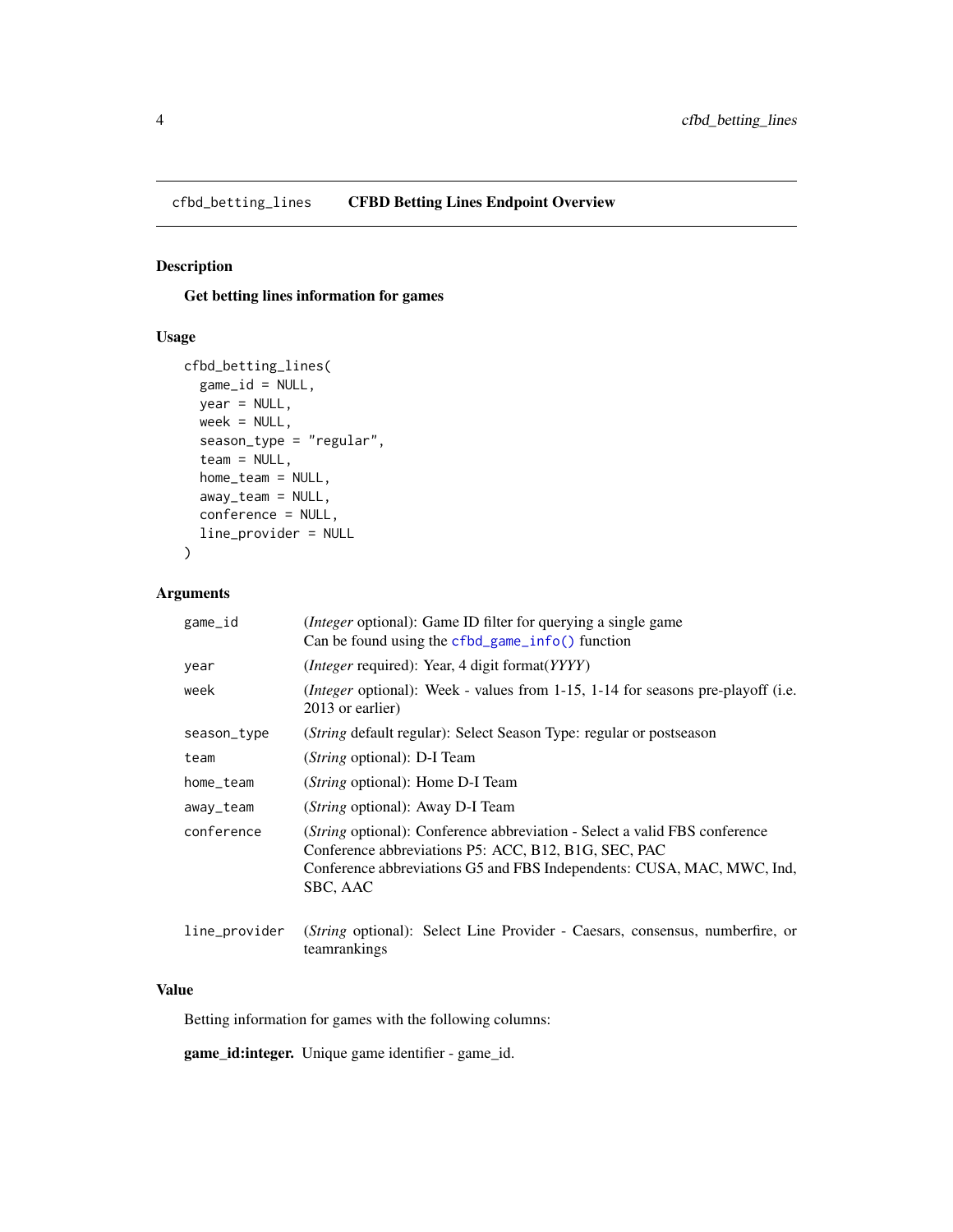<span id="page-4-0"></span>season:integer. Season parameter. season\_type:character.) Season Type (regular, postseason, both week: integer. Week, values from 1-15, 1-14 for seasons pre-playoff (i.e. 2013 or earlier). start\_date:character. Start Date home team:character. Home D-I Team. home\_conference:character. Home D-I Conference. home\_score:integer. Home Score. away\_team:character. Away D-I Team. away\_conference:character. Away D-I Conference. away\_score: integer. Away Score. provider:character. Line provider. spread: character. Spread for the game. formatted\_spread:character. Formatted spread for the game. spread\_open:character. Opening spread for the game. over\_under:character. Over/Under for the game. over\_under\_open:character. Opening over/under for the game. home\_moneyline:character. Home team moneyline. away\_moneyline:character. Away team moneyline.

## Examples

try(cfbd\_betting\_lines(year = 2018, week = 12, team = "Florida State"))

<span id="page-4-1"></span>cfbd\_calendar Get calendar of weeks by season.

#### Description

Get calendar of weeks by season.

#### Usage

```
cfbd_calendar(year)
```
#### **Arguments**

year (*Integer* required): Year, 4 digit format (*YYYY*)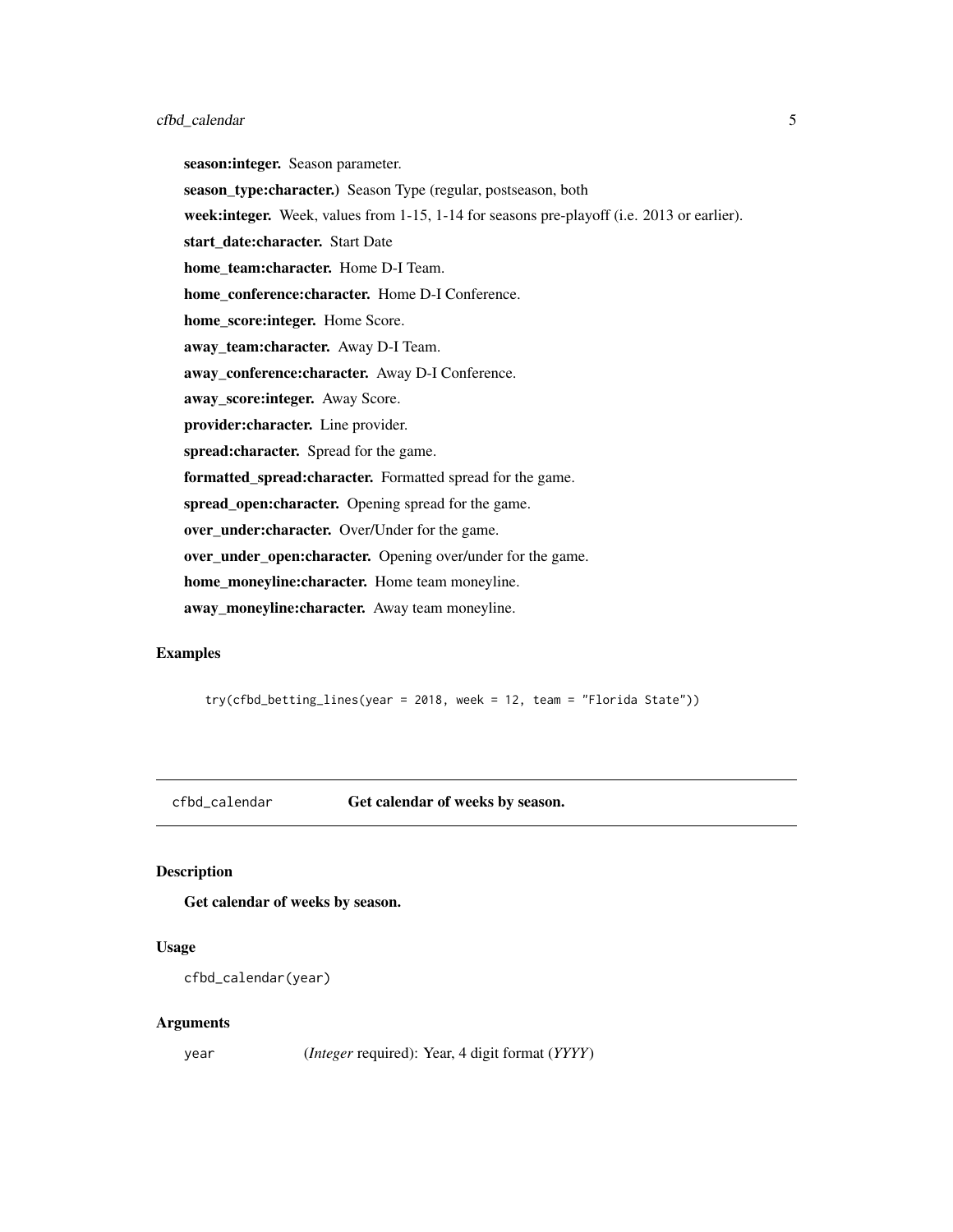# <span id="page-5-0"></span>Value

[cfbd\\_calendar\(\)](#page-4-1) - A data frame with 5 variables:

season: character. Calendar season.

week: integer. Calendar game week.

season\_type: character Season type of calendar week.

first\_game\_start: character. First game start time of the calendar week.

last\_game\_start: character. Last game start time of the calendar week.

# Examples

try(cfbd\_calendar(2019))

## cfbd\_coaches CFBD Coaches Endpoint Overview

#### Description

Coach information search A coach search function which provides coaching records and school history for a given coach

## Usage

```
cfbd_coaches(
  first = NULL,
  last = NULL,team = NULL,
  year = NULL,
 min_year = NULL,
 max_year = NULL
)
```
#### Arguments

| first    | ( <i>String</i> optional): First name for the coach you are trying to look up                    |
|----------|--------------------------------------------------------------------------------------------------|
| last     | ( <i>String</i> optional): Last name for the coach you are trying to look up                     |
| team     | ( <i>String</i> optional): Team - Select a valid team, D1 football                               |
| year     | <i>(Integer optional): Year, 4 digit format (YYYY).</i>                                          |
| min_year | ( <i>Integer</i> optional): Minimum Year filter (inclusive), 4 digit format (YYYY).              |
| max_year | <i>(Integer optional):</i> Maximum Year filter <i>(inclusive)</i> , 4 digit format <i>(YYYY)</i> |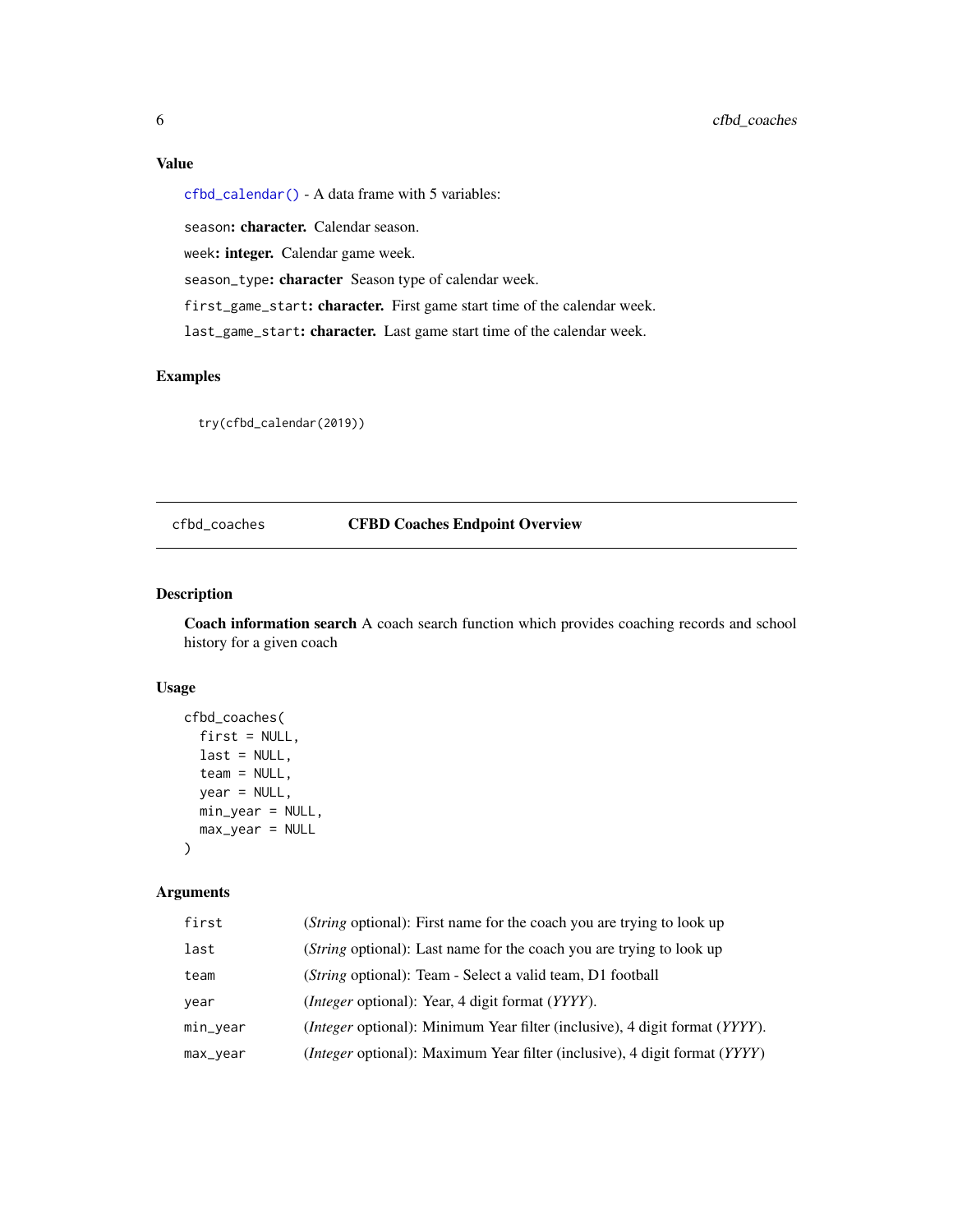## <span id="page-6-0"></span>Value

first name: character. First name of coach. last name:character. Last name of coach. hire date:character. Hire date of coach. school:character. School of coach. year:integer. Season of record. games:integer. Games as coach. wins: integer. Wins for the season. losses:integer. Losses for the season. ties: integer. Ties for the season. preseason\_rank: integer. Preseason rank for the school of coach. postseason\_rank:integer. Postseason rank for the school of coach. srs:character. Simple Rating System adjustment for team. sp\_overall:character. Bill Connelly's SP+ overall for team. sp\_offense: character. Bill Connelly's SP+ offense for team. sp defense: character. Bill Connelly's SP+ defense for team.

## Examples

try(cfbd\_coaches(first = "Nick", last = "Saban", team = "alabama"))

<span id="page-6-1"></span>cfbd\_conferences CFBD Conferences Endpoint Overview

## Description

Get college football conference information Pulls all college football conferences and returns as data frame

#### Usage

cfbd\_conferences()

## Value

[cfbd\\_conferences\(\)](#page-6-1) - A data frame with 94 rows and 5 variables:

conference\_id: Referencing conference id.

name: Conference name.

long\_name: Long name for Conference.

abbreviation: Conference abbreviation.

classification: Conference classification (fbs,fcs,ii,iii)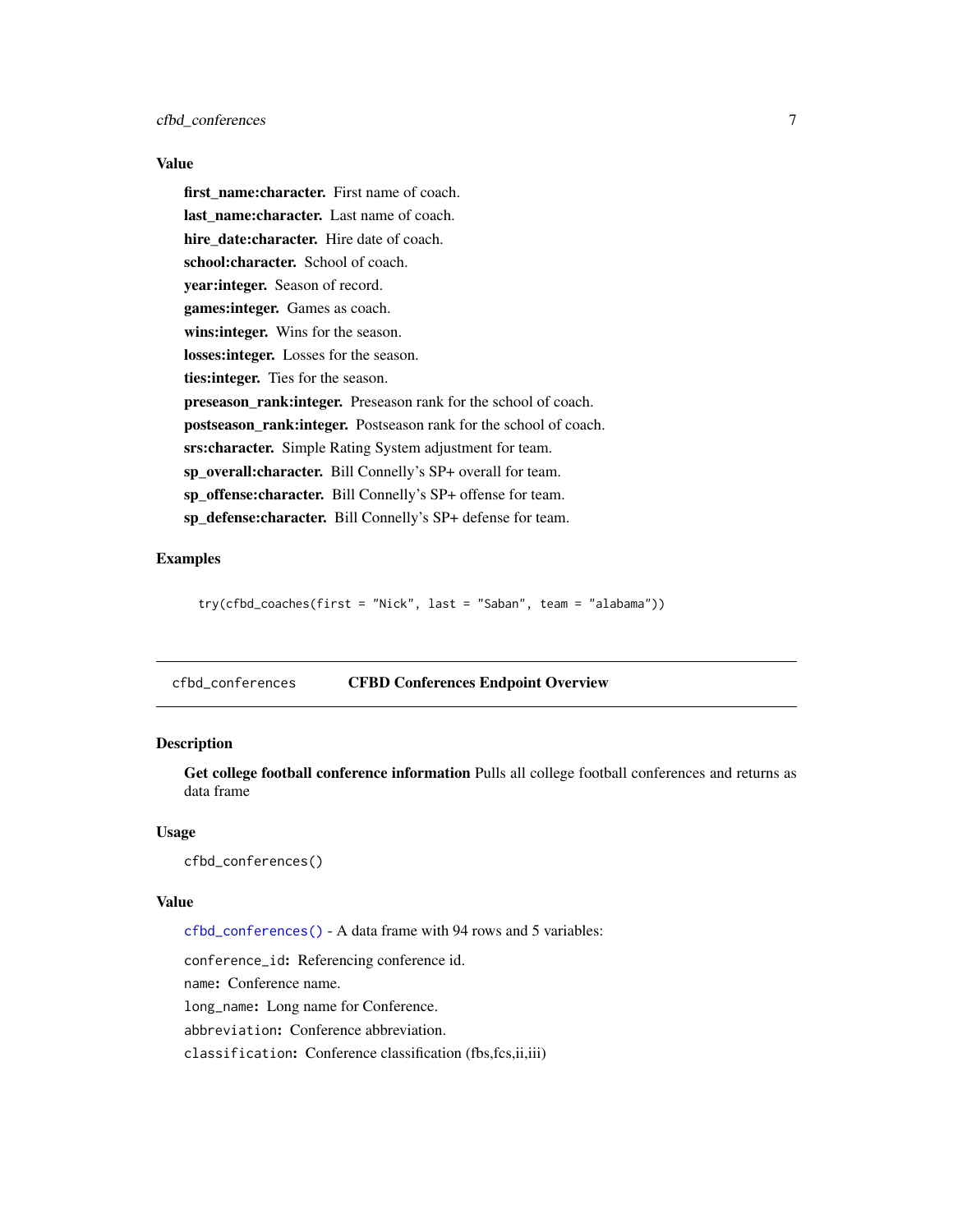# <span id="page-7-0"></span>Examples

```
try(cfbd_conferences())
```
#### cfbd\_draft CFBD NFL Draft Endpoint Overview

# Description

cfbd\_draft\_teams(): Get list of NFL teams.

cfbd\_draft\_positions(): Get list of NFL positions for mapping to college positions. cfbd\_draft\_picks(): Get list of NFL Draft picks.

## Details

Get list of NFL teams:

cfbd\_draft\_teams()

Get list of NFL positions for mapping to collegiate:

cfbd\_draft\_positions()

Get list of NFL Draft picks:

cfbd\_draft\_picks(year = 2020, college = "Texas")

```
cfbd_draft_picks(nfl_team = "Cincinatti")
```
<span id="page-7-1"></span>cfbd\_draft\_picks Get list of NFL draft picks

#### Description

# Get list of NFL draft picks

#### Usage

```
cfbd_draft_picks(
  year = NULL,nfl_team = NULL,
  college = NULL,
  conference = NULL,
  position = NULL
\mathcal{E}
```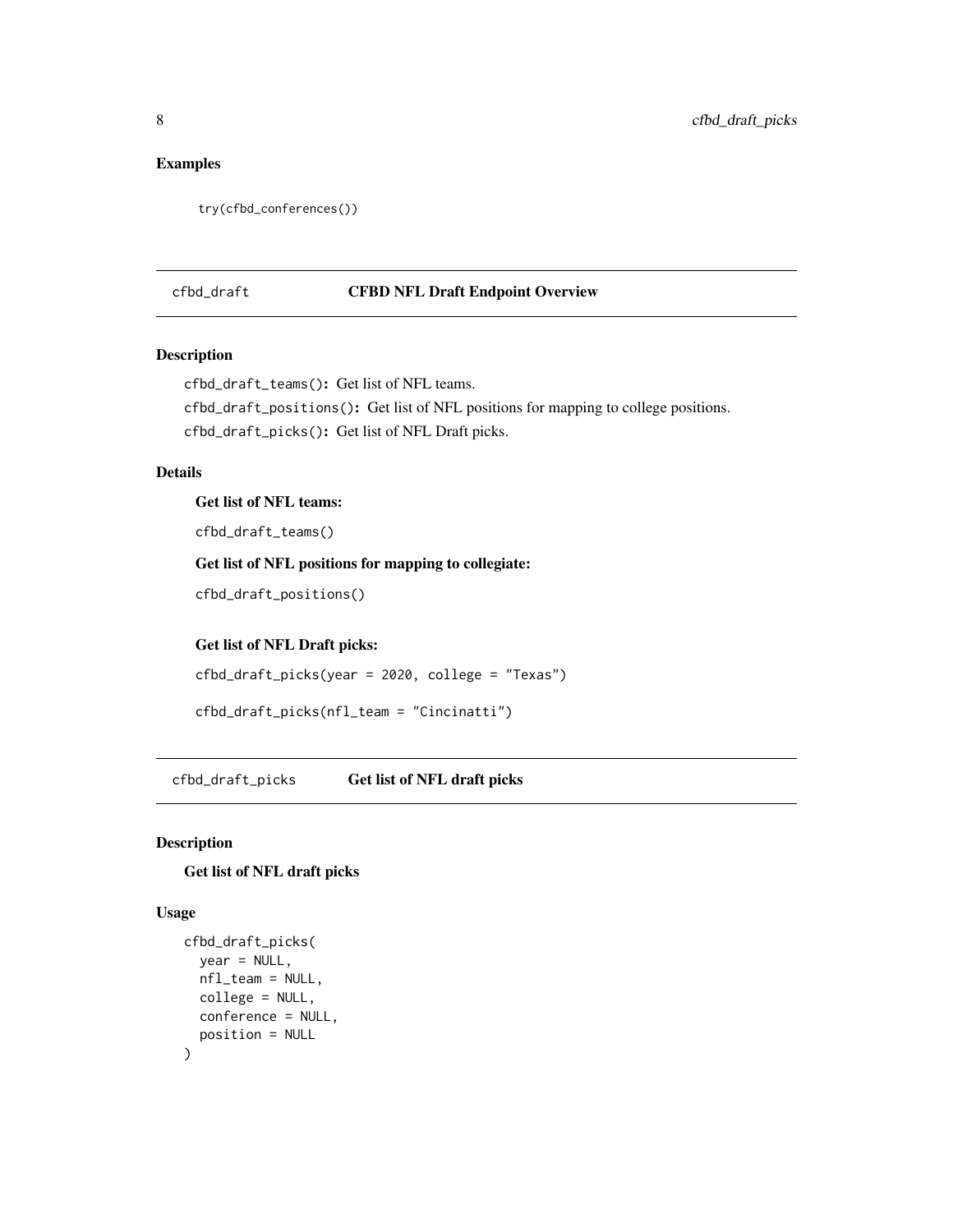# cfbd\_draft\_picks 9

#### **Arguments**

| year       | ( <i>Integer</i> required): NFL draft class, 4 digit format ( <i>YYYY</i> )                             |
|------------|---------------------------------------------------------------------------------------------------------|
| $nfl$ team | ( <i>String</i> ): NFL drafting team, see cfbd_draft_teams() for valid selections.                      |
| college    | (String): NFL draftee college team, see cfbd_team_info() for valid selections.                          |
| conference | ( <i>String</i> ): NFL draftee college team conference, see cfbd_conferences() for<br>valid selections. |
| position   | ( <i>String</i> ): NFL position abbreviation, see cfbd_draft_positions() for valid<br>selections.       |

## Value

[cfbd\\_draft\\_picks\(\)](#page-7-1) - A data frame with 23 variables:

college\_athlete\_id: integer. College athlete referencing id. nfl\_athlete\_id: integer NFL athlete referencing id. college\_id: integer College team referencing id. college\_team: character College team name. college\_conference: character Conference of college team. nfl\_team: character NFL team name of drafted player. year: integer. NFL draft class year. overall: integer. Overall draft pick number. round: integer. Round of NFL draft the draftee was picked in. pick: integer. Pick number of the NFL draftee within the round they were picked in. name: character. NFL draftee name. position: character. NFL draftee position. height: double. NFL draftee height. weight: integer. NFL draftee weight. pre\_draft\_ranking: integer Pre-draft ranking (ESPN). pre\_draft\_position\_ranking: integer. Pre-draft position ranking (ESPN). pre\_draft\_grade: **double.** Pre-draft scouts grade (ESPN). hometown\_info\_city: character. Hometown of the NFL draftee. hometown\_info\_state\_province: character. Hometown state of the NFL draftee. hometown\_info\_country: character. Hometown country of the NFL draftee. hometown\_info\_latitude: character. Hometown latitude of the NFL draftee. hometown\_info\_longitude: character. Hometown longitude of the NFL draftee. hometown\_info\_county\_fips: character. Hometown FIPS code of the NFL draftee.

## Examples

```
try(cfbd_draft_picks(year = 2020))
try(cfbd_draft_picks(year = 2016, position = "PK"))
```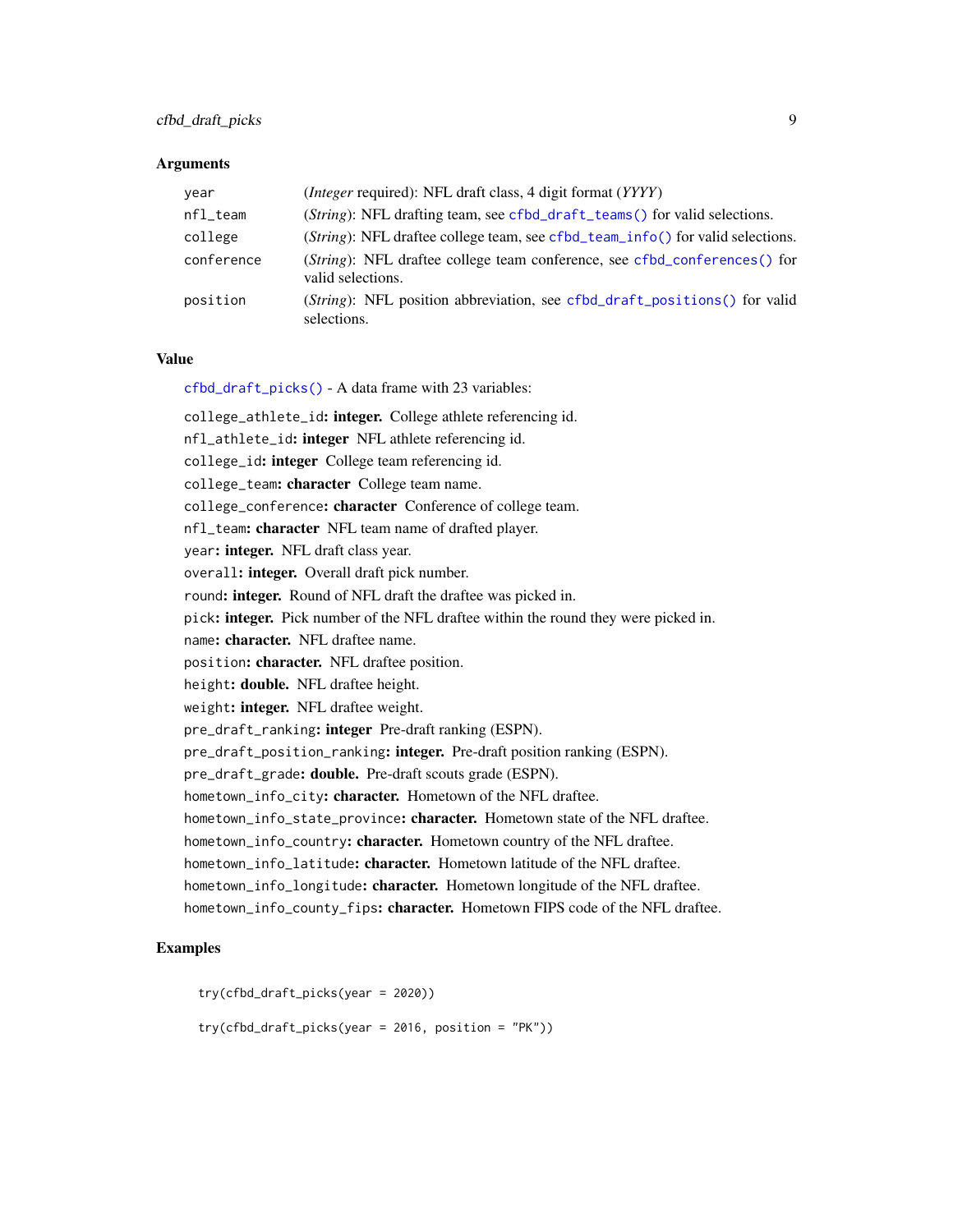<span id="page-9-2"></span><span id="page-9-0"></span>cfbd\_draft\_positions Get list of NFL positions

#### Description

Get list of NFL positions

# Usage

cfbd\_draft\_positions()

# Value

[cfbd\\_draft\\_positions\(\)](#page-9-2) - A data frame with 2 variables:

position\_name: character. NFL Position group name.

position\_abbreviation: integer NFL position group abbreviation.

# Examples

try(cfbd\_draft\_positions())

<span id="page-9-1"></span>cfbd\_draft\_teams Get list of NFL teams

# Description

Get list of NFL teams

#### Usage

cfbd\_draft\_teams()

## Value

[cfbd\\_draft\\_teams\(\)](#page-9-1) - A data frame with 4 variables:

nfl\_location: character. NFL team location (city).

nfl\_nickname: integer NFL team nickname (mascot).

nfl\_display\_name: integer NFL team display name (usually more neat/complete).

nfl\_logo: character URL for NFL team logo.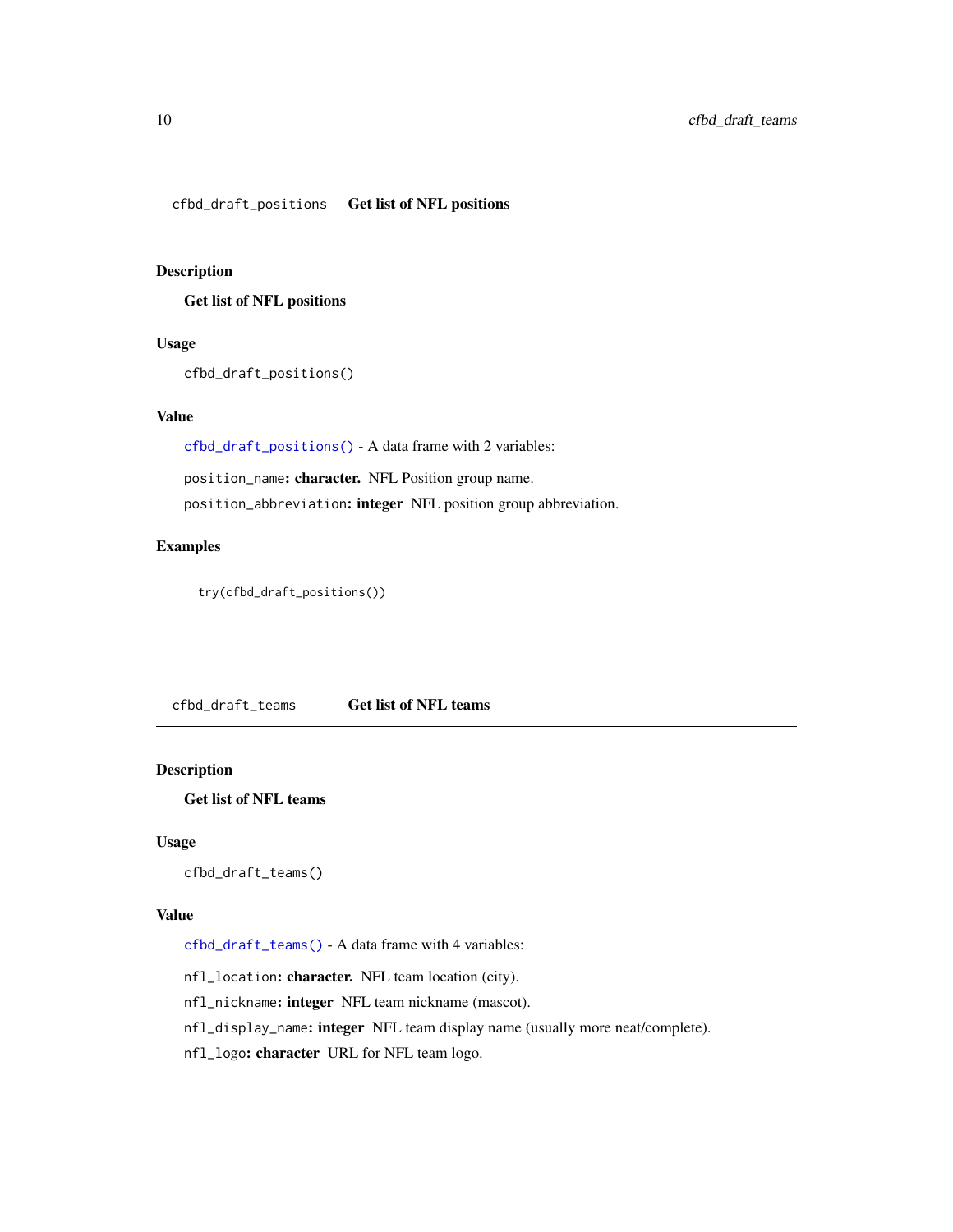<span id="page-10-0"></span>cfbd\_drives 11

# Examples

try(cfbd\_draft\_teams())

# <span id="page-10-1"></span>cfbd\_drives CFBD Drives Endpoint

# Description

Get college football game drives

# Usage

```
cfbd_drives(
  year,
  season_type = "regular",
 week = NULL,team = NULL,
 offense_team = NULL,
 defense_team = NULL,
 conference = NULL,
 offense_conference = NULL,
  defense_conference = NULL
)
```
# Arguments

| year               | ( <i>Integer</i> required): Year, 4 digit format ( <i>YYYY</i> )                                                                                                                                                                           |  |
|--------------------|--------------------------------------------------------------------------------------------------------------------------------------------------------------------------------------------------------------------------------------------|--|
| season_type        | (String default regular): Select Season Type: regular, postseason, or both                                                                                                                                                                 |  |
| week               | ( <i>Integer</i> optional): Week - values from 1-15, 1-14 for seasons pre-playoff, i.e.<br>2013 or earlier                                                                                                                                 |  |
| team               | (String optional): D-I Team                                                                                                                                                                                                                |  |
| offense_team       | (String optional): Offense D-I Team                                                                                                                                                                                                        |  |
| defense_team       | ( <i>String</i> optional): Defense D-I Team                                                                                                                                                                                                |  |
| conference         | ( <i>String</i> optional): DI Conference abbreviation - Select a valid FBS conference<br>Conference abbreviations P5: ACC, B12, B1G, SEC, PAC Conference abbrevi-<br>ations G5 and FBS Independents: CUSA, MAC, MWC, Ind, SBC, AAC         |  |
| offense_conference |                                                                                                                                                                                                                                            |  |
|                    | ( <i>String</i> optional): Offense DI Conference abbreviation - Select a valid FBS con-<br>ference Conference abbreviations P5: ACC, B12, B1G, SEC, PAC Conference<br>abbreviations G5 and FBS Independents: CUSA, MAC, MWC, Ind, SBC, AAC |  |
| defense_conference |                                                                                                                                                                                                                                            |  |
|                    | ( <i>String</i> optional): Defense DI Conference abbreviation - Select a valid FBS con-<br>ference Conference abbreviations P5: ACC, B12, B1G, SEC, PAC Conference<br>abbreviations G5 and FBS Independents: CUSA, MAC, MWC, Ind, SBC, AAC |  |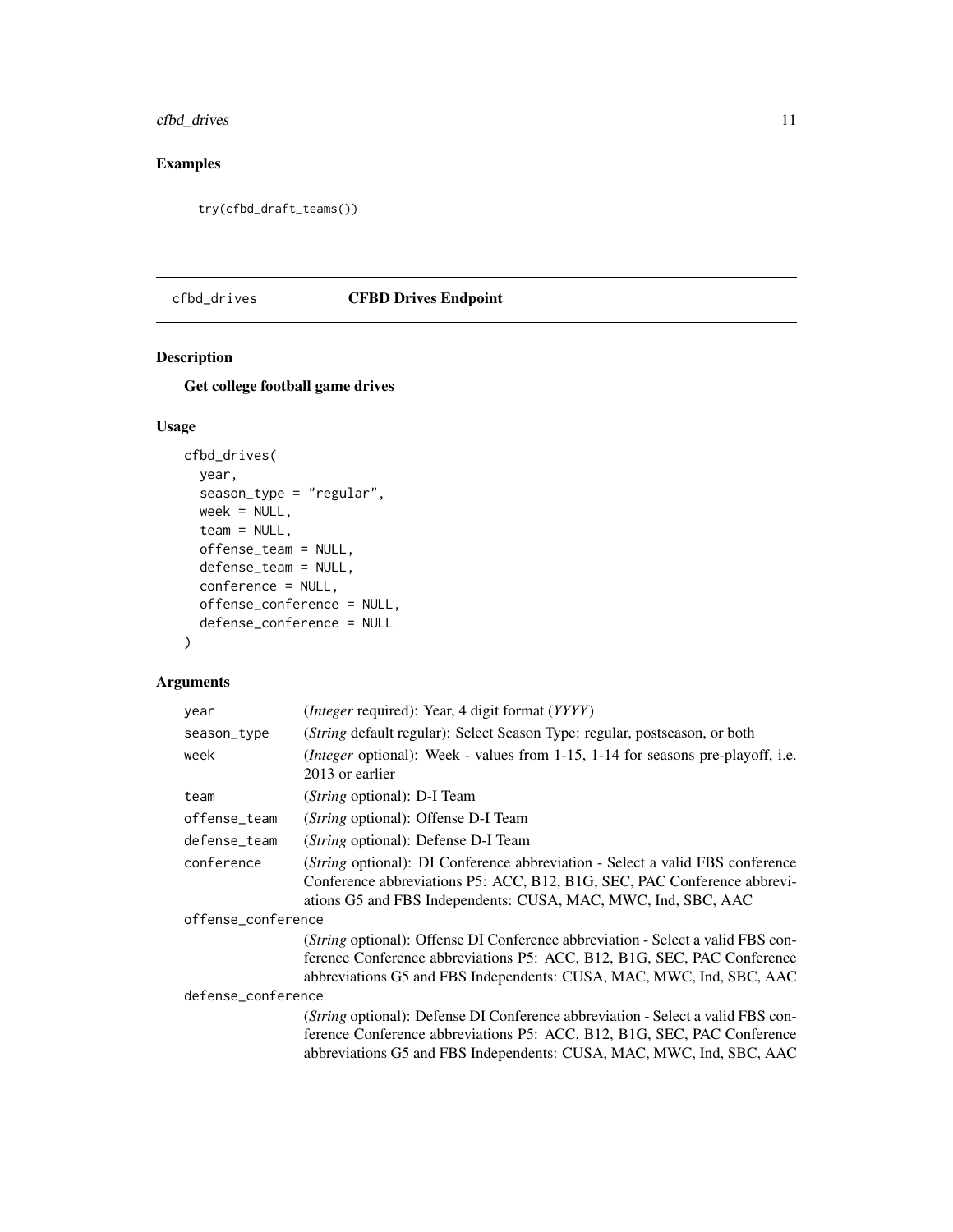## Value

[cfbd\\_drives\(\)](#page-10-1) - A data frame with 23 variables as follows: offense:character. Drive offense. offense conference: character. Drive offense's conference. defense: character. Drive defense. defense\_conference: character. Drive defense's conference. game\_id: integer. Unique game identifier - game\_id. drive\_id:character. Unique drive identifier - drive\_id. drive\_number: integer. Drive number in game. scoring: logical. Drive ends in a score. start\_period: integer. Period (or Quarter) in which the drive starts. start\_yardline: integer. Yard line at the drive start. start\_yards\_to\_goal: integer. Yards-to-Goal at the drive start. end\_period: integer. Period (or Quarter) in which the drive ends. end\_yardline: integer. Yard line at drive end. end\_yards\_to\_goal: integer. Yards-to-Goal at drive end. plays: integer. Number of drive plays. yards: integer. Total drive yards. drive\_result:character. Result of the drive description. is\_home\_offense:logical. Flag for if the offense on the field is the home offense start offense score: numeric. Offense score at the start of the drive. start\_defense\_score:numeric. Defense score at the start of the drive. end\_offense\_score:numeric. Offense score at the end of the drive. end\_defense\_score:numeric. Defense score at the end of the drive. time\_minutes\_start:integer. Minutes at drive start. time\_seconds\_start:integer. Seconds at drive start. time\_minutes\_end:integer. Minutes at drive end. time\_seconds\_end:integer. Seconds at drive end. time\_minutes\_elapsed:double. Minutes elapsed during drive. time\_seconds\_elapsed:integer. Seconds elapsed during drive.

#### Examples

```
try(cfbd_drives(2018, week = 1, team = "TCU"))try(cfbd_drives(2018, team = "Texas A&M", defense_conference = "SEC"))
```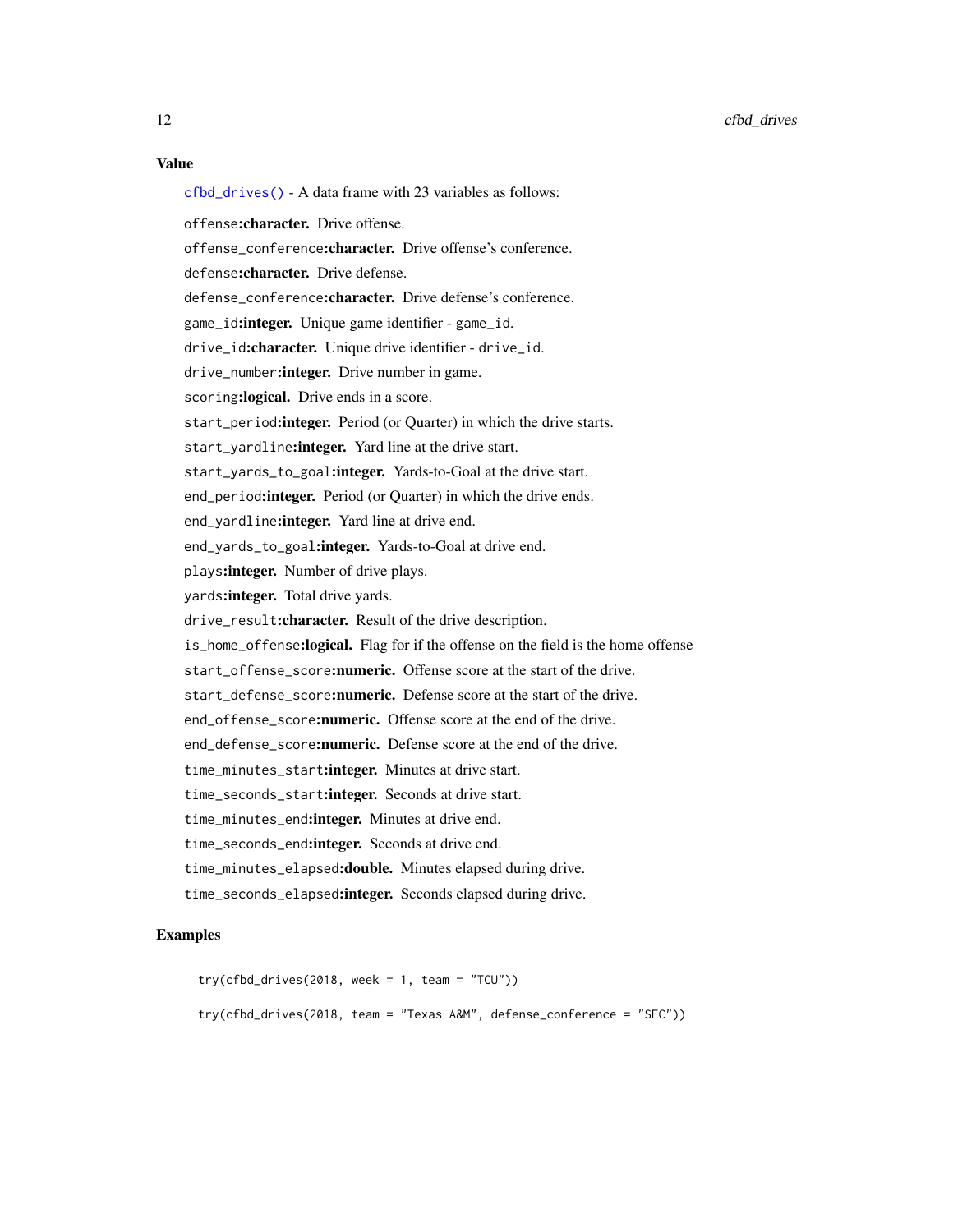## <span id="page-12-0"></span>cfbd\_games CFBD Games Endpoint Overview

#### Description

Get results, statistics and information for games

cfbd\_game\_box\_advanced(): Get game advanced box score information.

cfbd\_game\_player\_stats(): Get results information from games.

cfbd\_game\_team\_stats(): Get team statistics by game.

cfbd\_game\_info(): Get results information from games.

cfbd\_game\_weather(): Get weather from games.

cfbd\_game\_records(): Get team records by year.

cfbd\_calendar(): Get calendar of weeks by season.

cfbd\_game\_media(): Get game media information (TV, radio, etc).

## **Details**

# Get game advanced box score information.:

cfbd\_game\_box\_advanced(game\_id = 401114233)

#### Get player statistics by game:

cfbd\_game\_player\_stats(2018, week = 15, conference = "Ind")

cfbd\_game\_player\_stats(2013, week = 1, team = "Florida State", category = "passing")

#### Get team records by year:

cfbd\_game\_records(2018, team = "Notre Dame")

cfbd\_game\_records(2013, team = "Florida State")

#### Get team statistics by game:

cfbd\_game\_team\_stats(2019, team = "LSU")

cfbd\_game\_team\_stats(2013, team = "Florida State")

#### Get results information from games.:

```
cfbd_game_info(2018, week = 1)cfbd_game_info(2018, week = 7, conference = "Ind")# 7 OTs LSU @ TAMU
cfbd_game_info(2018, week = 13, team = "Texas A&M", quarter_scores = TRUE)
```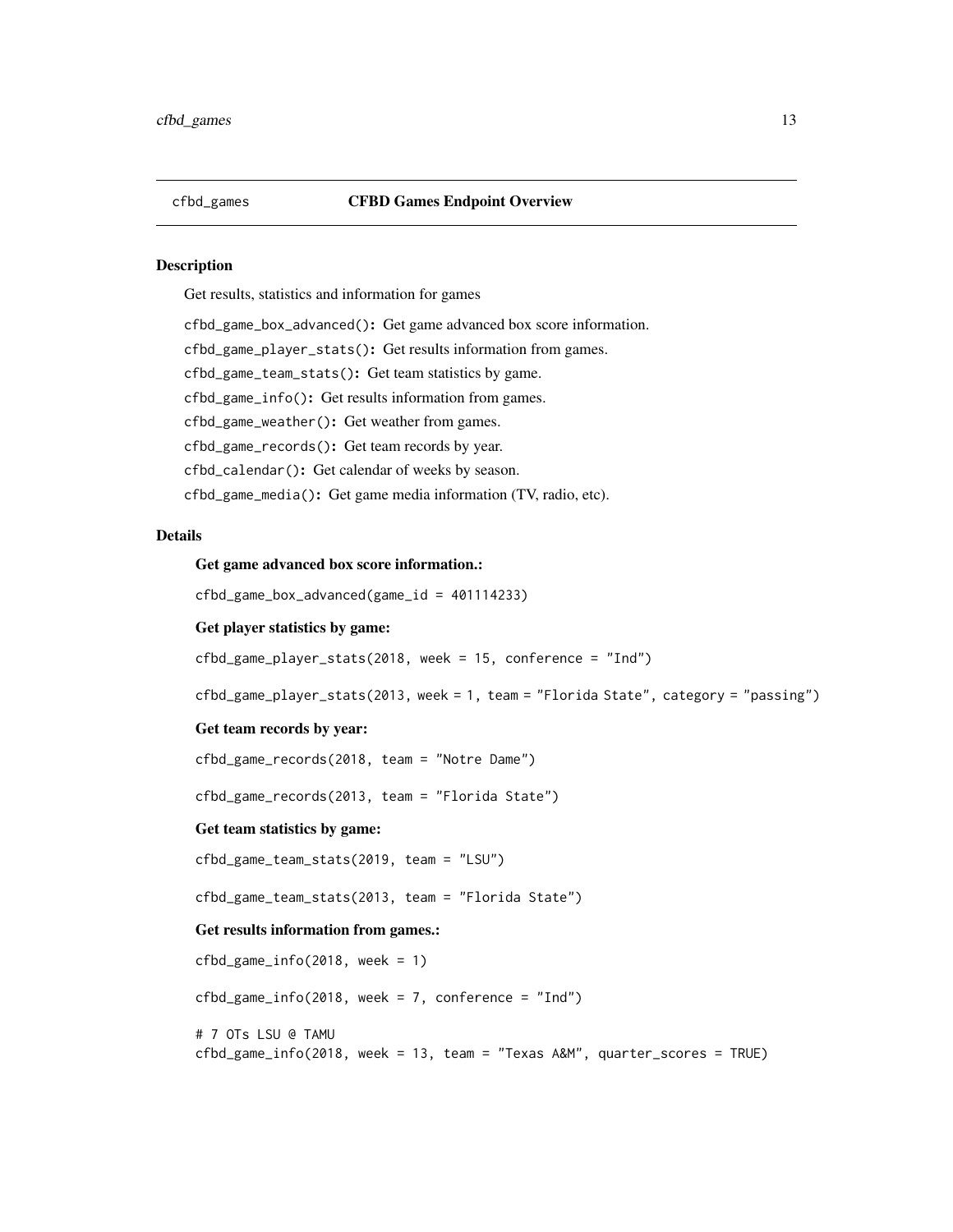```
### **Get weather from games.**
\cdotsr
cfbd_game_weather(2018, week = 1)
cfbd_game_info(2018, week = 7, conference = "Ind")Get calendar of weeks by season.:
cfbd_calendar(2019)
Get game media information (TV, radio, etc).:
cfbd_game_media(2019, week = 4, conference = "ACC")
```
<span id="page-13-1"></span>cfbd\_game\_box\_advanced

#### Get game advanced box score information.

#### Description

Get game advanced box score information.

#### Usage

```
cfbd_game_box_advanced(game_id, long = FALSE)
```
#### **Arguments**

| game_id | ( <i>Integer</i> required): Game ID filter for querying a single game Can be found |
|---------|------------------------------------------------------------------------------------|
|         | using the $cfbd\_game\_info()$ function                                            |
| long    | <i>(Logical</i> default FALSE): Return the data in a long format.                  |

## Value

[cfbd\\_game\\_box\\_advanced\(\)](#page-13-1) - A data frame with 2 rows and 69 variables:

team: character. Team name.

plays: **double.** Number of plays.

ppa\_overall\_total: double. Predicted points added (PPA) overall total.

ppa\_overall\_quarter1: double. Predicted points added (PPA) overall Q1.

ppa\_overall\_quarter2: double. Predicted points added (PPA) overall Q2.

ppa\_overall\_quarter3: double. Predicted points added (PPA) overall Q3.

ppa\_overall\_quarter4: double. Predicted points added (PPA) overall Q4.

ppa\_passing\_total: double. Passing predicted points added (PPA) total.

ppa\_passing\_quarter1: double. Passing predicted points added (PPA) Q1.

ppa\_passing\_quarter2: double. Passing predicted points added (PPA) Q2.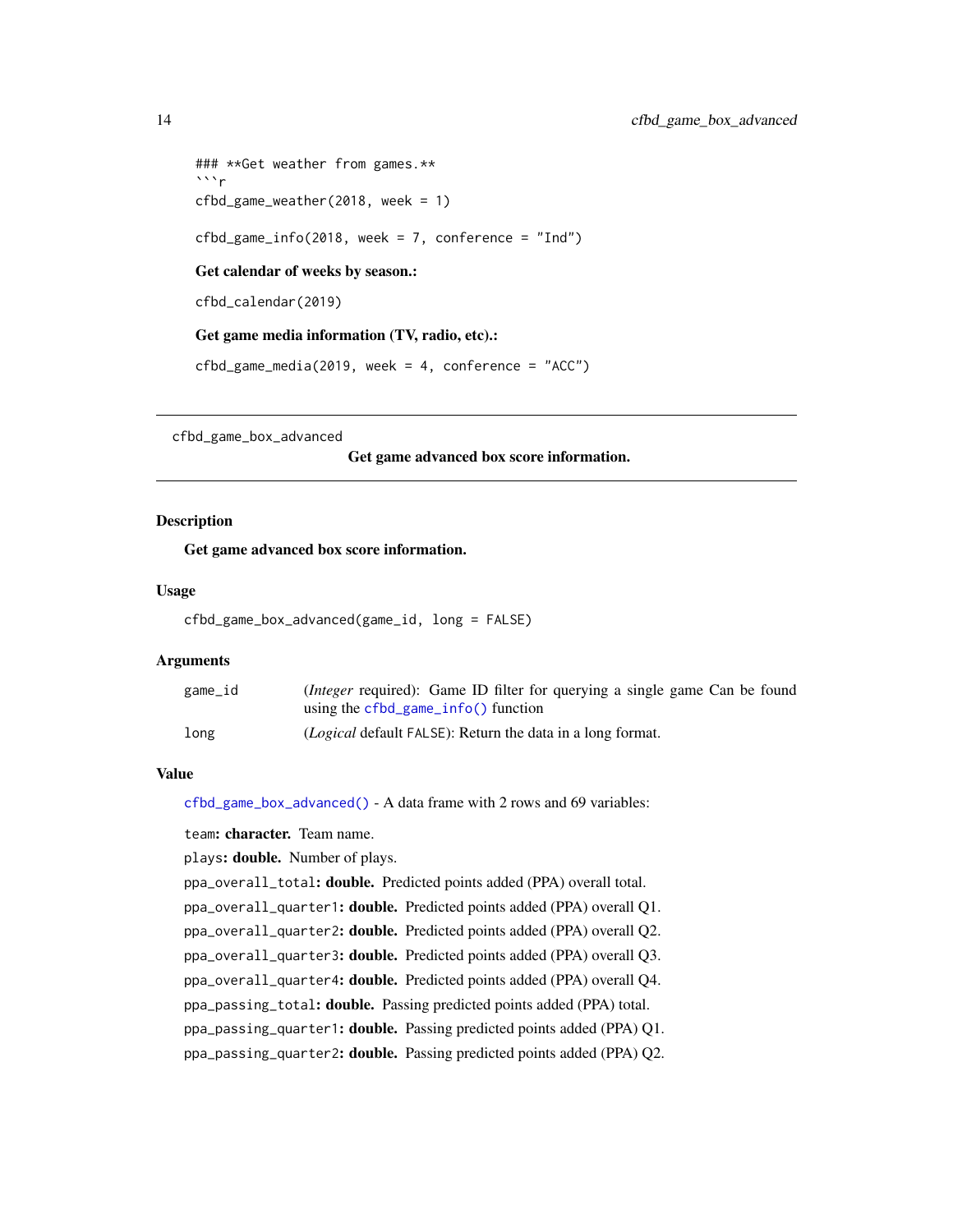ppa\_passing\_quarter3: double. Passing predicted points added (PPA) Q3. ppa\_passing\_quarter4: double. Passing predicted points added (PPA) Q4. ppa\_rushing\_total: double. Rushing predicted points added (PPA) total. ppa\_rushing\_quarter1: double. Rushing predicted points added (PPA) Q1. ppa\_rushing\_quarter2: double. Rushing predicted points added (PPA) Q2. ppa\_rushing\_quarter3: double. Rushing predicted points added (PPA) Q3. ppa\_rushing\_quarter4: double. Rushing predicted points added (PPA) Q4. cumulative\_ppa\_plays: double. Cumulative predicted points added (PPA) added total. cumulative\_ppa\_overall\_total: double. Cumulative predicted points added (PPA) total. cumulative\_ppa\_overall\_quarter1: double. Cumulative predicted points added (PPA) Q1. cumulative\_ppa\_overall\_quarter2: double. Cumulative predicted points added (PPA) Q2.

cumulative\_ppa\_overall\_quarter3: double. Cumulative predicted points added (PPA) Q3.

- cumulative\_ppa\_overall\_quarter4: double. Cumulative predicted points added (PPA) Q4.
- cumulative\_ppa\_passing\_total: **double.** Cumulative passing predicted points added (PPA) total.
- cumulative\_ppa\_passing\_quarter1: **double.** Cumulative passing predicted points added (PPA) Q1.
- cumulative\_ppa\_passing\_quarter2: **double.** Cumulative passing predicted points added (PPA) Q2.
- cumulative\_ppa\_passing\_quarter3: **double.** Cumulative passing predicted points added (PPA) Q3.
- cumulative\_ppa\_passing\_quarter4: **double.** Cumulative passing predicted points added (PPA) Q4.
- cumulative\_ppa\_rushing\_total: double. Cumulative rushing predicted points added (PPA) total.
- cumulative\_ppa\_rushing\_quarter1: **double.** Cumulative rushing predicted points added (PPA) Q1.
- cumulative\_ppa\_rushing\_quarter2: **double.** Cumulative rushing predicted points added (PPA) Q2.
- cumulative\_ppa\_rushing\_quarter3: double. Cumulative rushing predicted points added (PPA) Q3.
- cumulative\_ppa\_rushing\_quarter4: double. Cumulative rushing predicted points added (PPA) Q4.
- success\_rates\_overall\_total: double. Success rates overall total.
- success\_rates\_overall\_quarter1: double. Success rates overall Q1.
- success\_rates\_overall\_quarter2: double. Success rates overall Q2.
- success\_rates\_overall\_quarter3: double. Success rates overall Q3.
- success\_rates\_overall\_quarter4: double. Success rates overall O4.
- success\_rates\_standard\_downs\_total: double. Success rates standard downs total.
- success\_rates\_standard\_downs\_quarter1: double. Success rates standard downs Q1.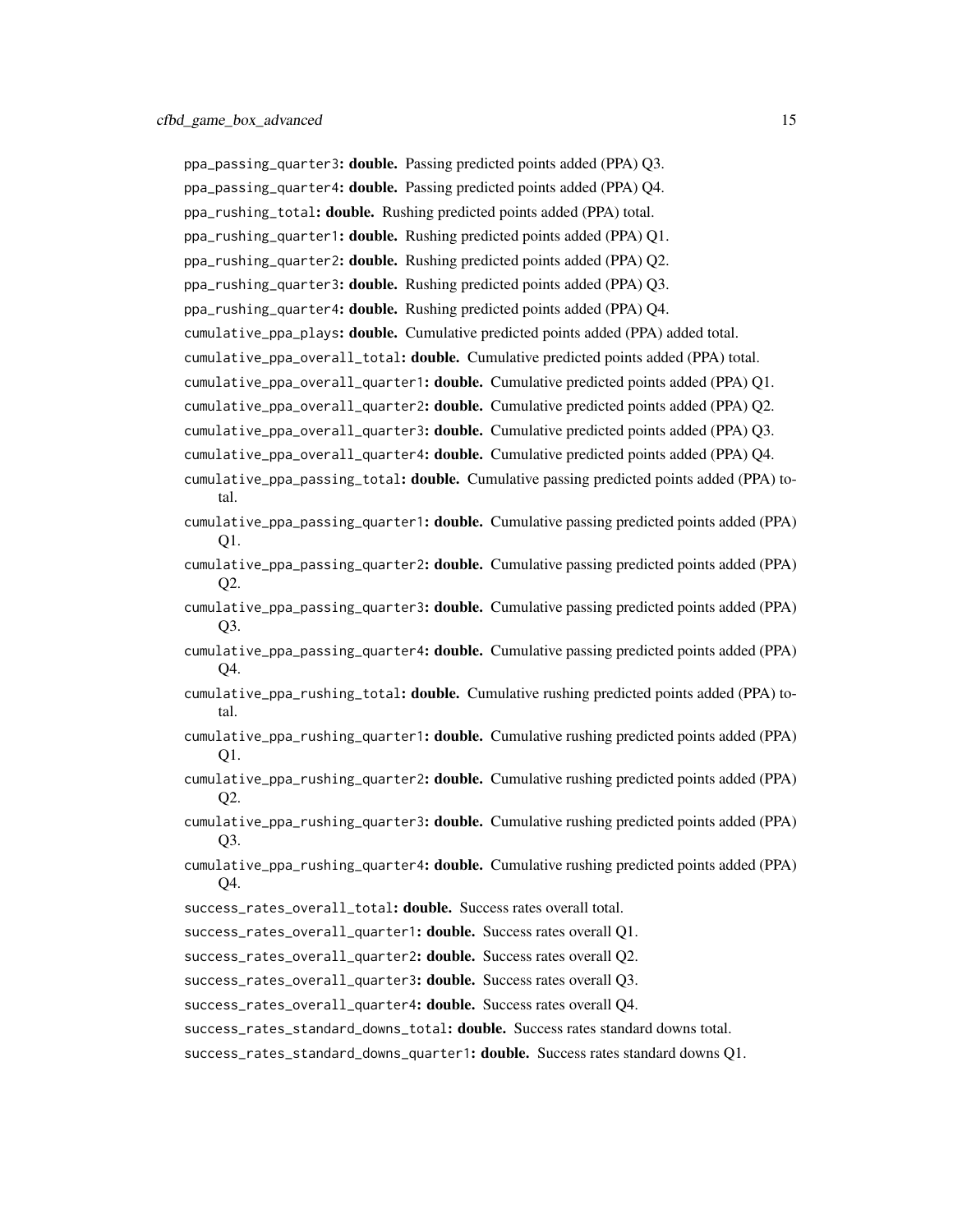success\_rates\_standard\_downs\_quarter2: double. Success rates standard downs Q2. success\_rates\_standard\_downs\_quarter3: double. Success rates standard downs Q3. success\_rates\_standard\_downs\_quarter4: double. Success rates standard downs Q4. success\_rates\_passing\_downs\_total: **double.** Success rates passing downs total. success\_rates\_passing\_downs\_quarter1: **double.** Success rates passing downs Q1. success\_rates\_passing\_downs\_quarter2: **double.** Success rates passing downs Q2. success\_rates\_passing\_downs\_quarter3: double. Success rates passing downs Q3. success\_rates\_passing\_downs\_quarter4: double. Success rates passing downs Q4. explosiveness\_overall\_total: double. Explosiveness rates overall total. explosiveness\_overall\_quarter1: double. Explosiveness rates overall Q1. explosiveness\_overall\_quarter2: double. Explosiveness rates overall Q2. explosiveness\_overall\_quarter3: double. Explosiveness rates overall Q3. explosiveness\_overall\_quarter4: double. Explosiveness rates overall Q4. rushing\_power\_success: double. Rushing power success rate. rushing\_stuff\_rate: double. Rushing stuff rate. rushing\_line\_yds: double. Rushing offensive line yards. rushing\_line\_yds\_avg: double. Rushing line yards average. rushing\_second\_lvl\_yds: double. Rushing second-level yards. rushing\_second\_lvl\_yds\_avg: double. Average second level yards per rush. rushing\_open\_field\_yds: double. Rushing open field yards. rushing\_open\_field\_yds\_avg: **double.** Average rushing open field yards average. havoc\_total: double. Total havoc rate. havoc\_front\_seven: double. Front-7 players havoc rate. havoc\_db: **double.** Defensive back players havoc rate. scoring\_opps\_opportunities: **double.** Number of scoring opportunities. scoring\_opps\_points: **double.** Points on scoring opportunity drives. scoring\_opps\_pts\_per\_opp: **double.** Points per scoring opportunity drives. field\_pos\_avg\_start: **double.** Average starting field position. field\_pos\_avg\_starting\_predicted\_pts: double. Average starting predicted points (PP) for the average starting field position.

#### Examples

try(cfbd\_game\_box\_advanced(game\_id = 401114233))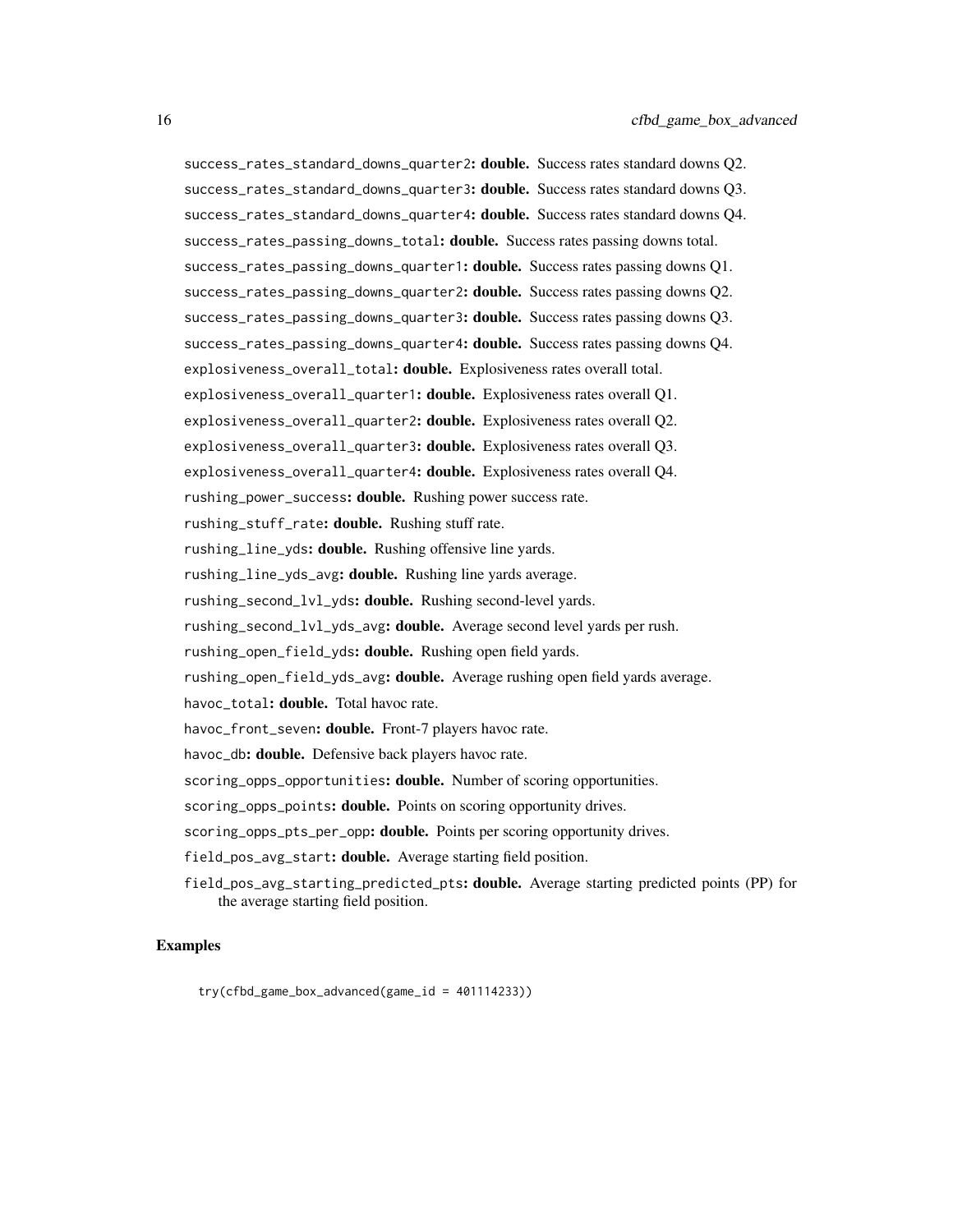<span id="page-16-1"></span><span id="page-16-0"></span>

# Description

Get results information from games.

# Usage

```
cfbd_game_info(
  year,
 week = NULL,
  season_type = "regular",
  team = NULL,home_team = NULL,
  away_team = NULL,
  conference = NULL,
 game_id = NULL,quarter_scores = FALSE
)
```
# Arguments

| year        | ( <i>Integer</i> required): Year, 4 digit format( <i>YYYY</i> )                                                                                                                                                                                                                    |
|-------------|------------------------------------------------------------------------------------------------------------------------------------------------------------------------------------------------------------------------------------------------------------------------------------|
| week        | ( <i>Integer</i> optional): Week - values from 1-15, 1-14 for seasons pre-playoff (i.e.<br>2013 or earlier)                                                                                                                                                                        |
| season_type | ( <i>String</i> default regular): Select Season Type: regular, postseason, or both                                                                                                                                                                                                 |
| team        | ( <i>String</i> optional): D-I Team                                                                                                                                                                                                                                                |
| home_team   | ( <i>String</i> optional): Home D-I Team                                                                                                                                                                                                                                           |
| away_team   | ( <i>String</i> optional): Away D-I Team                                                                                                                                                                                                                                           |
| conference  | (String optional): Conference abbreviation - Select a valid FBS conference Con-<br>ference abbreviations P5: ACC, B12, B1G, SEC, PAC Conference abbreviations<br>G5 and FBS Independents: CUSA, MAC, MWC, Ind, SBC, AAC                                                            |
| game_id     | <i>(Integer optional)</i> : Game ID filter for querying a single game                                                                                                                                                                                                              |
|             | quarter_scores (Logical default FALSE): This is a parameter to return the list columns that give<br>the score at each quarter: home_line_scores and away_line_scores. I have<br>defaulted the parameter to false so that you will not have to go to the trouble of<br>dropping it. |

# Value

[cfbd\\_game\\_info\(\)](#page-16-1) - A data frame with 22 variables:

game\_id: integer. Referencing game id.

season: integer. Season of the game.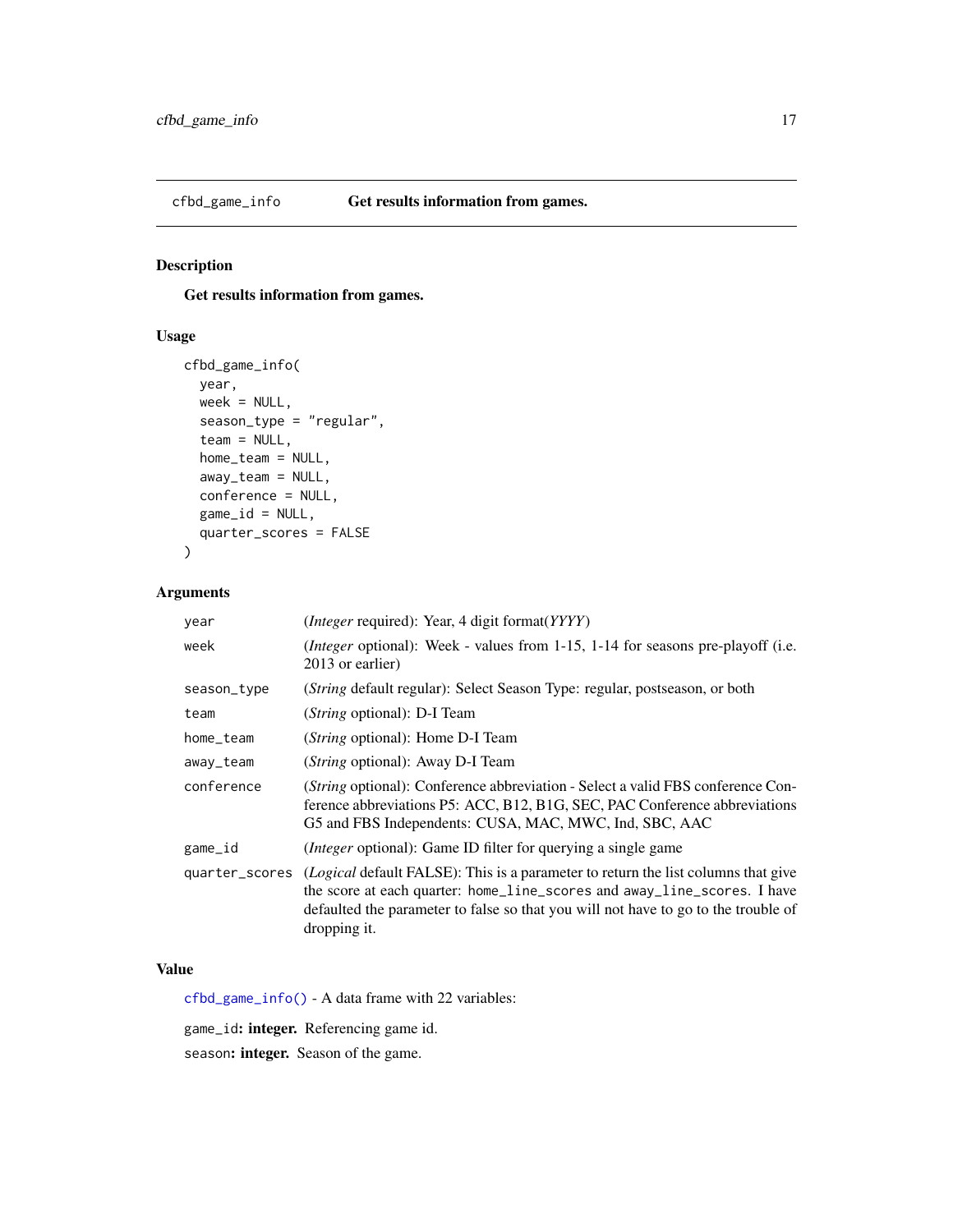- week: integer. Game week.
- season\_type: character. Season type of the game.
- start\_date: character. Game date.
- start\_time\_tbd: logical. TRUE/FALSE flag for if the game's start time is to be determined.
- neutral\_site: logical. TRUE/FALSE flag for the game taking place at a neutral site.
- conference\_game: logical. TRUE/FALSE flag for this game qualifying as a conference game.
- attendance: integer. Reported attendance at the game.
- venue\_id: integer. Referencing venue id.
- venue: character. Venue name.
- home\_id: **integer.** Home team referencing id.
- home\_team: character. Home team name.
- home\_conference: character. Home team conference.
- home\_points: integer. Home team points.
- home\_post\_win\_prob: character. Home team post-game win probability.
- home\_pregame\_elo: character. Home team pre-game ELO rating.
- home\_postgame\_elo: character. Home team post-game ELO rating.
- away\_id: integer. Away team referencing id.
- away\_team: character. Away team name.
- away\_conference: character. Away team conference.
- away\_points: integer. Away team points.
- away\_post\_win\_prob: character. Away team post-game win probability.
- away\_pregame\_elo: character. Away team pre-game ELO rating.
- away\_postgame\_elo: character. Away team post-game ELO rating.
- excitement\_index: character. Game excitement index.
- highlights: character. Game highlight urls.
- notes: character. Game notes.

#### Examples

 $try(cfbd_game_info(2018, week = 7, conference = "Ind"))$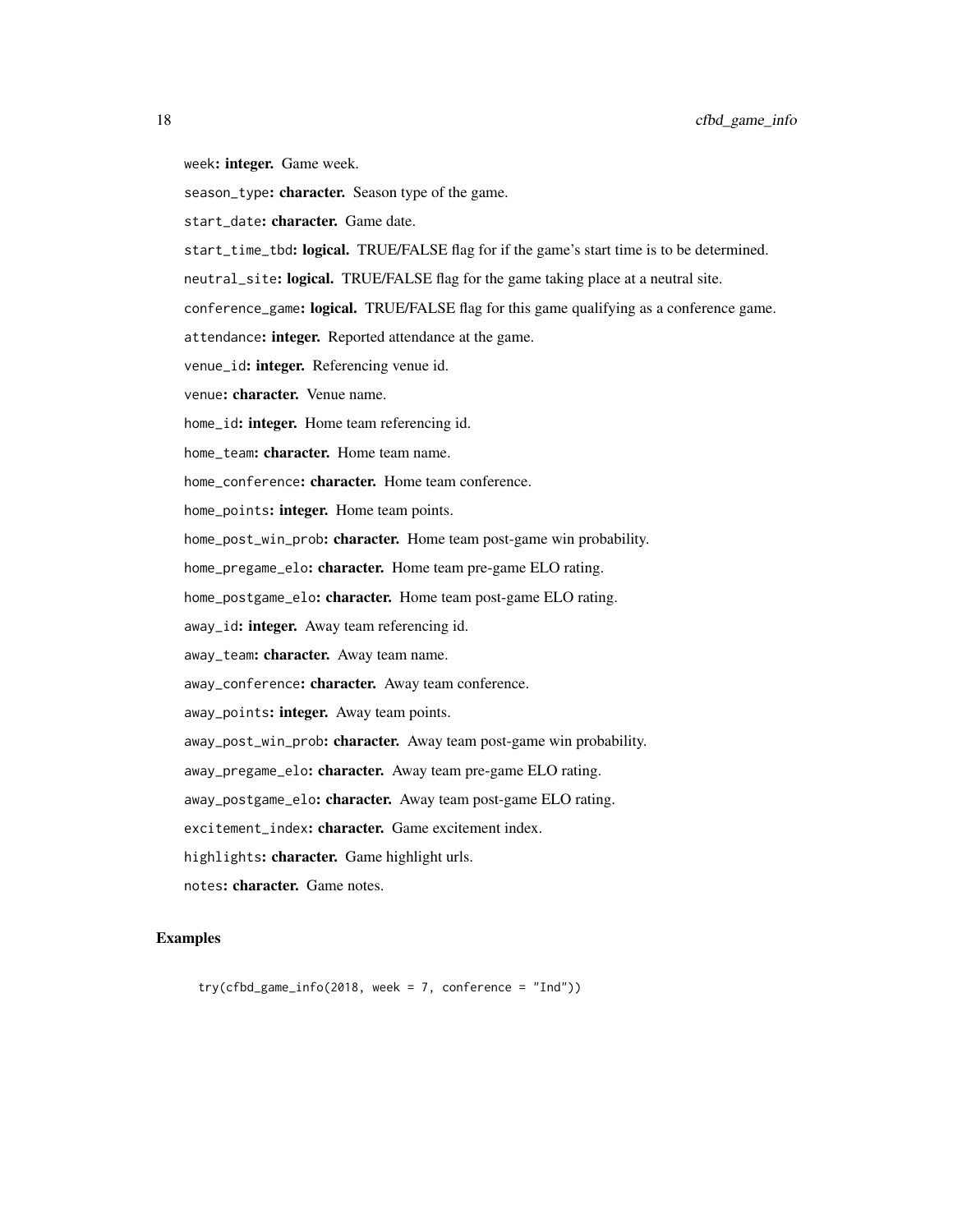<span id="page-18-1"></span><span id="page-18-0"></span>

# Description

Get game media information (TV, radio, etc).

#### Usage

```
cfbd_game_media(
  year,
  week = NULL,season_type = "both",
  \text{team} = \text{NULL},
  conference = NULL,
  media_type = NULL
)
```
## Arguments

| year        | ( <i>Integer</i> required): Year, 4 digit format ( <i>YYYY</i> )                                                                                                                                                                |
|-------------|---------------------------------------------------------------------------------------------------------------------------------------------------------------------------------------------------------------------------------|
| week        | ( <i>Integer</i> optional): Week, values from 1-15, 1-14 for seasons pre-playoff (i.e.<br>2013 or earlier)                                                                                                                      |
| season_type | ( <i>String</i> default both): Select Season Type, regular, postseason, or both                                                                                                                                                 |
| team        | ( <i>String</i> optional): D-I Team                                                                                                                                                                                             |
| conference  | ( <i>String</i> optional): Conference abbreviation - Select a valid FBS conference Con-<br>ference abbreviations P5: ACC, B12, B1G, SEC, PAC Conference abbreviations<br>G5 and FBS Independents: CUSA, MAC, MWC, Ind, SBC, AAC |
| media_type  | ( <i>String</i> optional): Media type filter: tv, radio, web, ppv, or mobile                                                                                                                                                    |

#### Value

[cfbd\\_game\\_media\(\)](#page-18-1) - A data frame with 13 variables:

game\_id: integer. Referencing game id.

season: integer. Season of the game.

week: integer. Game week.

season\_type: character. Season type of the game.

start\_time: character. Game start time.

is\_start\_time\_tbd: logical. TRUE/FALSE flag for if the start time is still to be determined.

home\_team: character. Home team of the game.

home\_conference: character. Conference of the home team.

away\_team: character. Away team of the game.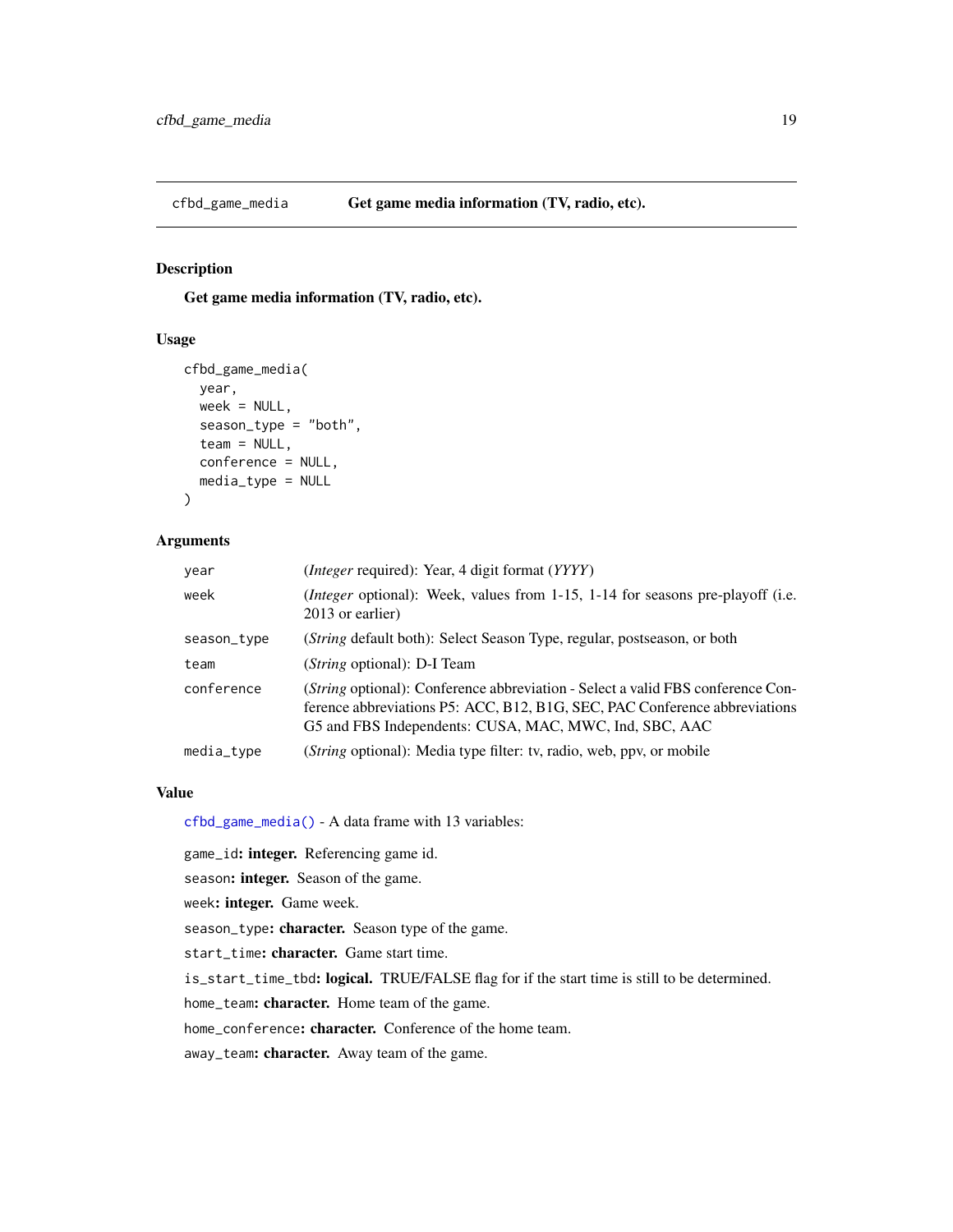away\_conference: character. Conference of the away team. tv: list. TV broadcast networks. radio: logical. Radio broadcast networks. web: list. Web viewing platforms carrying the game.

#### Examples

```
try(cfbd_game_media(2019, week = 4, conference = "ACC"))
```
<span id="page-19-1"></span>cfbd\_game\_player\_stats

Get player statistics by game

## Description

Get player statistics by game

## Usage

```
cfbd_game_player_stats(
 year,
 week = NULL,season_type = "regular",
  team = NULL,conference = NULL,
 category = NULL,
 game_id = NULL
)
```
# Arguments

| year        | ( <i>Integer</i> required): Year, 4 digit format(YYYY)                                                                                                                                                                         |
|-------------|--------------------------------------------------------------------------------------------------------------------------------------------------------------------------------------------------------------------------------|
| week        | (Integer optional): Week - values from 1-15, 1-14 for seasons pre-playoff (i.e.<br>2013 or earlier)                                                                                                                            |
| season_type | (String default regular): Select Season Type: regular or postseason                                                                                                                                                            |
| team        | ( <i>String</i> optional): D-I Team                                                                                                                                                                                            |
| conference  | <i>(String optional):</i> Conference abbreviation - Select a valid FBS conference Con-<br>ference abbreviations P5: ACC, B12, B1G, SEC, PAC Conference abbreviations<br>G5 and FBS Independents: CUSA, MAC, MWC, Ind, SBC, AAC |
| category    | (String optional): Category filter (e.g defensive) Offense: passing, receiving,<br>rushing Defense: defensive, fumbles, interceptions Special Teams: punting,<br>punt Returns, kicking, kick Returns                           |
| game_id     | <i>(Integer optional)</i> : Game ID filter for querying a single game Can be found<br>using the $cfbd$ game $info()$ function                                                                                                  |

<span id="page-19-0"></span>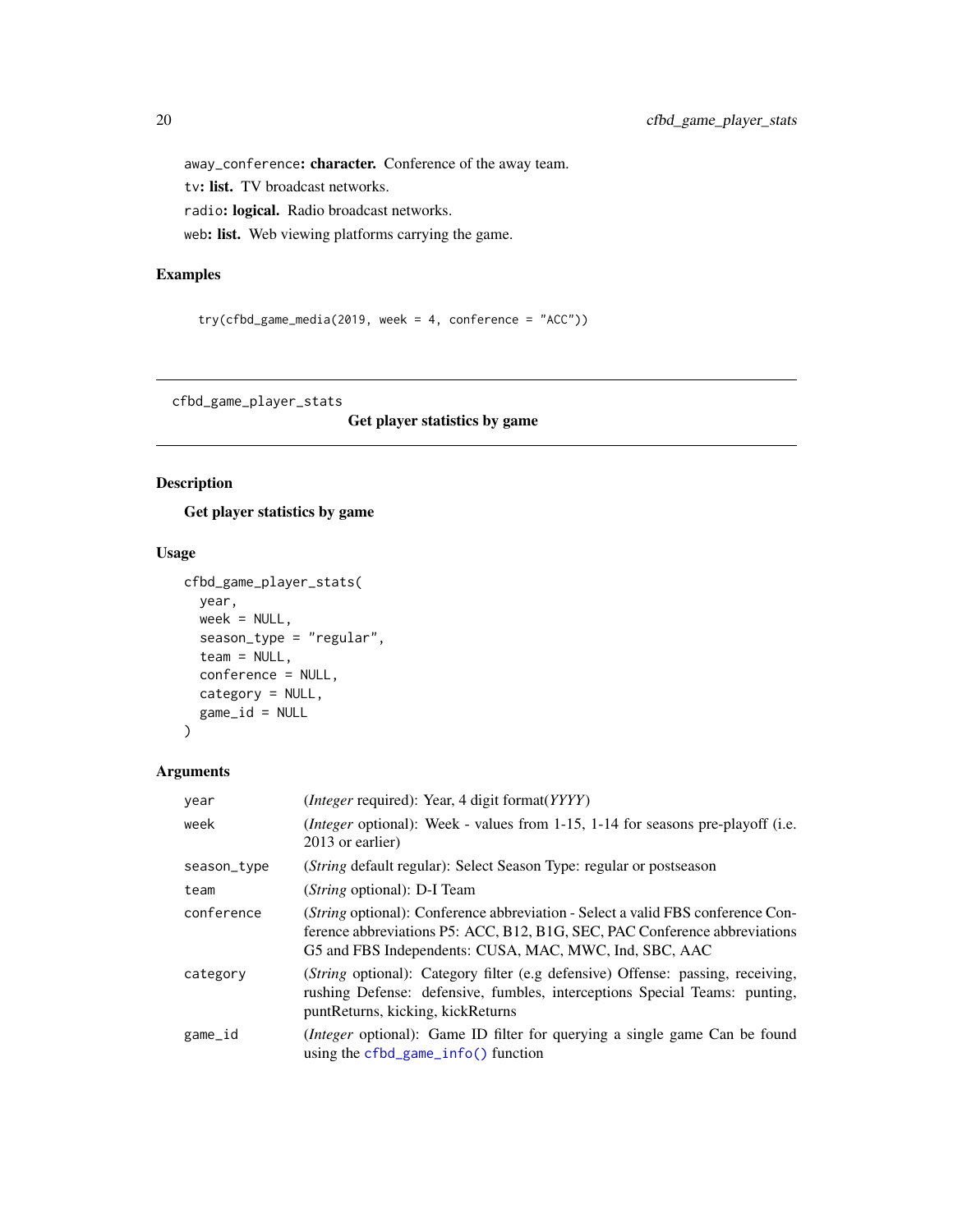#### Value

[cfbd\\_game\\_player\\_stats\(\)](#page-19-1) - A data frame with 32 variables:

game\_id: **integer.** Referencing game id. team: character. Team name. conference: character. Conference of the team. home\_away: character. Flag for if the team was the home or away team. points: integer. Team points. category: character. Statistic category. athlete\_id: character. Athlete referencing id. name: character. Player name. c\_att: character. Completions - Pass attempts. yds: double. Statistic yardage. avg: double. Average per statistic. td: double. Touchdowns scored. int: double. Interceptions thrown. qbr: double. Quarterback rating. car: double. Number of rushing carries. long: double. Longest carry/reception of the game. rec: double. Number of pass receptions. no: double. Player number. fg: character. Field goal attempts in the game. pct: double. Field goal percentage in the game. xp: character. Extra points kicked in the game. pts: double. Total kicking points in the game. tb: double. Touchbacks (for kicking) in the game. in\_20: double. Punts inside the 20 yardline in the game. fum: double. Player fumbles in the game. lost: double. Player fumbles lost in the game. tot: double. Total tackles in the game. solo: double. Solo tackles in the game. sacks: **double.** Total sacks in the game. tfl: double. Total tackles for loss in the game. pd: double. Total passes defensed in the game. qb\_hur: double. Total quarterback hurries in the game.

## Examples

try(cfbd\_game\_player\_stats(year = 2020, week = 15, team = "Alabama")) try(cfbd\_game\_player\_stats(2013, week = 1, team = "Florida State", category = "passing"))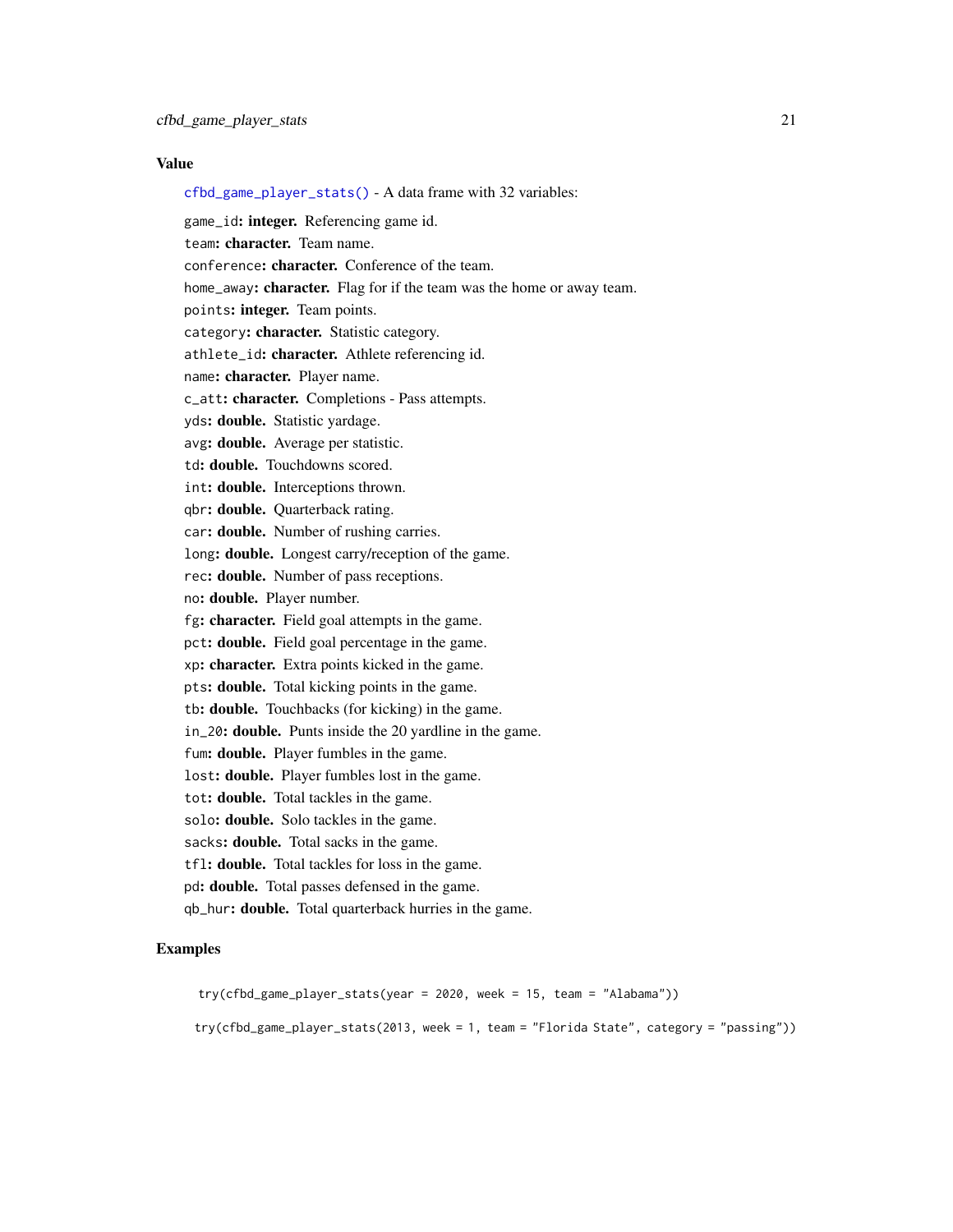<span id="page-21-1"></span><span id="page-21-0"></span>cfbd\_game\_records Get team records by year

# Description

Get team records by year

# Usage

cfbd\_game\_records(year, team = NULL, conference = NULL)

# **Arguments**

| year       | <i>(Integer optional): Year, 4 digit format (YYYY)</i>                                                                                                                                                                            |
|------------|-----------------------------------------------------------------------------------------------------------------------------------------------------------------------------------------------------------------------------------|
| team       | ( <i>String</i> optional): Team - Select a valid team, D1 football                                                                                                                                                                |
| conference | <i>(String optional): DI Conference abbreviation - Select a valid FBS conference</i><br>Conference abbreviations P5: ACC, B12, B1G, SEC, PAC Conference abbrevi-<br>ations G5 and FBS Independents: CUSA, MAC, MWC, Ind, SBC, AAC |

## Value

[cfbd\\_game\\_records\(\)](#page-21-1) - A data frame with 21 variables:

year: integer. Season of the games.

team: character. Team name.

conference: character. Conference of the team.

division: character. Division in the conference of the team.

expected\_wins: numeric Expected number of wins based on post-game win probability.

total\_games: integer. Total number of games played.

total\_wins: integer. Total wins.

total\_losses: integer. Total losses.

total\_ties: integer. Total ties.

conference\_games: integer. Number of conference games.

conference\_wins: integer. Total conference wins.

conference\_losses: integer. Total conference losses.

conference\_ties: integer. Total conference ties.

home\_games: integer. Total home games.

home\_wins: integer. Total home wins.

home\_losses: integer. Total home losses.

home\_ties: integer. Total home ties.

away\_games: integer. Total away games.

away\_wins: integer. Total away wins.

away\_losses: integer. Total away losses.

away\_ties: integer. Total away ties.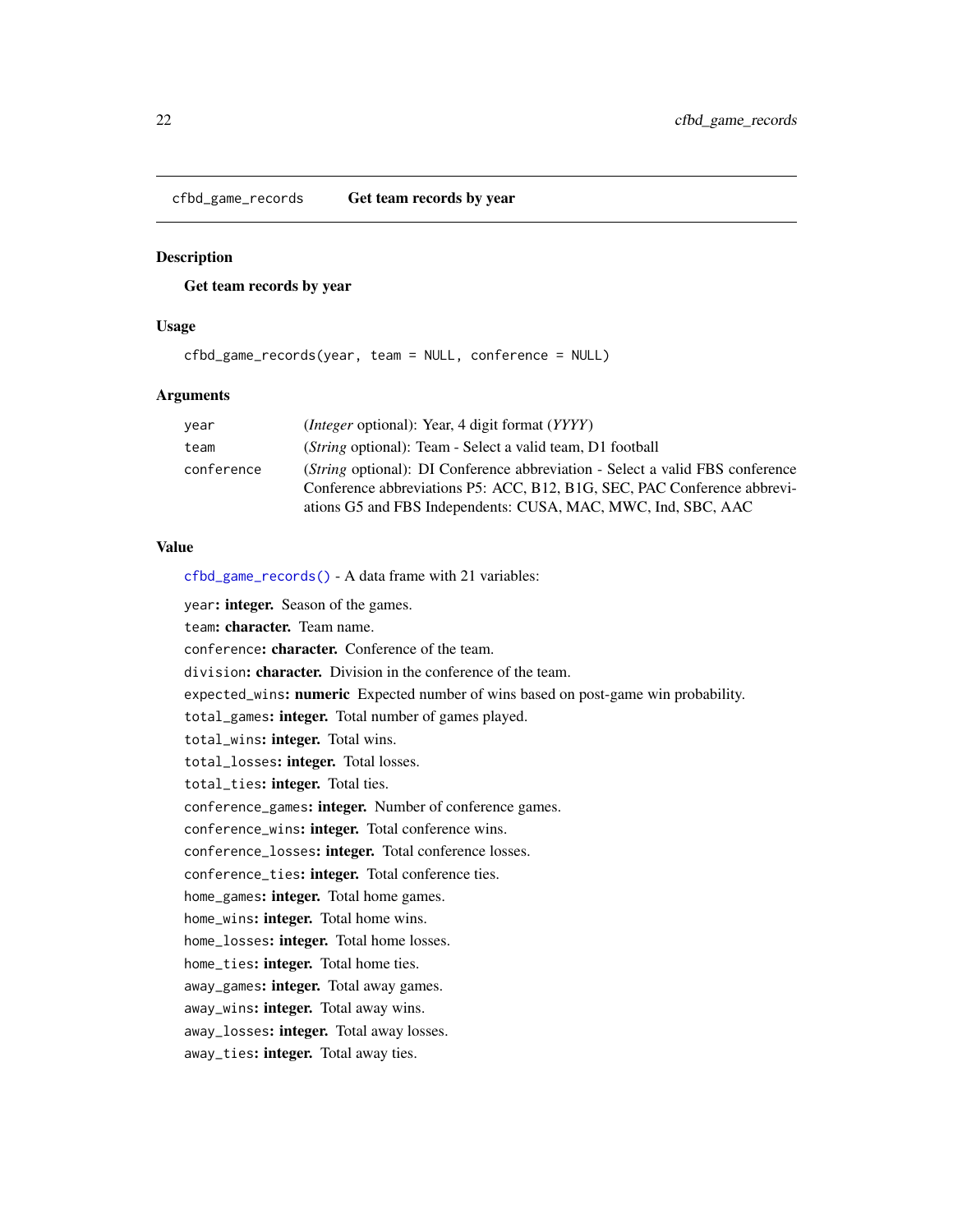# <span id="page-22-0"></span>Examples

```
try(cfbd_game_records(2018, team = "Notre Dame"))
try(cfbd_game_records(2013, team = "Florida State"))
```
<span id="page-22-1"></span>cfbd\_game\_team\_stats Get team statistics by game

# Description

Get team statistics by game

# Usage

```
cfbd_game_team_stats(
  year,
  week = NULL,
  season_type = "regular",
  team = NULL,
  conference = NULL,
  game_id = NULL,
  rows_per_team = 1
\mathcal{L}
```
# Arguments

| year          | ( <i>Integer</i> required): Year, 4 digit format ( <i>YYYY</i> )                                                                                                                                                               |
|---------------|--------------------------------------------------------------------------------------------------------------------------------------------------------------------------------------------------------------------------------|
| week          | <i>(Integer optional)</i> : Week - values range from 1-15, 1-14 for seasons pre-playoff,<br>i.e. 2013 or earlier                                                                                                               |
| season_type   | ( <i>String</i> default: regular): Select Season Type - regular, postseason, or both                                                                                                                                           |
| team          | ( <i>String</i> optional): D-I Team                                                                                                                                                                                            |
| conference    | <i>(String optional):</i> Conference abbreviation - Select a valid FBS conference Con-<br>ference abbreviations P5: ACC, B12, B1G, SEC, PAC Conference abbreviations<br>G5 and FBS Independents: CUSA, MAC, MWC, Ind, SBC, AAC |
| game_id       | <i>(Integer optional):</i> Game ID filter for querying a single game Can be found<br>using the $cfbd_game_info()$ function                                                                                                     |
| rows_per_team | <i>(Integer default 1):</i> Both Teams for each game on one or two row(s), Options: 1<br>$\alpha$ 2                                                                                                                            |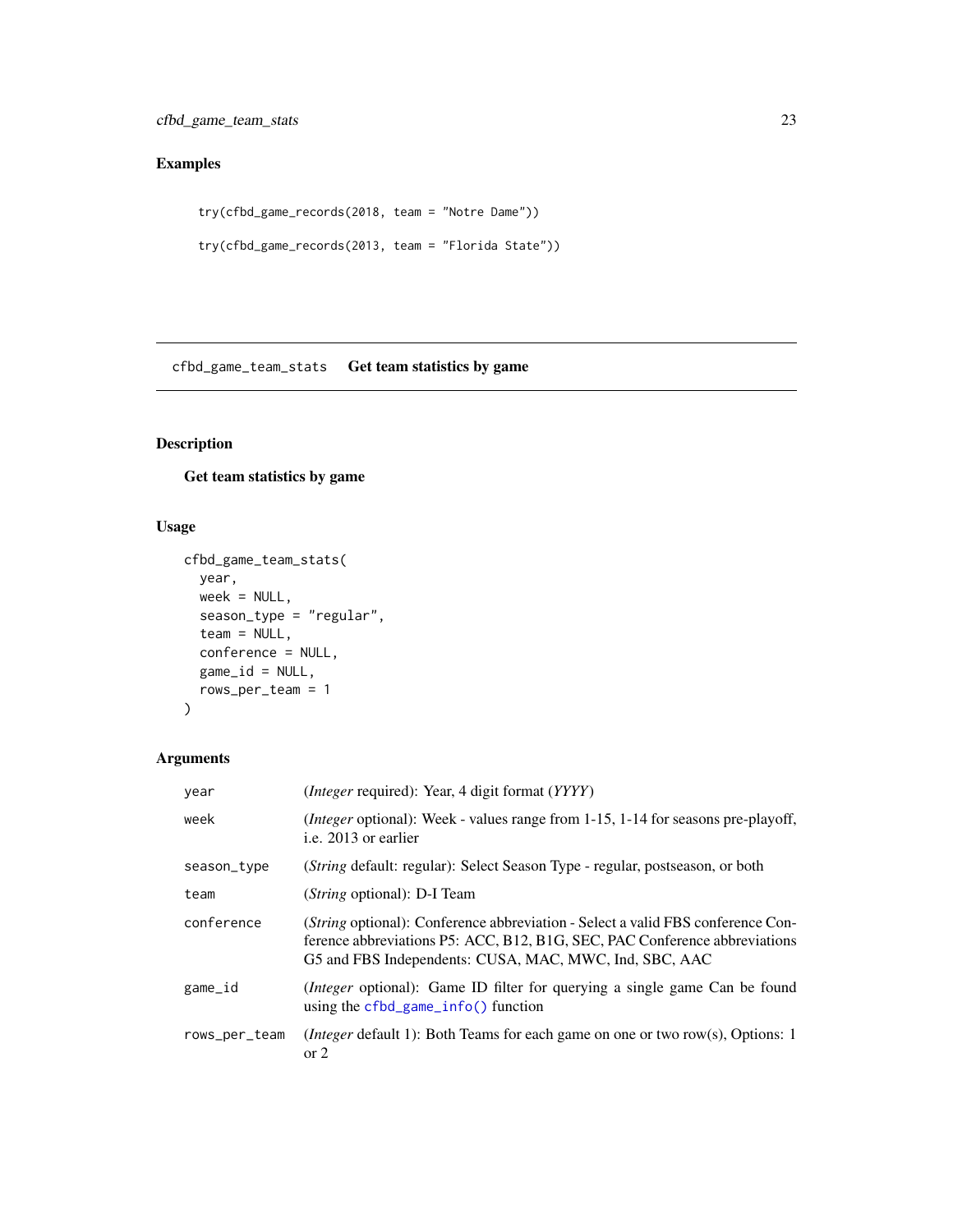[cfbd\\_game\\_team\\_stats\(\)](#page-22-1) - A data frame with 78 variables: game\_id: integer. Referencing game id. school: character. Team name. conference: character. Conference of the team. home\_away: character. Home/Away Flag. opponent: character. Opponent team name. opponent\_conference: character. Conference of the opponent team. points: integer. Team points. total\_yards: character. Team total yards. net\_passing\_yards: character. Team net passing yards. completion\_attempts:character. Team completion attempts. passing\_tds: character. Team passing touchdowns. yards\_per\_pass: character. Team game yards per pass. passes\_intercepted: character. Team passes intercepted. interception\_yards: character. Interception yards. interception\_tds: character. Interceptions returned for a touchdown. rushing\_attempts: character. Team rushing attempts. see also: ESTABLISH IT. rushing\_yards: character. Team rushing yards. rush\_tds: character. Team rushing touchdowns. yards\_per\_rush\_attempt: character. Team yards per rush attempt. first\_downs: character. First downs earned by the team. third\_down\_eff: character. Third down efficiency. fourth\_down\_eff: character. Fourth down efficiency. punt\_returns: character. Team punt returns. punt\_return\_yards: character. Team punt return yards. punt\_return\_tds: character. Team punt return touchdowns. kick\_return\_yards: character. Team kick return yards. kick\_return\_tds: character. Team kick return touchdowns. kick\_returns: character. Team kick returns. kicking\_points: character. Team points from kicking the ball. fumbles\_recovered: character. Team fumbles recovered. fumbles\_lost: character. Team fumbles lost. total fumbles: character. Team total fumbles. tackles: character. Team tackles. tackles\_for\_loss: character. Team tackles for a loss. sacks: character. Team sacks.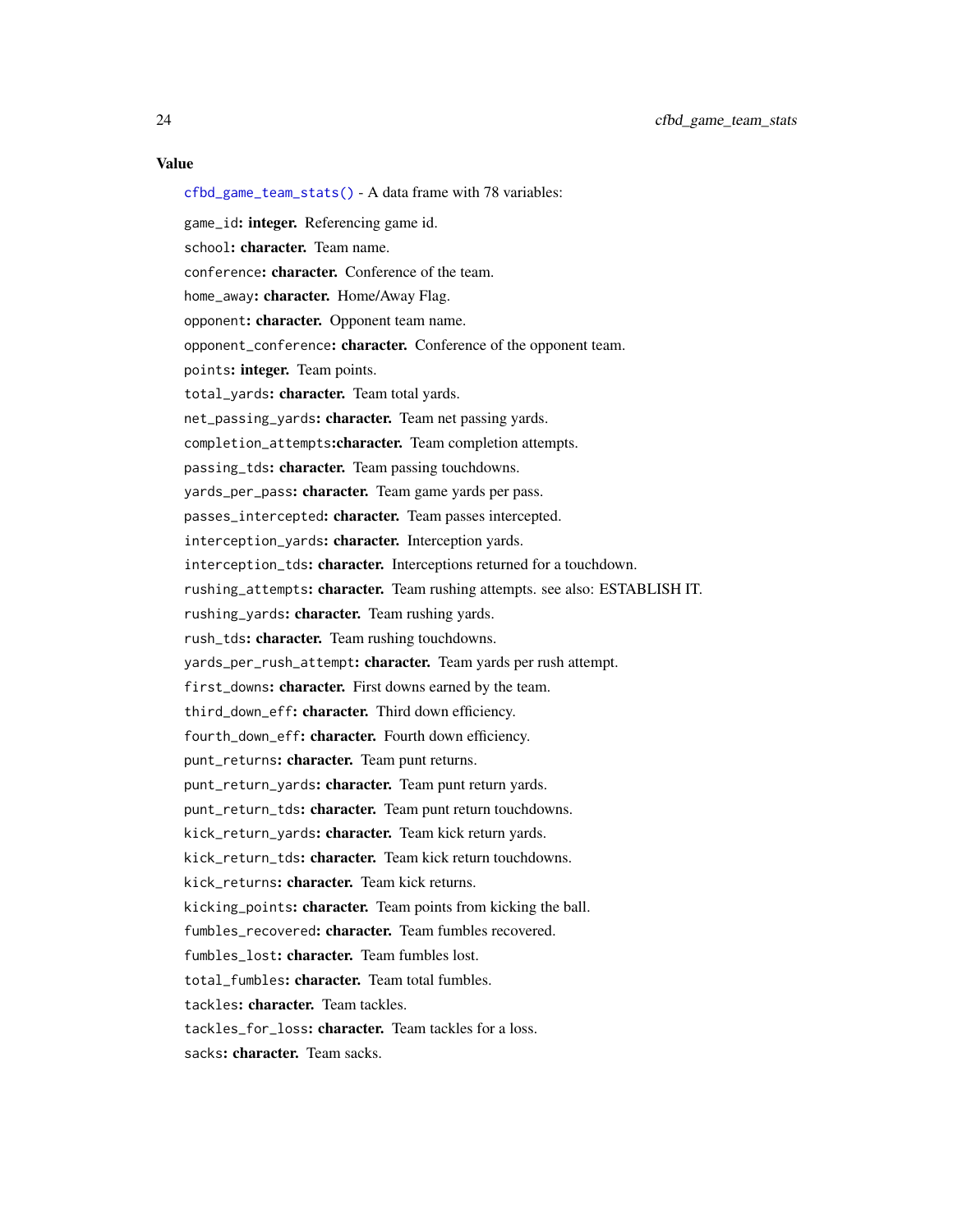qb\_hurries: character. Team QB hurries. interceptions: character. Team interceptions. passes\_deflected: character. Team passes deflected. turnovers: character. Team turnovers. defensive\_tds: character. Team defensive touchdowns. total\_penalties\_yards: character. Team total penalty yards. possession\_time: character. Team time of possession. points\_allowed: integer. Points for the opponent. total\_yards\_allowed: character. Opponent total yards. net\_passing\_yards\_allowed: character. Opponent net passing yards. completion\_attempts\_allowed: character. Oppponent completion attempts. passing\_tds\_allowed: character. Opponent passing TDs. yards\_per\_pass\_allowed: character. Opponent yards per pass allowed. passes\_intercepted\_allowed: character. Opponent passes intercepted. interception\_yards\_allowed: character. Opponent interception yards. interception\_tds\_allowed: character. Opponent interception TDs. rushing\_attempts\_allowed: character. Opponent rushing attempts. rushing\_yards\_allowed: character. Opponent rushing yards. rush\_tds\_allowed: character. Opponent rushing touchdowns. yards\_per\_rush\_attempt\_allowed: character. Opponent rushing yards per attempt. first\_downs\_allowed: character. Opponent first downs. third\_down\_eff\_allowed: character. Opponent third down efficiency. fourth\_down\_eff\_allowed: character. Opponent fourth down efficiency. punt\_returns\_allowed: character. Opponent punt returns. punt\_return\_yards\_allowed: character. Opponent punt return yards. punt\_return\_tds\_allowed: character. Opponent punt return touchdowns. kick\_return\_yards\_allowed: character. Opponent kick return yards. kick\_return\_tds\_allowed: character. Opponent kick return touchdowns. kick\_returns\_allowed: character. Opponent kick returns. kicking\_points\_allowed: character. Opponent points from kicking. fumbles\_recovered\_allowed: character. Opponent fumbles recovered. fumbles\_lost\_allowed: character. Opponent fumbles lost. total\_fumbles\_allowed:character. Opponent total number of fumbles. tackles\_allowed:character. Opponent tackles. tackles\_for\_loss\_allowed: character. Opponent tackles for loss. sacks\_allowed: character. Opponent sacks. qb\_hurries\_allowed: character. Opponent quarterback hurries.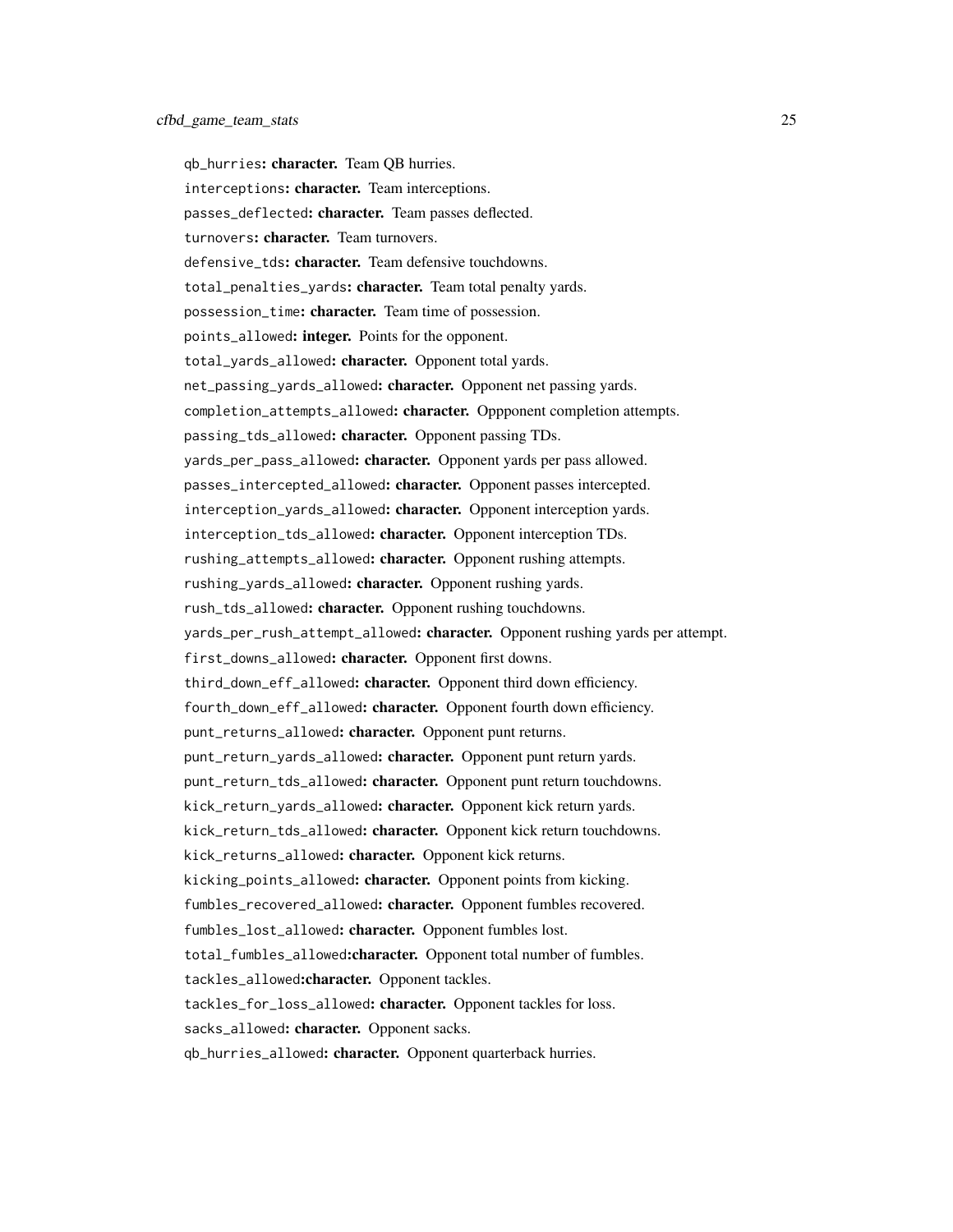interceptions\_allowed: character. Opponent interceptions. passes\_deflected\_allowed: character. Opponent passes deflected. turnovers\_allowed: character. Opponent turnovers. defensive\_tds\_allowed: character. Opponent defensive touchdowns. total\_penalties\_yards\_allowed: character. Opponent total penalty yards. possession\_time\_allowed: character. Opponent time of possession.

## Examples

```
try(cfbd_game_team_stats(2019, team = "LSU"))
try(cfbd_game_team_stats(2013, team = "Florida State"))
```
<span id="page-25-1"></span>cfbd\_game\_weather Get weather from games.

# Description

Get weather from games.

## Usage

```
cfbd_game_weather(
 year,
 week = NULL,season_type = "regular",
  team = NULL,
  conference = NULL
\lambda
```
#### Arguments

| year        | ( <i>Integer</i> required): Year, 4 digit format( <i>YYYY</i> )                                                                                                                                                                 |
|-------------|---------------------------------------------------------------------------------------------------------------------------------------------------------------------------------------------------------------------------------|
| week        | ( <i>Integer</i> optional): Week - values from 1-15, 1-14 for seasons pre-playoff (i.e.<br>2013 or earlier)                                                                                                                     |
| season_type | ( <i>String</i> default regular): Select Season Type: regular, postseason, or both                                                                                                                                              |
| team        | ( <i>String</i> optional): D-I Team                                                                                                                                                                                             |
| conference  | ( <i>String</i> optional): Conference abbreviation - Select a valid FBS conference Con-<br>ference abbreviations P5: ACC, B12, B1G, SEC, PAC Conference abbreviations<br>G5 and FBS Independents: CUSA, MAC, MWC, Ind, SBC, AAC |

<span id="page-25-0"></span>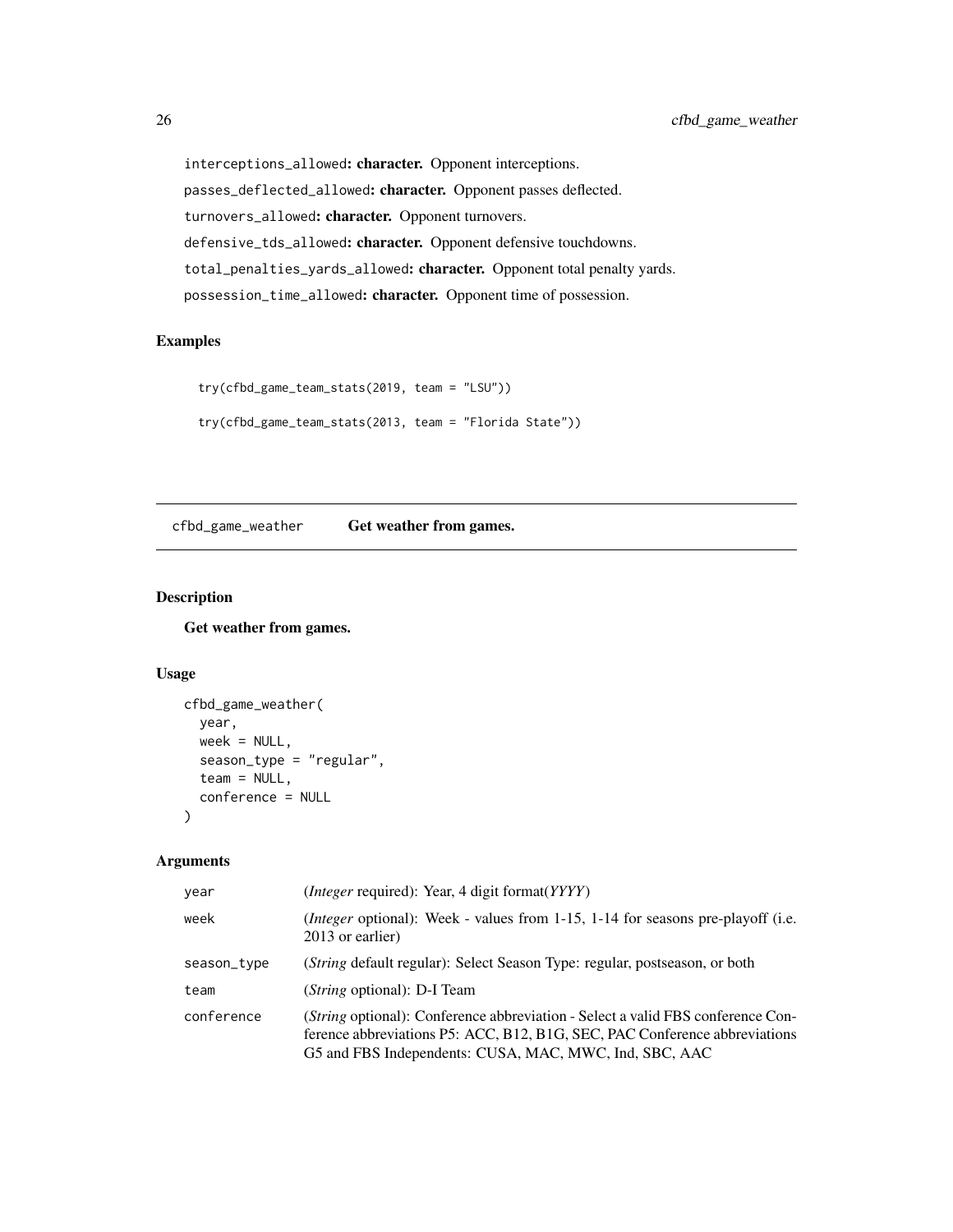## <span id="page-26-0"></span>cfbd\_metrics 27

## Value

[cfbd\\_game\\_weather\(\)](#page-25-1) - A data frame with 23 variables: game\_id: integer. Referencing game id. season: integer. Season of the game. week: integer. Game week. season\_type: character. Season type of the game. start\_date: character. Game date. start\_time\_tbd: logical. TRUE/FALSE flag for if the game's start time is to be determined. game\_indoors: logical. TRUE/FALSE flag for if the game is indoors home\_team: character. Home team name. home\_conference: character. Home team conference. away\_team: character. Away team name. away\_conference: character. Away team conference. venue\_id: integer. Referencing venue id. venue: character. Venue name. temperature: integer. Temperature. dew\_point: integer. Dew Point. humidity: integer. Humidity. precipitation: integer. Precipitation. snowfall: integer. Snowfall. wind\_direction: integer. Wind direction. wind\_speed: integer. Wind Speed. pressure: integer. Pressure. weather\_condition\_code: integer. Weather condition code. weather\_condition: character. Weather condition.

#### cfbd\_metrics CFBD Metrics Endpoint Overview

#### Description

cfbd\_metrics\_ppa\_games(): Get team game averages for predicted points added (PPA).

cfbd\_metrics\_ppa\_players\_games(): Get player game averages for predicted points added (PPA).

cfbd\_metrics\_ppa\_players\_season(): Get player season averages for predicted points added (PPA).

cfbd\_metrics\_ppa\_predicted(): Calculate predicted points using Down and Distance.

cfbd\_metrics\_ppa\_teams(): Get team averages for predicted points added (PPA).

cfbd\_metrics\_wp\_pregame(): Get pre-game win probability data from CFBD API.

cfbd\_metrics\_wp(): Get win probability chart data from CFBD API.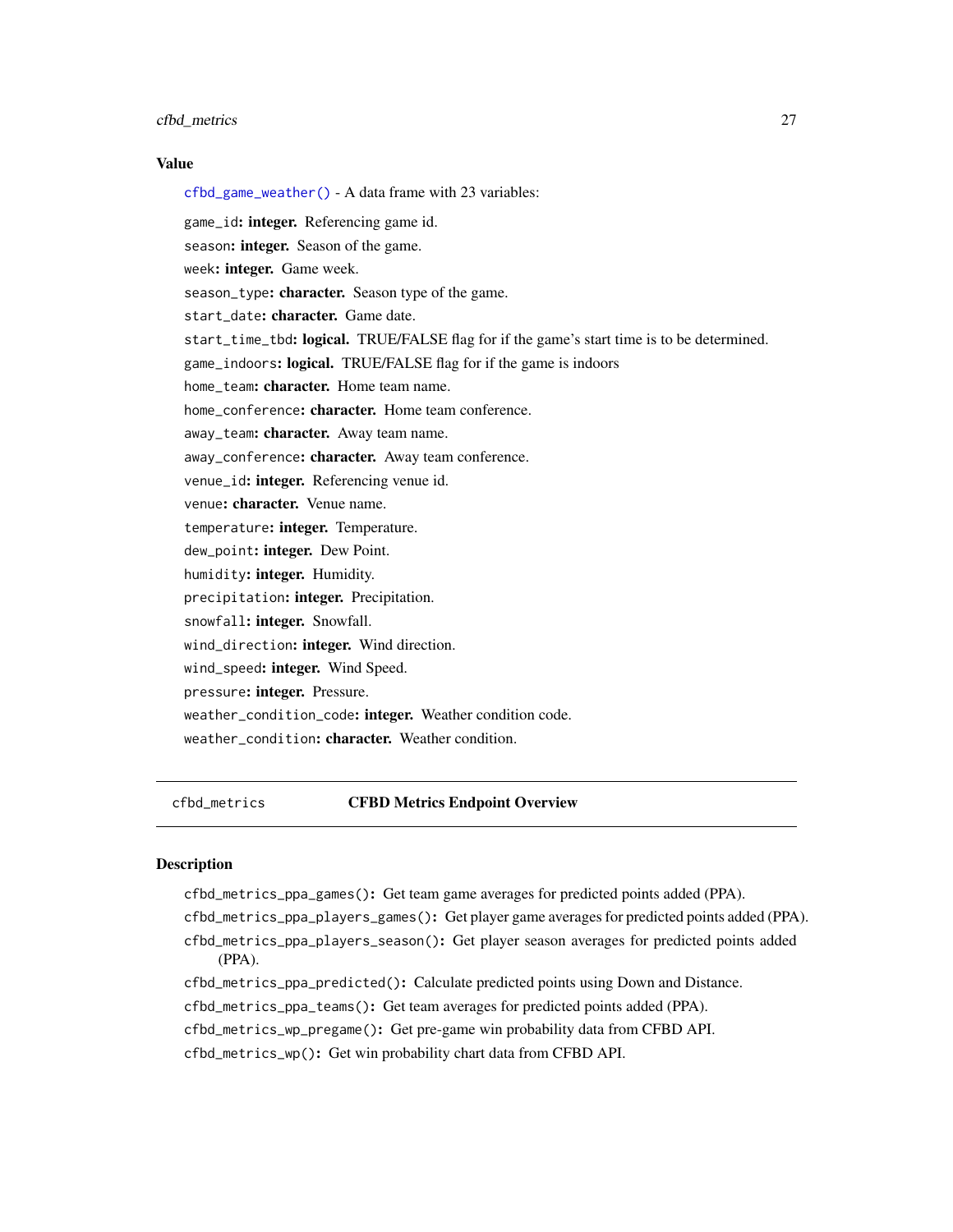## <span id="page-27-0"></span>Details

#### Get team game averages for predicted points added (PPA):

cfbd\_metrics\_ppa\_games(year = 2019, team = "TCU")

Get player game averages for predicted points added (PPA):

```
cfbd_metrics_ppa_players_games(year = 2019, week = 3, team = "TCU")
```
Get player season averages for predicted points added (PPA):

cfbd\_metrics\_ppa\_players\_season(year = 2019, team = "TCU")

#### Get team averages for predicted points added (PPA):

cfbd\_metrics\_ppa\_teams(year = 2019, team = "TCU")

#### Get pre-game and post-game win probability data from CFBD API:

cfbd\_metrics\_wp\_pregame(year = 2019, week = 9, team = "Texas A&M")  $cfbd_metrics_wp(game_id = 401012356)$ 

#### Calculate predicted points using down and distance:

```
cfbd_metrics_ppa_predicted(down = 1, distance = 10)
```
<span id="page-27-1"></span>cfbd\_metrics\_ppa\_games

Get team game averages for predicted points added (PPA)

## Description

Get team game averages for predicted points added (PPA)

#### Usage

```
cfbd_metrics_ppa_games(
  year,
 week = NULL,team = NULL,
 conference = NULL,
  excl_garbage_time = FALSE
)
```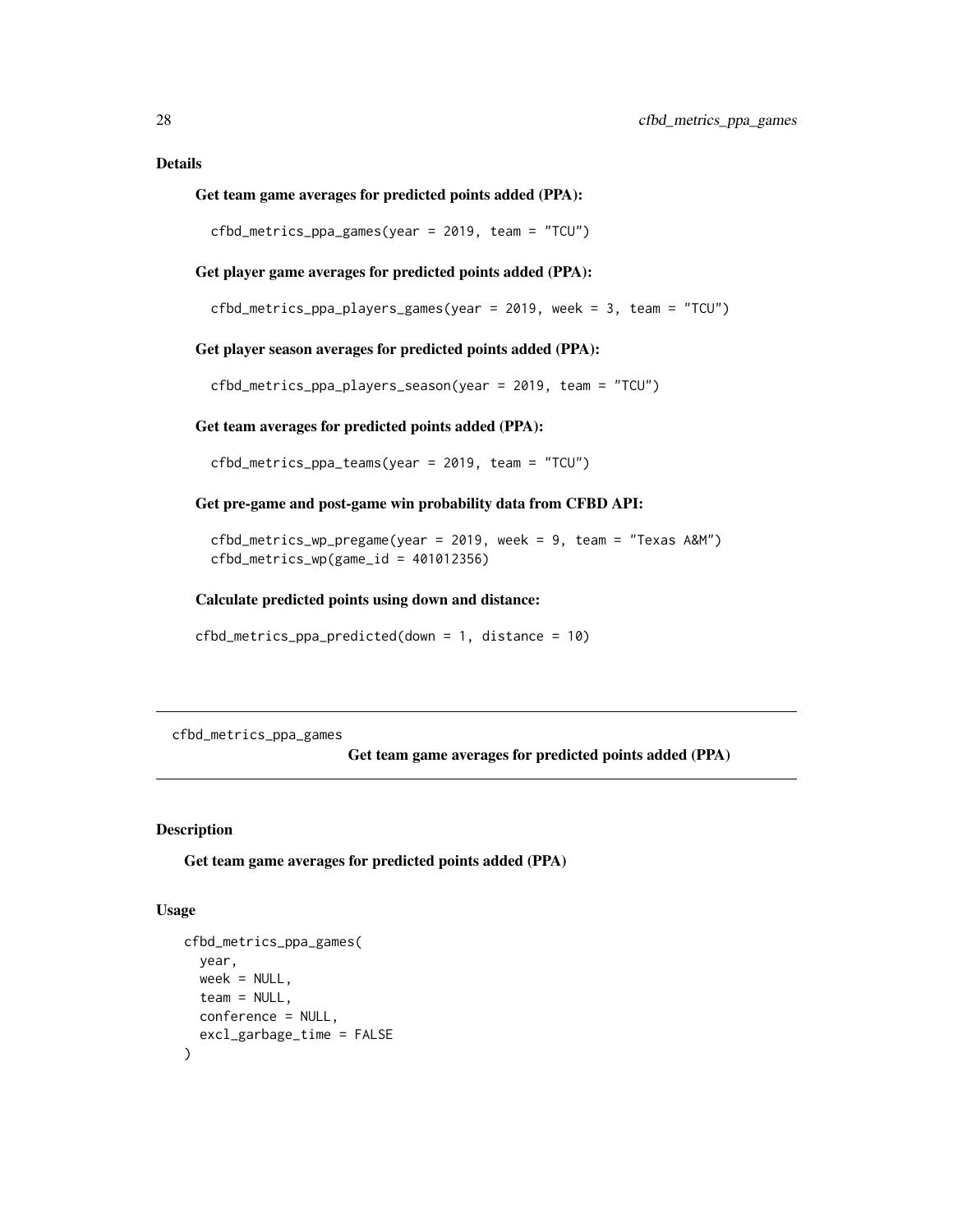#### **Arguments**

| year              | ( <i>Integer</i> required): Year, 4 digit format ( <i>YYYY</i> )                                                                                                                                                        |
|-------------------|-------------------------------------------------------------------------------------------------------------------------------------------------------------------------------------------------------------------------|
| week              | ( <i>Integer</i> optional): Week - values range from 1-15, 1-14 for seasons pre-playoff,<br>i.e. 2013 or earlier                                                                                                        |
| team              | ( <i>String</i> optional): D-I Team                                                                                                                                                                                     |
| conference        | (String optional): Conference abbreviation - Select a valid FBS conference Con-<br>ference abbreviations P5: ACC, B12, B1G, SEC, PAC Conference abbreviations<br>G5 and FBS Independents: CUSA, MAC, MWC, Ind, SBC, AAC |
| excl_garbage_time |                                                                                                                                                                                                                         |
|                   | ( <i>Logical</i> default FALSE): Select whether to exclude Garbage Time (TRUE or                                                                                                                                        |

#### Value

[cfbd\\_metrics\\_ppa\\_games\(\)](#page-27-1) - A data frame with 18 variables:

FALSE)

game\_id: integer. Referencing game id. season: integer. Season of the game. week: integer. Game week of the season. conference: character. Conference of the team. team: character. Team name. opponent: character. Team Opponent. off\_overall: character. Offense overall predicted points added (PPA). off\_passing: character. Offense passing predicted points added (PPA). off\_rushing: character. Offense rushing predicted points added (PPA). off\_first\_down: character. Offense 1st down predicted points added (PPA). off\_second\_down: character. Offense 2nd down predicted points added (PPA). off\_third\_down: character. Offense 3rd down predicted points added (PPA). def\_overall: character. Defense overall predicted points added (PPA). def\_passing: character. Defense passing predicted points added (PPA). def\_rushing: character. Defense rushing predicted points added (PPA). def\_first\_down: character. Defense 1st down predicted points added (PPA). def\_second\_down: character. Defense 2nd down predicted points added (PPA). def\_third\_down: character. Defense 3rd down predicted points added (PPA).

#### Examples

try(cfbd\_metrics\_ppa\_games(year = 2019, team = "TCU"))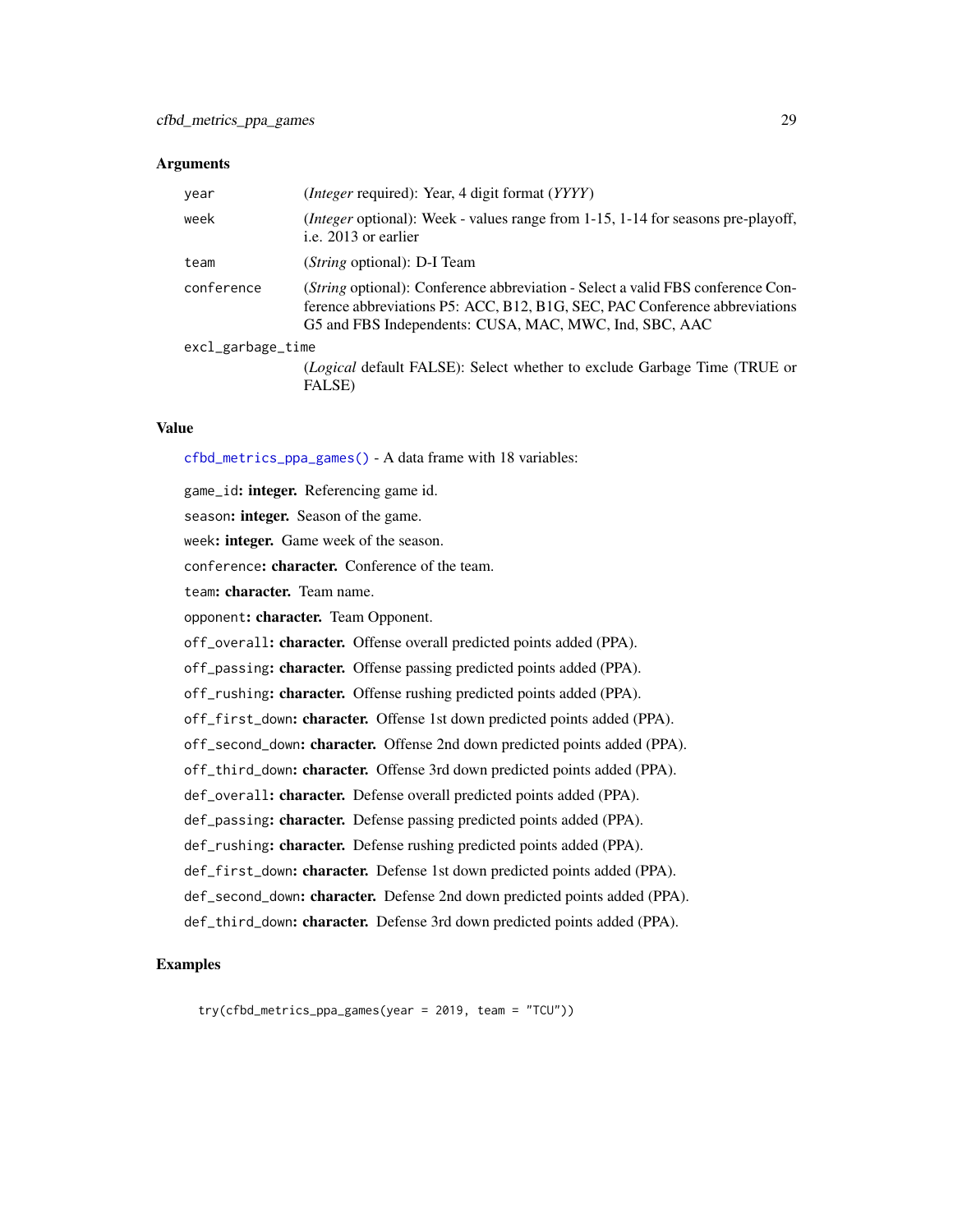<span id="page-29-1"></span><span id="page-29-0"></span>cfbd\_metrics\_ppa\_players\_games

Get player game averages for predicted points added (PPA)

# Description

Get player game averages for predicted points added (PPA)

# Usage

```
cfbd_metrics_ppa_players_games(
  year = NULL,
 week = NULL,team = NULL,
  position = NULL,
  athlete_id = NULL,
  threshold = NULL,
  excl_garbage_time = FALSE
)
```
# Arguments

| year              | ( <i>Integer</i> required): Year, 4 digit format ( <i>YYYY</i> )                                                              |  |  |  |
|-------------------|-------------------------------------------------------------------------------------------------------------------------------|--|--|--|
| week              | <i>(Integer optional)</i> : Week - values range from 1-15, 1-14 for seasons pre-playoff,<br>i.e. 2013 or earlier              |  |  |  |
| team              | (String optional): D-I Team. Required if year not provided.                                                                   |  |  |  |
| position          | ( <i>string</i> optional): Position abbreviation of the player you are searching for. Po-<br>sition Group - options include:  |  |  |  |
|                   | $\bullet$ Offense: OB, RB, FB, TE, OL, G, OT, C, WR                                                                           |  |  |  |
|                   | • Defense: DB, CB, S, LB, DE, DT, NT, DL                                                                                      |  |  |  |
|                   | • Special Teams: K, P, LS, PK                                                                                                 |  |  |  |
| athlete_id        | (Integer optional): Athlete ID filter for querying a single athlete Can be found<br>using the $cfbd$ -player-info() function. |  |  |  |
| threshold         | <i>(Integer optional):</i> Minimum threshold of plays.                                                                        |  |  |  |
| excl_garbage_time |                                                                                                                               |  |  |  |
|                   | ( <i>Logical</i> default FALSE): Select whether to exclude Garbage Time (TRUE or<br><b>FALSE</b> )                            |  |  |  |

# Value

[cfbd\\_metrics\\_ppa\\_players\\_games\(\)](#page-29-1) - A data frame with 9 variables:

season: integer. Season of the game.

week: integer. Game week of the season.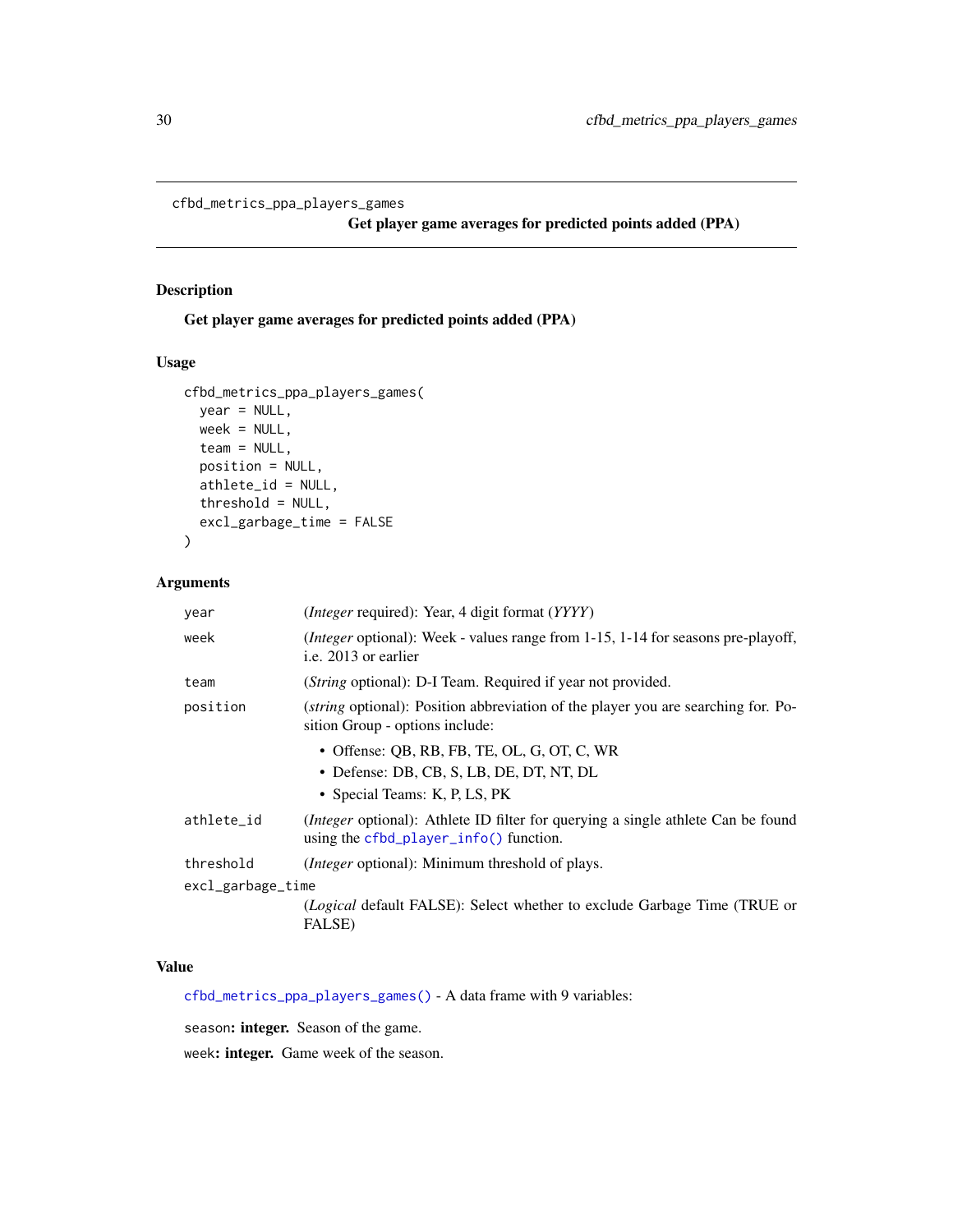<span id="page-30-0"></span>name: character. Athlete name. position: character. Athlete position. team: character. Team name. opponent: character. Team Opponent name. avg\_PPA\_all: double. Average overall predicted points added (PPA). avg\_PPA\_pass: double. Average passing predicted points added (PPA). avg\_PPA\_rush: double. Average rushing predicted points added (PPA).

## Examples

try(cfbd\_metrics\_ppa\_players\_games(year = 2019, week = 3, team = "TCU"))

<span id="page-30-1"></span>cfbd\_metrics\_ppa\_players\_season

Get player season averages for predicted points added (PPA)

# Description

Get player season averages for predicted points added (PPA)

# Usage

```
cfbd_metrics_ppa_players_season(
  year = NULL,
  \text{team} = \text{NULL},conference = NULL,
  position = NULL,
  athlete_id = NULL,
  threshold = NULL,
  excl_garbage_time = FALSE
\lambda
```
## Arguments

| year       | ( <i>Integer</i> required): Year, 4 digit format (YYYY)                                                                                                                                                                             |
|------------|-------------------------------------------------------------------------------------------------------------------------------------------------------------------------------------------------------------------------------------|
| team       | ( <i>String</i> optional): D-I Team                                                                                                                                                                                                 |
| conference | ( <i>String</i> optional): Conference abbreviation - $S\&P+$ information by conference<br>Conference abbreviations P5: ACC, B12, B1G, SEC, PAC Conference abbrevi-<br>ations G5 and FBS Independents: CUSA, MAC, MWC, Ind, SBC, AAC |
| position   | <i>(string optional):</i> Position abbreviation of the player you are searching for. Po-<br>sition Group - options include:                                                                                                         |
|            | • Offense: QB, RB, FB, TE, OL, G, OT, C, WR                                                                                                                                                                                         |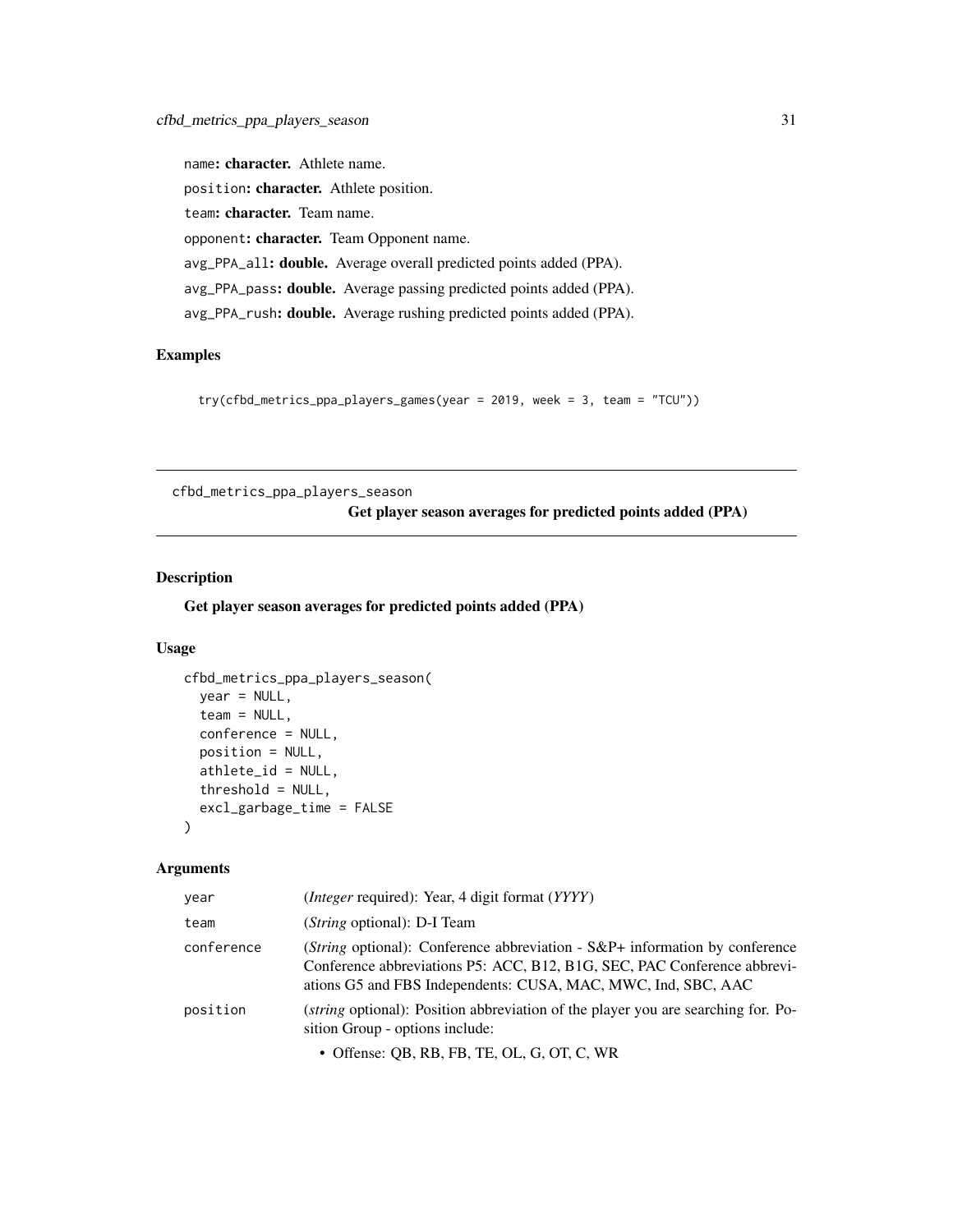|                   | • Defense: DB, CB, S, LB, DE, DT, NT, DL                                                                                           |
|-------------------|------------------------------------------------------------------------------------------------------------------------------------|
|                   | • Special Teams: K, P, LS, PK                                                                                                      |
| athlete_id        | <i>(Integer optional)</i> : Athlete ID filter for querying a single athlete Can be found<br>using the cfbd_player_info() function. |
| threshold         | (Integer optional): Minimum threshold of plays.                                                                                    |
| excl_garbage_time |                                                                                                                                    |
|                   | ( <i>Logical</i> default FALSE): Select whether to exclude Garbage Time (TRUE or                                                   |
|                   | FALSE)                                                                                                                             |

#### Value

[cfbd\\_metrics\\_ppa\\_players\\_season\(\)](#page-30-1) - A data frame with 23 variables:

season: integer. Season.

athlete\_id: character. Athlete referencing id.

name: character. Athlete name.

position: character. Athlete Position.

team: character. Team name.

conference: character. Team conference.

countable\_plays: integer. Number of plays which can be counted.

avg\_PPA\_all: double. Average overall predicted points added (PPA).

avg\_PPA\_pass: double. Average passing predicted points added (PPA).

avg\_PPA\_rush: **double.** Average rushing predicted points added (PPA).

avg\_PPA\_first\_down: double. Average 1st down predicted points added (PPA).

avg\_PPA\_second\_down: **double.** Average 2nd down predicted points added (PPA).

avg\_PPA\_third\_down: **double.** Average 3rd down predicted points added (PPA).

avg\_PPA\_standard\_downs: double. Average standard down predicted points added (PPA).

avg\_PPA\_passing\_downs: double. Average passing down predicted points added (PPA).

total\_PPA\_all: double. Total overall predicted points added (PPA).

total\_PPA\_pass: double. Total passing predicted points added (PPA).

total\_PPA\_rush: double. Total rushing predicted points added (PPA).

total\_PPA\_first\_down: double. Total 1st down predicted points added (PPA).

total\_PPA\_second\_down: double. Total 2nd down predicted points added (PPA).

total\_PPA\_third\_down: double. Total 3rd down predicted points added (PPA).

total\_PPA\_standard\_downs: double. Total standard down predicted points added (PPA).

total\_PPA\_passing\_downs: double. Total passing down predicted points added (PPA).

## Examples

try(cfbd\_metrics\_ppa\_players\_season(year = 2019, team = "TCU"))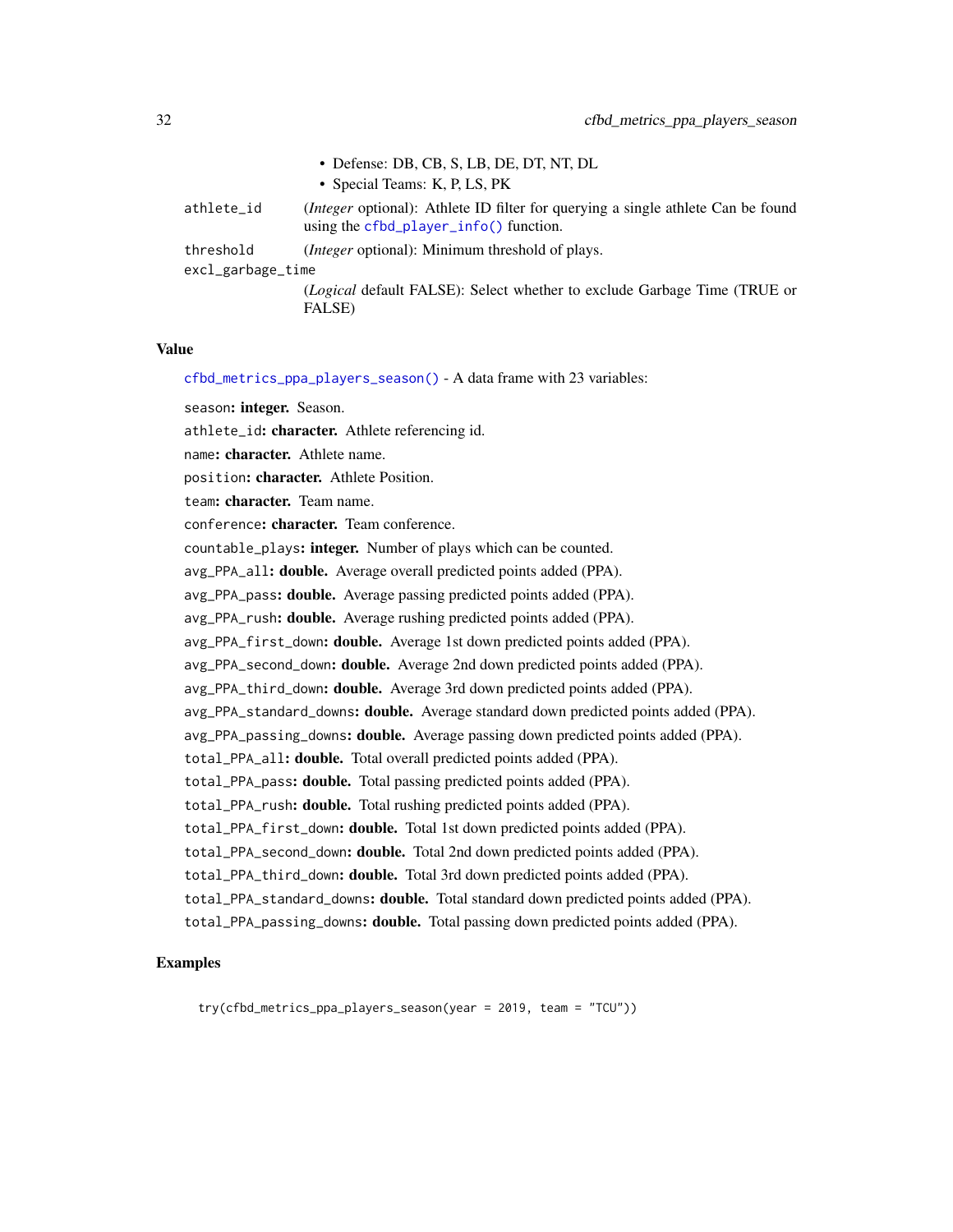<span id="page-32-1"></span><span id="page-32-0"></span>cfbd\_metrics\_ppa\_predicted

#### Calculate predicted points using down and distance

## Description

Calculate predicted points using down and distance

# Usage

```
cfbd_metrics_ppa_predicted(down, distance)
```
#### Arguments

| down     | ( <i>Integer</i> required): Down filter    |
|----------|--------------------------------------------|
| distance | <i>(Integer required): Distance filter</i> |

## Value

[cfbd\\_metrics\\_ppa\\_predicted\(\)](#page-32-1) - A data frame with 2 variables:

yard\_line: integer. Yards to goal predicted\_points: character. Predicted points at in that down-distance-yardline scenario

#### Examples

try(cfbd\_metrics\_ppa\_predicted(down = 1, distance = 10)) try(cfbd\_metrics\_ppa\_predicted(down = 3, distance = 10))

<span id="page-32-2"></span>cfbd\_metrics\_ppa\_teams

Get team averages for predicted points added (PPA)

#### Description

Get team averages for predicted points added (PPA)

#### Usage

```
cfbd_metrics_ppa_teams(
 year = NULL,
  team = NULL,conference = NULL,
  excl_garbage_time = FALSE
)
```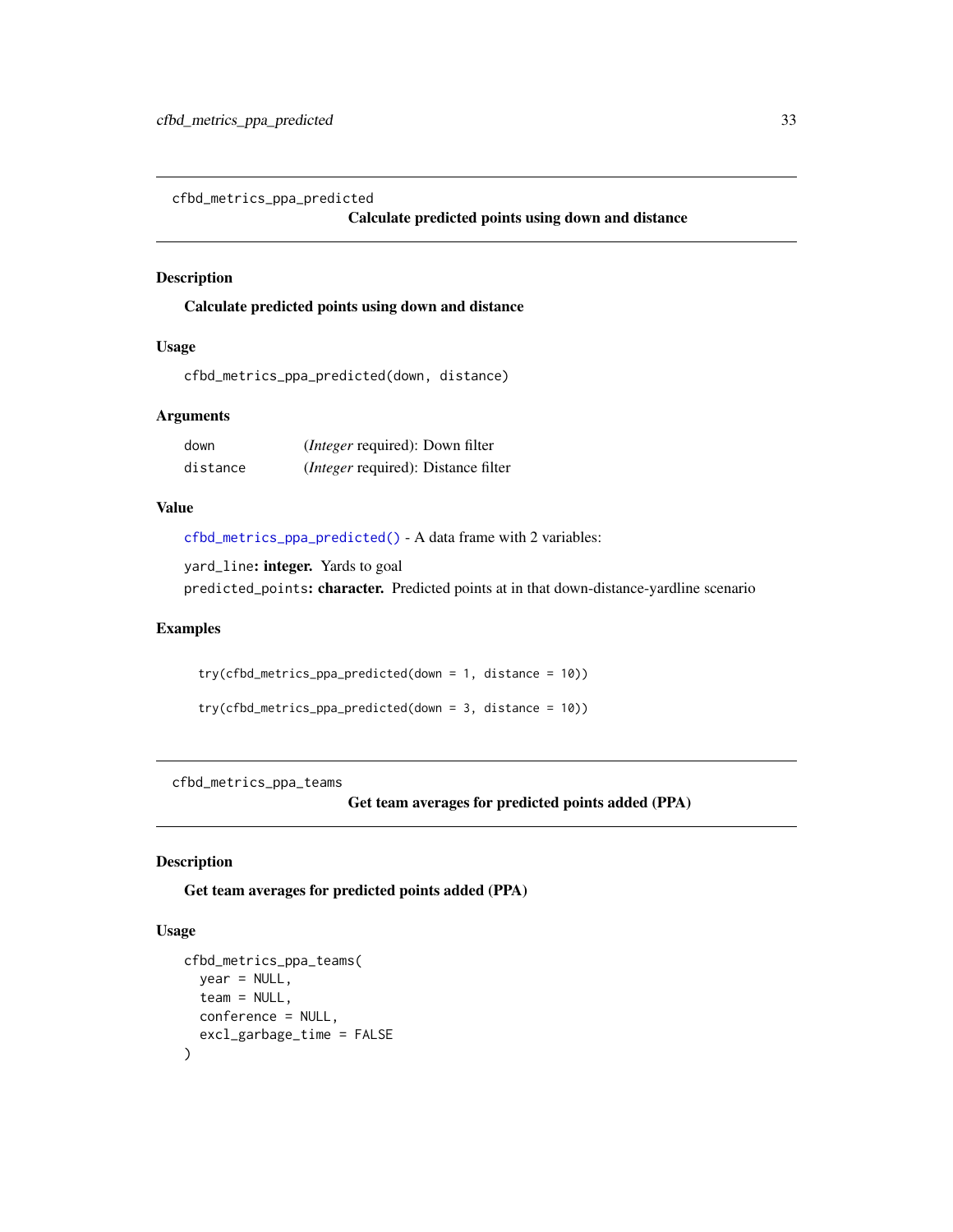#### Arguments

| year              | ( <i>Integer</i> optional): Year, 4 digit format (YYYY)                                                                                                                                                                                                         |
|-------------------|-----------------------------------------------------------------------------------------------------------------------------------------------------------------------------------------------------------------------------------------------------------------|
| team              | ( <i>String</i> optional): D-I Team                                                                                                                                                                                                                             |
| conference        | (String optional): Conference name - select a valid FBS conference Conference<br>names P5: ACC, Big 12, Big Ten, SEC, Pac-12 Conference names G5 and FBS<br>Independents: Conference USA, Mid-American, Mountain West, FBS Indepen-<br>dents, American Athletic |
| excl_garbage_time |                                                                                                                                                                                                                                                                 |
|                   | <i>(Logical default FALSE): Select whether to exclude Garbage Time (TRUE or</i><br><b>FALSE</b> )                                                                                                                                                               |

#### Value

[cfbd\\_metrics\\_ppa\\_teams\(\)](#page-32-2) - A data frame with 21 variables:

season: integer. .

conference: character. .

team: character. .

off\_overall: character. Offense overall predicted points added (PPA).

off\_passing: character. Offense passing predicted points added (PPA).

off\_rushing: character. Offense rushing predicted points added (PPA).

off\_first\_down: character. Offense 1st down predicted points added (PPA).

off\_second\_down: character. Offense 2nd down predicted points added (PPA).

off\_third\_down: character. Offense 3rd down predicted points added (PPA).

- off\_cumulative\_total: character. Offense cumulative total predicted points added (PPA).
- off\_cumulative\_passing: character. Offense cumulative total passing predicted points added (PPA).
- off\_cumulative\_rushing: character. Offense cumulative total rushing predicted points added (PPA).
- def\_overall: character. Defense overall predicted points added (PPA).
- def\_passing: character. Defense passing predicted points added (PPA).
- def\_rushing: character. Defense rushing predicted points added (PPA).

def\_first\_down: character. Defense 1st down predicted points added (PPA).

def\_second\_down: character. Defense 2nd down predicted points added (PPA).

- def\_third\_down: character. Defense 3rd down predicted points added (PPA).
- def\_cumulative\_total: character. Defense cumulative total predicted points added (PPA).
- def\_cumulative\_passing: character. Defense cumulative total passing predicted points added (PPA).
- def\_cumulative\_rushing: character. Defense cumulative total rushing predicted points added (PPA).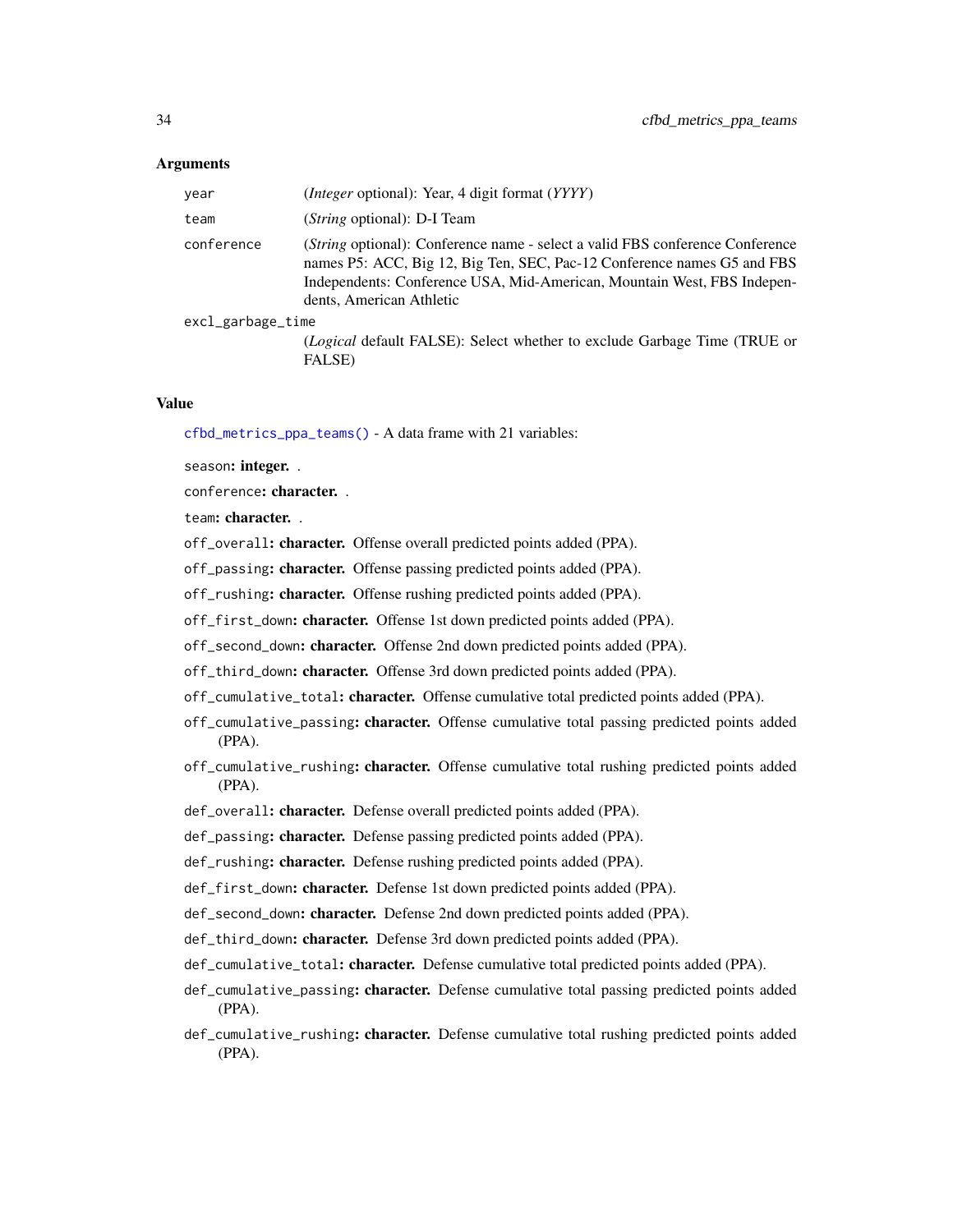# <span id="page-34-0"></span>cfbd\_metrics\_wp 35

# Examples

try(cfbd\_metrics\_ppa\_teams(year = 2019, team = "TCU"))

#### <span id="page-34-1"></span>cfbd\_metrics\_wp Get win probability chart data from API

## Description

#### Get win probability chart data from API

#### Usage

```
cfbd_metrics_wp(game_id)
```
## Arguments

| game_id | ( <i>Integer</i> required): Game ID filter for querying a single game Can be found |  |  |  |  |
|---------|------------------------------------------------------------------------------------|--|--|--|--|
|         | using the $cfbd_game_info()$ function                                              |  |  |  |  |

## Value

[cfbd\\_metrics\\_wp\(\)](#page-34-1) - A data frame with 16 variables:

play\_id: character. Play referencing id. play\_text: character. A text description of the play. home\_id: integer. Home team referencing id. home: character. Home team name. away\_id: integer. Away team referencing id. away: character. Away team name. spread: character. Betting lines provider spread. home\_ball: logical. Home team has the ball. home\_score: integer. Home team score. away\_score: integer. Away team score. down: integer. Down of the play. distance: integer. Distance to the sticks (to 1st down marker of goal-line in goal-to-go situations). home\_win\_prob: character. Home team win probability. away\_win\_prob: double. Away team win probability. play\_number: integer. Game play number. yard\_line: **integer.** Yard line of the play (0-100 yards).

# Examples

try(cfbd\_metrics\_wp(game\_id = 401012356))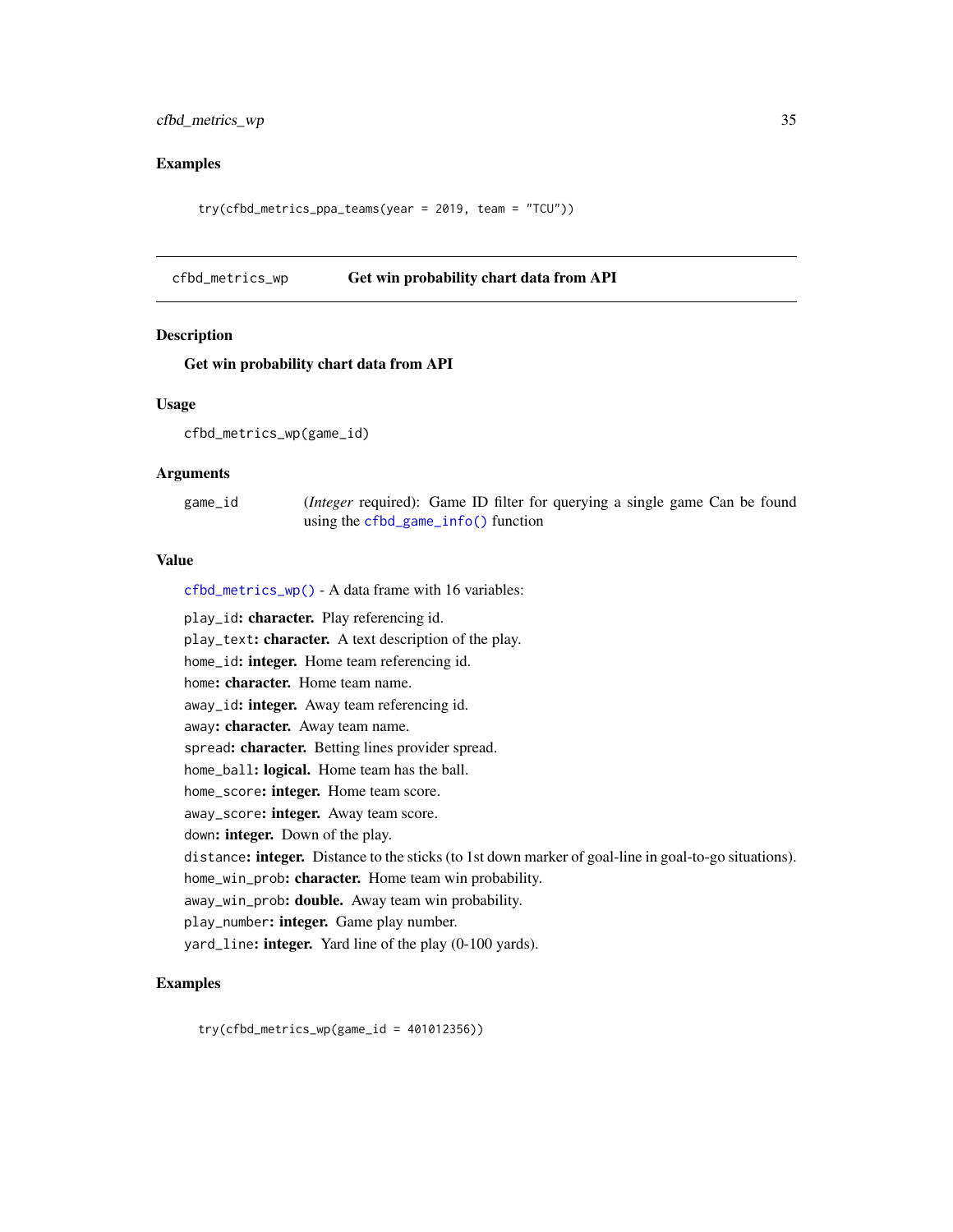```
cfbd_metrics_wp_pregame
```

```
Get pre-game win probability data from API
```
## Description

Get pre-game win probability data from API

#### Usage

```
cfbd_metrics_wp_pregame(
  year = NULL,
 week = NULL,team = NULL,
  season_type = "regular"
)
```
#### Arguments

| year        | ( <i>Integer</i> optional): Year, 4 digit format ( <i>YYYY</i> )                                               |
|-------------|----------------------------------------------------------------------------------------------------------------|
| week        | <i>(Integer</i> optional): Week - values from $1-15$ , $1-14$ for seasons pre-playoff, i.e.<br>2013 or earlier |
| team        | ( <i>String</i> optional): D-I Team                                                                            |
| season_type | ( <i>String</i> default regular): Select Season Type: regular or postseason                                    |

#### Value

[cfbd\\_metrics\\_wp\\_pregame\(\)](#page-35-1) - A data frame with 9 variables:

season: integer. Season of game. season\_type: character. Season type of game. week: integer. Game week of the season. game\_id: integer. Referencing game id. home\_team: character. Home team name. away\_team: character. Away team name. spread: integer. Betting line provider spread. home\_win\_prob: double. Home win probability - pre-game prediction. away\_win\_prob: double. Away win probability - pre-game prediction.

# Examples

try(cfbd\_metrics\_wp\_pregame(year = 2019, week = 9, team = "Texas A&M"))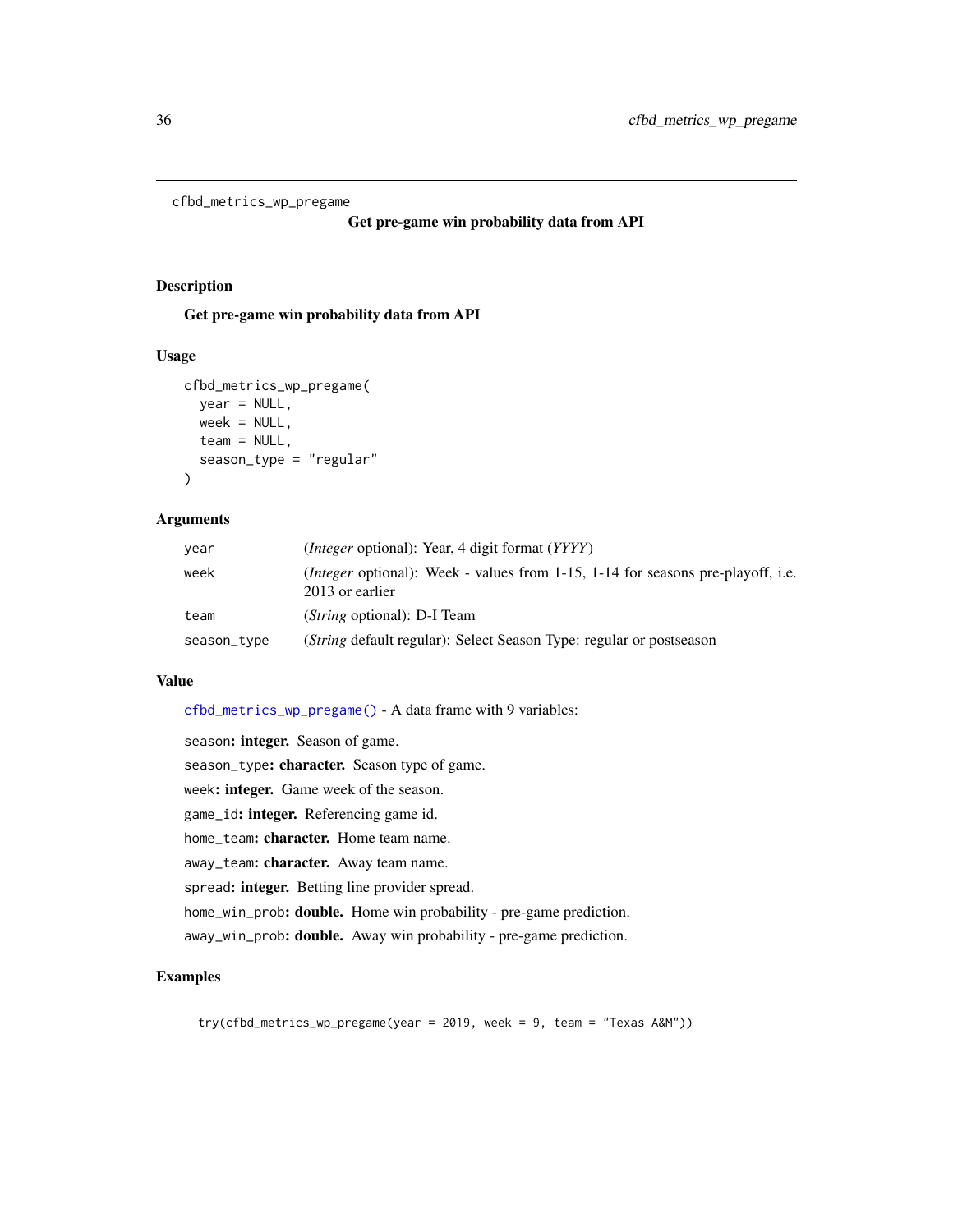# cfbd\_pbp\_data Get college football play by play data with cfbfastR expected points/win probability added

## Description

Extract college football (D-I) play by play Data - for plays

# Usage

```
cfbd_pbp_data(
 year,
  season_type = "regular",
 week = 1,
  team = NULL,
 play_type = NULL,
 epa_wpa = FALSE,
  ...
)
```
## Arguments

| year              | Select year, (example: 2018)                                                                          |
|-------------------|-------------------------------------------------------------------------------------------------------|
| season_type       | Select Season Type (regular, postseason, both)                                                        |
| week              | Select week, this is optional (also numeric)                                                          |
| team              | Select team name (example: Texas, Texas A&M, Clemson)                                                 |
| play_type         | Select play type (example: see the cfbd_play_type_df)                                                 |
| epa_wpa           | Logical parameter (TRUE/FALSE) to return the Expected Points Added/Win<br>Probability Added variables |
| $\cdot\cdot\cdot$ | Additional arguments passed to an underlying function.                                                |

### Value

A data frame with 351 variables:

season: double. . wk: double. . id\_play: character. . game\_id: integer. . game\_play\_number: double. . half\_play\_number: double. .

pos\_team: character. .

def\_pos\_team: character. .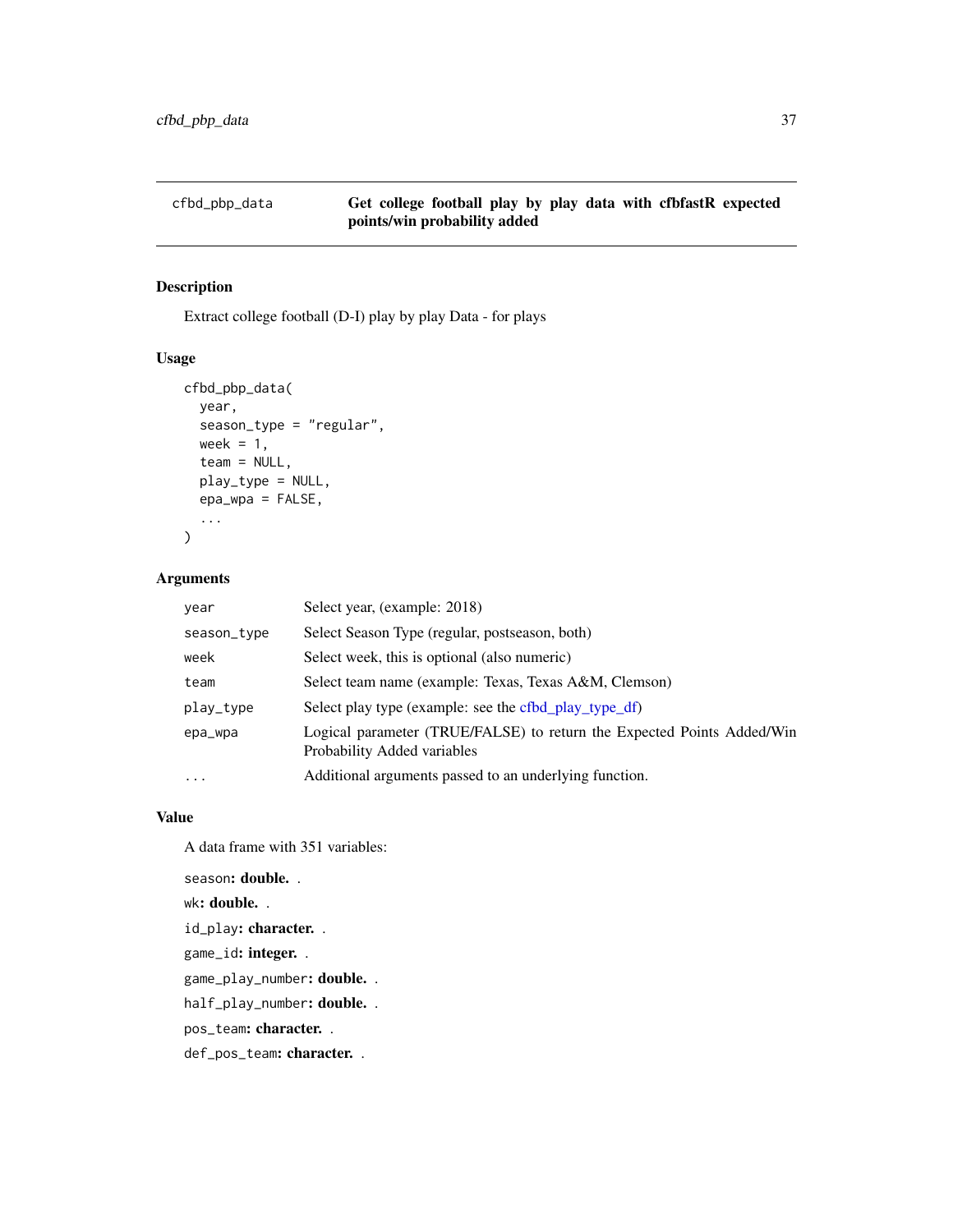38 cfbd\_pbp\_data

half: integer.. period: integer.. clock.minutes: integer.. clock.seconds: integer.. play\_type: character.. play\_text: character.. down: double. . distance: double. . yards\_to\_goal: double. . yards\_gained: **double.** . penalty\_1st\_conv: logical.. new\_series**: double.** . change\_of\_pos\_team: double. . lag\_change\_of\_pos\_team: double. . orig\_play\_type: character.. lead\_play\_type: character.. lag\_play\_type: character.. lag\_play\_type2: character. . lag\_play\_type3: character. . row: integer. . drive\_play\_number: double.. drive\_event\_number: double.. lag\_play\_text: character. . lag\_play\_text2: character. . lead\_play\_text: character. . firstD\_by\_kickoff: double. . firstD\_by\_poss: double. . firstD\_by\_penalty: double.. firstD\_by\_yards: double.. lag\_first\_by\_penalty: double. . lag\_first\_by\_penalty2: double. . lag\_first\_by\_yards: double. . lag\_first\_by\_yards2: double.. first\_by\_penalty: double.. first\_by\_yards: double.. play\_after\_turnover: double.. lag\_change\_of\_poss: double. .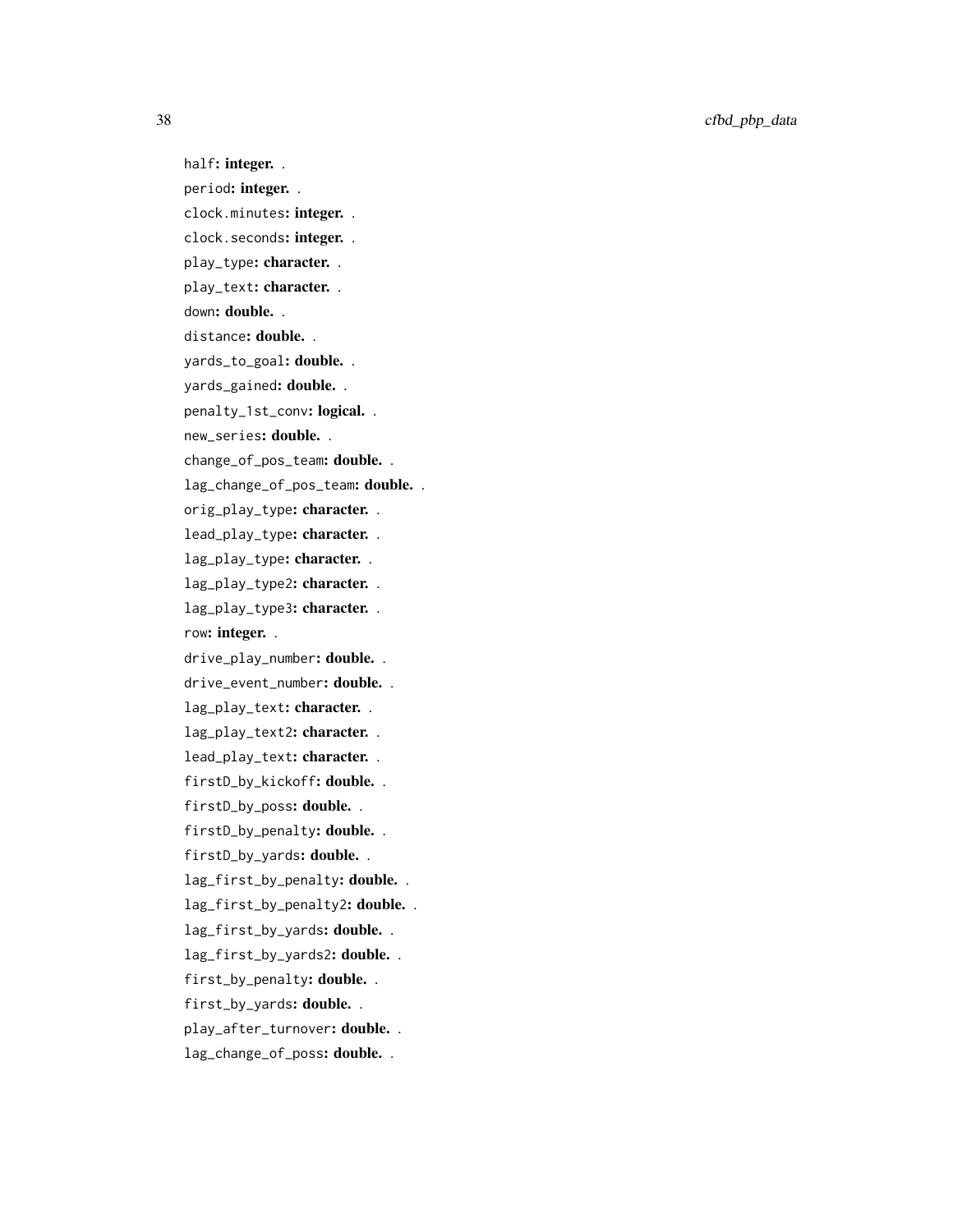lag\_kickoff\_play: double. . lag\_punt: double. . lag\_scoring\_play: double. . lag\_turnover\_vec: double.. lag\_downs\_turnover: double.. lag\_defense\_score\_play: double. . EPA: double. . ep\_before: **double.**. ep\_after: double.. wpa: double. . wp\_before: double. . wp\_after: double. . def\_wp\_before: **double.** . def\_wp\_after: double.. penalty\_detail: character.. yds\_penalty: double.. downs\_turnover: double. . turnover: double. . pos\_score\_diff\_start: double. . pos\_score\_pts: double. . pos\_team\_score: integer. . def\_pos\_team\_score: integer. . log\_ydstogo: double.. ExpScoreDiff: **double.** . ExpScoreDiff\_Time\_Ratio: double.. half\_clock.minutes: **double.** . TimeSecsRem: **double.**. adj\_TimeSecsRem: double. . Goal\_To\_Go: logical. . Under\_two: logical. . home: character. . away: character. . home\_wp\_before: double. . away\_wp\_before: double. . home\_wp\_after: double. . away\_wp\_after: double. . end\_of\_half: double..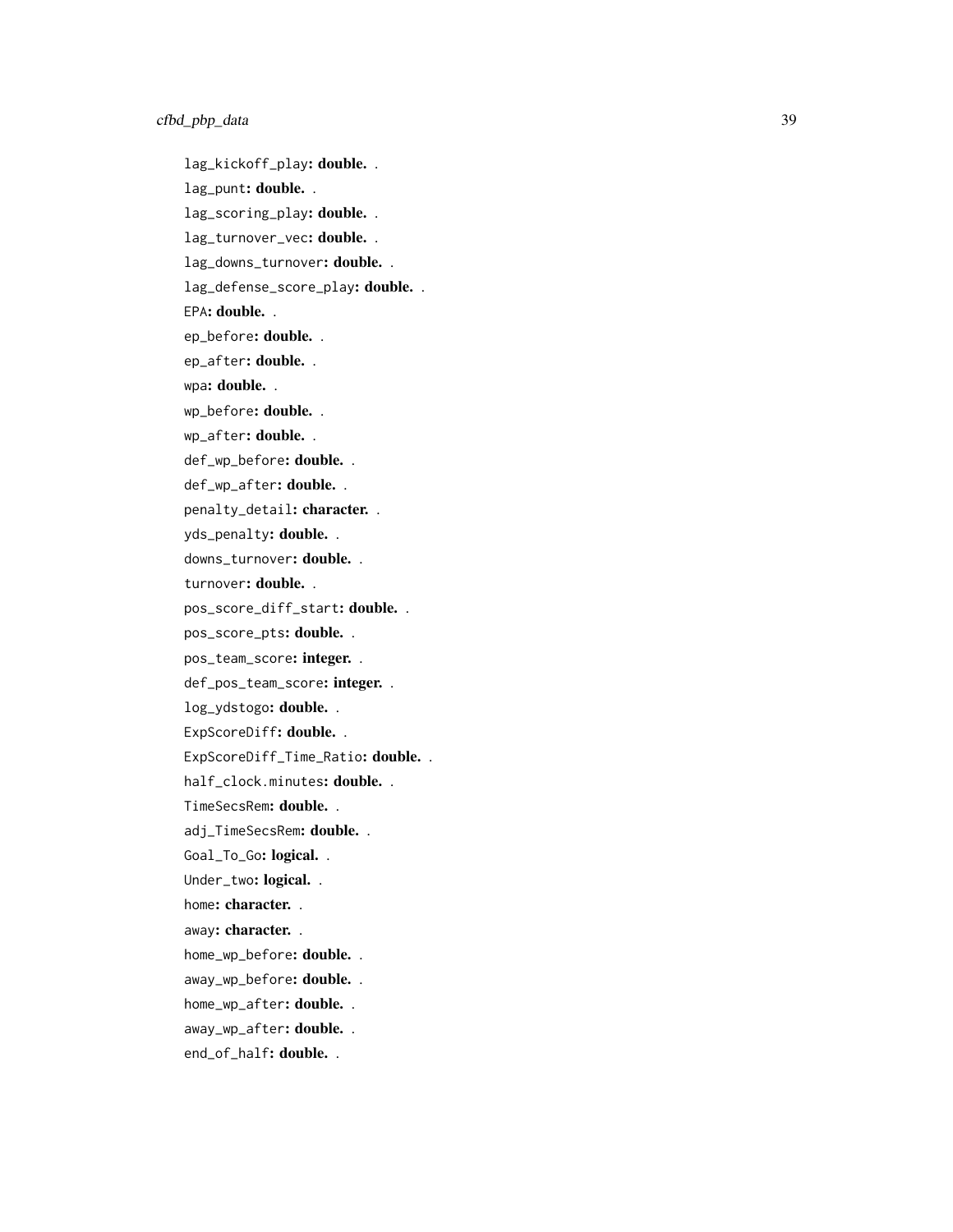40 cfbd\_pbp\_data

pos\_team\_receives\_2H\_kickoff: double. .

lead\_pos\_team: character. .

lag\_pos\_team: character. .

Under\_three: logical. .

down\_end: integer. .

distance\_end: double. .

log\_ydstogo\_end: double. .

yards\_to\_goal\_end: double. .

TimeSecsRem\_end: double. .

Goal\_To\_Go\_end: logical. .

Under\_two\_end: logical. .

def\_EPA: double. .

offense\_score\_play: double. .

defense\_score\_play: double. .

ppa: character. .

yard\_line: integer. .

scoring: logical..

pos\_team\_timeouts\_rem\_before: double. .

def\_pos\_team\_timeouts\_rem\_before: double. .

pos\_team\_timeouts: integer. .

def\_pos\_team\_timeouts: integer. .

pos\_score\_diff: integer. .

pos\_score\_diff\_start\_end: double. .

offense\_play: character. .

defense\_play: character. .

offense\_receives\_2H\_kickoff: double. .

change\_of\_poss: double. .

score\_pts: double. .

score\_diff\_start: double. .

score\_diff: integer. .

offense\_score: integer. .

defense\_score: integer. .

offense\_conference: character. .

defense\_conference: character. .

off\_timeout\_called: double. .

def\_timeout\_called: double. .

offense\_timeouts: integer. .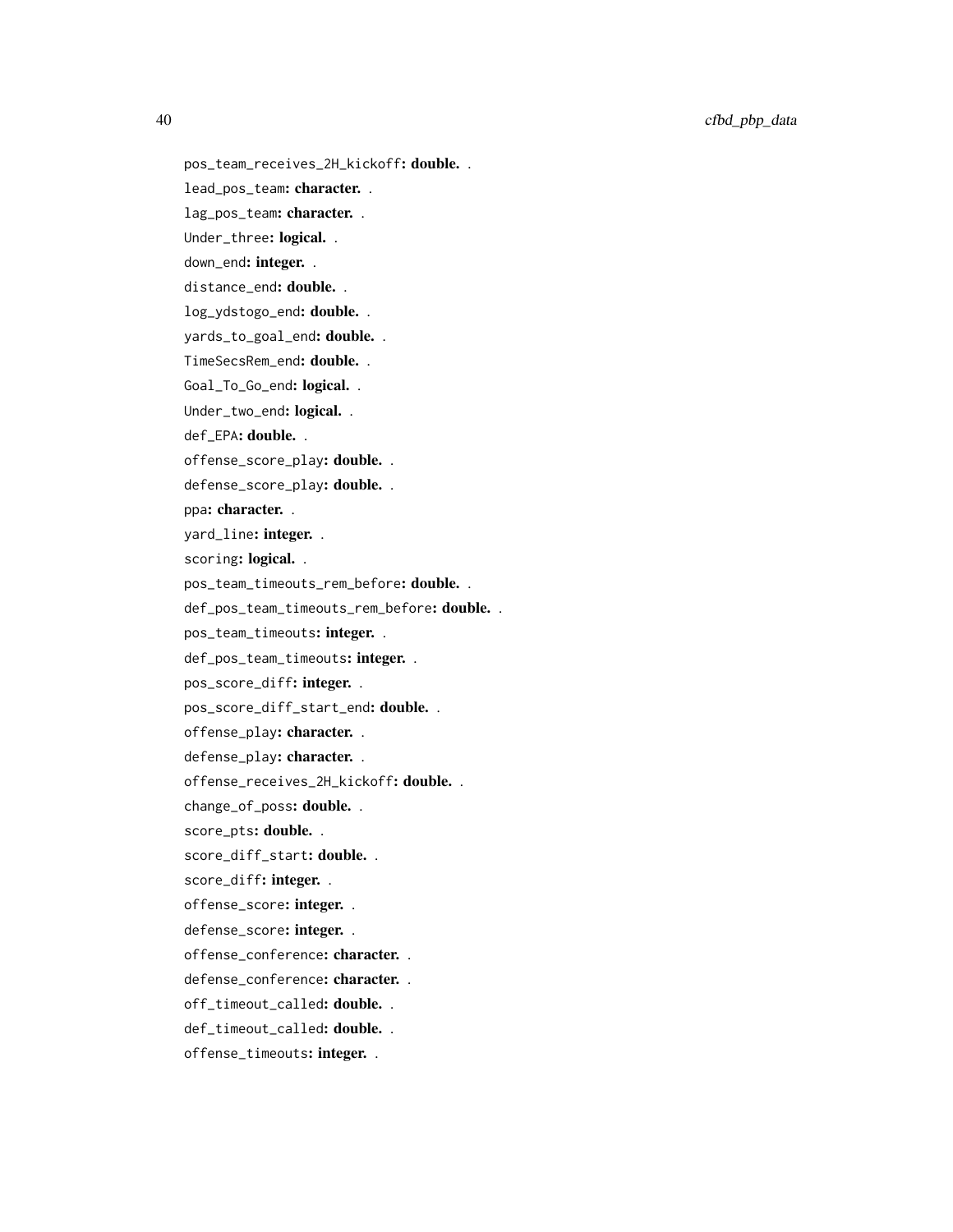defense\_timeouts: integer. .

off\_timeouts\_rem\_before: double. .

def\_timeouts\_rem\_before: double. .

rusher\_player\_name: character. .

yds\_rushed: double. .

passer\_player\_name: character. .

receiver\_player\_name: character. .

yds\_receiving: double. .

yds\_sacked: double. .

sack\_players: character. .

sack\_player\_name: character. .

sack\_player\_name2: character. .

pass\_breakup\_player\_name: character. .

interception\_player\_name: character. .

yds\_int\_return: double. .

fumble\_player\_name: character. .

fumble\_forced\_player\_name: character. .

fumble\_recovered\_player\_name: character. .

yds\_fumble\_return: double. .

punter\_player\_name: character. .

yds\_punted: double. .

punt\_returner\_player\_name: character. .

yds\_punt\_return: double. .

yds\_punt\_gained: double. .

punt\_block\_player\_name: character. .

punt\_block\_return\_player\_name: character. .

fg\_kicker\_player\_name: character. .

yds\_fg: double. .

fg\_block\_player\_name: character. .

fg\_return\_player\_name: character. .

kickoff\_player\_name: character. .

yds\_kickoff: double. .

kickoff\_returner\_player\_name: character. .

yds\_kickoff\_return: double. .

new\_id: double. .

orig\_drive\_number: integer. .

drive\_number: integer. .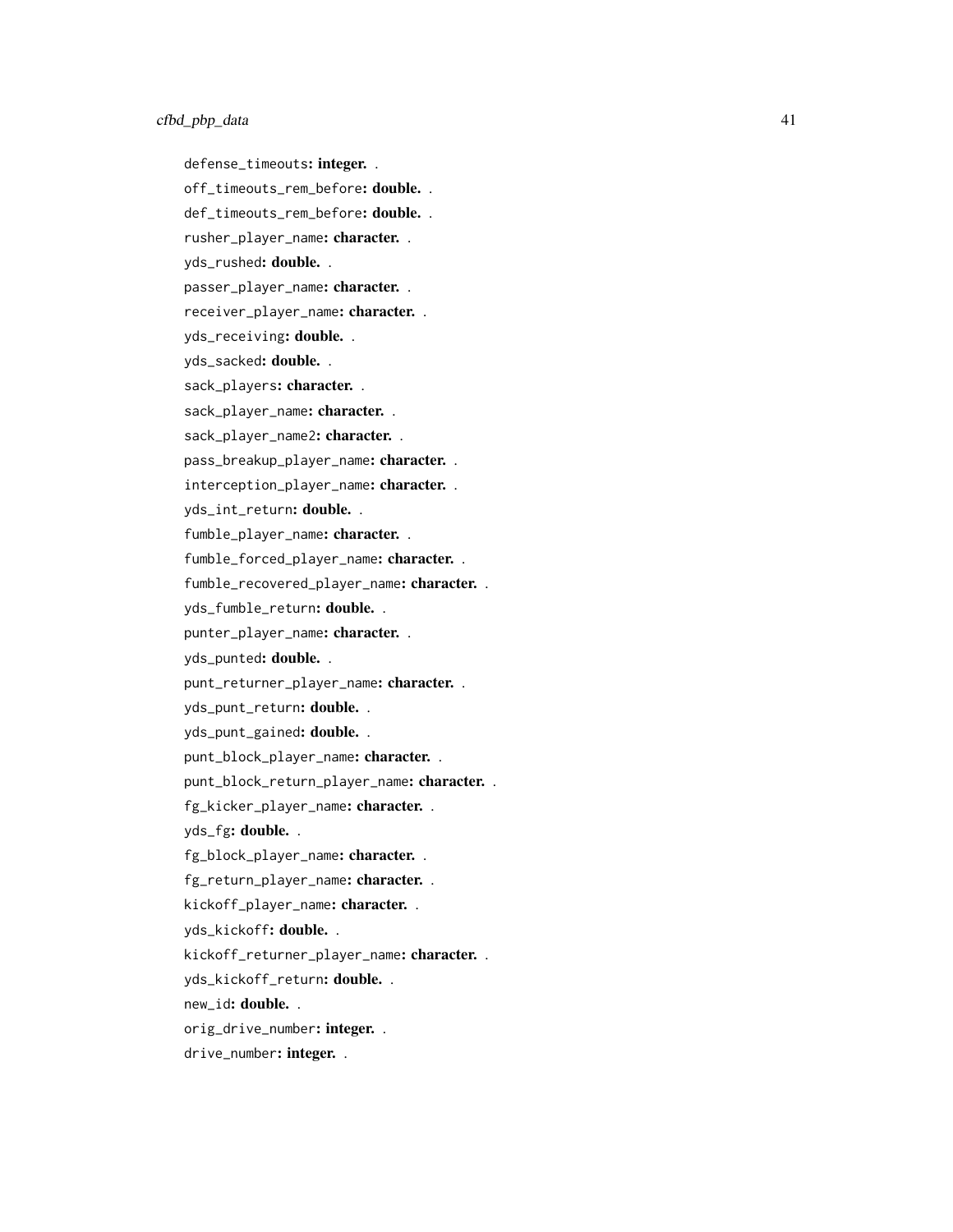42 cfbd\_pbp\_data

drive\_result\_detailed: character. . new\_drive\_pts: double. . drive\_id: double. . drive\_result: character. . drive\_start\_yards\_to\_goal: double. . drive\_end\_yards\_to\_goal: integer. . drive\_yards: integer. . drive\_scoring: double. . drive\_pts: double. . drive\_start\_period: integer. . drive\_end\_period: integer. . drive\_time\_minutes\_start: integer. . drive\_time\_seconds\_start: integer. . drive\_time\_minutes\_end: integer. . drive\_time\_seconds\_end: integer. . drive\_time\_minutes\_elapsed: integer. . drive\_time\_seconds\_elapsed: integer. . drive\_numbers: double. . number\_of\_drives: double. . pts\_scored: double. . drive\_result\_detailed\_flag: character. . drive\_result2: character.. drive\_num: double. . lag\_drive\_result\_detailed: character. . lead\_drive\_result\_detailed: character. . lag\_new\_drive\_pts: double. . id\_drive: character. . rush: double. . rush\_td: double. . pass: double. . pass\_td: double. . completion: double. . pass\_attempt: double. . target: double. . sack\_vec: double. . sack: double. .

int: double. .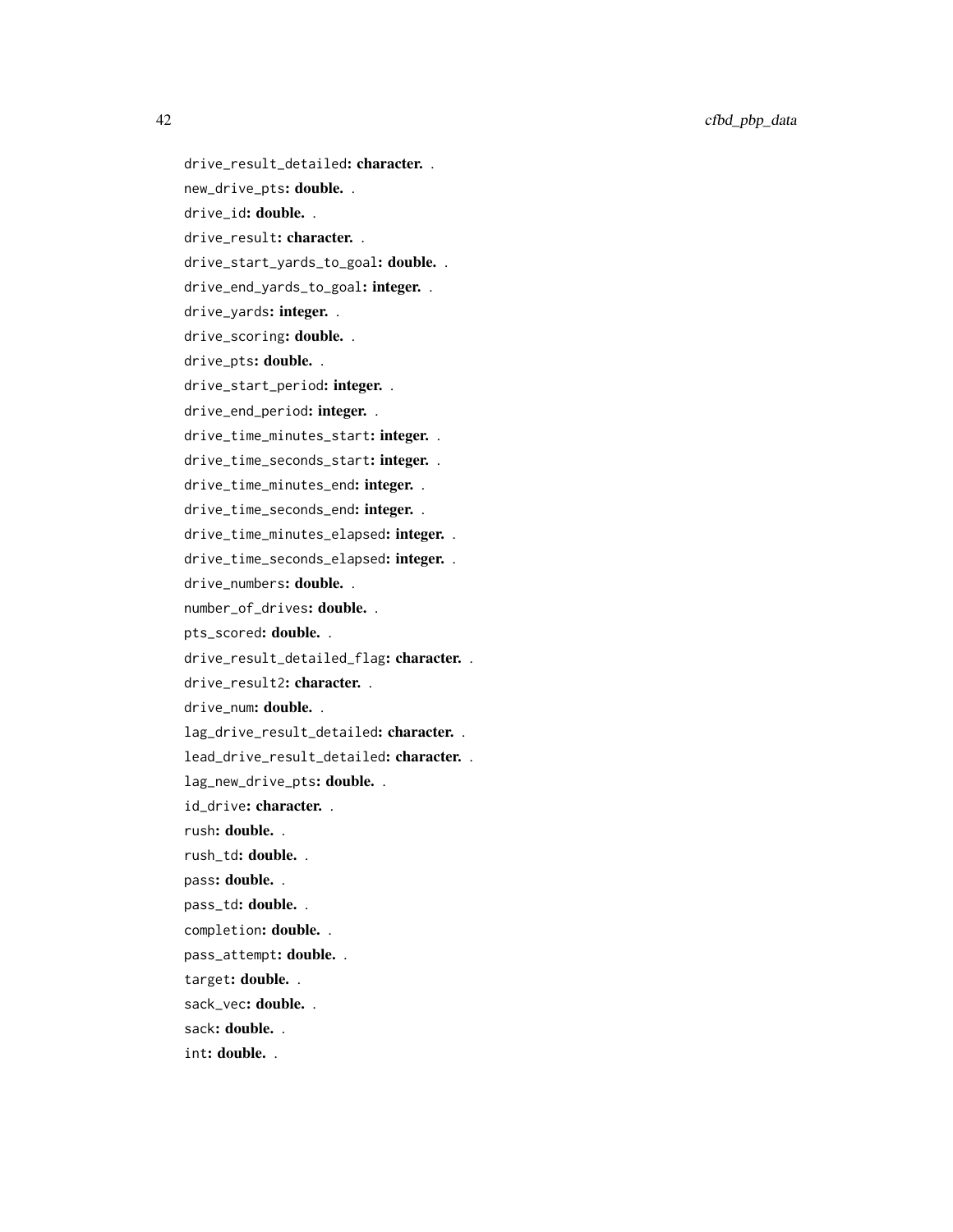int\_td: double. . turnover\_vec: double. . turnover\_vec\_lag: double. . turnover\_indicator: double. . kickoff\_play: double.. receives\_2H\_kickoff: double. . missing\_yard\_flag**: logical.** . scoring\_play: double. . td\_play: double. . touchdown: double. . safety: double. . fumble\_vec: double. . kickoff\_tb**: double.** . kickoff\_onside: **double.** . kickoff\_oob**: double.** . kickoff\_fair\_catch: **double.** . kickoff\_downed: **double.** . kickoff\_safety: **double.** . kick\_play: double.. punt: double. . punt\_play: double. . punt\_tb: double. . punt\_oob: double. . punt\_fair\_catch: **double.** . punt\_downed: double. . punt\_safety: double. . punt\_blocked: double. . penalty\_safety: double. . fg\_inds: double. . fg\_made: logical. . fg\_make\_prob: double. . home\_EPA: **double.** . away\_EPA: double. . home\_EPA\_rush: **double.** . away\_EPA\_rush: double. . home\_EPA\_pass: double. . away\_EPA\_pass: double. .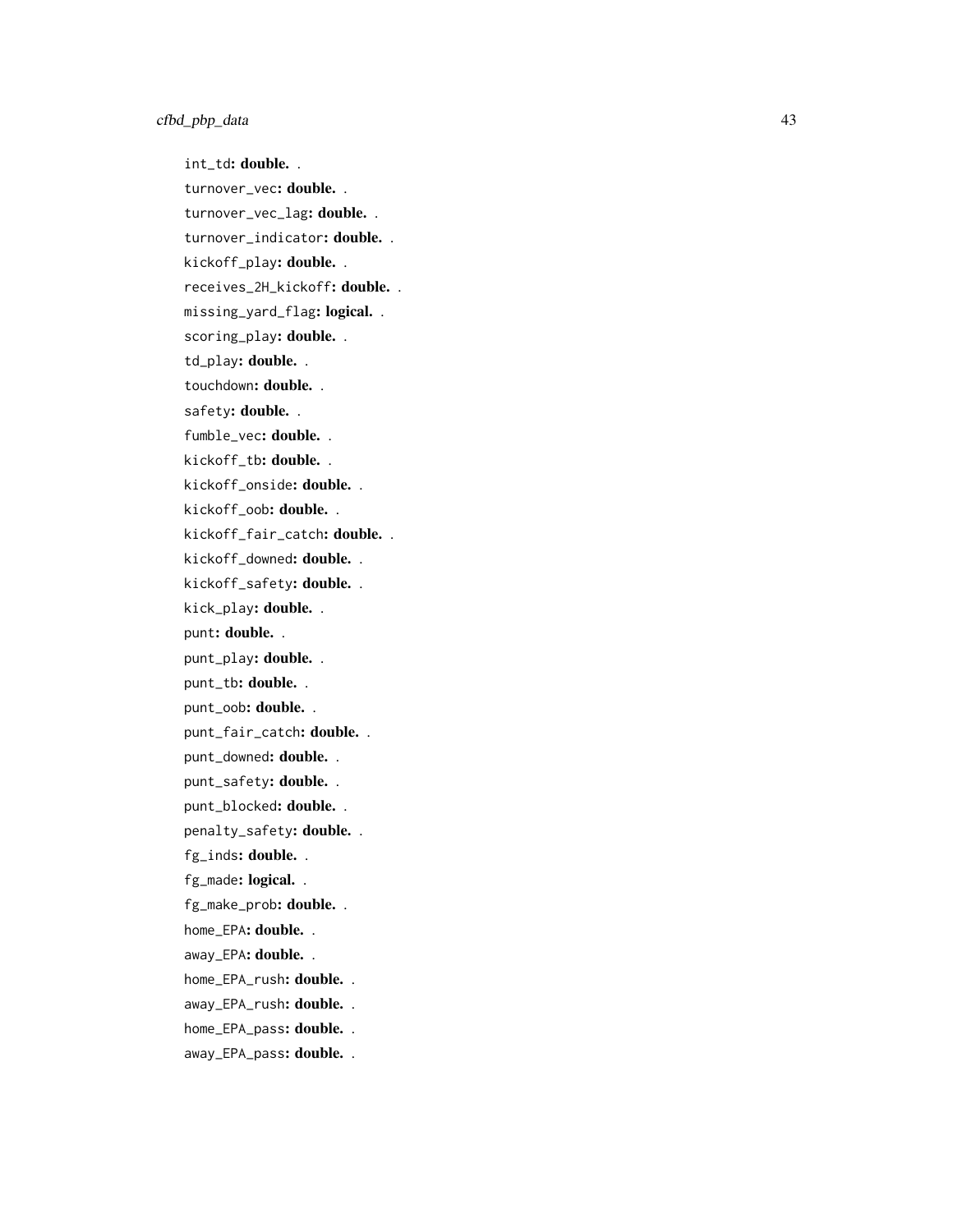total\_home\_EPA: double. . total\_away\_EPA: double. . total\_home\_EPA\_rush: double. . total\_away\_EPA\_rush: double. . total\_home\_EPA\_pass: double. . total\_away\_EPA\_pass: double. . net\_home\_EPA: double. . net\_away\_EPA: double. . net\_home\_EPA\_rush: double. . net\_away\_EPA\_rush: **double.**. net\_home\_EPA\_pass: double. . net\_away\_EPA\_pass: double.. success: double. . epa\_success: double. . rz\_play: double. . scoring\_opp: double.. middle\_8: logical.. stuffed\_run: double. . spread: double. . formatted\_spread: character. . No\_Score\_before: **double.**. FG\_before: double. . Opp\_FG\_before: double. . Opp\_Safety\_before: double. . Opp\_TD\_before: double. . Safety\_before: double. . TD\_before: double. . No\_Score\_after: **double.** . FG\_after: double. . Opp\_FG\_after: double. . Opp\_Safety\_after: double. . Opp\_TD\_after: double. . Safety\_after: double.. TD\_after: double. . penalty\_flag: logical.. penalty\_declined: logical. . penalty\_no\_play: logical..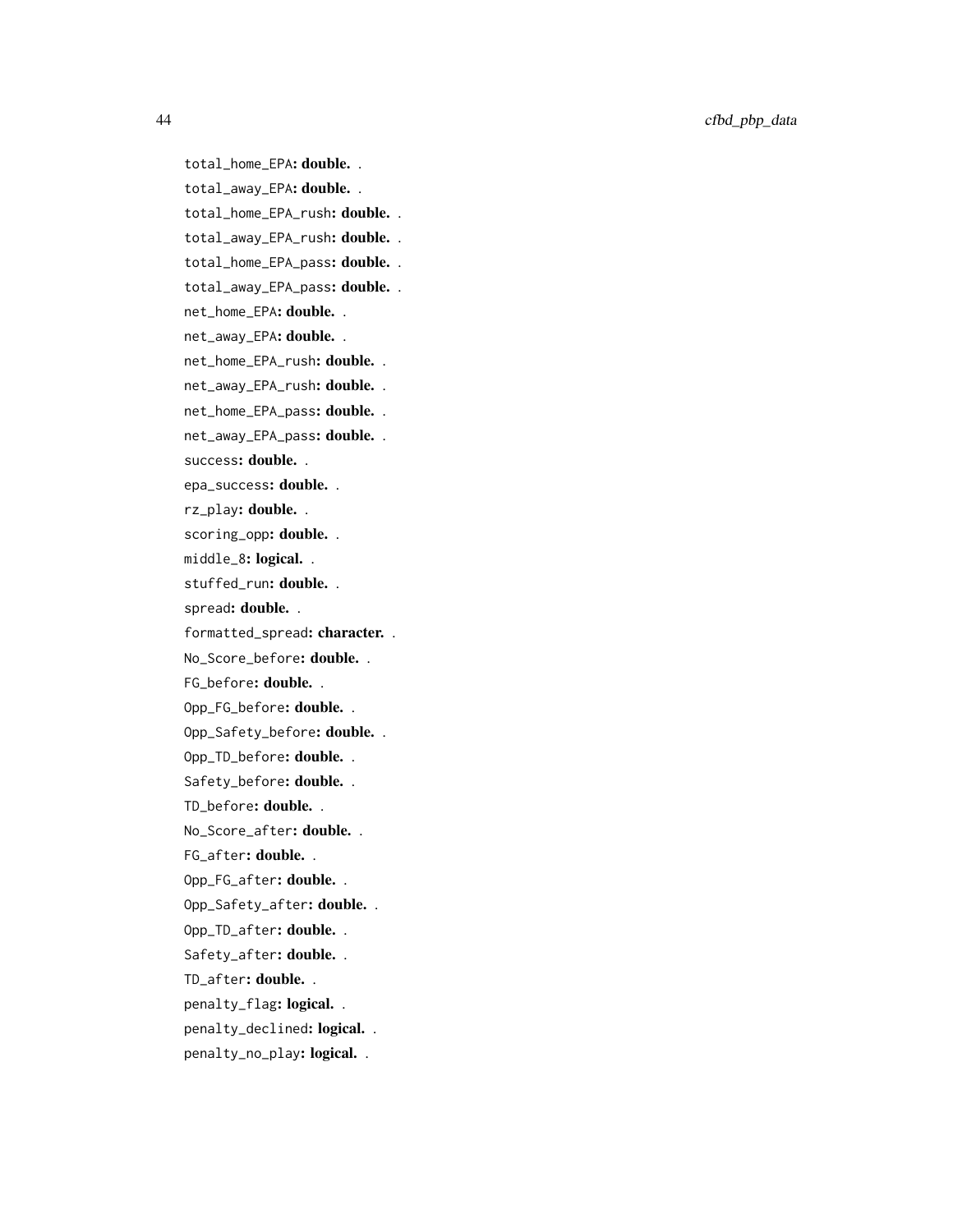penalty\_offset: logical.. penalty\_text: logical. . penalty\_play\_text: character.. lead\_wp\_before2: double. . wpa\_half\_end: **double.** . wpa\_base: double. . wpa\_base\_nxt**: double.** . wpa\_change: **double.** . wpa\_change\_nxt: **double.** . wpa\_base\_ind**: double.** . wpa\_base\_nxt\_ind: double. . wpa\_change\_ind: **double.** . wpa\_change\_nxt\_ind: **double.**. lead\_wp\_before: double. . lead\_pos\_team2: character. . lag\_change\_of\_pos\_team2: double. . lag\_punt2: double. . lag\_score\_diff: double.. lag\_offense\_play: character.. lead\_offense\_play: character.. lead\_offense\_play2: character. . lag\_pos\_score\_diff: double.. lag\_off\_timeouts: double.. lag\_def\_timeouts: double.. lag\_TimeSecsRem2: double. . lag\_TimeSecsRem: double. . lead\_TimeSecsRem: double.. lead\_TimeSecsRem2: double.. lag\_yards\_to\_goal2: integer. . lag\_yards\_to\_goal: integer. . lead\_yards\_to\_goal: double. . lead\_yards\_to\_goal2: integer. . lag\_down2: double. . lag\_down: double. . lead\_down: double. . lead\_down2: double. . lead\_distance: double..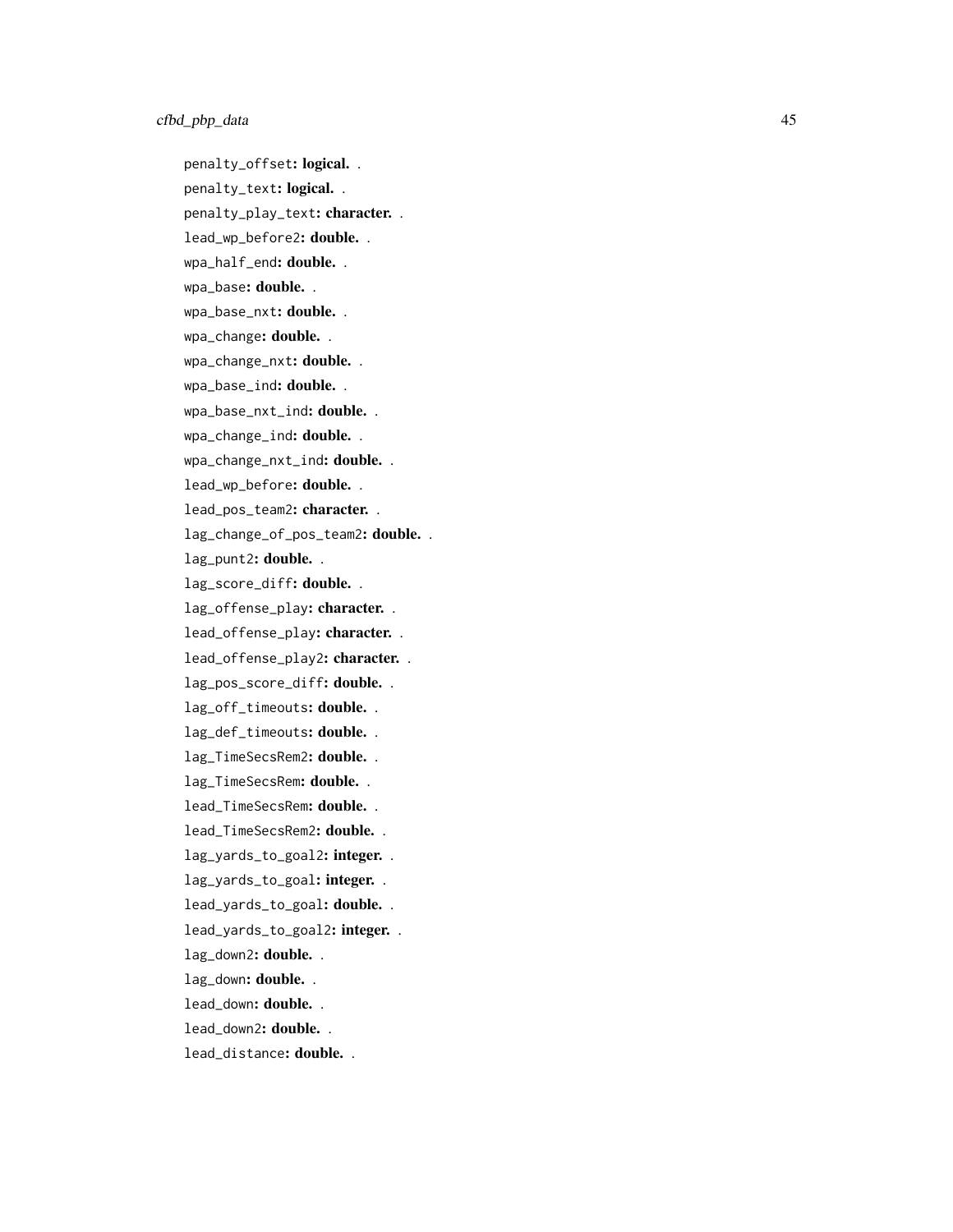46 cfbd\_pbp\_data

lead\_distance2: integer. . lead\_play\_type2: character. . lead\_play\_type3: character. . lag\_ep\_before3: double. . lag\_ep\_before2: double. . lag\_ep\_before: double. . lead\_ep\_before: double. . lead\_ep\_before2: double. . lag\_ep\_after: double. . lag\_ep\_after2: double. . lag\_ep\_after3: double. . lead\_ep\_after: double. . lead\_ep\_after2: double. . play\_number: integer. . over\_under: double. . event: double. . game\_event\_number: double. . game\_row\_number: integer. . half\_event: double. . half\_event\_number: double. . half\_row\_number: integer. . lag\_distance3: integer. . lag\_distance2: integer. . lag\_distance: integer. . lag\_yards\_gained3: integer. . lag\_yards\_gained2: integer. . lag\_yards\_gained: integer. . lead\_yards\_gained: integer. . lead\_yards\_gained2: integer. . lag\_play\_text3: character. . lead\_play\_text2: character. . lead\_play\_text3: character. . lag\_change\_of\_poss2: double. . lag\_change\_of\_poss3: double. . lag\_change\_of\_pos\_team3: double. . lag\_kickoff\_play2: double. . lag\_kickoff\_play3: double. .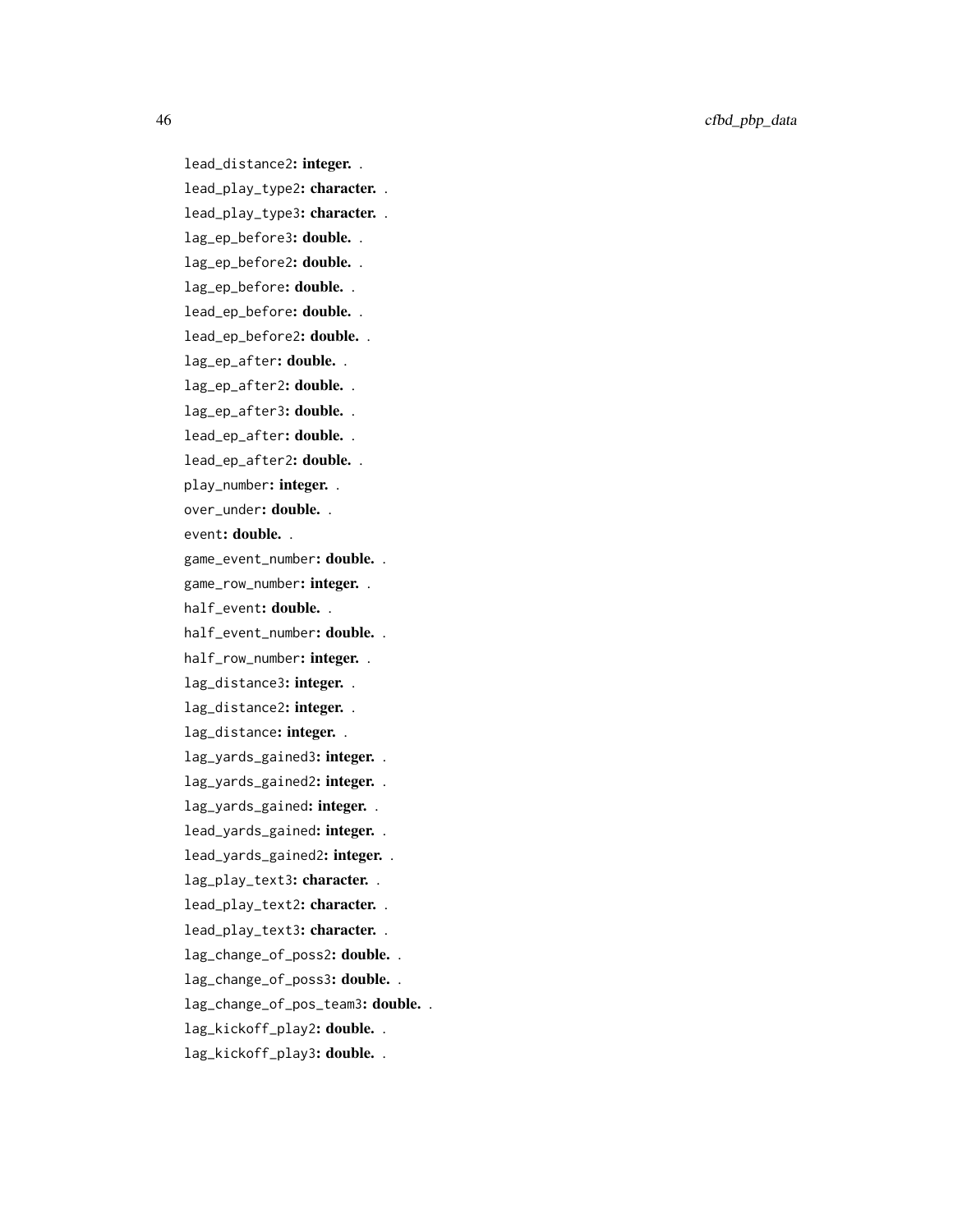#### cfbd\_play and the control of the control of the control of the control of the control of the control of the control of the control of the control of the control of the control of the control of the control of the control o

lag\_punt3: double. . lag\_scoring\_play2: double. . lag\_scoring\_play3: double. . lag\_turnover\_vec2: double. . lag\_turnover\_vec3: double. . lag\_downs\_turnover2: double. . lag\_downs\_turnover3: double. . drive\_event: double. . lag\_first\_by\_penalty3: double. . lag\_first\_by\_yards3: double. .

### cfbd\_play CFBD Plays Endpoint Overview

### **Description**

College football plays data

cfbd\_plays(): CFBD's college football play-by-play. cfbd\_play\_stats\_player(): Gets player info associated by play. cfbd\_play\_stats\_types(): Gets CFBD play stat types. cfbd\_play\_types(): Gets CFBD play types.

## Details

Pull first 3 weeks of 2020 season using cfbd\_plays():

```
year_vector <- 2020
week_vector <- 1:3
weekly_year_df <- expand.grid(year = year_vector, week = week_vector)
tictoc::tic()
year_split <- split(weekly_year_df, weekly_year_df$year)
for (i in 1:length(year_split)) {
 i \leq -1progressr::with_progress({
     year_split[[i]] <- year_split[[i]] %>%
        dplyr::mutate(
           pbp = purrr::map2(.x = year,
               y = week.
               cfbd_plays,
               season_type = "both"
           )
```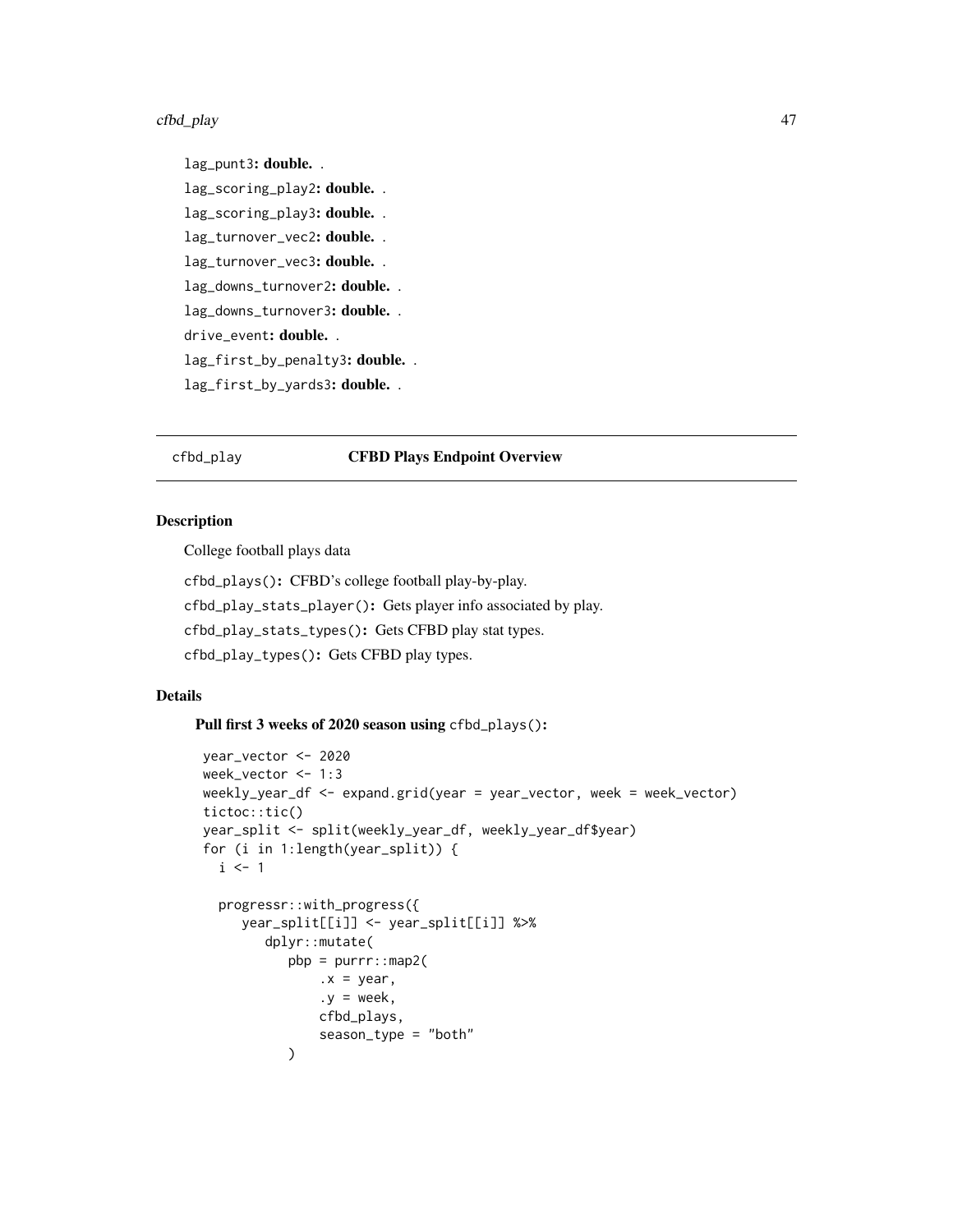```
)
     Sys.sleep(1)
  })
 }
 tictoc::toc()
 year_split <- lapply(year_split, function(x) {
     x %>% tidyr::unnest(pbp, names_repair = "minimal")
 })
 all_years <- dplyr::bind_rows(year_split)
 glimpse(all_years)
Gets player info associated by play:
cfbd_play_stats_player(game_id = 401110722)
```
Gets CFBD play stat types:

cfbd\_play\_stats\_types()

Gets CFBD play types:

cfbd\_play\_types()

cfbd\_players CFBD Players Endpoint Overview

### Description

```
cfbd_player_info(): Player information search.
cfbd_player_returning(): Player returning production.
cfbd_player_usage(): Player usage.
```
### Details

### Player information lookup:

```
cfbd_player_info(search_term = "James", position = "DB", team = "Florida State", year = 2017)
```
cfbd\_player\_info(search\_term = "Lawrence", team = "Clemson")

### Get player returning production:

cfbd\_player\_returning(year = 2019, team = "Florida State")

#### Get player usage metrics:

cfbd\_player\_usage(year = 2019, position = "WR", team = "Florida State")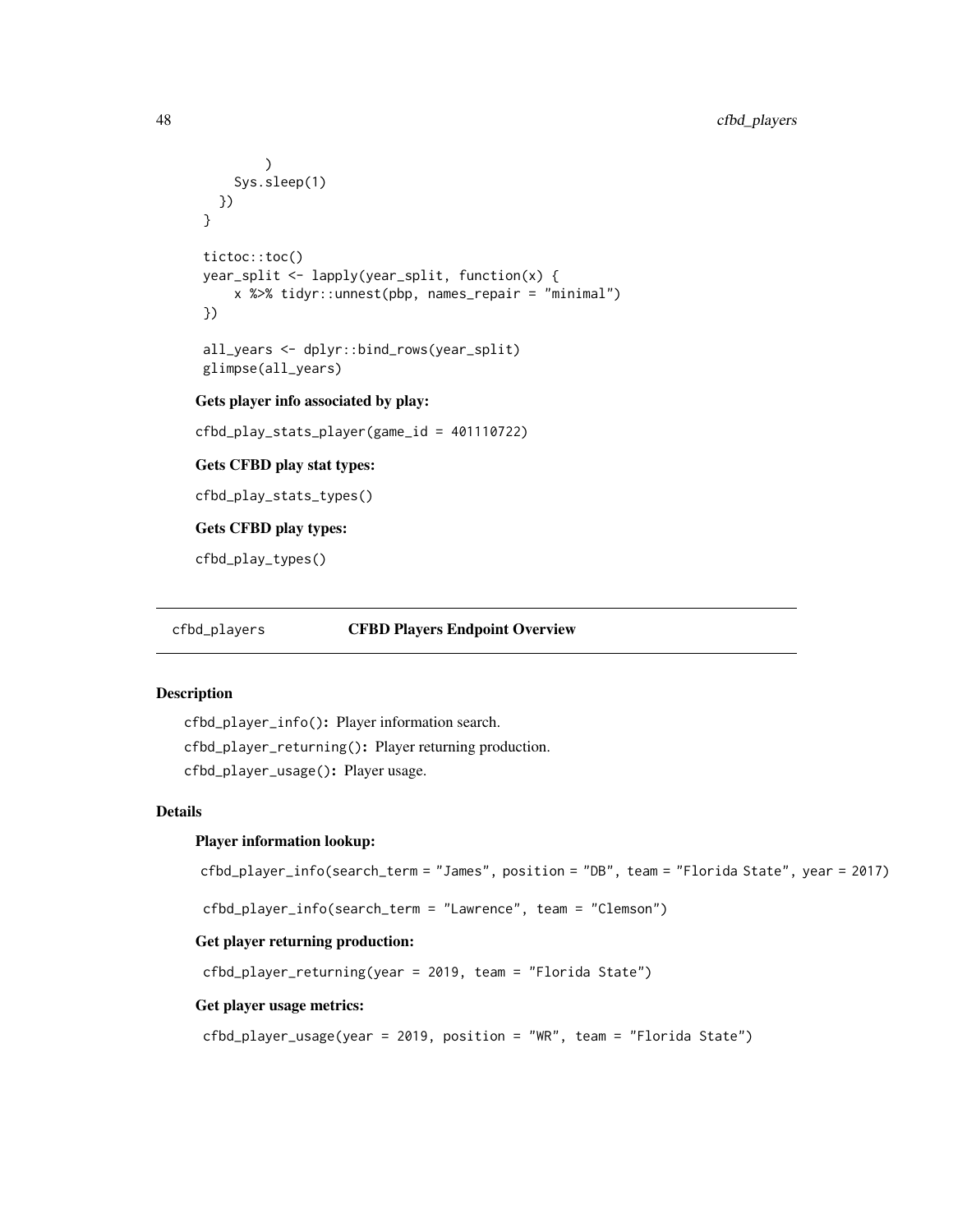## <span id="page-48-0"></span>Player information lookup

### Usage

```
cfbd_player_info(search_term, position = NULL, team = NULL, year = NULL)
```
### Arguments

| search_term | ( <i>String</i> required): Search term for the player you are trying to look up                                                                            |
|-------------|------------------------------------------------------------------------------------------------------------------------------------------------------------|
| position    | ( <i>string</i> optional): Position of the player you are searching for. Position Group -<br>options include:                                              |
|             | • Offense: OB, RB, FB, TE, OL, G, OT, C, WR                                                                                                                |
|             | • Defense: DB, CB, S, LB, DE, DT, NT, DL                                                                                                                   |
|             | • Special Teams: K, P, LS, PK                                                                                                                              |
| team        | ( <i>String</i> optional): Team - Select a valid team, D1 football                                                                                         |
| year        | <i>(Integer optional): Year, 4 digit format (YYYY). If left NULL, API default will</i><br>only provide results for most recent year of final rosters: 2020 |

## Value

[cfbd\\_player\\_info\(\)](#page-48-0) - A data frame with 12 variables:

athlete\_id:character. Unique player identifier athlete\_id.

team:character. Team of the player.

name:character. Player name.

first\_name:character. Player first name.

last\_name:character. Player last name.

weight:integer. Player weight.

height:integer. Player height.

jersey:integer. Player jersey number.

position:character. Player position.

home\_town:character. Player home town.

team\_color:character. Player team color.

team\_color\_secondary:character. Player team secondary color.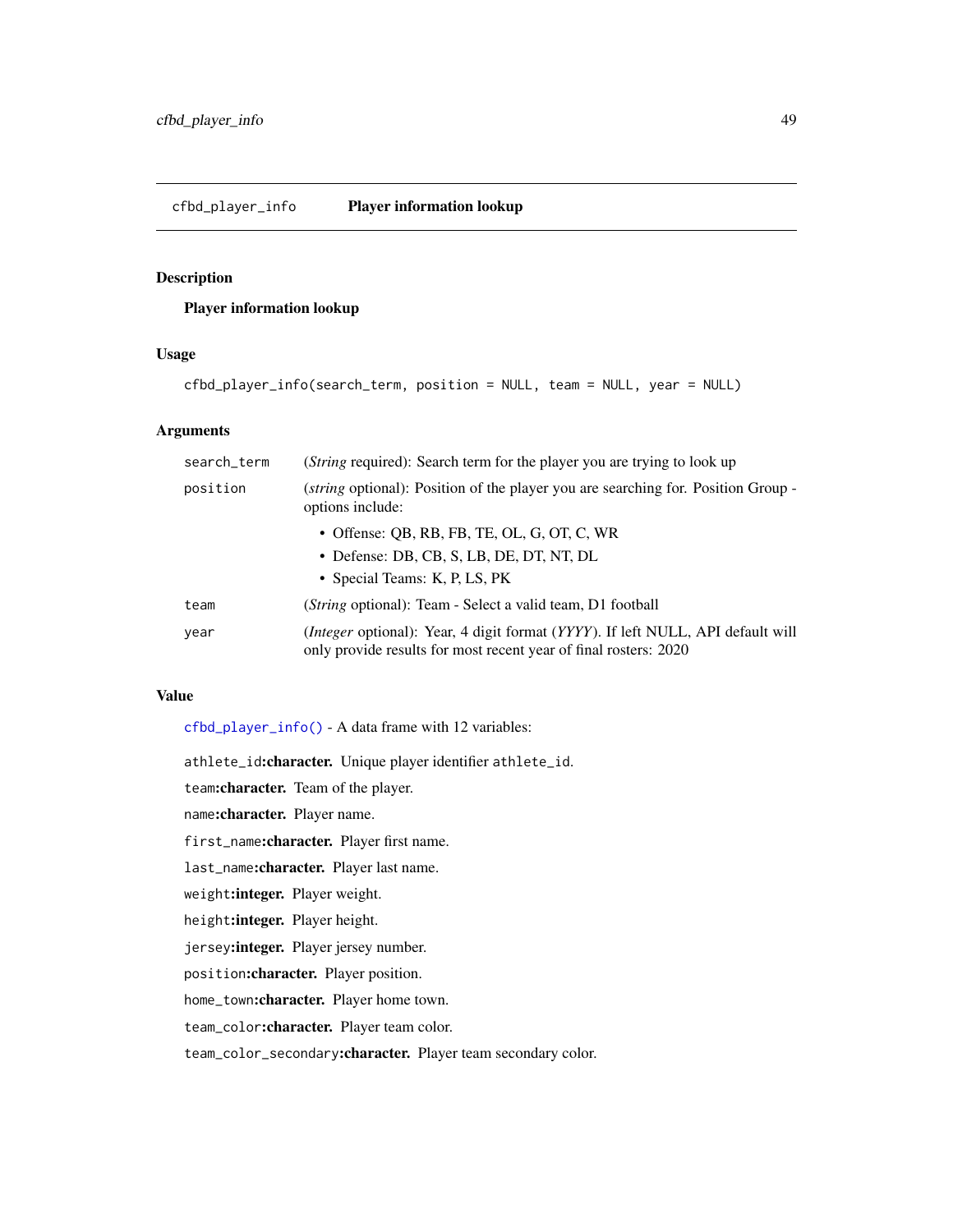### Examples

```
try(cfbd_player_info(search_term = "James", position = "DB", team = "Florida State", year = 2017))
try(cfbd_player_info(search_term = "Lawrence", team = "Clemson"))
```
<span id="page-49-0"></span>cfbd\_player\_returning Get player returning production

### Description

#### Get player returning production

### Usage

```
cfbd_player_returning(year = 2019, team = NULL, conference = NULL)
```
### **Arguments**

| year       | <i>(Integer required, default 2019): Year, 4 digit format (YYYY).</i>                                                                                                                                                   |
|------------|-------------------------------------------------------------------------------------------------------------------------------------------------------------------------------------------------------------------------|
| team       | ( <i>String</i> optional): Team - Select a valid team, D1 football                                                                                                                                                      |
| conference | (String optional): Conference abbreviation - Select a valid FBS conference Con-<br>ference abbreviations P5: ACC, B12, B1G, SEC, PAC Conference abbreviations<br>G5 and FBS Independents: CUSA, MAC, MWC, Ind, SBC, AAC |

### Value

[cfbd\\_player\\_returning\(\)](#page-49-0) - A data frame with 15 variables:

season: integer. Returning player season.

team:character. Team name.

conference: character. Conference of team.

total\_ppa:double. Total predicted points added returning.

total\_passing\_ppa:double. Total passing predicted points added returning.

total\_receiving\_ppa:double. Total receiving predicted points added returning.

total\_rushing\_ppa:double. Total rushing predicted points added returning.

percent\_ppa:double. Percentage of prior year's predicted points added returning.

percent\_passing\_ppa:double. Percentage of prior year's passing predicted points added returning.

percent\_receiving\_ppa:double. Percentage of prior year's receiving predicted points added returning.

percent\_rushing\_ppa:double. Percentage of prior year's rushing predicted points added returning.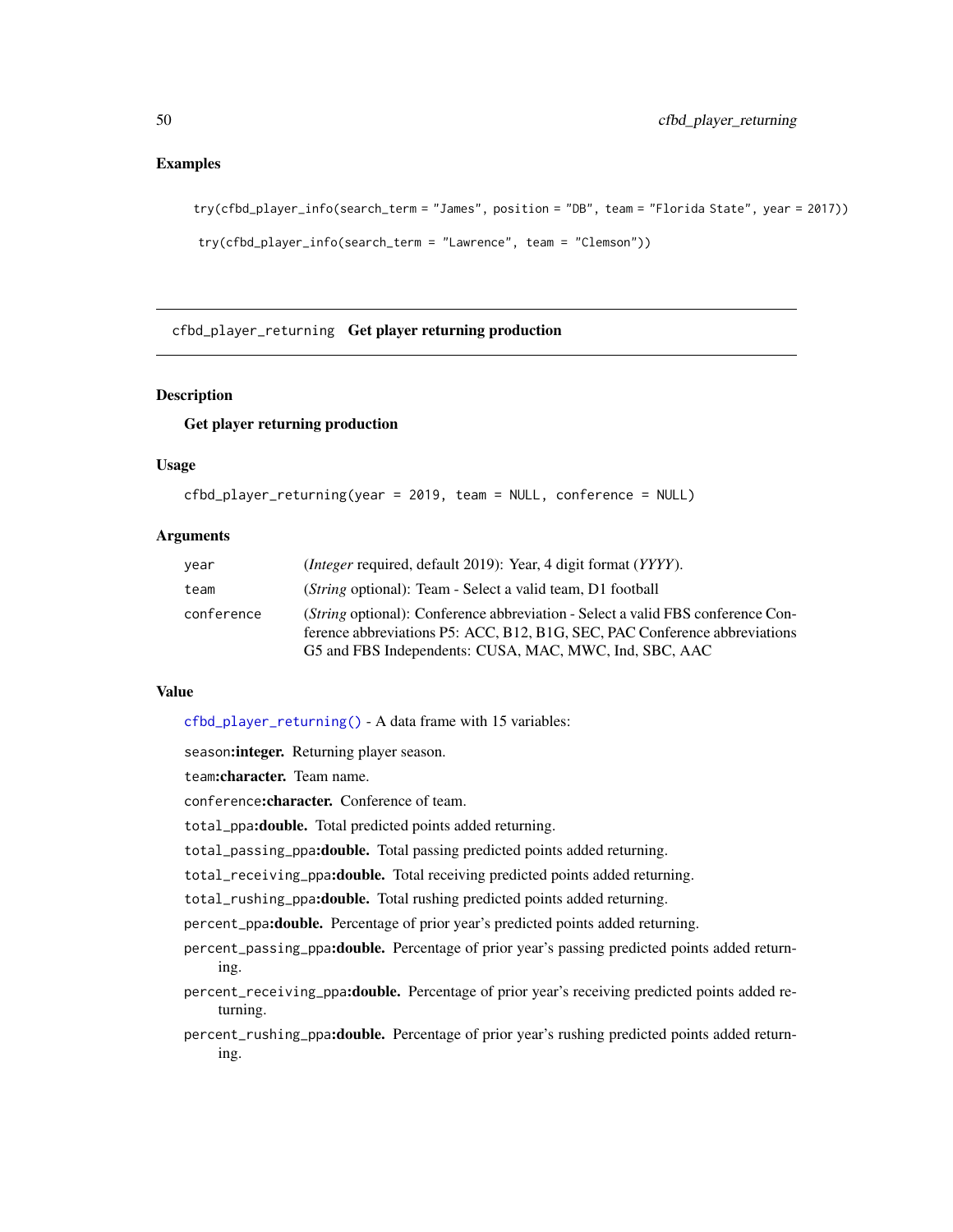cfbd\_player\_usage 51

usage:double. . passing\_usage:double. . receiving\_usage:double. . rushing\_usage:double. .

## Examples

```
try(cfbd_player_returning(year = 2019, team = "Florida State"))
```
<span id="page-50-0"></span>cfbd\_player\_usage Get player usage metrics

## Description

Get player usage metrics

### Usage

```
cfbd_player_usage(
  year = 2019,
  team = NULL,
  conference = NULL,
  position = NULL,
  athlete_id = NULL,
  excl_garbage_time = FALSE
\mathcal{L}
```
### Arguments

| year              | ( <i>Integer</i> required, default 2019): Year, 4 digit format (YYYY).                                                                                                                                                          |
|-------------------|---------------------------------------------------------------------------------------------------------------------------------------------------------------------------------------------------------------------------------|
| team              | ( <i>String</i> optional): Team - Select a valid team, D1 football                                                                                                                                                              |
| conference        | ( <i>String</i> optional): Conference abbreviation - Select a valid FBS conference Con-<br>ference abbreviations P5: ACC, B12, B1G, SEC, PAC Conference abbreviations<br>G5 and FBS Independents: CUSA, MAC, MWC, Ind, SBC, AAC |
| position          | <i>(string optional)</i> : Position of the player you are searching for. Position Group -<br>options include:                                                                                                                   |
|                   | • Offense: QB, RB, FB, TE, OL, G, OT, C, WR<br>• Defense: DB, CB, S, LB, DE, DT, NT, DL<br>• Special Teams: K, P, LS, PK                                                                                                        |
| athlete_id        | ( <i>Integer</i> optional): Athlete ID filter for querying a single athlete Can be found<br>using the $cfbd$ -player-info() function.                                                                                           |
| excl_garbage_time |                                                                                                                                                                                                                                 |
|                   | (Logical default FALSE): Select whether to exclude Garbage Time (TRUE/FALSE)                                                                                                                                                    |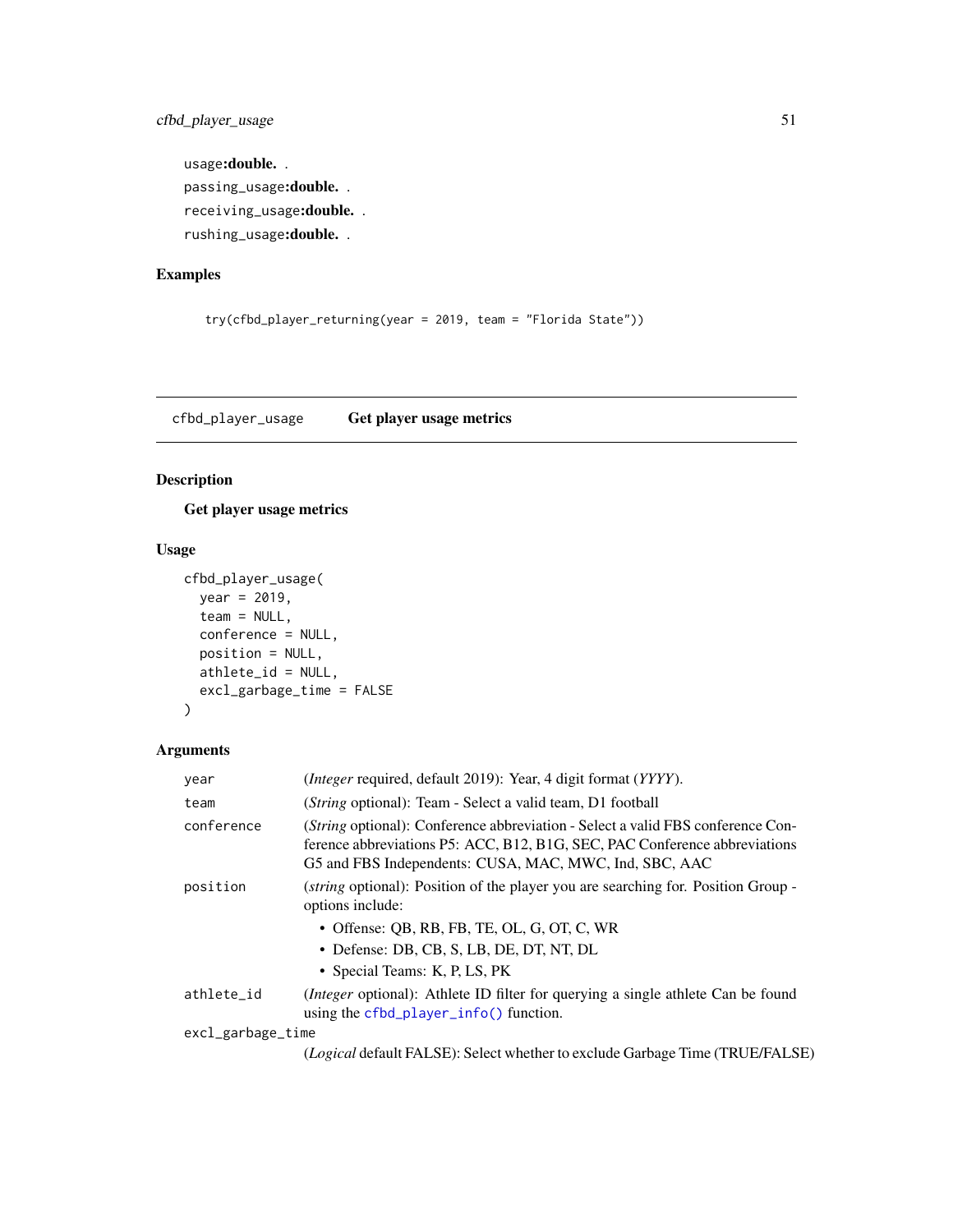### Value

[cfbd\\_player\\_usage\(\)](#page-50-0) - A data frame with 14 variables:

season: integer. Player usage season. athlete\_id: character. Referencing athlete id. name: character. Athlete name. position: character. Athlete position. team: character. Team name. conference: character. Conference of team. usg\_overall: double. Player usage of overall offense. usg\_pass: double. Player passing usage percentage. usg\_rush: **double.** Player rushing usage percentage. usg\_1st\_down: double. Player first down usage percentage. usg\_2nd\_down: **double.** Player second down usage percentage. usg\_3rd\_down: double. Player third down usage percentage. usg\_standard\_downs: double. Player standard down usage percentage. usg\_passing\_downs: double. Player passing down usage percentage.

### Examples

try(cfbd\_player\_usage(year = 2019, position = "WR", team = "Florida State"))

# <span id="page-51-0"></span>cfbd\_plays Get college football play-by-play data.

#### Description

Get college football play-by-play data.

### Usage

```
cfbd_plays(
  year = 2020,
  season_type = "regular",
  week = 1,team = NULL,offense = NULL,
  defense = NULL,
  conference = NULL,
  offense_conference = NULL,
  defense_conference = NULL,
  play_type = NULL
)
```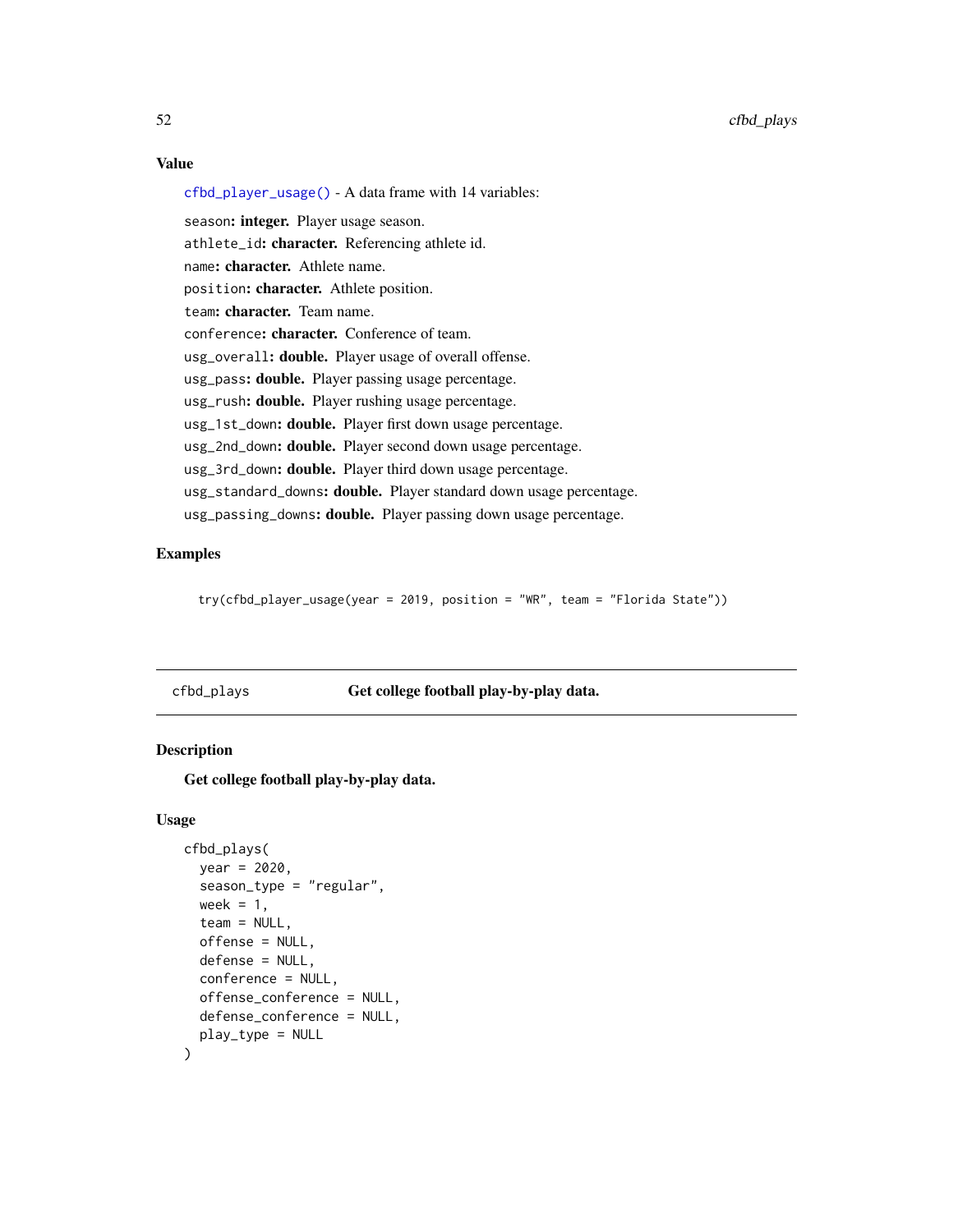## cfbd\_plays 53

### Arguments

| year               | Select year, (example: 2018)                                                                                                       |  |
|--------------------|------------------------------------------------------------------------------------------------------------------------------------|--|
| season_type        | Select Season Type (regular, postseason, both)                                                                                     |  |
| week               | Select week, this is optional (also numeric)                                                                                       |  |
| team               | Select team name (example: Texas, Texas A&M, Clemson)                                                                              |  |
| offense            | Select offense name (example: Texas, Texas A&M, Clemson)                                                                           |  |
| defense            | Select defense name (example: Texas, Texas A&M, Clemson)                                                                           |  |
| conference         | Select conference name (example: ACC, B1G, B12, SEC, PAC, MAC, MWC,<br>CUSA, Ind, SBC, AAC, Western, MVIAA, SWC, PCC, Big 6, etc.) |  |
| offense_conference |                                                                                                                                    |  |
|                    | Select conference name (example: ACC, B1G, B12, SEC, PAC, MAC, MWC,<br>CUSA, Ind, SBC, AAC, Western, MVIAA, SWC, PCC, Big 6, etc.) |  |
| defense_conference |                                                                                                                                    |  |
|                    | Select conference name (example: ACC, B1G, B12, SEC, PAC, MAC, MWC,<br>CUSA, Ind, SBC, AAC, Western, MVIAA, SWC, PCC, Big 6, etc.) |  |
| play_type          | Select play type (example: see the cfbd_play_type_df)                                                                              |  |

## Value

[cfbd\\_plays\(\)](#page-51-0) - A data frame with 29 columns:

play\_id: character. Referencing play id.

offense: character. Offense on the field.

offense\_conference: character. Conference of the offense on the field.

defense: character. Defense on the field.

defense\_conference: character. Conference of the defense on the field.

home: character. Home team.

away: character. Away team.

offense\_score: integer. Offense's post-play score.

defense\_score: integer. Defense's post-play score.

game\_id: integer. Referencing game id.

drive\_id: character. Referencing drive id.

drive\_number: integer. Drive number in the game.

play\_number: integer. Play number in the game.

period: integer. Game period (quarter).

offense\_timeouts: integer. Timeouts for the offense at the end of the play.

defense\_timeouts: integer. Timeouts for the defense at the end of the play.

yard\_line: integer. Yard line  $(-0-50)$  of the play.

yards\_to\_goal: integer. Yards to the goal line (~0-100).

down: integer. Down of the play.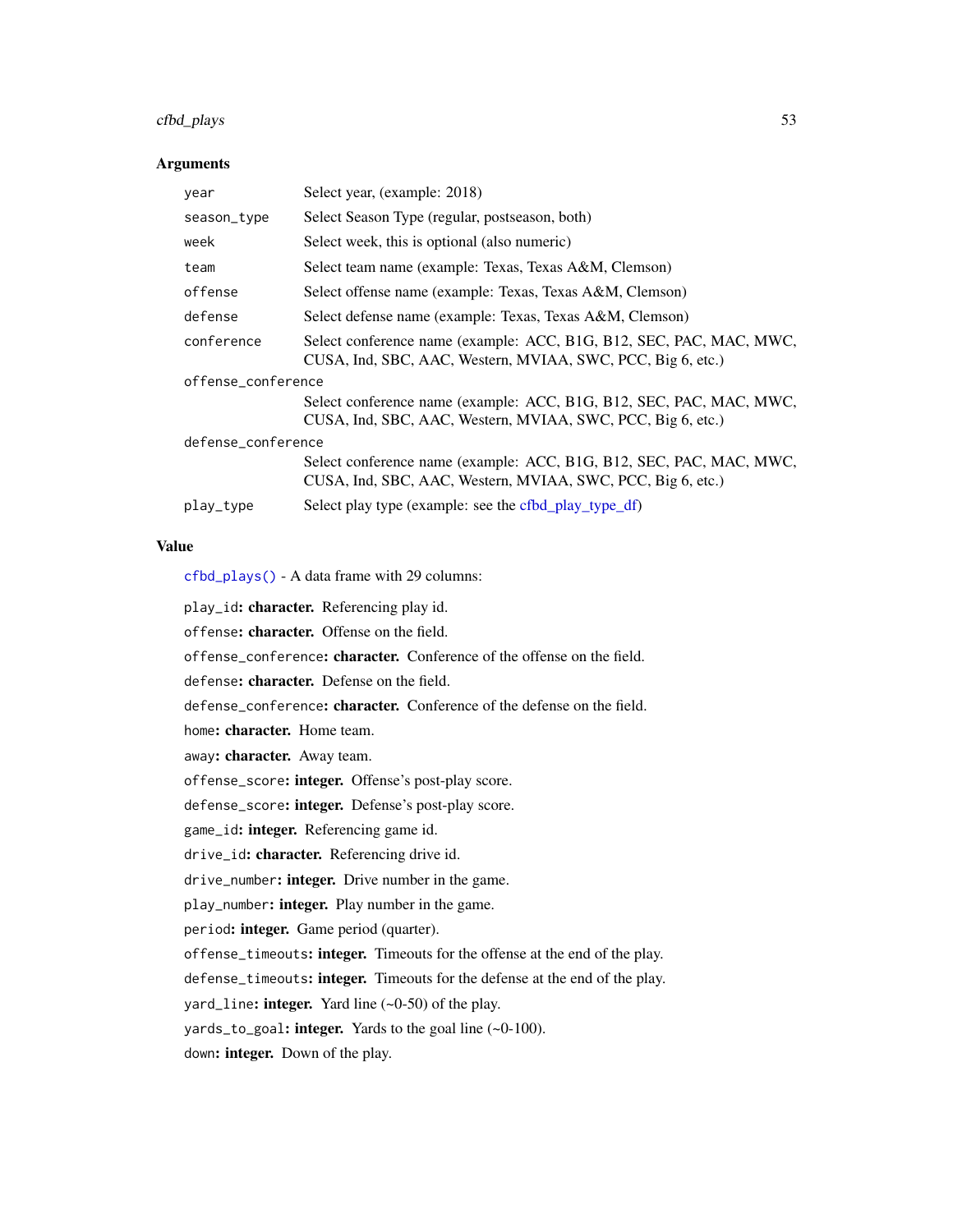distance: integer. Distance to the sticks, i.e. 1st down or goal-line in goal-to-go situations. scoring: logical. Scoring play flag. yards\_gained: integer. Yards net gained by the offense on the play. play\_type: character. Categorical label of the type of the play. play\_text: character. A text description of the play. ppa: character. Predicted Points Added (calculated by CFBD). clock.minutes: integer. Minutes left on the clock. clock.seconds: integer. Seconds left on the clock.

## Examples

```
## Not run:
 try(cfbd_players(year = 2021, week = 1))## End(Not run)
```
<span id="page-53-0"></span>cfbd\_play\_stats\_player

## Gets player info associated by play

### Description

Gets player info associated by play

## Usage

```
cfbd_play_stats_player(
 year = NULL,week = NULL,team = NULL,
  game_id = NULL,athlete_id = NULL,
  stat_type_id = NULL,
  season_type = "regular"
\lambda
```
#### Arguments

| year    | <i>(Integer optional)</i> : Year, 4 digit format <i>(YYYY)</i>                                                             |
|---------|----------------------------------------------------------------------------------------------------------------------------|
| week    | <i>(Integer optional)</i> : Week - values from $1-15$ , $1-14$ for seasons pre-playoff, i.e.<br>2013 or earlier            |
| team    | ( <i>String</i> optional): D-I Team                                                                                        |
| game_id | <i>(Integer optional):</i> Game ID filter for querying a single game Can be found<br>using the $cfbd_game_info()$ function |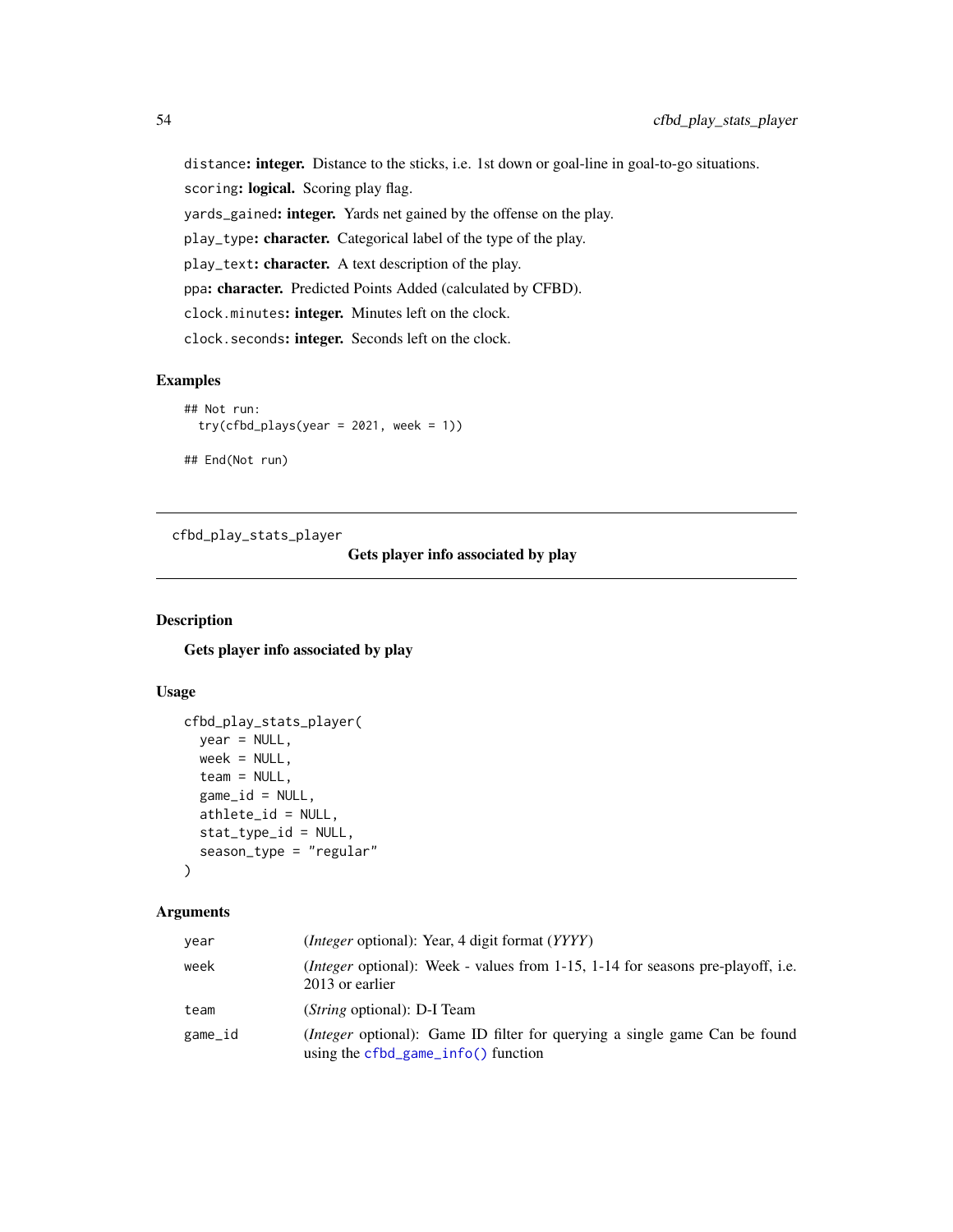| athlete_id   | ( <i>Integer</i> optional): Athlete ID filter for querying a single athlete Can be found<br>using the cfbd_player_info() function.         |
|--------------|--------------------------------------------------------------------------------------------------------------------------------------------|
| stat_type_id | <i>(Integer optional)</i> : Stat Type ID filter for querying a single stat type Can be<br>found using the cfbd_play_stats_types() function |
| season_type  | (String default regular): Select Season Type: regular, postseason, or both                                                                 |

### Value

[cfbd\\_play\\_stats\\_player\(\)](#page-53-0) - A data frame with 54 variables:

play\_id: character. Referencing play id. game\_id: **integer.** Referencing game id. season: integer. Season of the play. week: integer. Week of the play. opponent: character. Opponent of the offense on the play. team\_score: integer. Offense team score. opponent\_score: integer. Defense team score. drive\_id: character. Referencing drive id. period: integer. Game period (quarter) of the play. yards\_to\_goal: integer. Yards to the goal line  $(-0.100)$ . down: integer. Down of the play. distance: integer. Distance to the sticks, i.e. 1st down or goal-line in goal-to-go situations. reception\_player\_id: character. Pass receiver player reference id. reception\_player: character. Pass receiver player name. reception\_yds: integer. Reception yards. completion\_player\_id: character. Passing player reference id. completion\_player: character. Passing player name. completion\_yds: integer. Passing yards. rush\_player\_id: character. Rushing player reference id. rush\_player: character. Rushing player name. rush\_yds: integer. Rushing yards. interception\_player\_id: character. Intercepting player reference id. interception\_player: character. Intercepting player name. interception\_stat: integer. Intercepting stat. interception\_thrown\_player\_id: character. Interception passing player reference id. interception\_thrown\_player: character. Interception passing player name. interception\_thrown\_stat: integer. Interception thrown stat. touchdown\_player\_id: character. Touchdown scoring player reference id. touchdown\_player: character. Touchdown scoring player name.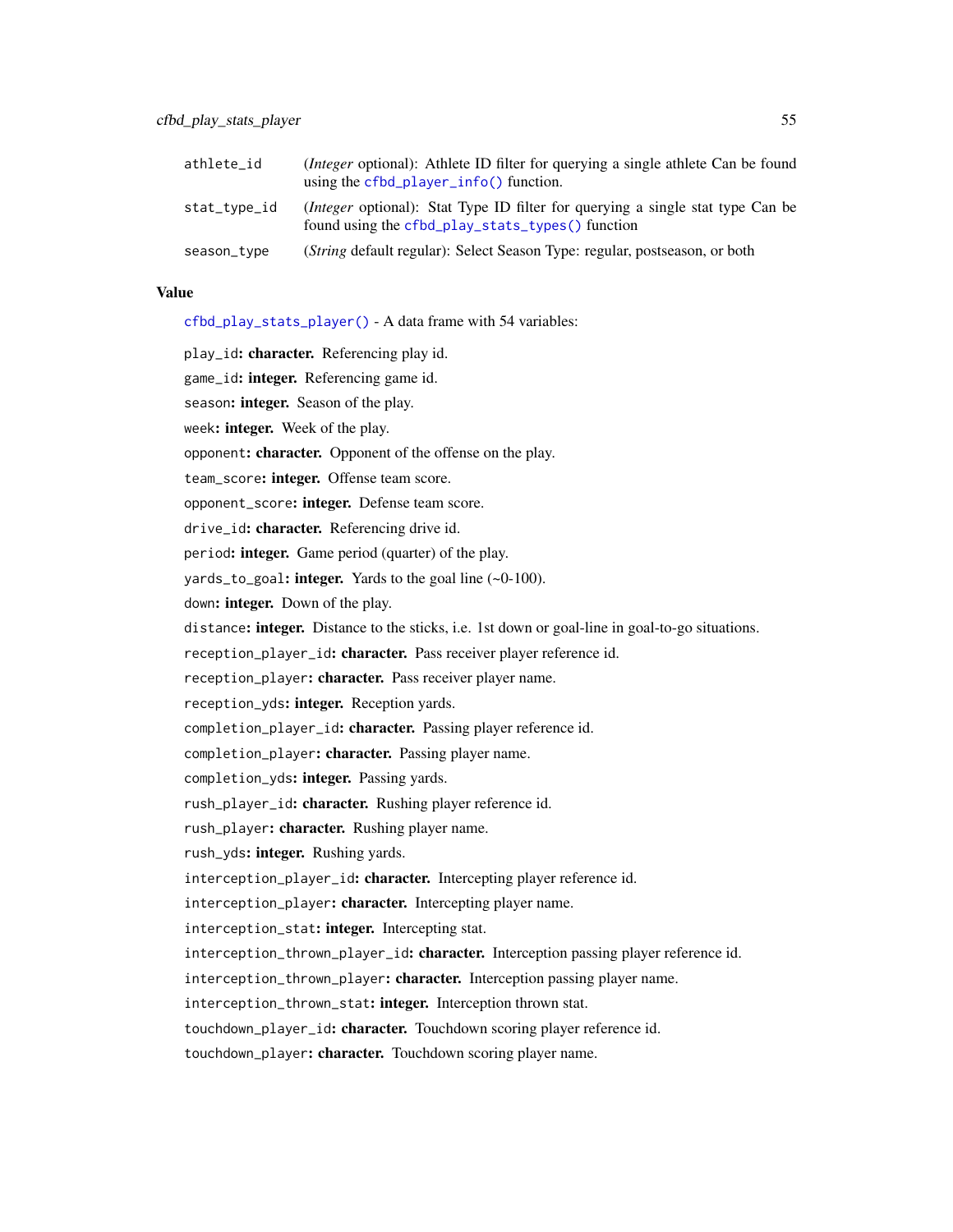- touchdown\_stat: integer. Touchdown scoring stat.
- incompletion\_player\_id: character. Incomplete receiver player reference id.
- incompletion\_player: character. Incomplete receiver player name.
- incompletion\_stat: integer. Incomplete stat.
- target\_player\_id: character. Targeted receiver player reference id.
- target\_player: character. Targeted receiver player name.
- target\_stat: integer. Target stat.
- fumble\_recovered\_player\_id: logical. Fumble recovering player reference id.
- fumble\_recovered\_player: logical. Fumble recovering player name.
- fumble\_recovered\_stat: logical. Fumble recovered stat.
- fumble\_forced\_player\_id: logical. Fumble forcing player reference id.
- fumble\_forced\_player: logical. Fumble forcing player name.
- fumble\_forced\_stat: logical. Fumble forced stat.
- fumble\_player\_id: logical. Fumbling player reference id.
- fumble\_player: logical. Fumbling player name.
- fumble\_stat: logical. Fumble stat.
- sack\_player\_id: character. Sacking player(s) reference id.
- sack\_player: character. Sacking player(s) name.
- sack\_stat: integer. Sack stat.
- sack\_taken\_player\_id: character. Sack taking player reference id.
- sack\_taken\_player: character. Sack taking player name.
- sack\_taken\_stat: integer. Sack taken stat.
- pass\_breakup\_player\_id: logical. Pass breakup player reference id.
- pass\_breakup\_player: logical. Pass breakup player name.
- pass\_breakup\_stat: logical. Pass breakup (PBU) stat.

## Examples

try(cfbd\_play\_stats\_player(game\_id = 401110722))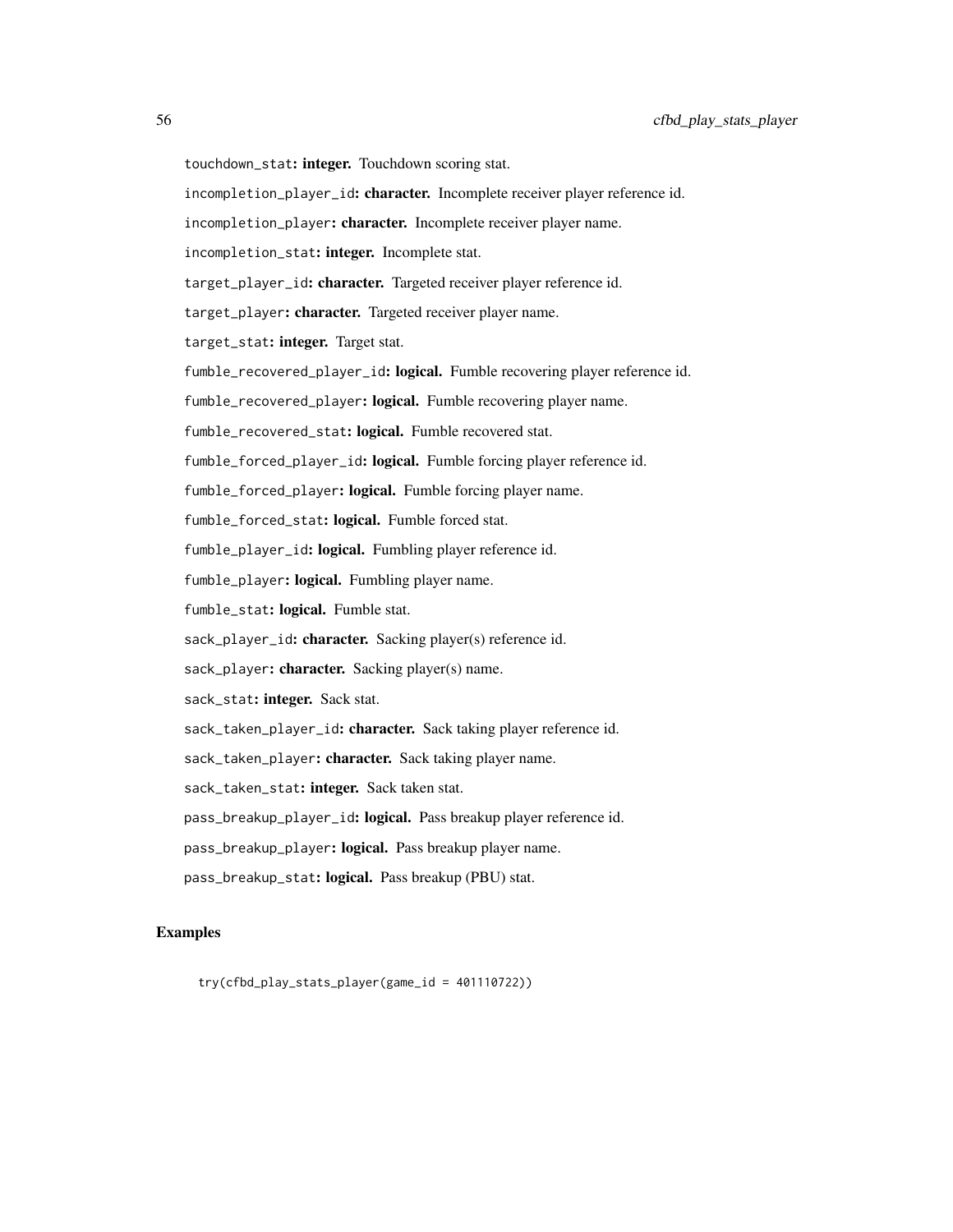<span id="page-56-0"></span>cfbd\_play\_stats\_types Get college football mapping for play stats types

### Description

Get college football mapping for play stats types

#### Usage

```
cfbd_play_stats_types()
```
#### Value

[cfbd\\_play\\_stats\\_types\(\)](#page-56-0) - A data frame with 22 rows and 2 variables:

play\_stat\_type\_id: integer Referencing play stat type ID. name: character Type of play stats.

### Examples

try(cfbd\_play\_stats\_types())

<span id="page-56-1"></span>cfbd\_play\_types Get college football mapping for play types

### Description

Get college football mapping for play types

### Usage

```
cfbd_play_types()
```
### Value

[cfbd\\_play\\_types\(\)](#page-56-1) - A data frame with 48 rows and 3 variables:

play\_type\_id: integer Referencing play type id.

text: character play type description.

abbreviation: character play type abbreviation used for function call

### Examples

try(cfbd\_play\_types())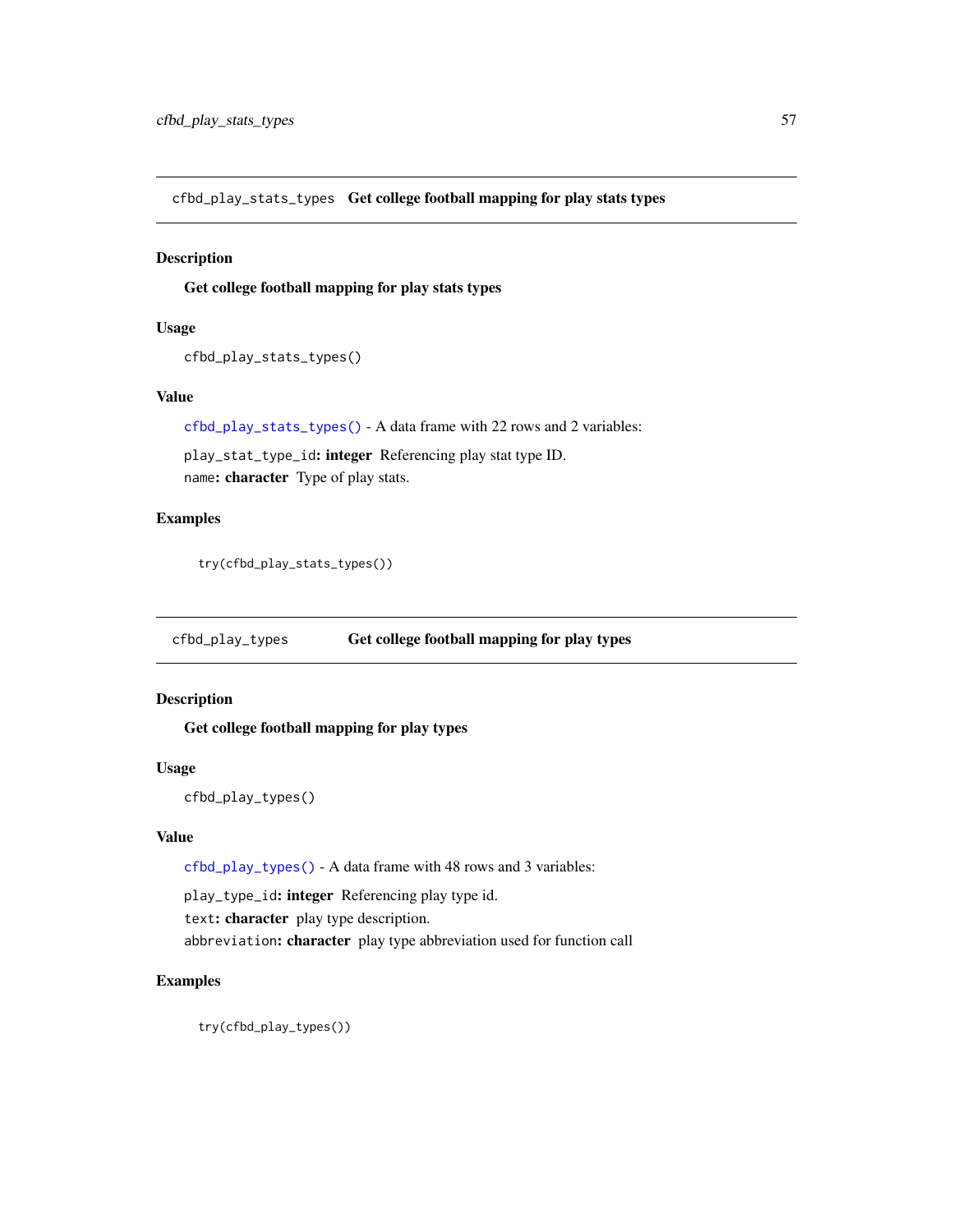<span id="page-57-0"></span>

## Get historical Coaches and AP poll data

### Usage

```
cfbd_rankings(year, week = NULL, season_type = "regular")
```
### Arguments

| year        | <i>(Integer required): Year, 4 digit format (YYYY)</i>                                                              |
|-------------|---------------------------------------------------------------------------------------------------------------------|
| week        | <i>(Integer optional)</i> : Week, values from 1-15, 1-14 for seasons pre-playoff <i>(i.e.</i> )<br>2013 or earlier) |
| season_type | ( <i>String</i> default regular): Season type - regular or postseason                                               |

# Value

[cfbd\\_rankings\(\)](#page-57-0) - A data frame with 9 variables:

season: integer. Rankings season. season\_type: character. Season type of rankings. week: integer. Week of rankings. poll: character. Name of the poll. rank: integer. Rank in the poll. school: character. Team name. conference: character. Conference of the team. first\_place\_votes: integer. Number of first place votes. points: integer. Total poll points.

## Examples

```
try(cfbd_rankings(year = 2019, week = 12))
try(cfbd_rankings(year = 2018, week = 14))
try(cfbd_rankings(year = 2013, season_type = "postseason"))
```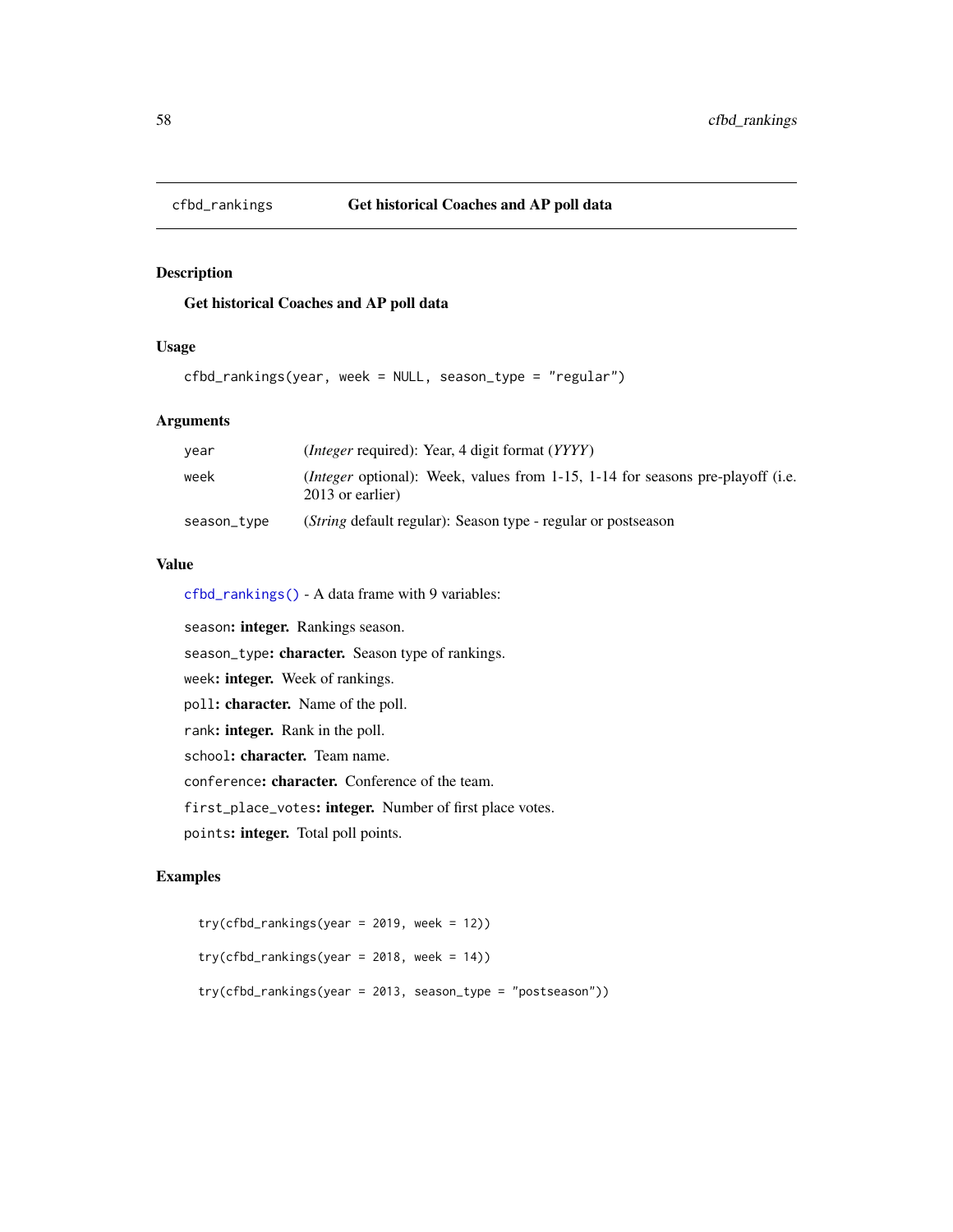cfbd\_rankings(): Gets Historical CFB poll rankings at a specific week. cfbd\_ratings\_sp(): Get SP historical rating data. cfbd\_ratings\_sp\_conference(): Get SP conference-level historical rating data. cfbd\_ratings\_srs(): Get SRS historical rating data.

#### Get historical Coaches and AP poll data:

 $cfbd_rankings(year = 2019, week = 12)$ 

cfbd\_rankings(year =  $2018$ , week =  $14$ )

cfbd\_rankings(year = 2013, season\_type = "postseason")

#### Get SP historical rating data:

At least one of year or team must be specified for the function to run

cfbd\_ratings\_sp(year = 2018)

cfbd\_ratings\_sp(team = "Texas A&M")

cfbd\_ratings\_sp(year = 2019, team = "Texas")

### Get conference level SP historical rating data:

cfbd\_ratings\_sp\_conference(year = 2019)

cfbd\_ratings\_sp\_conference(year = 2012, conference = "SEC")

cfbd\_ratings\_sp\_conference(year = 2016, conference = "ACC")

#### Get SRS historical rating data:

At least one of year or team must be specified for the function to run

cfbd\_ratings\_srs(year = 2019, team = "Texas")

cfbd\_ratings\_srs(year = 2018, conference = "SEC")

### Get Elo historical rating data:

Acquire the CFBD calculated elo ratings data by team, year, week, and conference

cfbd\_ratings\_elo(year = 2019, team = "Texas")

cfbd\_ratings\_elo(year = 2018, conference = "SEC")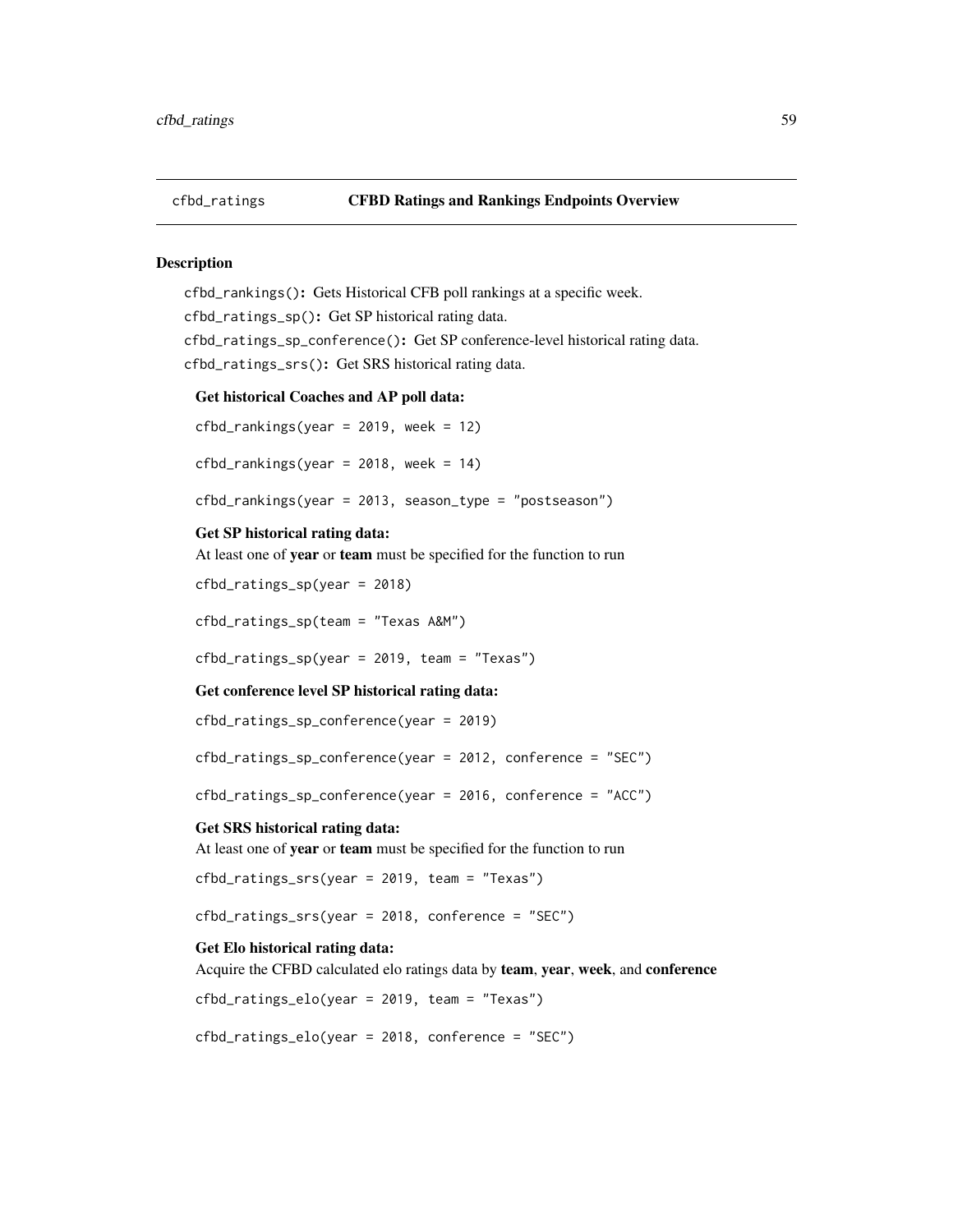<span id="page-59-0"></span>Acquire the CFBD calculated elo ratings data by team, year, week, and conference

### Usage

```
cfbd_ratings_elo(year = NULL, week = NULL, team = NULL, conference = NULL)
```
## Arguments

| vear       | ( <i>Integer</i> optional): Year, 4 digit format ( <i>YYYY</i> )                                                                                                                                                                |
|------------|---------------------------------------------------------------------------------------------------------------------------------------------------------------------------------------------------------------------------------|
| week       | <i>(Integer optional)</i> : Maximum Week of ratings.                                                                                                                                                                            |
| team       | ( <i>String</i> optional): D-I Team                                                                                                                                                                                             |
| conference | ( <i>String</i> optional): Conference abbreviation - SRS information by conference<br>Conference abbreviations P5: ACC, B12, B1G, SEC, PAC Conference abbrevi-<br>ations G5 and FBS Independents: CUSA, MAC, MWC, Ind, SBC, AAC |

### Value

[cfbd\\_ratings\\_elo\(\)](#page-59-0) - A data frame with 6 variables:

year: integer. Season of the SRS rating.

team: character. Team name.

conference: character. Conference of the team.

division: logical. Division in the conference for the team.

rating: double. Simple Rating System (SRS) rating.

ranking: integer. Simple Rating System ranking within the group returned.

## Examples

```
try(cfbd_ratings_elo(year = 2019, team = "Texas"))
try(cfbd_ratings_elo(year = 2018, conference = "SEC"))
```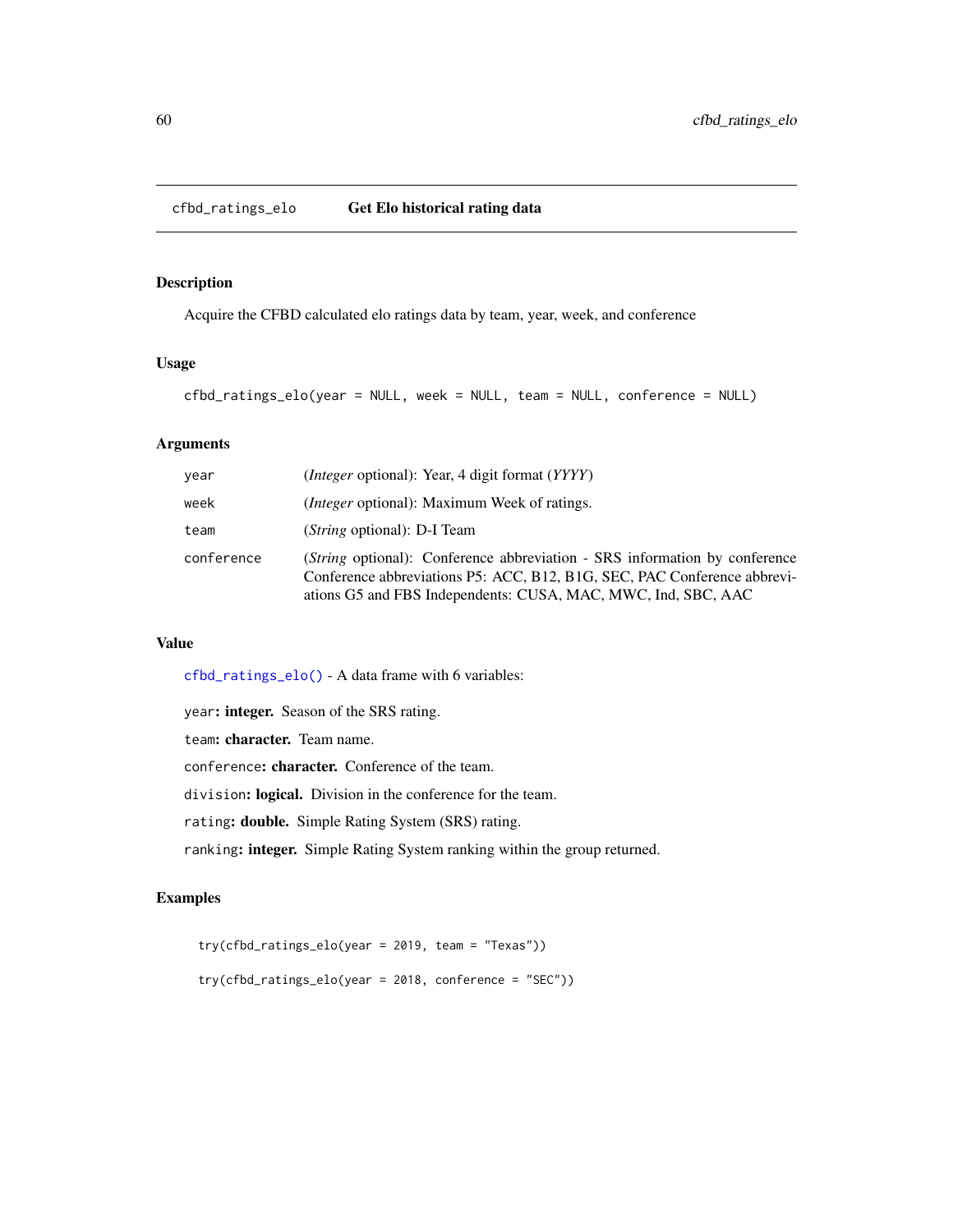<span id="page-60-0"></span>At least one of year or team must be specified for the function to run

### Usage

cfbd\_ratings\_sp(year = NULL, team = NULL)

### Arguments

| year | ( <i>Integer</i> optional): Year, 4 digit format ( <i>YYYY</i> ) |
|------|------------------------------------------------------------------|
| team | ( <i>String</i> optional): D-I Team                              |

### Value

[cfbd\\_ratings\\_sp\(\)](#page-60-0) - A data frame with 26 variables:

year: integer. Season of the ratings.

team: character. Team name.

conference: character. Conference of the team.

rating: double. SP+ rating.

ranking: integer. Ranking in the SP+ ratings.

second\_order\_wins: logical. Total second-order wins - Not available for recent seasons.

sos: logical. Strength of schedule - Not available for recent seasons.

offense\_ranking: integer. Overall offense ranking.

offense\_rating: double. Overall offense rating.

offense\_success: logical. Offense success rating - Not available for recent seasons.

offense\_explosiveness: logical. Offense explosiveness rating - Not available for recent seasons.

offense\_rushing: logical. Offense rushing rating - Not available for recent seasons.

offense\_passing: logical. Offense passing rating - Not available for recent seasons.

- offense\_standard\_downs: logical. Offense standard downs rating Not available for recent seasons.
- offense\_passing\_downs: logical. Offensive passing downs rating Not available for recent seasons.

offense\_run\_rate: logical. Offense rushing rate - Not available for recent seasons.

offense\_pace: logical. Offense pace factor - Not available for recent seasons.

defense\_ranking: integer. Overall defense ranking.

defense\_rating: double. Overall defense rating.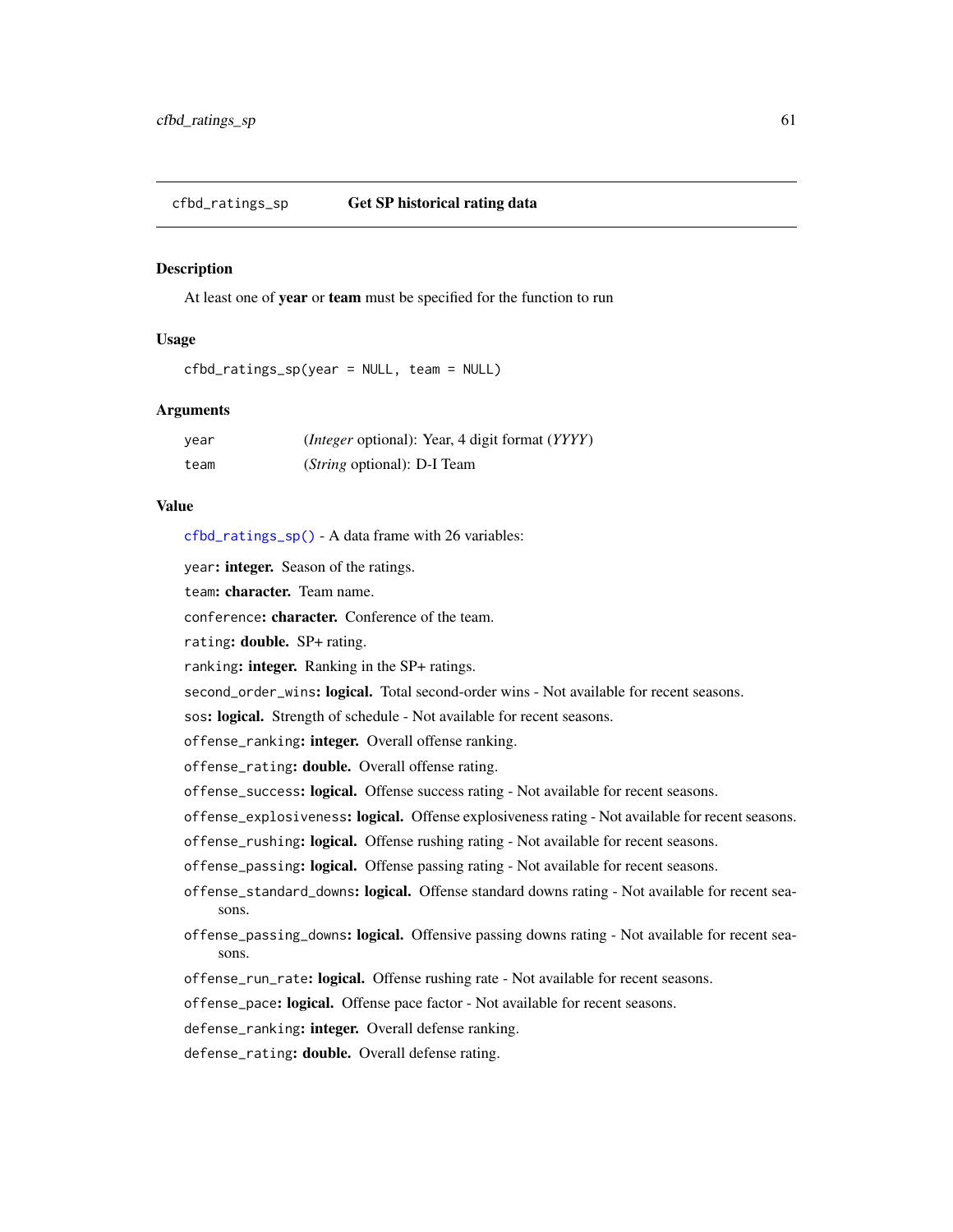defense\_success: logical. Defense success rating - Not available for recent seasons.

defense\_explosiveness: logical. Defense explosiveness rating - Not available for recent seasons.

defense\_rushing: logical. Defense rushing rating - Not available for recent seasons.

defense\_passing: logical. Defense passing rating - Not available for recent seasons.

- defense\_standard\_downs: logical. Defense standard downs rating Not available for recent seasons.
- defense\_passing\_downs: logical. Defensive passing downs rating Not available for recent seasons.
- defense\_havoc\_total: logical. Total defensive havoc rate Not available for recent seasons.
- defense\_havoc\_front\_seven: logical. Defense havoc rate from front 7 players Not available for recent seasons.
- defense\_havoc\_db: logical. Defense havoc rate from defensive backs Not available for recent seasons.

special\_teams\_rating: double. Special teams rating.

### Examples

```
try(cfbd_ratings_sp(year = 2018))
```
try(cfbd\_ratings\_sp(team = "Texas A&M"))

try(cfbd\_ratings\_sp(year = 2019, team = "Texas"))

<span id="page-61-0"></span>cfbd\_ratings\_sp\_conference

#### Get conference level SP historical rating data

### **Description**

#### Get conference level SP historical rating data

#### Usage

```
cfbd_ratings_sp_conference(year = NULL, conference = NULL)
```
#### Arguments

| year       | <i>(Integer optional): Year, 4 digit format (YYYY)</i>                      |
|------------|-----------------------------------------------------------------------------|
| conference | (String optional): Conference abbreviation - S&P+ information by conference |
|            | Conference abbreviations P5: ACC, B12, B1G, SEC, PAC Conference abbrevi-    |
|            | ations G5 and FBS Independents: CUSA, MAC, MWC, Ind, SBC, AAC               |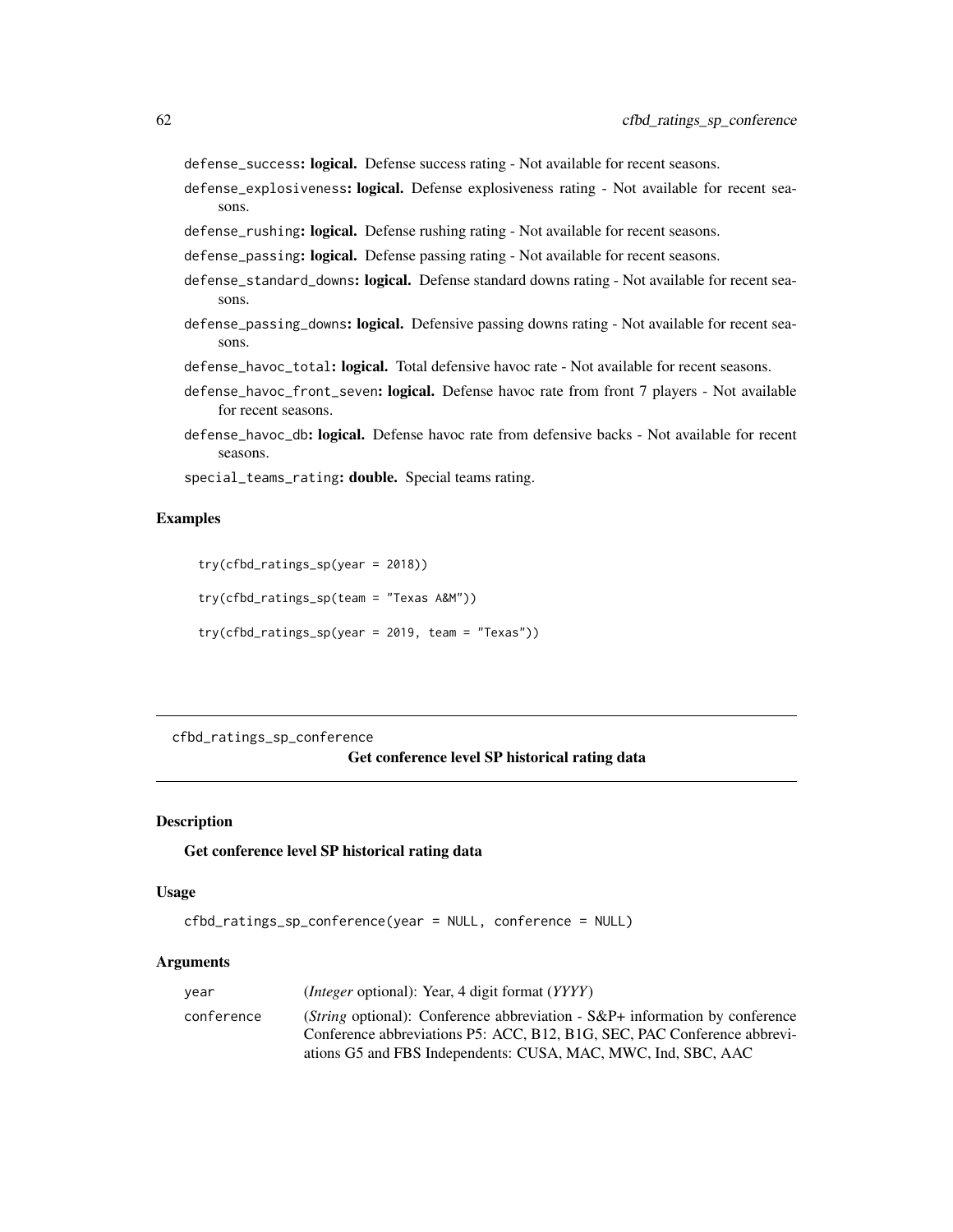#### Value

- [cfbd\\_ratings\\_sp\\_conference\(\)](#page-61-0) A data frame with 25 variables:
- year: integer. Season of the conference rating.
- conference: character. Conference name.
- rating: double. Conference SP+ rating.
- second\_order\_wins: logical. Second-order wins for the conference Not available for recent seasons.
- sos: logical. Strength of schedule for the conference Not available for recent seasons..
- offense\_rating: double. Overall offense rating for the conference.
- offense\_success: logical. Offense success rating for the conference Not available for recent seasons.
- offense\_explosiveness: logical. Offense explosiveness rating for the conference Not available for recent seasons.
- offense\_rushing: logical. Offense rushing rating for the conference Not available for recent seasons.
- offense\_passing: logical. Offense passing rating for the conference Not available for recent seasons.
- offense\_standard\_downs: logical. Offense standard downs rating for the conference Not available for recent seasons.
- offense\_passing\_downs: logical. Offensive passing downs rating for the conference Not available for recent seasons.
- offense\_run\_rate: logical. Offense rushing rate for the conference Not available for recent seasons.
- offense\_pace: logical. Offense pace factor for the conference Not available for recent seasons.
- defense\_ranking: integer. Overall defense ranking for the conference.
- defense\_rating: **double.** Overall defense rating for the conference.
- defense\_success: logical. Defense success rating for the conference Not available for recent seasons.
- defense\_explosiveness: logical. Defense explosiveness rating for the conference Not available for recent seasons.
- defense\_rushing: logical. Defense rushing rating for the conference Not available for recent seasons.
- defense\_passing: logical. Defense passing rating for the conference Not available for recent seasons.
- defense\_standard\_downs: logical. Defense standard downs rating for the conference Not available for recent seasons.
- defense\_passing\_downs: logical. Defensive passing downs rating for the conference Not available for recent seasons.
- defense\_havoc\_total: logical. Total defensive havoc rate for the conference Not available for recent seasons.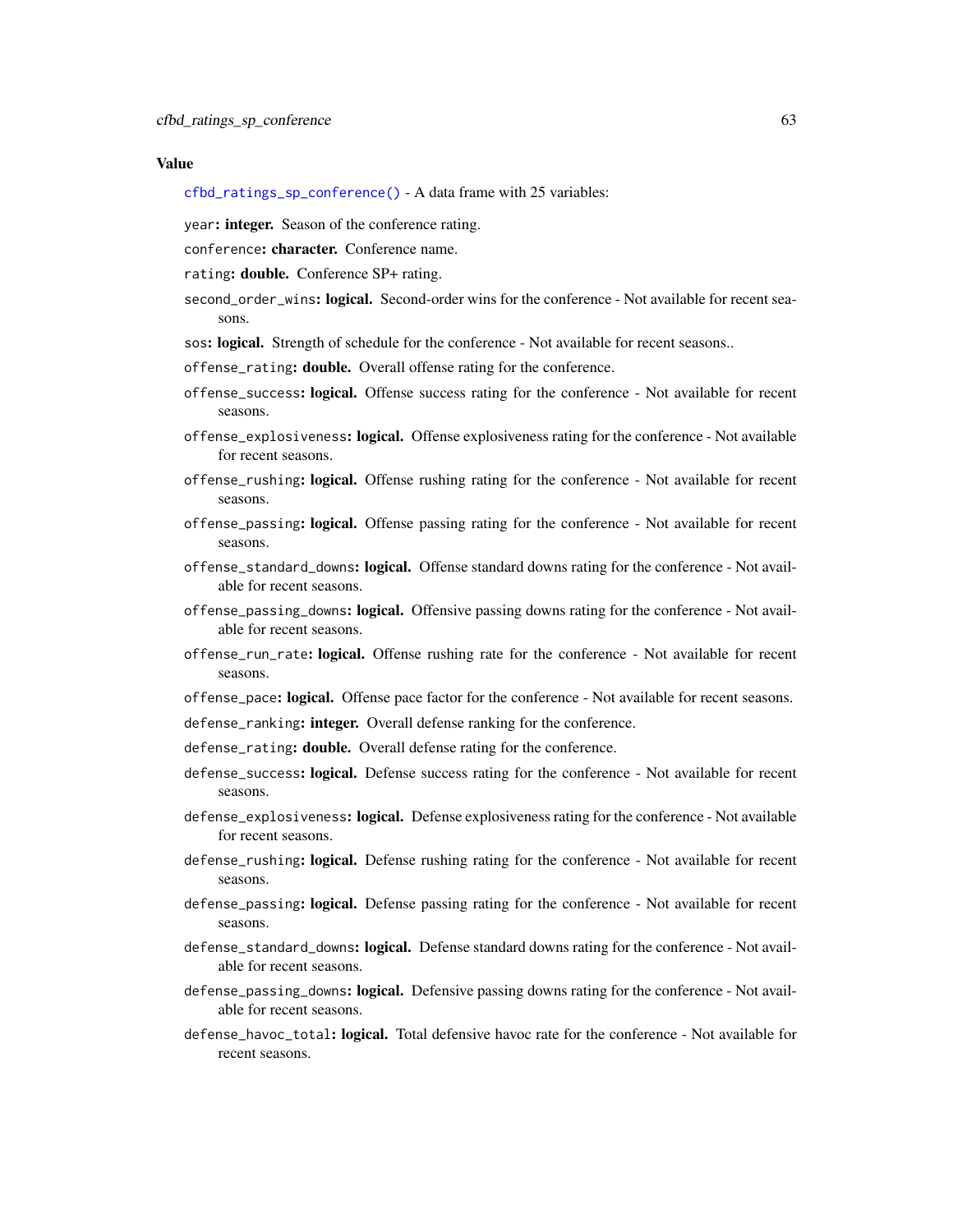- defense\_havoc\_front\_seven: logical. Defense havoc rate from front 7 players for the conference - Not available for recent seasons.
- defense\_havoc\_db: logical. Defense havoc rate from defensive backs for the conference Not available for recent seasons.
- special\_teams\_rating: double. Special teams rating for the conference.

### Examples

```
try(cfbd_ratings_sp_conference(year = 2019))
try(cfbd_ratings_sp_conference(year = 2012, conference = "SEC"))
try(cfbd_ratings_sp_conference(year = 2016, conference = "ACC"))
```
<span id="page-63-0"></span>cfbd\_ratings\_srs Get SRS historical rating data

### Description

At least one of year or team must be specified for the function to run

#### Usage

```
cfbd_ratings_srs(year = NULL, team = NULL, conference = NULL)
```
#### **Arguments**

| year       | <i>(Integer optional)</i> : Year, 4 digit format <i>(YYYY)</i>                                                                                                                                                                  |
|------------|---------------------------------------------------------------------------------------------------------------------------------------------------------------------------------------------------------------------------------|
| team       | ( <i>String</i> optional): D-I Team                                                                                                                                                                                             |
| conference | ( <i>String</i> optional): Conference abbreviation - SRS information by conference<br>Conference abbreviations P5: ACC, B12, B1G, SEC, PAC Conference abbrevi-<br>ations G5 and FBS Independents: CUSA, MAC, MWC, Ind, SBC, AAC |

### Value

[cfbd\\_ratings\\_srs\(\)](#page-63-0) - A data frame with 6 variables:

year: integer. Season of the SRS rating. team: character. Team name. conference: character. Conference of the team. division: logical. Division in the conference for the team. rating: double. Simple Rating System (SRS) rating. ranking: integer. Simple Rating System ranking within the group returned.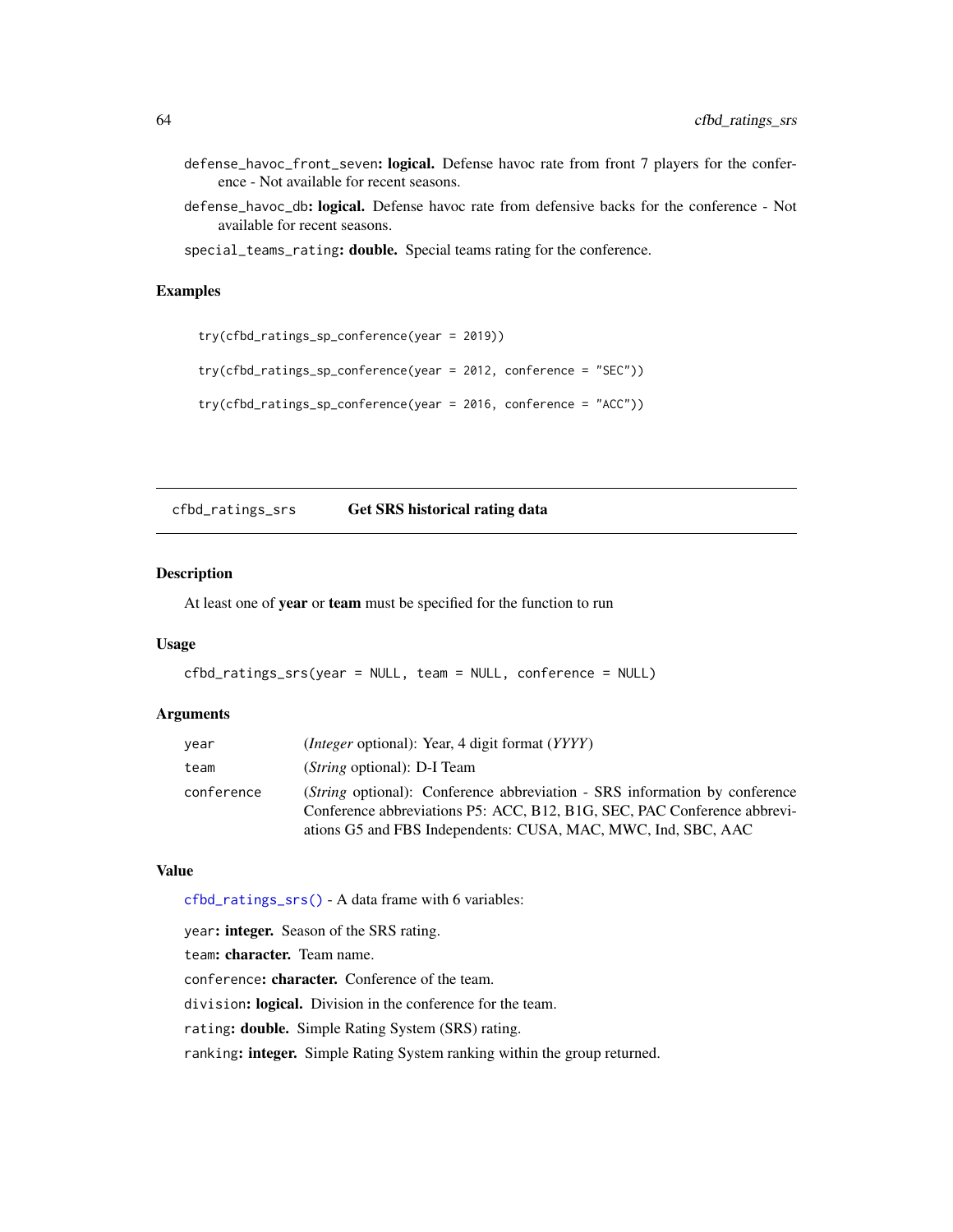cfbd\_recruiting 65

### Examples

```
try(cfbd_ratings_srs(year = 2019, team = "Texas"))
try(cfbd_ratings_srs(year = 2018, conference = "SEC"))
```
cfbd\_recruiting CFB Recruiting Endpoint Overview

### **Description**

cfbd\_recruiting\_player(): Get college football player recruiting information for a single year with filters available for team, recruit type, state and position.

cfbd\_recruiting\_position(): Get college football position group recruiting information . cfbd\_recruiting\_team(): Get college football recruiting team rankings information.

#### Get player recruiting rankings:

Get college football player recruiting information for a single year with filters available for team, recruit type, state and position.

cfbd\_recruiting\_player(2018, team = "Texas")

cfbd\_recruiting\_player(2016, recruit\_type = "JUCO")

```
cfbd_recruiting_player(2020, recruit_type = "HighSchool", position = "OT", state = "FL")
```
## Get college football position group recruiting information.:

cfbd\_recruiting\_position(2018, team = "Texas")

cfbd\_recruiting\_position(2016, 2020, team = "Virginia")

cfbd\_recruiting\_position(2015, 2020, conference = "SEC")

#### Get college football recruiting team rankings information.:

```
cfbd_recruiting_team(2018, team = "Texas")
```
cfbd\_recruiting\_team(2016, team = "Virginia")

cfbd\_recruiting\_team(2016, team = "Texas A&M")

cfbd\_recruiting\_team(2011)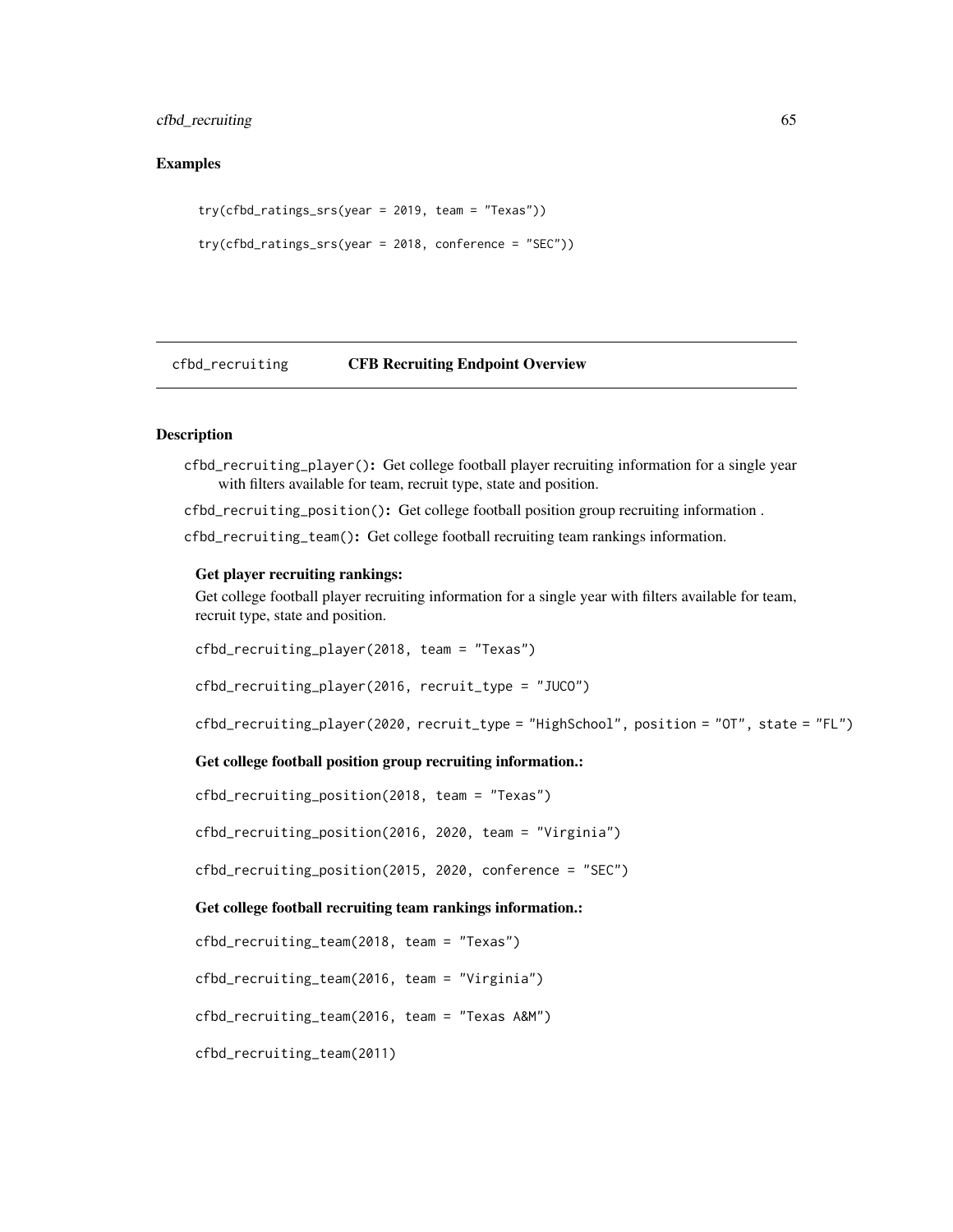### Details

Gets CFB team recruiting ranks with filters available for year and team. At least one of year or team must be specified for the function to run

If you would like CFB recruiting information for players, please see the [cfbd\\_recruiting\\_player\(\)](#page-65-0) function

If you would like to get CFB recruiting information based on position groups during a time period for all FBS teams, please see the [cfbd\\_recruiting\\_position\(\)](#page-67-0) function.

[cfbd\\_recruiting\\_player\(\)](#page-65-0) - At least one of year or team must be specified for the function to run

[cfbd\\_recruiting\\_position\(\)](#page-67-0) - If only start\_year is provided, function will get CFB recruiting information based on position groups during that year for all FBS teams.

<span id="page-65-0"></span>cfbd\_recruiting\_player

# Get player recruiting rankings

## Description

Get player recruiting rankings

#### Usage

```
cfbd_recruiting_player(
  year = NULL,team = NULL,
  recruit_type = "HighSchool",
  state = NULL,
  position = NULL
)
```
### Arguments

| year         | ( <i>Integer</i> optional): Year, 4 digit format (YYYY) - Minimum: 2000, Maximum:<br>2020 currently                                             |
|--------------|-------------------------------------------------------------------------------------------------------------------------------------------------|
| team         | (String optional): D-I Team                                                                                                                     |
| recruit_type | ( <i>String</i> optional): default API return is 'HighSchool', other options include<br>'JUCO' or 'PrepSchool' - For position group information |
| state        | ( <i>String</i> optional): Two letter State abbreviation                                                                                        |
| position     | ( <i>String</i> optional): Position Group - options include:                                                                                    |
|              | • Offense: 'PRO', 'DUAL', 'RB', 'FB', 'TE', 'OT', 'OG', 'OC', 'WR'                                                                              |
|              | • Defense: 'CB', 'S', 'OLB', 'ILB', 'WDE', 'SDE', 'DT'                                                                                          |
|              | • Special Teams: $K', P'$                                                                                                                       |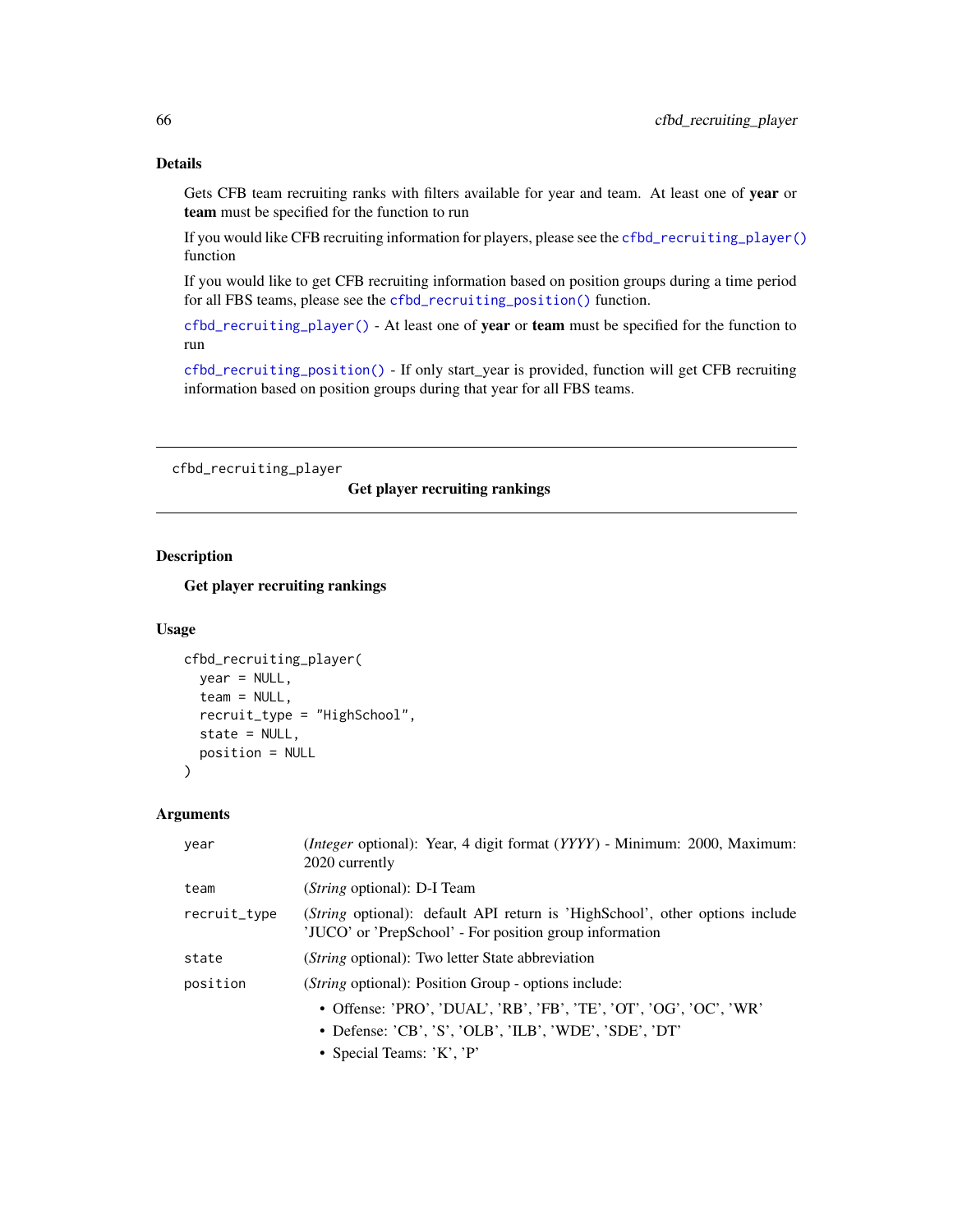### Value

[cfbd\\_recruiting\\_player\(\)](#page-65-0) - A data frame with 14 variables:

id: integer. Referencing id - 247Sports.

athlete\_id Athlete referencing id.

recruit\_type: character. High School, Prep School, or Junior College.

year: integer. Recruit class year.

ranking: integer. Recruit Ranking.

name: character. Recruit Name.

school: character. School recruit attended.

committed\_to: character. School the recruit is committed to.

position: character. Recruit position.

height: double. Recruit height.

weight: integer. Recruit weight.

stars: integer. Recruit stars.

rating: double. 247 composite rating.

city: character. Hometown of the recruit.

state\_province: character. Hometown state of the recruit.

country: character. Hometown country of the recruit.

hometown\_info\_latitude: character. Hometown latitude.

hometown\_info\_longitude: character. Hometown longitude.

hometown\_info\_fips\_code: character. Hometown FIPS code.

#### Examples

```
try(cfbd_recruiting_player(2018, team = "Texas"))
```
try(cfbd\_recruiting\_player(2016, recruit\_type = "JUCO"))

try(cfbd\_recruiting\_player(2020, recruit\_type = "HighSchool", position = "OT", state = "FL"))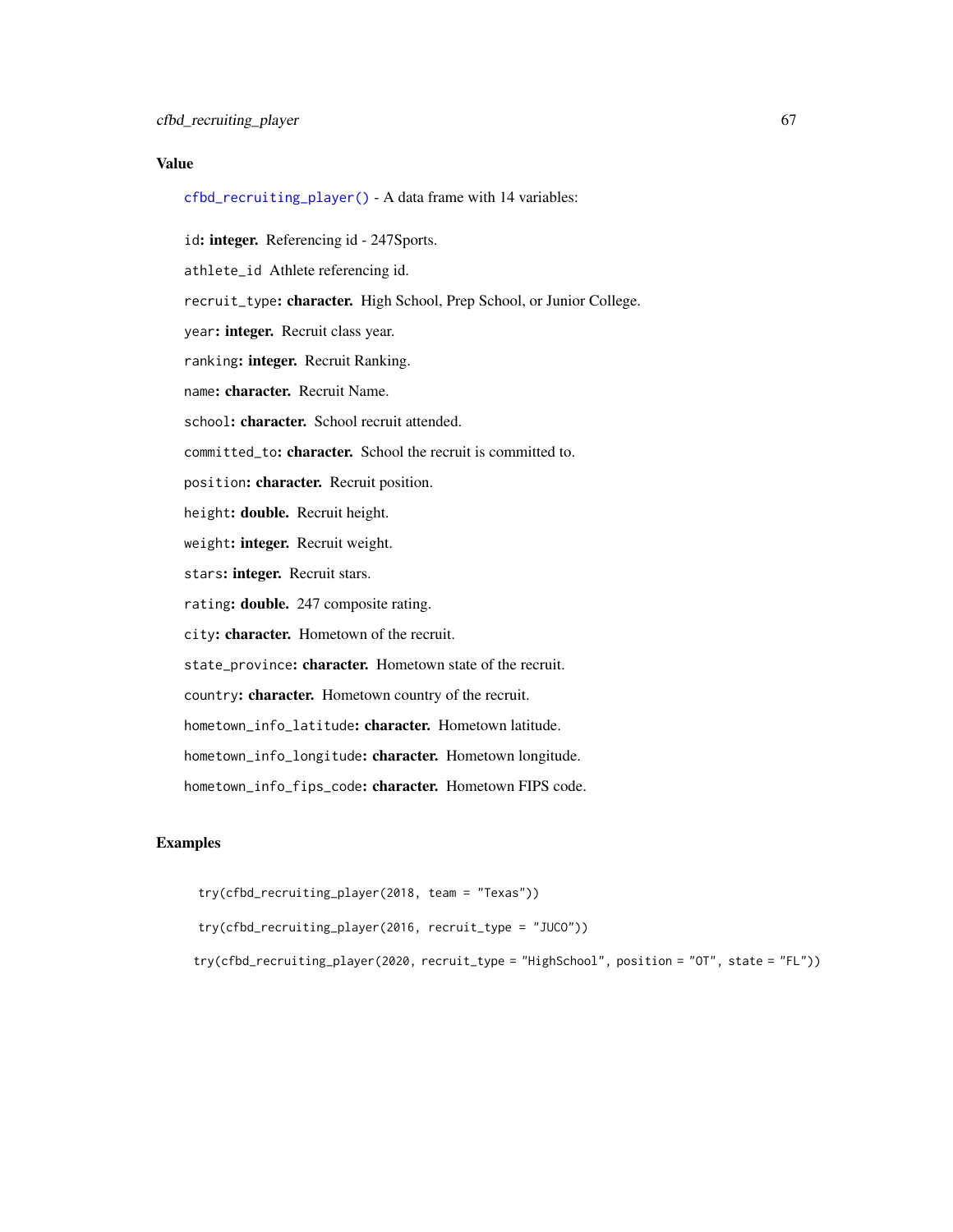```
cfbd_recruiting_position
```
Get college football position group recruiting information.

### Description

Get college football position group recruiting information.

## Usage

```
cfbd_recruiting_position(
  start_year = NULL,
  end_year = NULL,
  team = NULL,conference = NULL
)
```
### Arguments

| start_year | (Integer optional): Start Year, 4 digit format (YYYY). Note: 2000 is the minimum<br>value                                                                                                                               |
|------------|-------------------------------------------------------------------------------------------------------------------------------------------------------------------------------------------------------------------------|
| end_year   | (Integer optional): End Year, 4 digit format (YYYY). Note: 2020 is the maximum<br><i>value currently</i>                                                                                                                |
| team       | ( <i>String</i> optional): Team - Select a valid team, D-I football                                                                                                                                                     |
| conference | (String optional): Conference abbreviation - Select a valid FBS conference Con-<br>ference abbreviations P5: ACC, B12, B1G, SEC, PAC Conference abbreviations<br>G5 and FBS Independents: CUSA, MAC, MWC, Ind, SBC, AAC |

#### Value

[cfbd\\_recruiting\\_position\(\)](#page-67-0) - A data frame with 7 variables:

team: character. Recruiting team.

conference: character. Recruiting team conference.

position\_group: character. Position group of the recruits.

avg\_rating: double. Average rating of the recruits in the position group.

total\_rating: double. Sum of the ratings of the recruits in the position group.

commits: integer. Number of commits in the position group.

avg\_stars: double. Average stars of the recruits in the position group.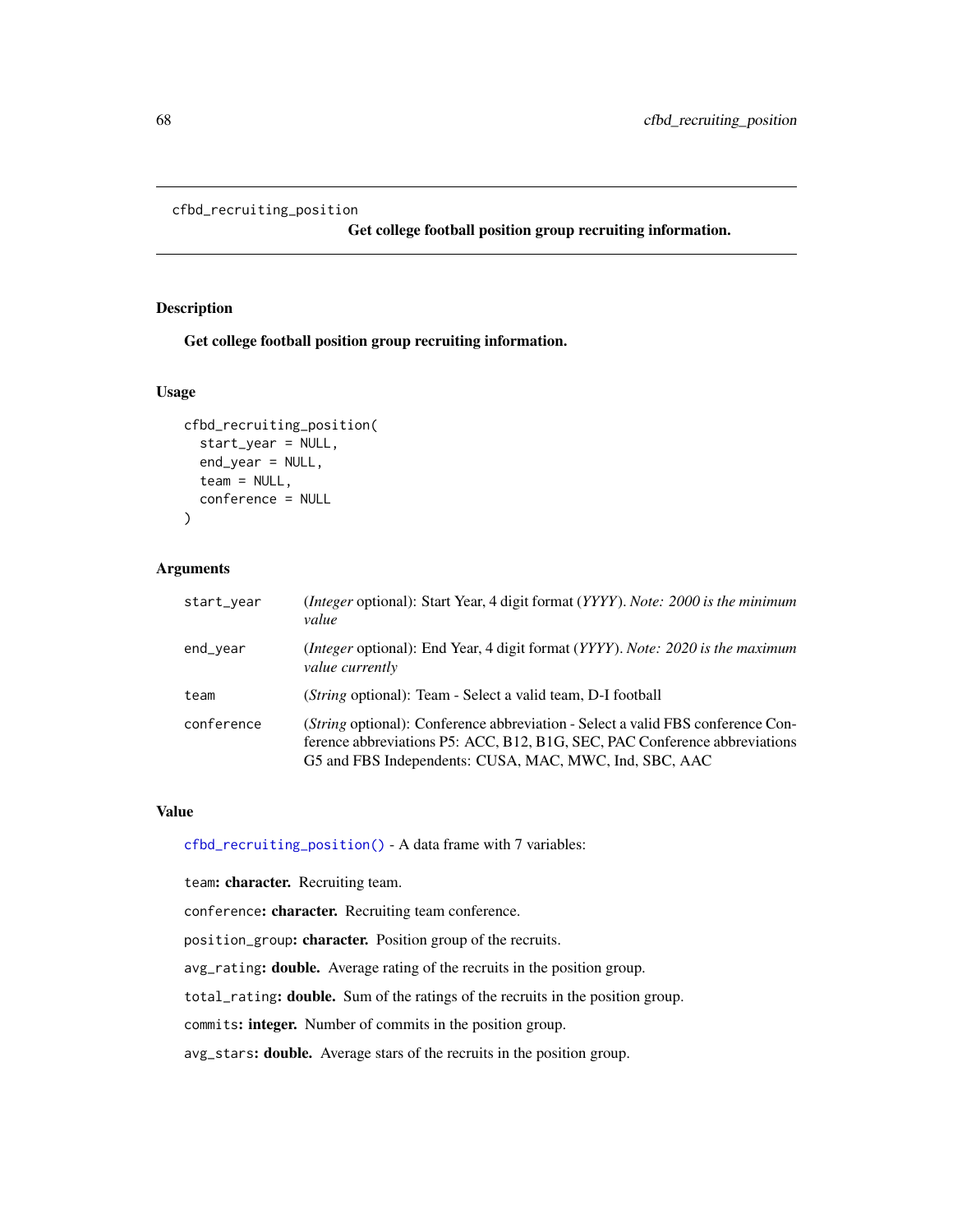## Examples

```
try(cfbd_recruiting_position(2018, team = "Texas"))
try(cfbd_recruiting_position(2016, 2020, team = "Virginia"))
try(cfbd_recruiting_position(2015, 2020, conference = "SEC"))
```
<span id="page-68-0"></span>cfbd\_recruiting\_team Get college football recruiting team rankings information.

## Description

Get college football recruiting team rankings information.

## Usage

cfbd\_recruiting\_team(year = NULL, team = NULL)

## Arguments

| vear | <i>(Integer optional):</i> Recruiting Class Year, 4 digit format ( <i>YYYY</i> ). <i>Note: 2000 is</i> |
|------|--------------------------------------------------------------------------------------------------------|
|      | <i>the minimum value</i>                                                                               |
| team | ( <i>String</i> optional): Team - Select a valid team, D1 football                                     |

#### Value

[cfbd\\_recruiting\\_team\(\)](#page-68-0) - A data frame with 4 variables:

year: integer. Recruiting class year. rank: integer. Team Recruiting rank. team: character. Recruiting Team. points: character. Team talent points.

## Examples

```
try(cfbd_recruiting_team(2018, team = "Texas"))
try(cfbd_recruiting_team(2016, team = "Virginia"))
try(cfbd_recruiting_team(2016, team = "Texas A&M"))
try(cfbd_recruiting_team(2011))
```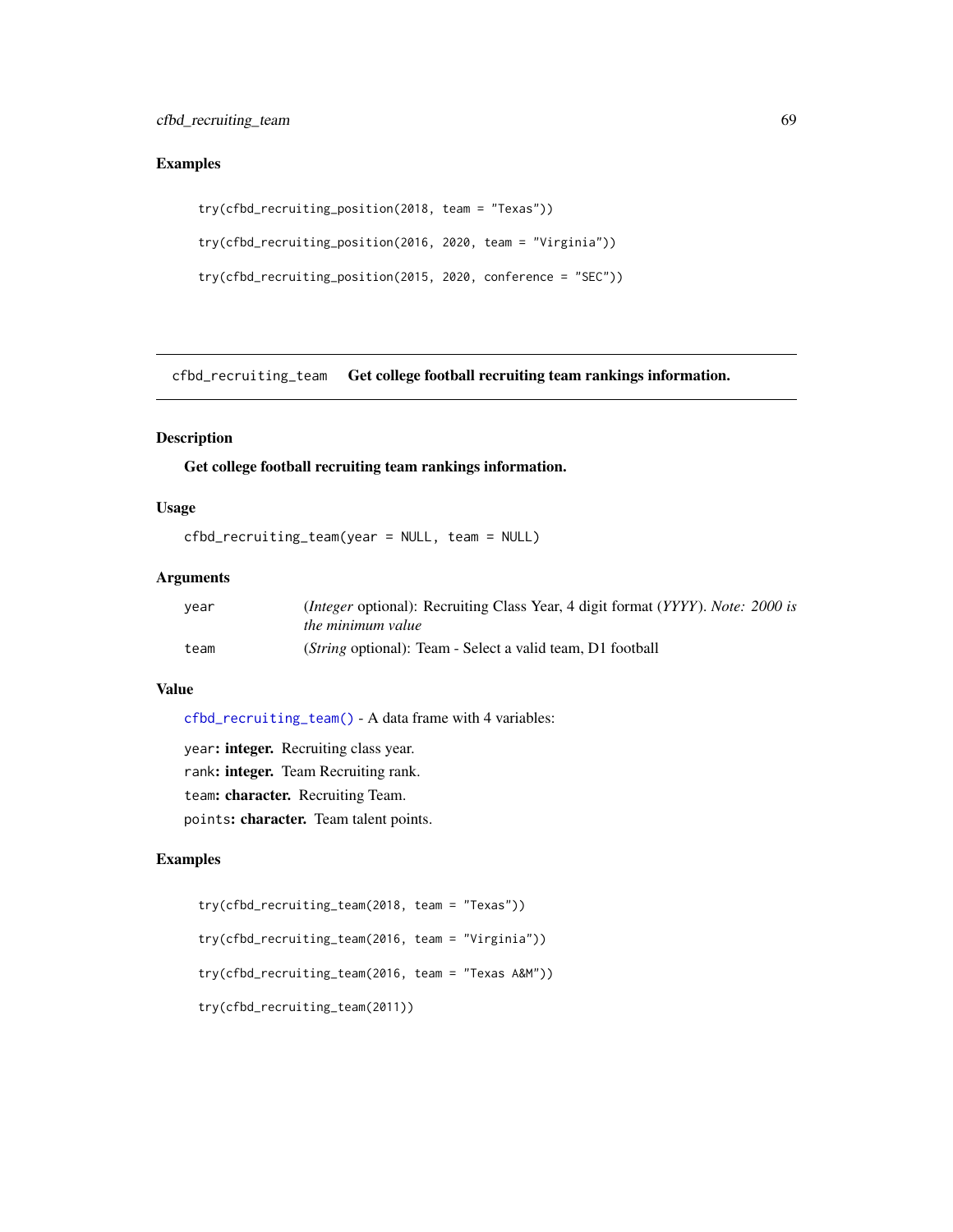<span id="page-69-0"></span>cfbd\_recruiting\_transfer\_portal Get Transfer Portal Data

## Description

Get Transfer Portal Data

## Usage

cfbd\_recruiting\_transfer\_portal(year)

## Arguments

year (*Integer* required): Year of the offseason (2021 would return transfer portal data starting from the end of the 2020 season), 4 digit format (*YYYY*).

## Value

[cfbd\\_recruiting\\_transfer\\_portal\(\)](#page-69-0) - A data frame with 11 variables:

season: integer Season of transfer. first\_name:character. Player's first name. last\_name:character. Player's last name. position:character. Player position. origin:character. original team. destination: character. new team. transfer\_date:character. Date of transfer. rating:character. Player's 247 transfer rating. stars:integer Player's star rating. eligibilty:character. Player's eligibilty status.

### Examples

try(cfbd\_recruiting\_transfer\_portal(year = 2021))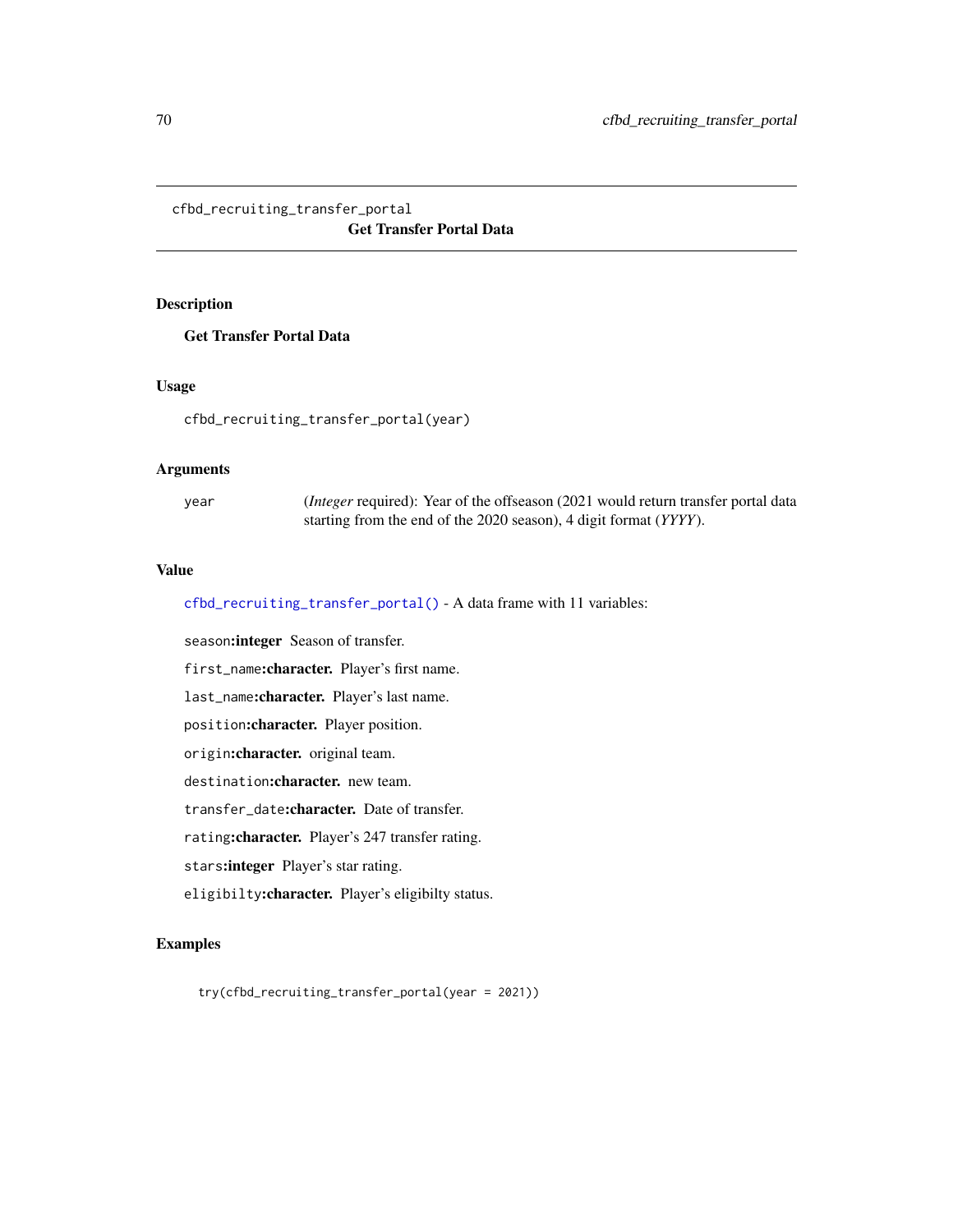# cfbd\_stats CFBD Stats Endpoint Overview

#### Description

cfbd\_stats\_categories(): Get college football mapping for stats categories. cfbd\_stats\_season\_team(): Get season statistics by team. cfbd\_stats\_season\_advanced(): Get season advanced statistics by team. cfbd\_stats\_game\_advanced(): Get game advanced stats. cfbd\_stats\_season\_player(): Get season statistics by player.

# Details

#### Get game advanced stats:

cfbd\_stats\_game\_advanced(year = 2018, week = 12, team = "Texas A&M")

cfbd\_stats\_game\_advanced(2019, team = "LSU")

cfbd\_stats\_game\_advanced(2013, team = "Florida State")

### Get season advanced statistics by team:

cfbd\_stats\_season\_advanced(2019, team = "LSU")

#### Get season statistics by player:

cfbd\_stats\_season\_player(year = 2018, conference = "B12", start\_week = 1, end\_week = 7)

cfbd\_stats\_season\_player(2019, team = "LSU", category = "passing")

cfbd\_stats\_season\_player(2013, team = "Florida State", category = "passing")

#### Get season statistics by team:

```
cfbd_stats_season_team(year = 2018, conference = "B12", start_week = 1, end_week = 8)
```
cfbd\_stats\_season\_team(2019, team = "LSU")

cfbd\_stats\_season\_team(2013, team = "Florida State")

#### Get stats categories:

This function identifies all Stats Categories identified in the regular stats endpoint.

cfbd\_stats\_categories()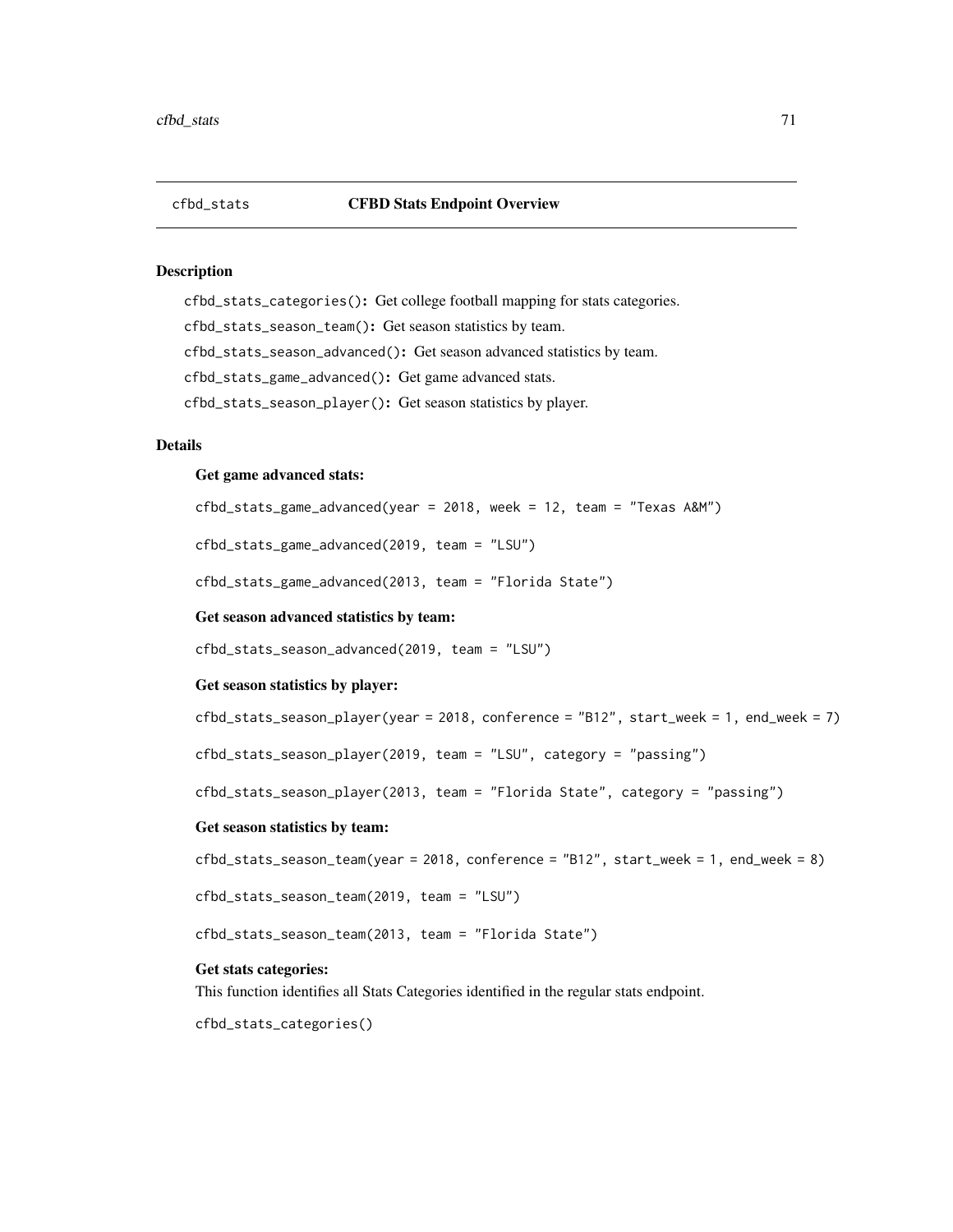<span id="page-71-0"></span>This function identifies all Stats Categories identified in the regular stats endpoint.

### Usage

```
cfbd_stats_categories()
```
# Value

[cfbd\\_stats\\_categories\(\)](#page-71-0) A data frame with 38 values:

name Statistics Categories

## Examples

try(cfbd\_stats\_categories())

cfbd\_stats\_game\_advanced

## Get game advanced stats

## Description

## Get game advanced stats

## Usage

```
cfbd_stats_game_advanced(
  year,
 week = NULL,team = NULL,
  opponent = NULL,
 excl_garbage_time = FALSE,
  season_type = "both"
\mathcal{E}
```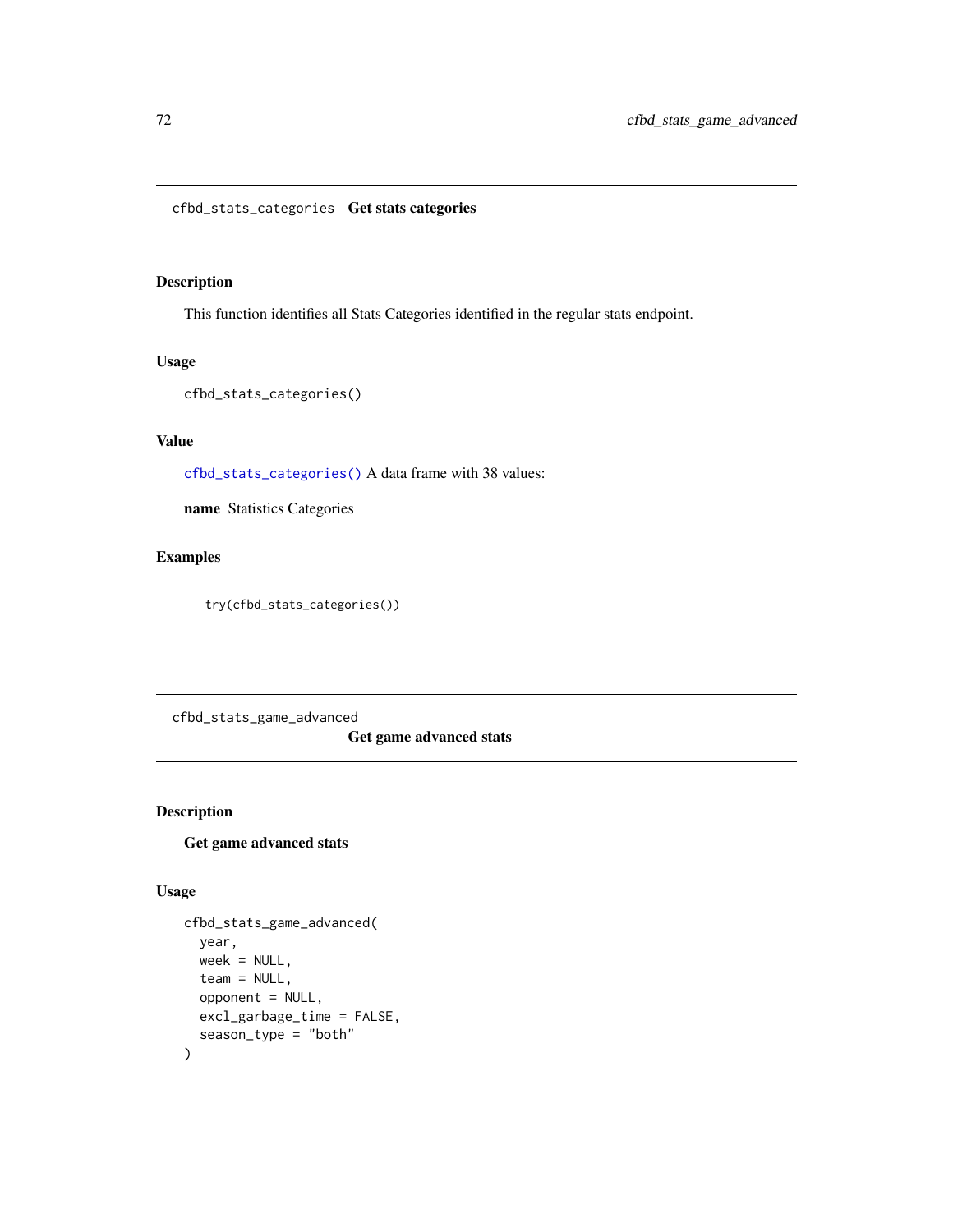#### **Arguments**

| year                  | ( <i>Integer</i> required): Year, 4 digit format( <i>YYYY</i> )                                                  |  |
|-----------------------|------------------------------------------------------------------------------------------------------------------|--|
| week                  | <i>(Integer optional)</i> : Week - values from $1-15$ , $1-14$ for seasons pre-playoff (i.e.<br>2013 or earlier) |  |
| team                  | ( <i>String</i> optional): D-I Team                                                                              |  |
| opponent              | ( <i>String</i> optional): Opponent D-I Team                                                                     |  |
| $excl\_garbage\_time$ |                                                                                                                  |  |
|                       | <i>(Logical default FALSE):</i> Select whether to exclude Garbage Time <i>(TRUE/FALSE)</i>                       |  |
| season_type           | (String default both): Select Season Type: regular, postseason, or both.                                         |  |

#### Value

[cfbd\\_stats\\_game\\_advanced\(\)](#page-71-0) - A data frame with 60 variables:

game\_id: integer. Referencing game id.

week: integer. Game week of the season.

team: character. Team name.

opponent: character. Opponent team name.

off\_plays: integer. Offense plays in the game.

off\_drives: integer. Offense drives in the game.

off\_ppa: **double.** Offense predicted points added (PPA).

off\_total\_ppa: double. Offense total predicted points added (PPA).

off\_success\_rate: double. Offense success rate.

off\_explosiveness: double. Offense explosiveness rate.

off\_power\_success: **double.** Offense power success rate.

off\_stuff\_rate: double. Opponent stuff rate.

off\_line\_yds: double. Offensive line yards.

off\_line\_yds\_total: integer. Offensive line yards total.

off\_second\_lvl\_yds: double. Offense second-level yards.

off\_second\_lvl\_yds\_total: integer. Offense second-level yards total.

off\_open\_field\_yds: integer. Offense open field yards.

off\_open\_field\_yds\_total: integer. Offense open field yards total.

off\_standard\_downs\_ppa: **double.** Offense standard downs predicted points added (PPA).

off\_standard\_downs\_success\_rate: double. Offense standard downs success rate.

off\_standard\_downs\_explosiveness: double. Offense standard downs explosiveness rate.

off\_passing\_downs\_ppa: double. Offense passing downs predicted points added (PPA).

off\_passing\_downs\_success\_rate: double. Offense passing downs success rate.

off\_passing\_downs\_explosiveness: double. Offense passing downs explosiveness rate.

off\_rushing\_plays\_ppa: double. Offense rushing plays predicted points added (PPA).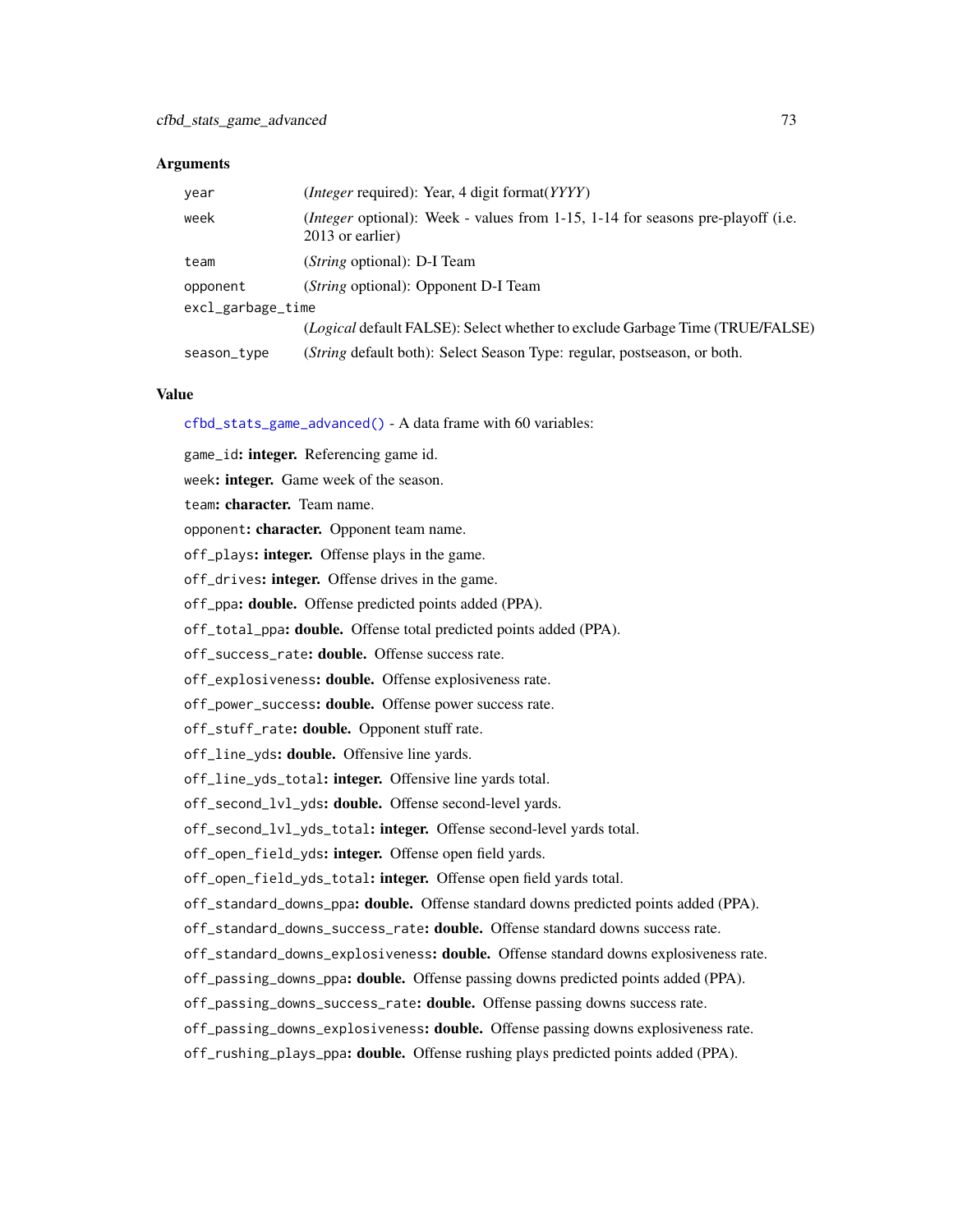- off\_rushing\_plays\_total\_ppa: double. Offense rushing plays total predicted points added (PPA).
- off\_rushing\_plays\_success\_rate: double. Offense rushing plays success rate.
- off\_rushing\_plays\_explosiveness: **double.** Offense rushing plays explosiveness rate.
- off\_passing\_plays\_ppa: double. Offense passing plays predicted points added (PPA).
- off\_passing\_plays\_total\_ppa: double. Offense passing plays total predicted points added (PPA).
- off\_passing\_plays\_success\_rate: double. Offense passing plays success rate.
- off\_passing\_plays\_explosiveness: double. Offense passing plays explosiveness rate.
- def\_plays: integer. Defense plays in the game.
- def\_drives: integer. Defense drives in the game.
- def\_ppa: **double.** Defense predicted points added (PPA).
- def\_total\_ppa: double. Defense total predicted points added (PPA).
- def\_success\_rate: double. Defense success rate.
- def\_explosiveness: double. Defense explosiveness rate.
- def\_power\_success: double. Defense power success rate.
- def\_stuff\_rate: double. Opponent stuff rate.
- def\_line\_yds: double. Offensive line yards.
- def\_line\_yds\_total: integer. Offensive line yards total.
- def\_second\_lvl\_yds: **double.** Defense second-level yards.
- def\_second\_lvl\_yds\_total: integer. Defense second-level yards total.
- def\_open\_field\_yds: integer. Defense open field yards.
- def\_open\_field\_yds\_total: integer. Defense open field yards total.
- def\_standard\_downs\_ppa: double. Defense standard downs predicted points added (PPA).
- def\_standard\_downs\_success\_rate: double. Defense standard downs success rate.
- def\_standard\_downs\_explosiveness: double. Defense standard downs explosiveness rate.
- def\_passing\_downs\_ppa: **double.** Defense passing downs predicted points added (PPA).
- def\_passing\_downs\_success\_rate: double. Defense passing downs success rate.
- def\_passing\_downs\_explosiveness: double. Defense passing downs explosiveness rate.
- def\_rushing\_plays\_ppa: **double.** Defense rushing plays predicted points added (PPA).
- def\_rushing\_plays\_total\_ppa: double. Defense rushing plays total predicted points added (PPA).
- def\_rushing\_plays\_success\_rate: double. Defense rushing plays success rate.
- def\_rushing\_plays\_explosiveness: **double.** Defense rushing plays explosiveness rate.
- def\_passing\_plays\_ppa: double. Defense passing plays predicted points added (PPA).
- def\_passing\_plays\_total\_ppa: **double.** Defense passing plays total predicted points added (PPA).
- def\_passing\_plays\_success\_rate: double. Defense passing plays success rate.
- def\_passing\_plays\_explosiveness: double. Defense passing plays explosiveness rate.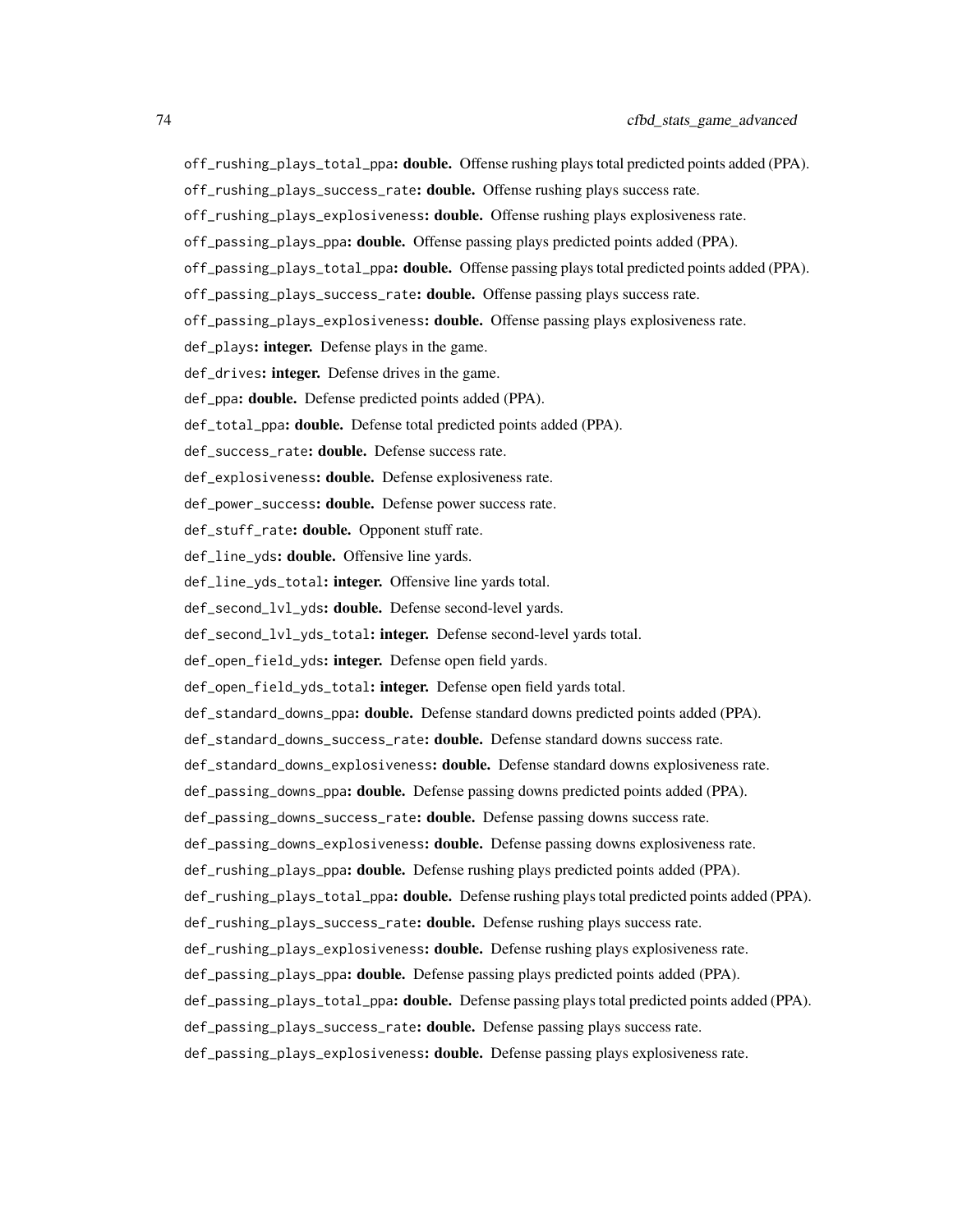# Examples

```
try(cfbd_stats_game_advanced(year = 2018, week = 12, team = "Texas A&M"))
try(cfbd_stats_game_advanced(2019, team = "LSU"))
try(cfbd_stats_game_advanced(2013, team = "Florida State"))
```
<span id="page-74-0"></span>cfbd\_stats\_season\_advanced

Get season advanced statistics by team

# Description

Get season advanced statistics by team

## Usage

```
cfbd_stats_season_advanced(
  year,
  team = NULL,
  excl_garbage_time = FALSE,
  start_week = NULL,
  end_week = NULL
\mathcal{L}
```
## Arguments

| year              | ( <i>Integer</i> required): Year, 4 digit format ( <i>YYYY</i> )                                                         |  |
|-------------------|--------------------------------------------------------------------------------------------------------------------------|--|
| team              | ( <i>String</i> optional): D-I Team                                                                                      |  |
| excl_garbage_time |                                                                                                                          |  |
|                   | ( <i>Logical</i> default FALSE): Select whether to exclude Garbage Time (TRUE/FALSE)                                     |  |
| start_week        | <i>(Integer optional):</i> Starting Week - values range from 1-15, 1-14 for seasons<br>pre-playoff, i.e. 2013 or earlier |  |
| end week          | ( <i>Integer</i> optional): Ending Week - values range from 1-15, 1-14 for seasons<br>pre-playoff, i.e. 2013 or earlier  |  |

## Value

[cfbd\\_stats\\_season\\_advanced\(\)](#page-74-0) - A data frame with 81 variables:

season: integer. Season of the statistics.

team: character. Team name.

conference: character. Conference of the team.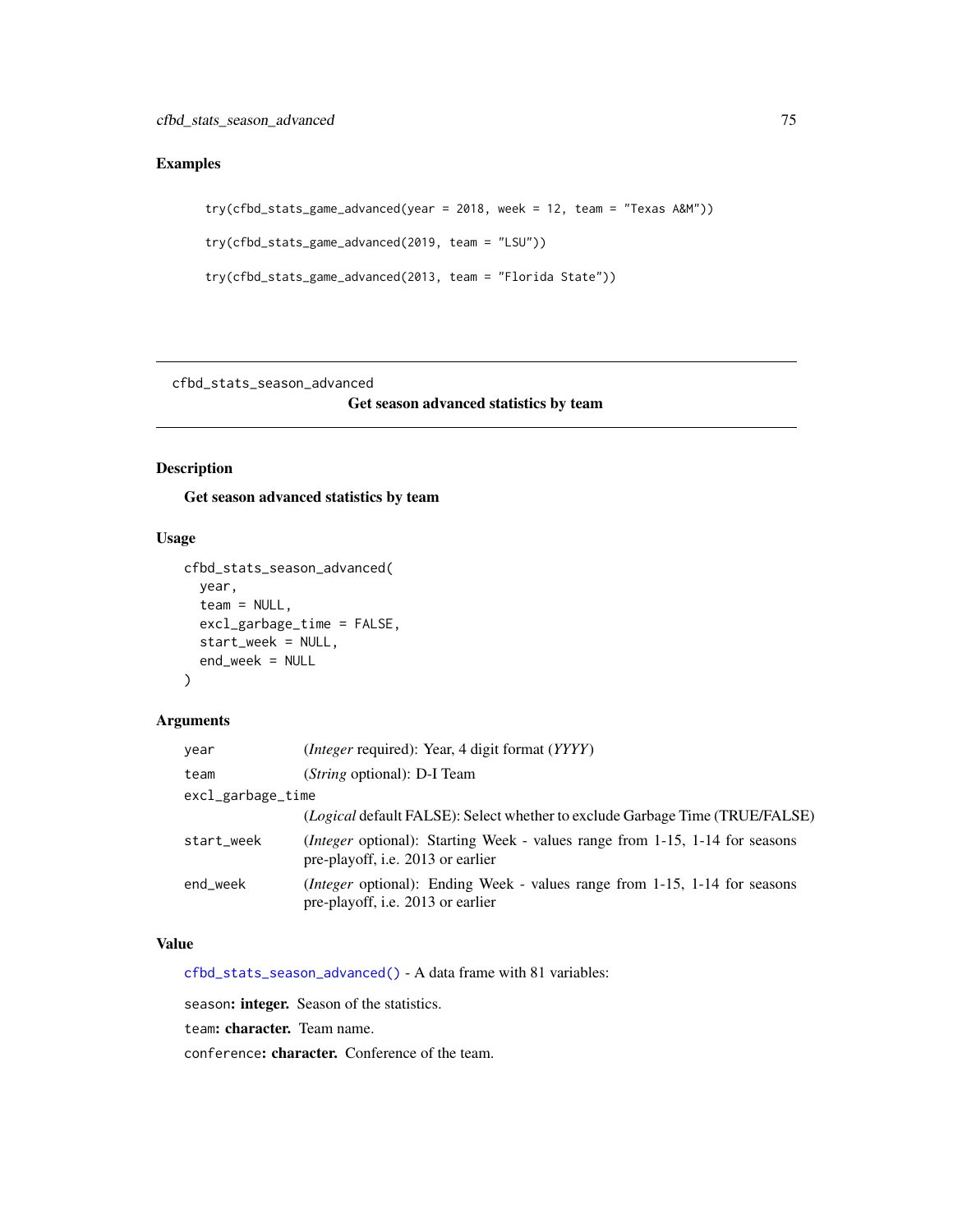- off\_plays: integer. Offense plays in the game.
- off\_drives: integer. Offense drives in the game.
- off\_ppa: **double.** Offense predicted points added (PPA).
- off\_total\_ppa: double. Offense total predicted points added (PPA).
- off\_success\_rate: double. Offense success rate.
- off\_explosiveness: double. Offense explosiveness rate.
- off\_power\_success: double. Offense power success rate.
- off\_stuff\_rate: double. Offense rushing stuff rate.
- off\_line\_yds: double. Offensive line yards.
- off\_line\_yds\_total: integer. Offensive line yards total.
- off\_second\_lvl\_yds: **double.** Offense second-level yards.
- off\_second\_lvl\_yds\_total: integer. Offense second-level yards total.
- off\_open\_field\_yds: integer. Offense open field yards.
- off\_open\_field\_yds\_total: integer. Offense open field yards total.
- off\_total\_opportunities: integer. Offense opportunities.
- off\_pts\_per\_opp: double. Offense points per scoring opportunity.
- off\_field\_pos\_avg\_start: double. Offense starting average field position.
- off\_field\_pos\_avg\_predicted\_points: double. Offense starting average field position predicted points (PP).
- off\_havoc\_total: double. Offense havoc rate total.
- off\_havoc\_front\_seven: double. Offense front-7 havoc rate.
- off\_havoc\_db: double. Offense defensive back havoc rate.
- off\_standard\_downs\_rate: **double.** Offense standard downs rate.
- off\_standard\_downs\_ppa: double. Offense standard downs predicted points added (PPA).
- off\_standard\_downs\_success\_rate: double. Offense standard downs success rate.
- off\_standard\_downs\_explosiveness: double. Offense standard downs explosiveness rate.
- off\_passing\_downs\_rate: double. Offense passing downs rate.
- off\_passing\_downs\_ppa: double. Offense passing downs predicted points added (PPA).
- off\_passing\_downs\_success\_rate: double. Offense passing downs success rate.
- off\_passing\_downs\_explosiveness: double. Offense passing downs explosiveness rate.
- off\_rushing\_plays\_rate: double. Offense rushing plays rate.
- off\_rushing\_plays\_ppa: double. Offense rushing plays predicted points added (PPA).
- off\_rushing\_plays\_total\_ppa: **double.** Offense rushing plays total predicted points added (PPA).
- off\_rushing\_plays\_success\_rate: double. Offense rushing plays success rate.
- off\_rushing\_plays\_explosiveness: **double.** Offense rushing plays explosiveness rate.
- off\_passing\_plays\_rate: **double.** Offense passing plays rate.
- off\_passing\_plays\_ppa: double. Offense passing plays predicted points added (PPA).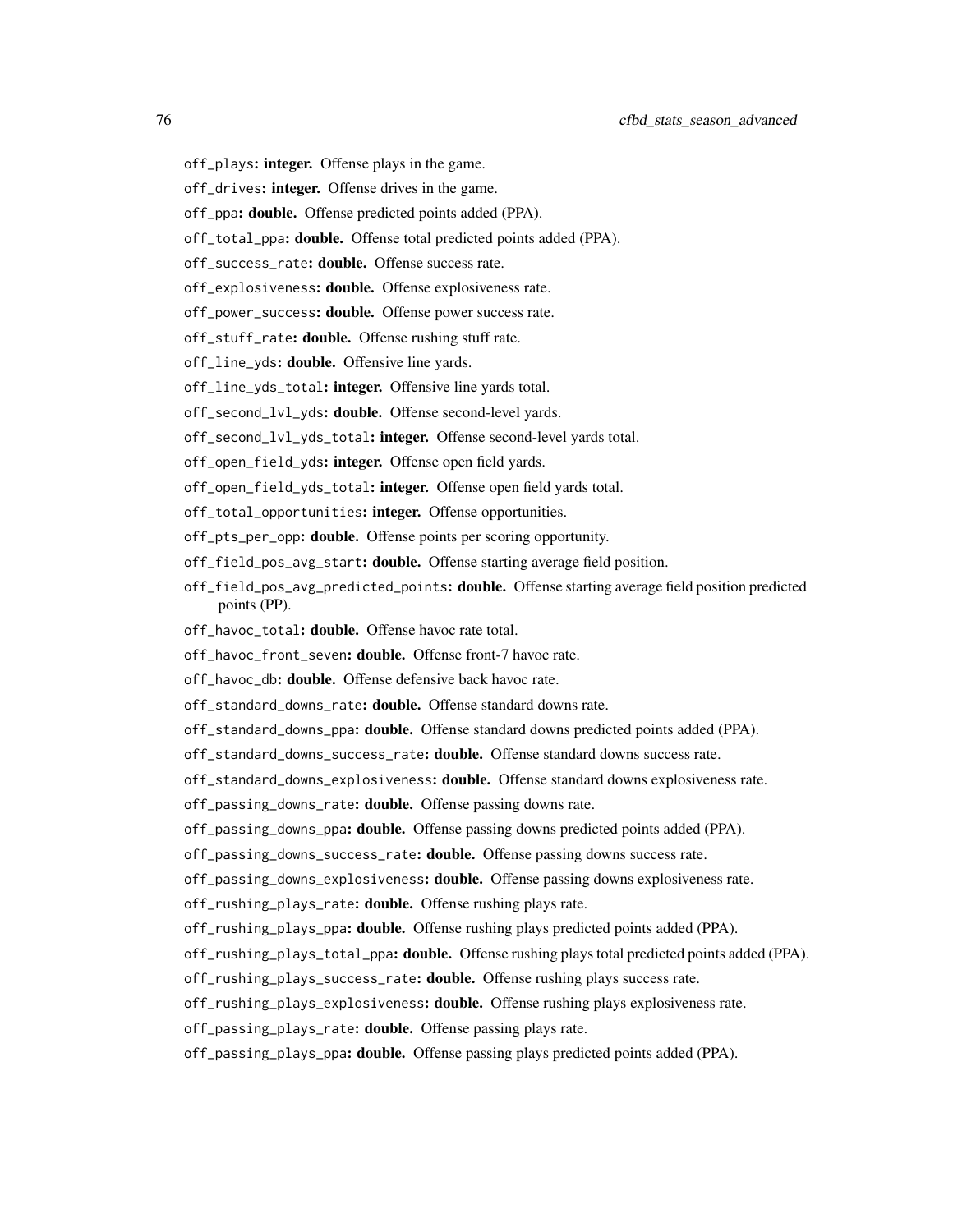- off\_passing\_plays\_total\_ppa: **double.** Offense passing plays total predicted points added (PPA).
- off\_passing\_plays\_success\_rate: double. Offense passing plays success rate.
- off\_passing\_plays\_explosiveness: double. Offense passing plays explosiveness rate.
- def\_plays: integer. Defense plays in the game.
- def\_drives: integer. Defense drives in the game.
- def\_ppa: **double.** Defense predicted points added (PPA).
- def\_total\_ppa: **double.** Defense total predicted points added (PPA).
- def\_success\_rate: double. Defense success rate.
- def\_explosiveness: double. Defense explosiveness rate.
- def\_power\_success: **double.** Defense power success rate.
- def\_stuff\_rate: double. Defense rushing stuff rate.
- def\_line\_yds: double. Defense Offensive line yards allowed.
- def\_line\_yds\_total: integer. Defense Offensive line yards total allowed.
- def\_second\_lvl\_yds: double. Defense second-level yards.
- def\_second\_lvl\_yds\_total: integer. Defense second-level yards total.
- def\_open\_field\_yds: integer. Defense open field yards.
- def\_open\_field\_yds\_total: integer. Defense open field yards total.
- def\_total\_opportunities: integer. Defense opportunities.
- def\_pts\_per\_opp: **double.** Defense points per scoring opportunity.
- def\_field\_pos\_avg\_start: **double.** Defense starting average field position.
- def\_field\_pos\_avg\_predicted\_points: **double.** Defense starting average field position predicted points (PP).
- def\_havoc\_total: double. Defense havoc rate total.
- def\_havoc\_front\_seven: double. Defense front-7 havoc rate.
- def\_havoc\_db: double. Defense defensive back havoc rate.
- def\_standard\_downs\_rate: double. Defense standard downs rate.
- def\_standard\_downs\_ppa: double. Defense standard downs predicted points added (PPA).
- def\_standard\_downs\_success\_rate: double. Defense standard downs success rate.
- def\_standard\_downs\_explosiveness: double. Defense standard downs explosiveness rate.
- def\_passing\_downs\_rate: **double.** Defense passing downs rate.
- def\_passing\_downs\_ppa: double. Defense passing downs predicted points added (PPA).
- def\_passing\_downs\_success\_rate: double. Defense passing downs success rate.
- def\_passing\_downs\_explosiveness: double. Defense passing downs explosiveness rate.
- def\_rushing\_plays\_rate: double. Defense rushing plays rate.
- def\_rushing\_plays\_ppa: **double.** Defense rushing plays predicted points added (PPA).
- def\_rushing\_plays\_total\_ppa: **double.** Defense rushing plays total predicted points added (PPA).
- def\_rushing\_plays\_success\_rate: double. Defense rushing plays success rate.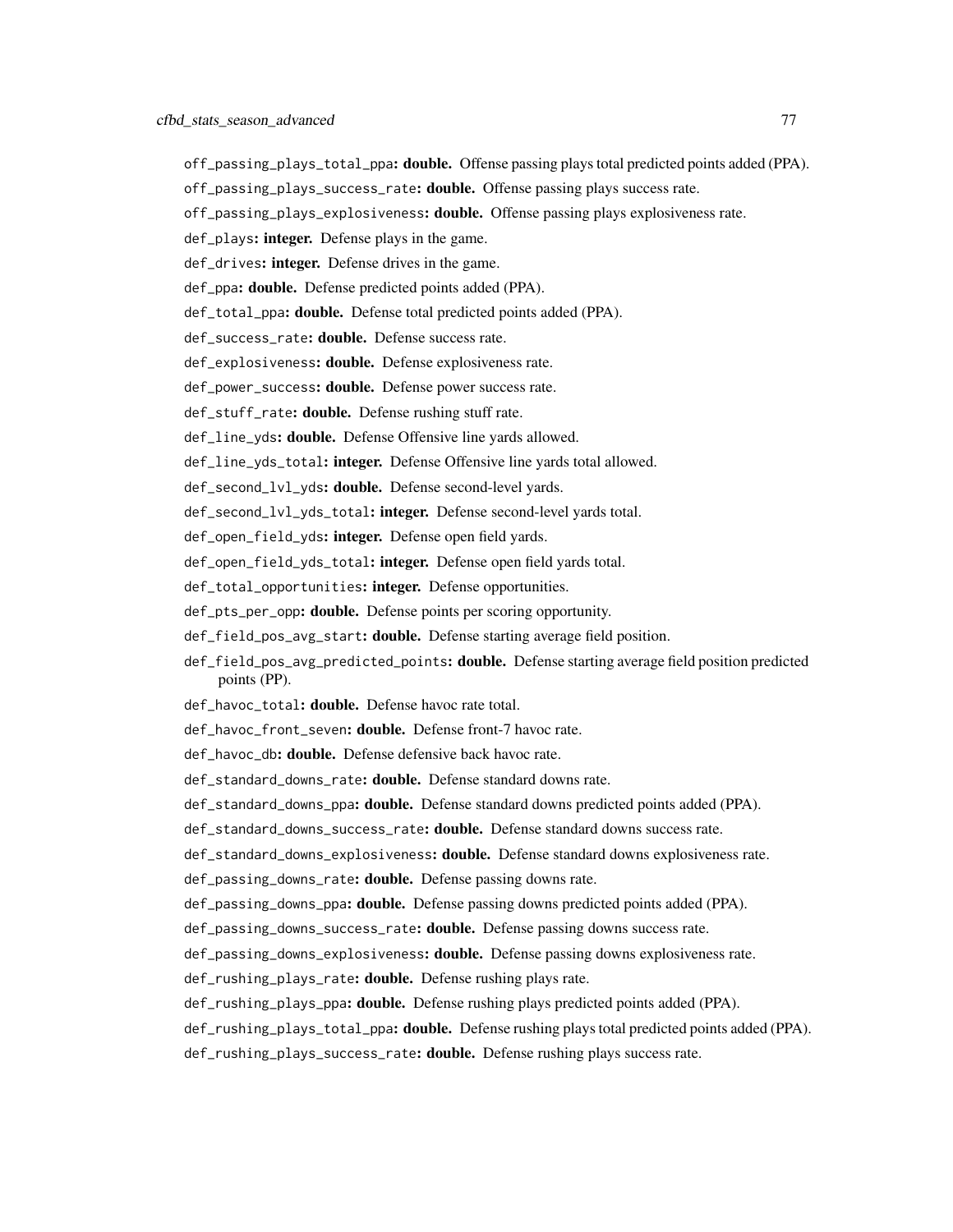def\_rushing\_plays\_explosiveness: double. Defense rushing plays explosiveness rate. def\_passing\_plays\_rate: double. Defense passing plays rate. def\_passing\_plays\_ppa: double. Defense passing plays predicted points added (PPA). def\_passing\_plays\_total\_ppa: double. Defense passing plays total predicted points added (PPA). def\_passing\_plays\_success\_rate: double. Defense passing plays success rate. def\_passing\_plays\_explosiveness: double. Defense passing plays explosiveness rate.

# Examples

```
try(cfbd_stats_season_advanced(2019, team = "LSU"))
```
<span id="page-77-0"></span>cfbd\_stats\_season\_player

Get season statistics by player

# Description

Get season statistics by player

## Usage

```
cfbd_stats_season_player(
  year,
  season_type = "regular",
  team = NULL,
  conference = NULL,
  start_week = NULL,
  end_week = NULL,
  category = NULL
)
```
#### Arguments

| year        | ( <i>Integer</i> required): Year, 4 digit format ( <i>YYYY</i> )                                                                                                                                                               |
|-------------|--------------------------------------------------------------------------------------------------------------------------------------------------------------------------------------------------------------------------------|
| season_type | (String default: regular): Select Season Type - regular, postseason, or both                                                                                                                                                   |
| team        | ( <i>String</i> optional): D-I Team                                                                                                                                                                                            |
| conference  | <i>(String optional):</i> Conference abbreviation - Select a valid FBS conference Con-<br>ference abbreviations P5: ACC, B12, B1G, SEC, PAC Conference abbreviations<br>G5 and FBS Independents: CUSA, MAC, MWC, Ind, SBC, AAC |
| start_week  | <i>(Integer optional):</i> Starting Week - values range from 1-15, 1-14 for seasons<br>pre-playoff, i.e. 2013 or earlier                                                                                                       |
| end week    | <i>(Integer</i> optional): Ending Week - values range from 1-15, 1-14 for seasons<br>pre-playoff, i.e. 2013 or earlier                                                                                                         |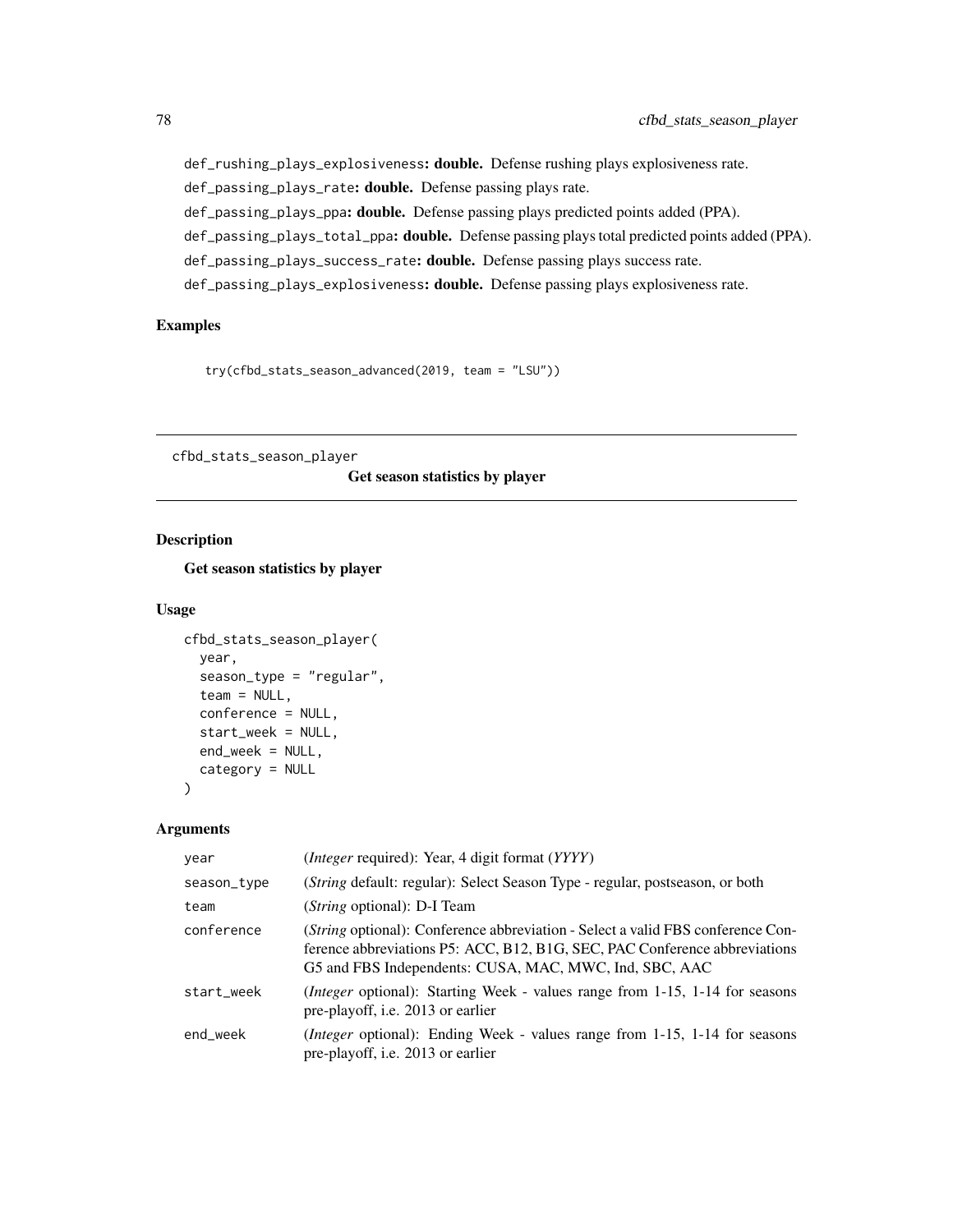category (*String* optional): Category filter (e.g defensive) Offense: passing, receiving, rushing Defense: defensive, fumbles, interceptions Special Teams: punting, puntReturns, kicking, kickReturns

#### Value

[cfbd\\_stats\\_season\\_player\(\)](#page-77-0) - A data frame with 59 variables:

team: character. Team name. conference: character. Conference of the team. athlete\_id: character. Athlete referencing id. player: character. Player name. category: character. Statistic category. passing\_completions: double. Passing completions. passing\_att: double. Passing attempts. passing\_pct: double. Passing completion percentage. passing\_yds: double. Passing yardage. passing\_td: double. Passing touchdowns. passing\_int: double. Passing interceptions. passing\_ypa: double. Passing yards per attempt. rushing\_car: double. Rushing yards per carry. rushing\_yds: double. Rushing yards total. rushing\_td: double. Rushing touchdowns. rushing\_ypc: **double.** Rushing yards per carry. rushing\_long: **double.** Rushing longest yardage attempt. receiving\_rec: double. Receiving - pass receptions. receiving\_yds: double. Receiving - pass reception yards. receiving\_td: double. Receiving - passing reception touchdowns. receiving\_ypr: double. Receiving - passing yards per reception. receiving\_long: double. Receiving - longest pass reception yardage. fumbles\_fum: double. Fumbles. fumbles\_rec: double. Fumbles recovered. fumbles\_lost: double. Fumbles lost. defensive solo: **double.** Defensive solo tackles. defensive\_tot: double. Defensive total tackles. defensive tfl: **double.** Defensive tackles for loss. defensive\_sacks: double. Defensive sacks. defensive\_qb\_hur: double. Defensive quarterback hurries.

interceptions\_int: double. Interceptions total.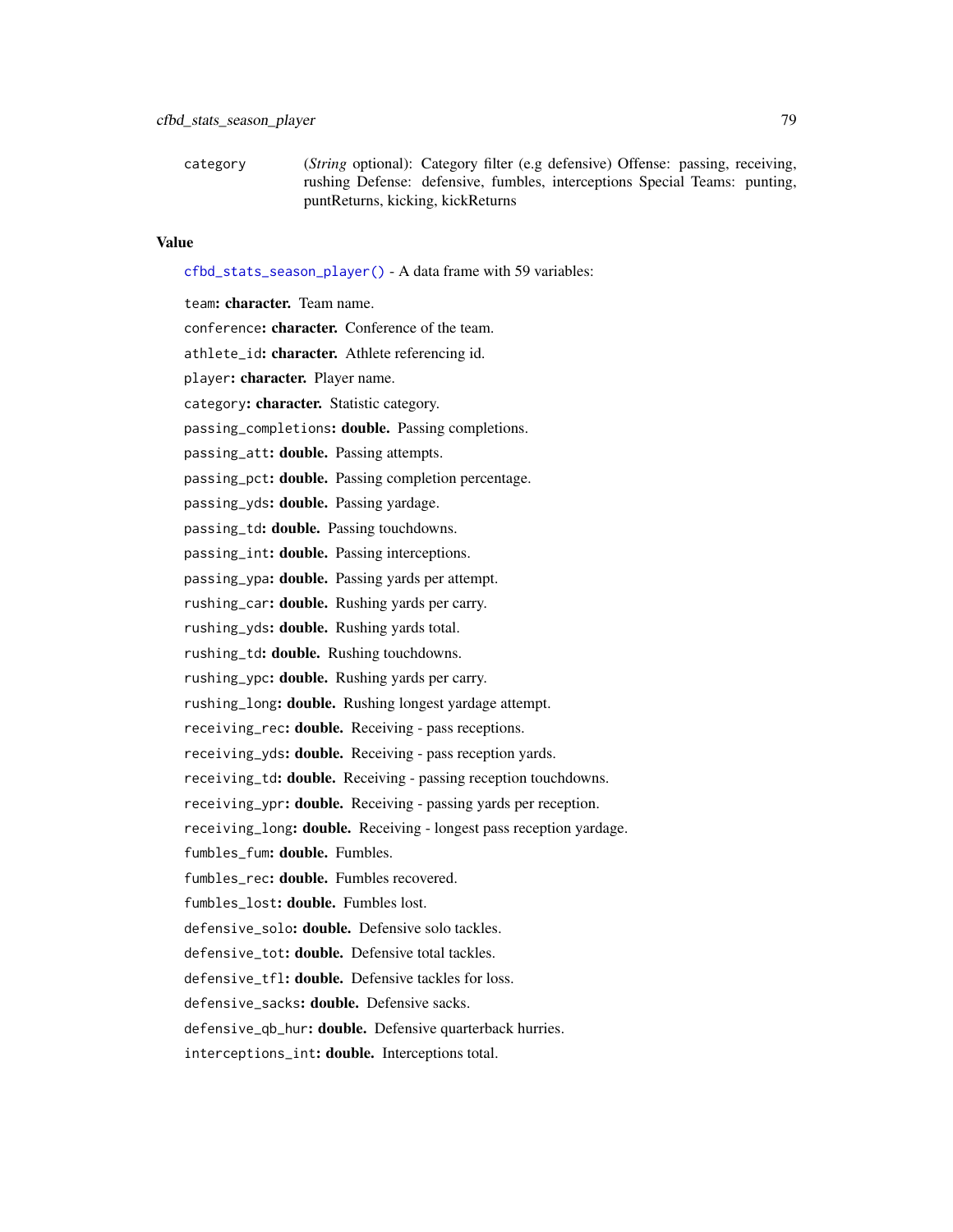```
interceptions_yds: double. Interception return yards.
interceptions_avg: double. Interception return yards average.
interceptions_td: double. Interception return touchdowns.
defensive_pd: double. Defense - passes defensed.
defensive_td: double. Defense - defensive touchdowns.
kicking_fgm: double. Kicking - field goals made.
kicking_fga: double. Kicking - field goals attempted.
kicking_pct: double. Kicking - field goal percentage.
kicking_xpa: double. Kicking - extra points attempted.
kicking_xpm: double. Kicking - extra points made.
kicking_pts: double. Kicking - total points.
kicking_long: double. Kicking - longest successful field goal attempt.
kick_returns_no: double. Kick Returns - number of kick returns.
kick_returns_yds: double. Kick Returns - kick return yards.
kick_returns_avg: double. Kick Returns - kick return average yards per return.
kick_returns_td: double. Kick Returns - kick return touchdowns.
kick_returns_long: double. Kick Returns - longest kick return yardage.
punting_no: double. Punting - number of punts.
punting_yds: double. Punting - punting yardage.
punting_ypp: double. Punting - yards per punt.
punting_long: double. Punting - longest punt yardage.
punting_in_20: double. Punting - punt downed inside the 20 yard line.
punting_tb: double. Punting - punt caused a touchback.
punt_returns_no: double. Punt Returns - number of punt returns.
punt_returns_yds: double. Punt Returns - punt return yardage total.
punt_returns_avg: double. Punt Returns - punt return average yards per return.
punt_returns_td: double. Punt Returns - punt return touchdowns.
punt_returns_long: double. Punt Returns - longest punt return yardage.
```
#### Examples

```
try(cfbd_stats_season_player(year = 2018, conference = "B12", start_week = 1, end_week = 7))
 try(cfbd_stats_season_player(2019, team = "LSU", category = "passing"))
 try(cfbd_stats_season_player(2013, team = "Florida State", category = "passing"))
```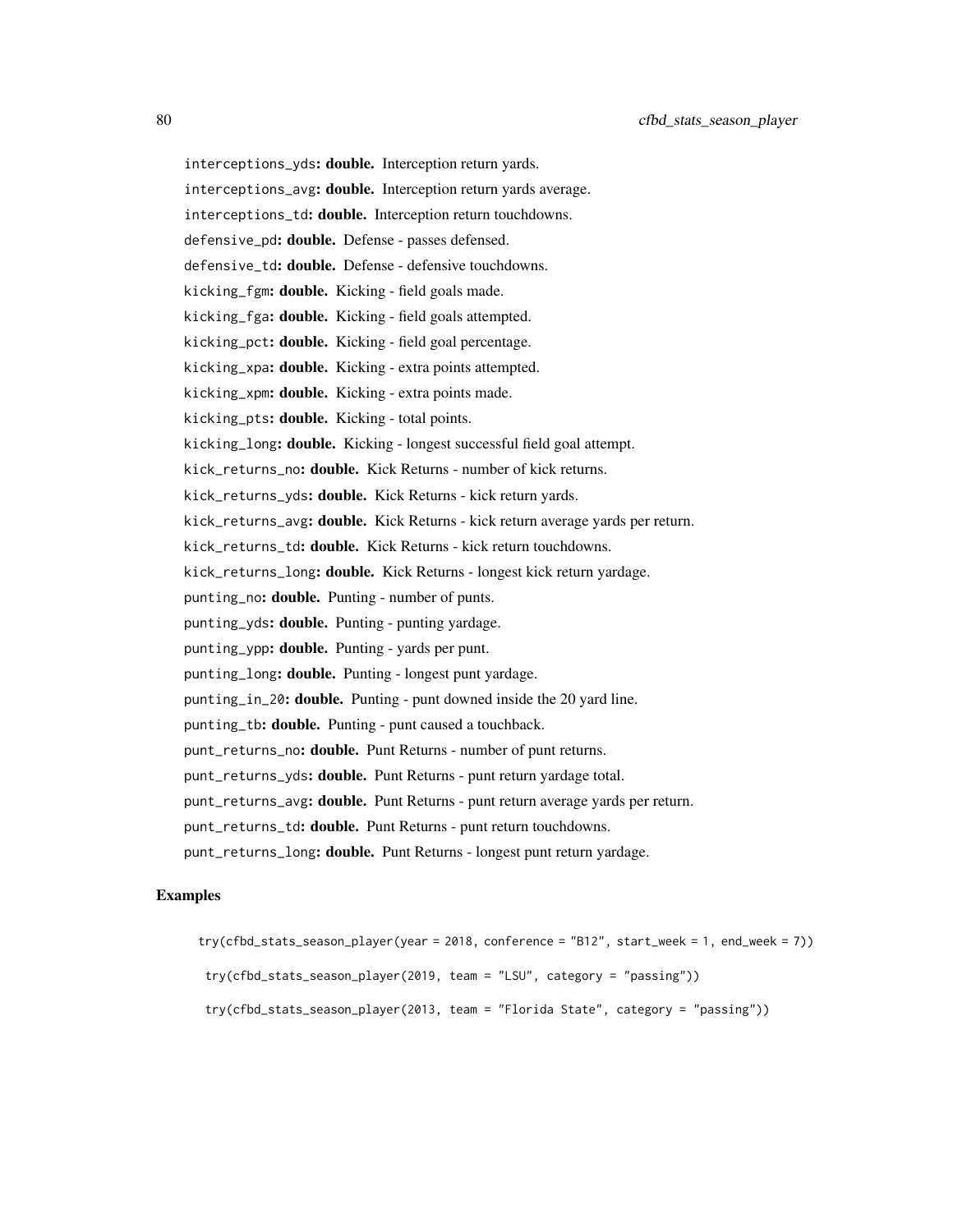<span id="page-80-0"></span>cfbd\_stats\_season\_team

Get season statistics by team

## Description

Get season statistics by team

#### Usage

```
cfbd_stats_season_team(
  year,
  season_type = "regular",
  team = NULL,conference = NULL,
  start_week = NULL,
  end_week = NULL
)
```
## Arguments

| year        | ( <i>Integer</i> required): Year, 4 digit format (YYYY)                                                                                                                                                                 |
|-------------|-------------------------------------------------------------------------------------------------------------------------------------------------------------------------------------------------------------------------|
| season_type | (String default: regular): Select Season Type - regular, postseason, or both                                                                                                                                            |
| team        | ( <i>String</i> optional): D-I Team                                                                                                                                                                                     |
| conference  | (String optional): Conference abbreviation - Select a valid FBS conference Con-<br>ference abbreviations P5: ACC, B12, B1G, SEC, PAC Conference abbreviations<br>G5 and FBS Independents: CUSA, MAC, MWC, Ind, SBC, AAC |
| start_week  | <i>(Integer optional):</i> Starting Week - values range from 1-15, 1-14 for seasons<br>pre-playoff, i.e. 2013 or earlier                                                                                                |
| end_week    | <i>(Integer optional):</i> Ending Week - values range from 1-15, 1-14 for seasons<br>pre-playoff, i.e. 2013 or earlier                                                                                                  |

## Value

[cfbd\\_stats\\_season\\_team\(\)](#page-80-0) - A data frame with 32 variables:

season: integer Season for stats.

team: character. Team name.

conference: character. Conference of team.

games: integer. Number of games.

time\_of\_poss\_total: integer. Time of possession total.

time\_of\_poss\_pg: double. Time of possession per game.

pass\_comps: integer. Total number of pass completions.

pass\_atts: integer. Total number of pass attempts.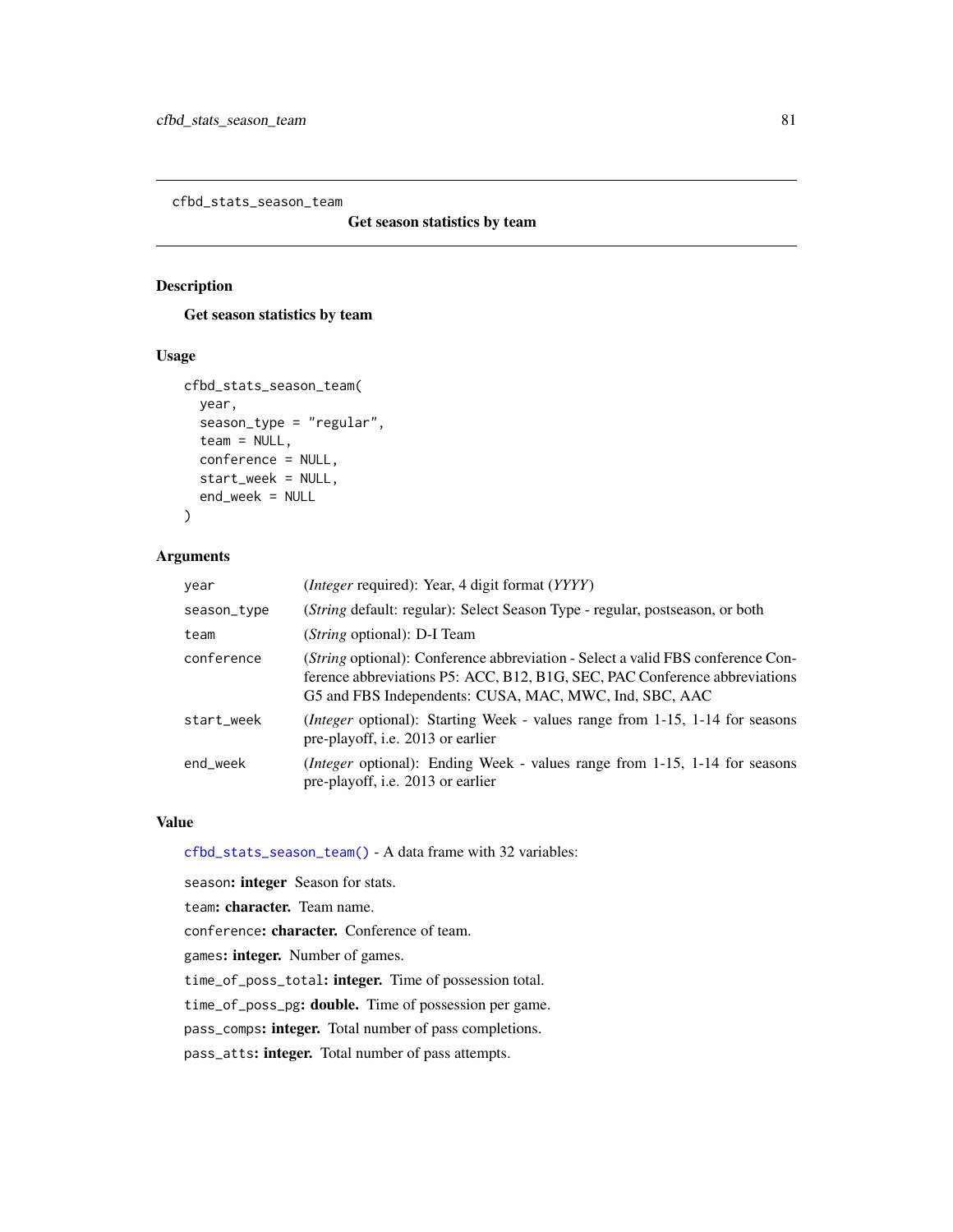completion\_pct: double. Passing completion percentage.

net\_pass\_yds: integer. Net passing yards.

pass\_ypa: double. Passing yards per attempt.

pass\_ypr: double. Passing yards per reception.

pass\_TDs: integer. Passing touchdowns.

interceptions: integer. Passing interceptions.

int\_pct: double. Interception percentage (of attempts).

rush\_atts: integer. Rushing attempts.

rush\_yds: integer. Rushing yards.

rush\_TDs: integer. Rushing touchdowns.

rush\_ypc: double. Rushing yards per carry.

total\_yds: integer. Rushing total yards.

fumbles\_lost: integer. Fumbles lost.

turnovers: integer. Turnovers total.

turnovers\_pg: double. Turnovers per game.

first\_downs: integer. Number of first downs.

third\_downs: integer. Number of third downs.

third\_down\_convs: integer. Number of third down conversions.

third\_conv\_rate: double. Third down conversion rate.

fourth\_down\_convs: integer. Fourth down conversions.

fourth\_downs: integer. Fourth downs.

fourth\_conv\_rate: double. Fourth down conversion rate.

penalties: integer. Total number of penalties.

penalty\_yds: integer. Penalty yards total.

penalties\_pg: double. Penalties per game.

penalty\_yds\_pg: double. Penalty yardage per game.

yards\_per\_penalty: **double.** Average yards per penalty.

kick\_returns: integer. Number of kick returns.

kick\_return\_yds: integer. Total kick return yards.

kick\_return\_TDs: integer. Total kick return touchdowns.

kick\_return\_avg: double. Kick return yards average.

punt\_returns: integer. Number of punt returns.

punt\_return\_yds: integer. Punt return total yards.

punt\_return\_TDs: integer. Punt return total touchdowns.

punt\_return\_avg: double. Punt return yards average.

passes\_intercepted: integer. Passes intercepted.

passes\_intercepted\_yds: integer. Pass interception return yards.

passes\_intercepted\_TDs: integer. Pass interception return touchdowns.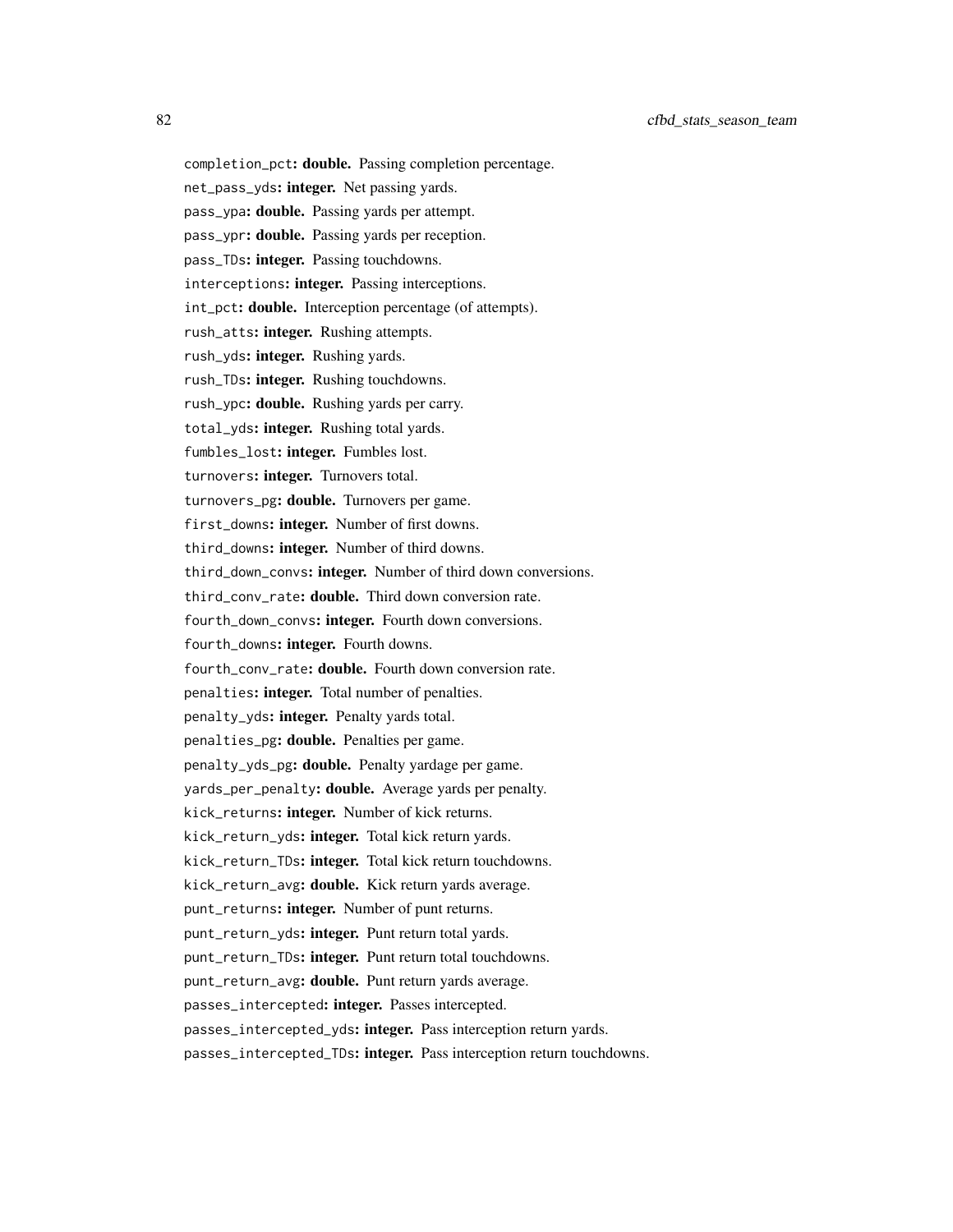#### cfbd\_teams 83

#### Examples

```
try(cfbd_stats_season_team(year = 2018, conference = "B12", start_week = 1, end_week = 8))
 try(cfbd_stats_season_team(2019, team = "LSU"))
 try(cfbd_stats_season_team(2013, team = "Florida State"))
```
#### cfbd\_teams CFBD Teams Endpoint Overview

# **Description**

cfbd\_team\_info(): Team Info Lookup.

cfbd\_team\_roster(): Get a team's full roster by year.

cfbd\_team\_talent(): Get composite team talent rankings for all teams in a given year.

cfbd\_team\_matchup\_records(): Get matchup history records between two teams.

cfbd\_team\_matchup(): Get matchup history between two teams.

#### Team info lookup:

Lists all teams in conference or all D-I teams if conference is left NULL Currently, support is only provided for D-I

cfbd\_team\_info(conference = "SEC")

```
cfbd_team_info(conference = "Ind")
```
cfbd\_team\_info(year = 2019)

#### Get team rosters:

#### It is now possible to access yearly rosters*:*

cfbd\_team\_roster(year = 2020)

*Get a teams full roster by year. If team is not selected, API returns rosters for every team from the selected year.:*

cfbd\_team\_roster(year = 2013, team = "Florida State")

*Get composite team talent rankings:*

Extracts team talent composite for all teams in a given year as sourced from 247 rankings cfbd\_team\_talent()

cfbd\_team\_talent(year = 2018)

Get matchup history between two teams.*:*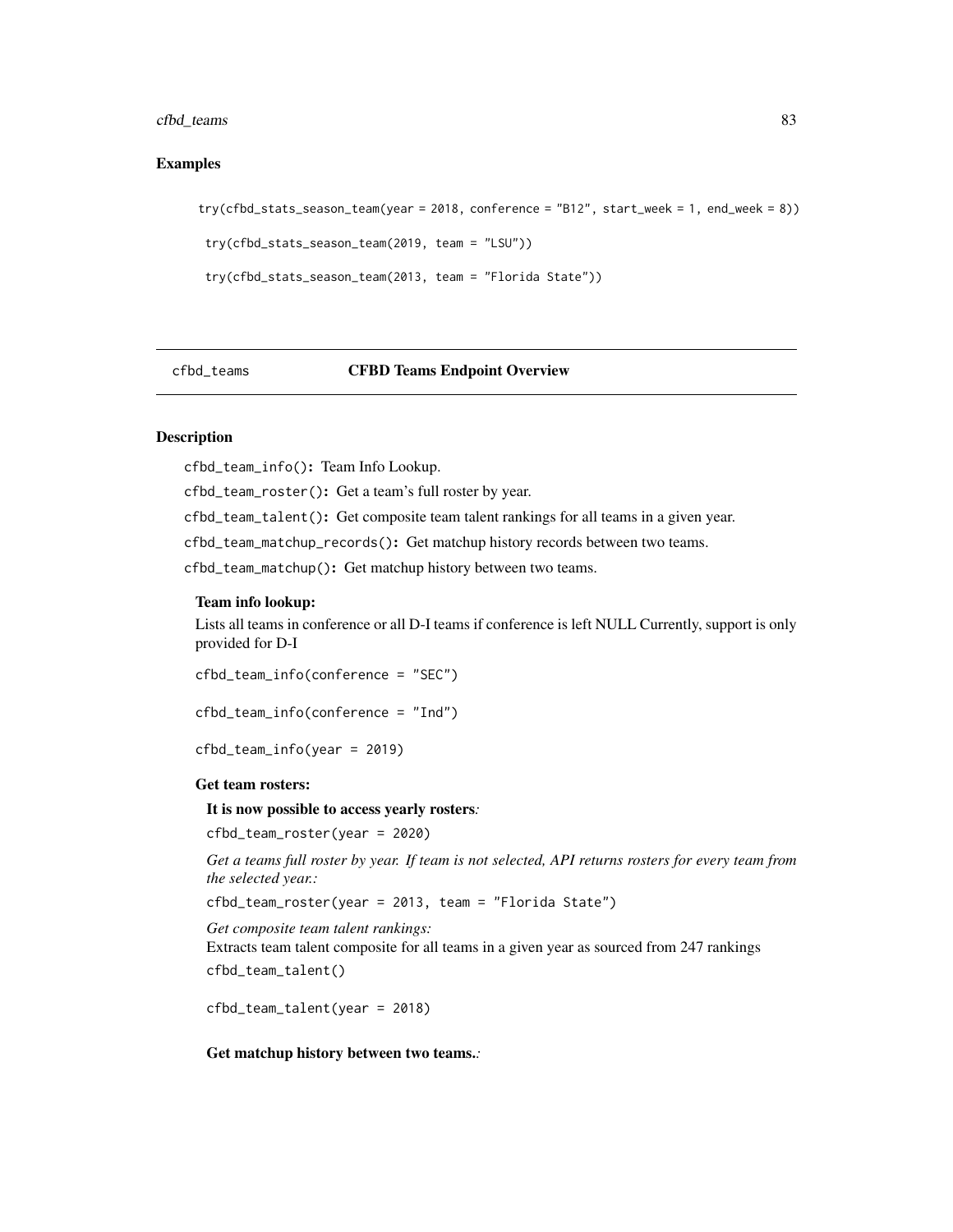```
cfbd_team_matchup("Texas A&M", "TCU")
cfbd_team_matchup("Texas A&M", "TCU", min_year = 1975)
cfbd_team_matchup("Florida State", "Florida", min_year = 1975)
Get matchup history records between two teams.:
cfbd_team_matchup_records("Texas", "Oklahoma")
cfbd_team_matchup_records("Texas A&M", "TCU", min_year = 1975)
```
<span id="page-83-0"></span>cfbd\_team\_info Team info lookup

#### Description

#### Team info lookup

#### Usage

cfbd\_team\_info(conference = NULL, only\_fbs = TRUE, year = NULL)

#### Arguments

| conference | ( <i>String</i> optional): Conference abbreviation - Select a valid FBS conference Con-<br>ference abbreviations P5: ACC, B12, B1G, SEC, PAC, Conference abbrevia-<br>tions G5 and FBS Independents: CUSA, MAC, MWC, Ind, SBC, AAC |
|------------|------------------------------------------------------------------------------------------------------------------------------------------------------------------------------------------------------------------------------------|
| only_fbs   | (Logical default TRUE): Filter for only returning FBS teams for a given year.<br>If year is left blank while only_fbs is TRUE, then will return values for most<br>current year                                                    |
| year       | <i>(Integer optional):</i> Year, 4 digit format <i>(YYYY)</i> . Filter for getting a list of major<br>division team for a given year                                                                                               |

#### Value

[cfbd\\_team\\_info\(\)](#page-83-0) - A data frame with 12 variables:

team\_id: integer. Referencing team id.

school: character. Team name.

mascot: character. Team mascot.

abbreviation: character. Team abbreviations.

alt\_name1: character. Team alternate name 1 (as it appears in play\_text).

alt\_name2: character. Team alternate name 2 (as it appears in play\_text).

alt\_name3: character. Team alternate name 3 (as it appears in play\_text).

conference: character. Conference of team.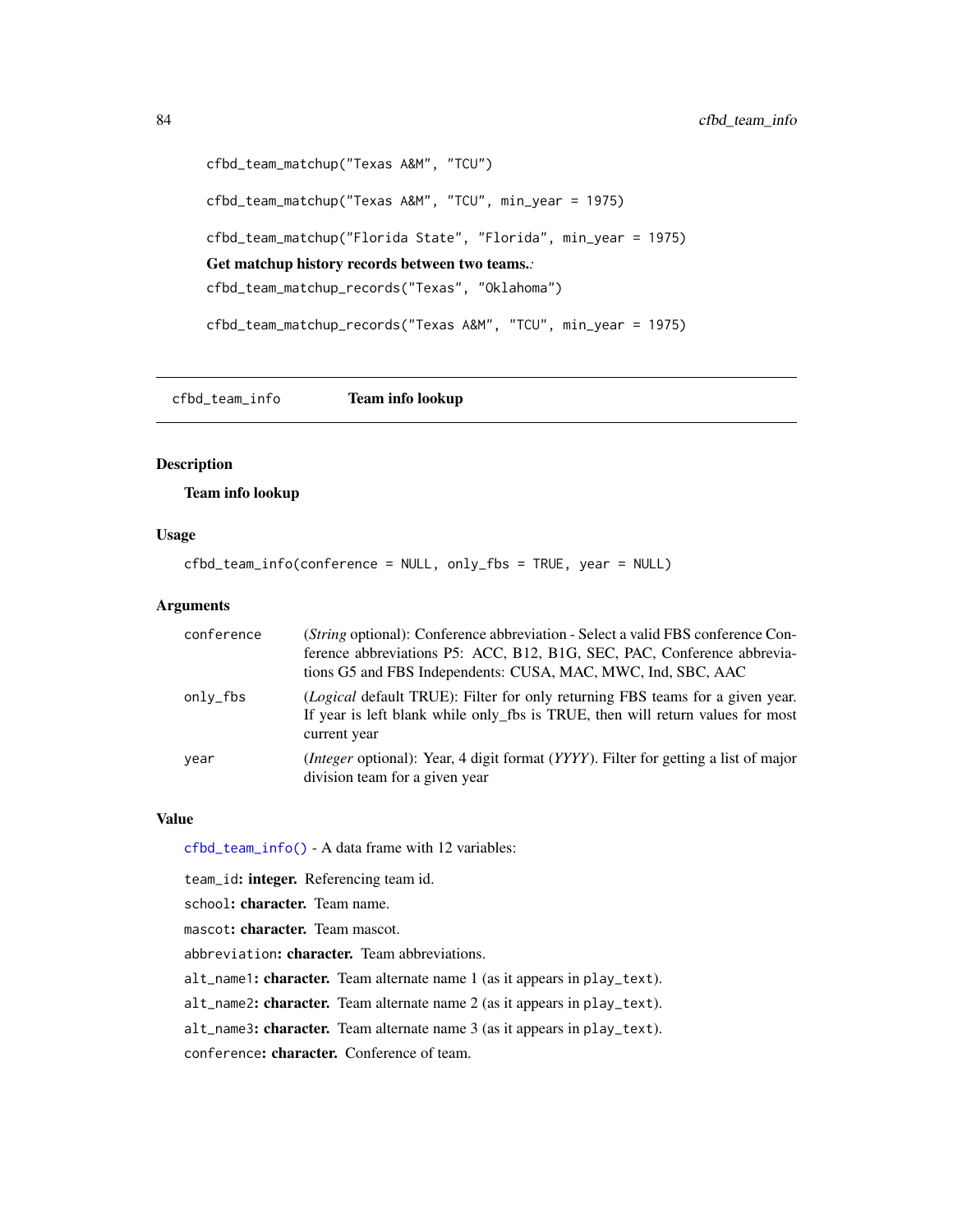division: character. Division of team within the conference.

color: character. Team color (primary).

alt\_color: character. Team color (alternate).

logos: character. Team logos.

venue\_id: character. Referencing venue id.

venue\_name: character. Stadium name.

city: character. Team/venue city.

state: character. Team/venue state.

zip: character. Team/venue zip code (someone double check Miami (FL) on if they're in the same zip code).

country\_code: character. Team/venue country code.

timezone: character. Team/venue timezone.

latitude: character. Venue latitude.

longitude: character. Venue longitude.

elevation: character. Venue elevation.

capacity: character. Venue capacity.

year\_constructed: character. Year the venue was constructed.

grass: character. TRUE/FALSE response on whether the field is grass or not (oh, and there are so many others).

dome: character. TRUE/FALSE flag for if the venue is a domed stadium.

# Examples

```
try(cfbd_team_info(conference = "SEC"))
try(cfbd_team_info(conference = "Ind"))
try(cfbd_team_info(year = 2019))
```
<span id="page-84-0"></span>cfbd\_team\_matchup Get matchup history between two teams.

#### Description

Get matchup history between two teams.

#### Usage

```
cfbd_team_matchup(team1, team2, min_year = NULL, max_year = NULL)
```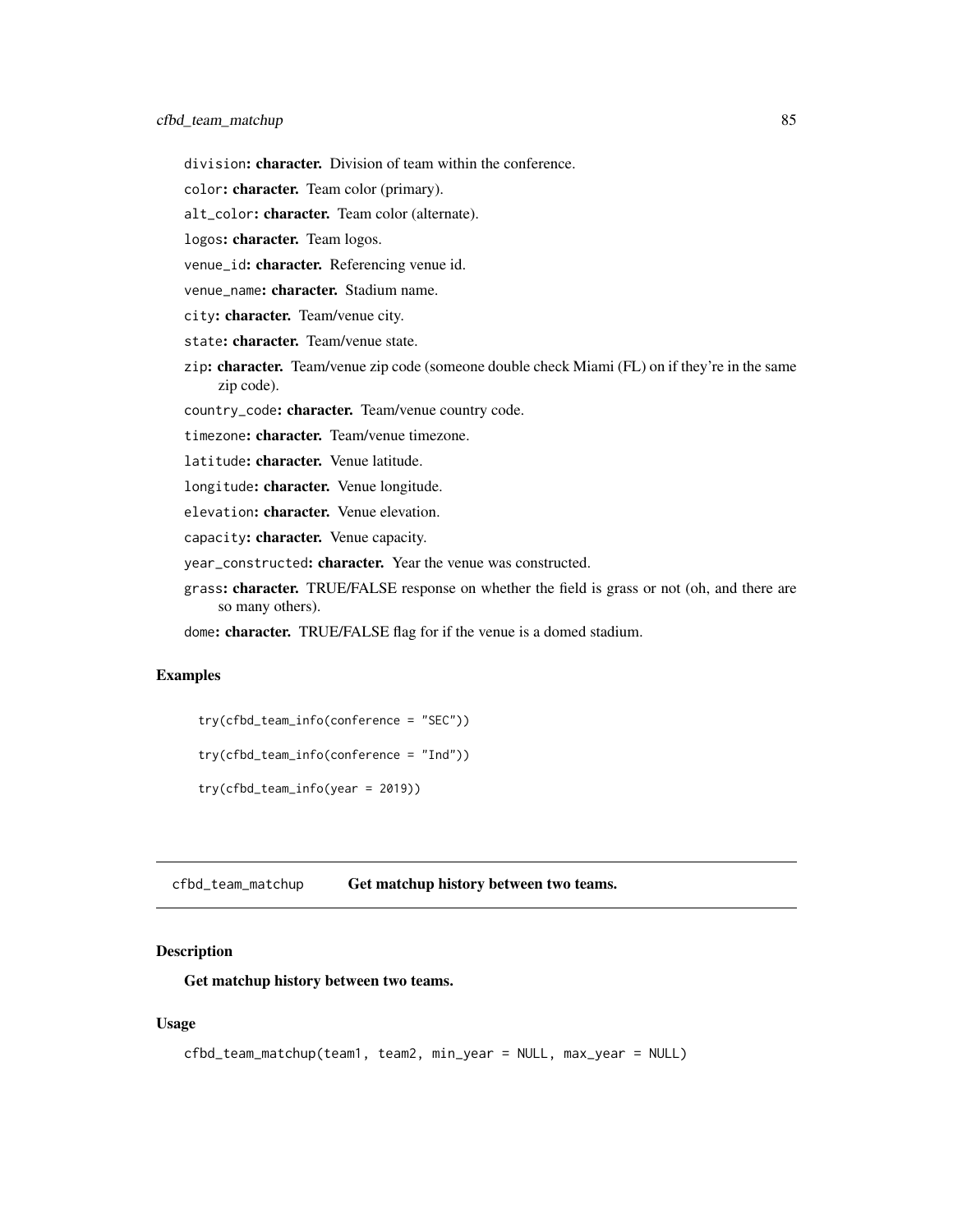#### **Arguments**

| team1    | ( <i>String required</i> ): D-I Team 1                                          |
|----------|---------------------------------------------------------------------------------|
| team2    | ( <i>String required</i> ): D-I Team 2                                          |
| min_vear | <i>(Integer optional)</i> : Minimum of year range, 4 digit format <i>(YYYY)</i> |
| max_vear | <i>(Integer optional)</i> : Maximum of year range, 4 digit format <i>(YYYY)</i> |

## Value

[cfbd\\_team\\_matchup](#page-84-0) - A data frame with 11 variables:

season: integer. Season the game took place.

week: integer. Game week of the season.

season\_type: character. Season type of the game.

date: character. Game date.

neutral\_site: logical. TRUE/FALSE flag for if the game took place at a neutral site.

venue: character. Stadium name.

home\_team: character. Home team of the game.

home\_score: integer. Home score in the game.

away\_team: character. Away team of the game.

away\_score: integer. Away score in the game.

winner: character. Winner of the matchup.

#### Examples

```
try(cfbd_team_matchup("Texas", "Oklahoma"))
try(cfbd_team_matchup("Texas A&M", "TCU"))
try(cfbd_team_matchup("Texas A&M", "TCU", min_year = 1975))
try(cfbd_team_matchup("Florida State", "Florida", min_year = 1975))
```
<span id="page-85-0"></span>cfbd\_team\_matchup\_records

Get matchup history records between two teams.

# Description

Get matchup history records between two teams.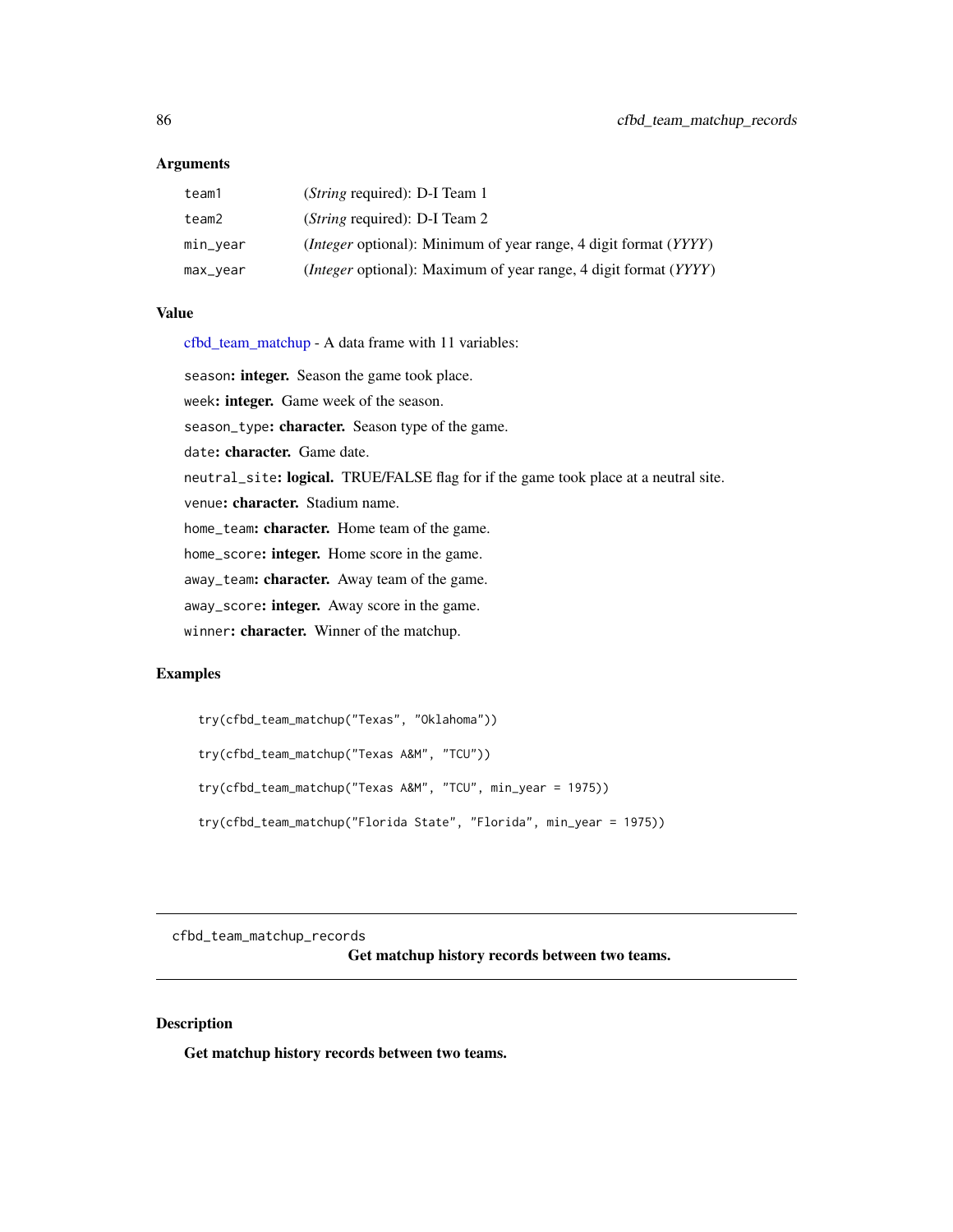## cfbd\_team\_roster 87

## Usage

cfbd\_team\_matchup\_records(team1, team2, min\_year = NULL, max\_year = NULL)

## Arguments

| team1    | ( <i>String</i> required): D-I Team 1                                           |
|----------|---------------------------------------------------------------------------------|
| team2    | ( <i>String</i> required): D-I Team 2                                           |
| min_vear | <i>(Integer optional)</i> : Minimum of year range, 4 digit format <i>(YYYY)</i> |
| max_year | <i>(Integer optional)</i> : Maximum of year range, 4 digit format <i>(YYYY)</i> |

## Value

[cfbd\\_team\\_matchup\\_records\(\)](#page-85-0) - A data frame with 7 variables:

start\_year: character. Span starting year. end\_year: character. Span ending year. team1: character. First team selected in query. team1\_wins: character. First team wins in series against team2. team2: character. Second team selected in query. team2\_wins: character. Second team wins in series against team1. ties: character. Number of ties in the series.

#### Examples

try(cfbd\_team\_matchup\_records("Texas", "Oklahoma"))

try(cfbd\_team\_matchup\_records("Texas A&M", "TCU", min\_year = 1975))

<span id="page-86-0"></span>cfbd\_team\_roster Get team rosters

## Description

Get a teams full roster by year. If team is not selected, API returns rosters for every team from the selected year.

#### Usage

cfbd\_team\_roster(year, team = NULL)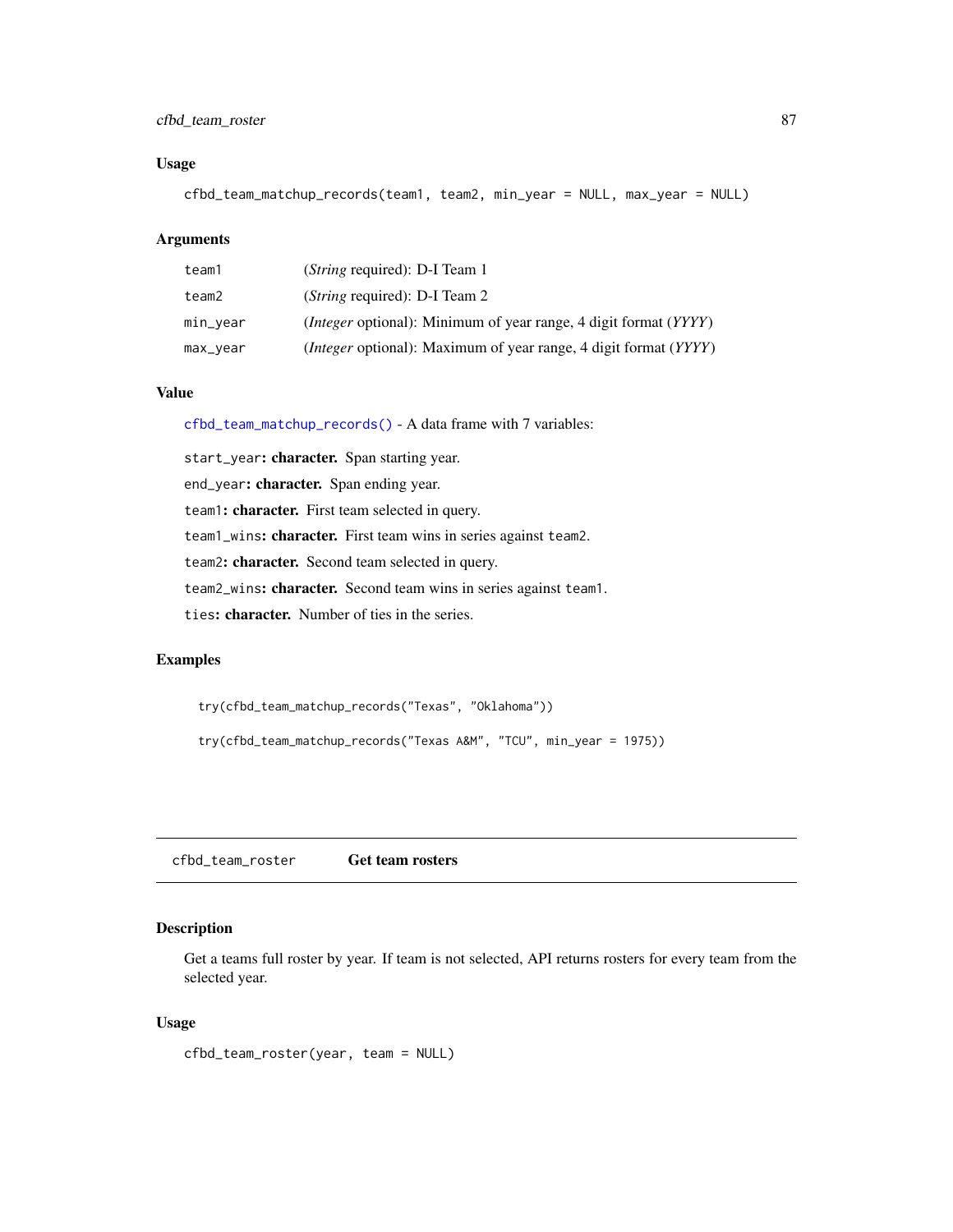#### **Arguments**

| year | ( <i>Integer</i> required): Year, 4 digit format ( <i>YYYY</i> )     |
|------|----------------------------------------------------------------------|
| team | ( <i>String</i> optional): Team, select a valid team in D-I football |

#### Value

[cfbd\\_team\\_roster\(\)](#page-86-0) - A data frame with 12 variables:

athlete\_id: character. Referencing athlete id. first\_name: character. Athlete first name. last\_name: character. Athlete last name. team: character. Team name. weight: integer. Athlete weight. height: integer. Athlete height. jersey: integer. Athlete jersey number. year: integer. Athlete year. position: character. Athlete position. home\_city: character. Hometown of the athlete. home\_state: character. Hometown state of the athlete. home\_country: character. Hometown country of the athlete. home\_latitude: numeric. Hometown latitude. home\_longitude: number. Hometown longitude. home\_county\_fips: integer. Hometown FIPS code. headshot\_url: character Player ESPN headshot url.

## Examples

try(cfbd\_team\_roster(year = 2013, team = "Florida State"))

<span id="page-87-0"></span>cfbd\_team\_talent Get composite team talent rankings for all teams in a given year

#### Description

Extracts team talent composite as sourced from 247 rankings

#### Usage

cfbd\_team\_talent(year = NULL)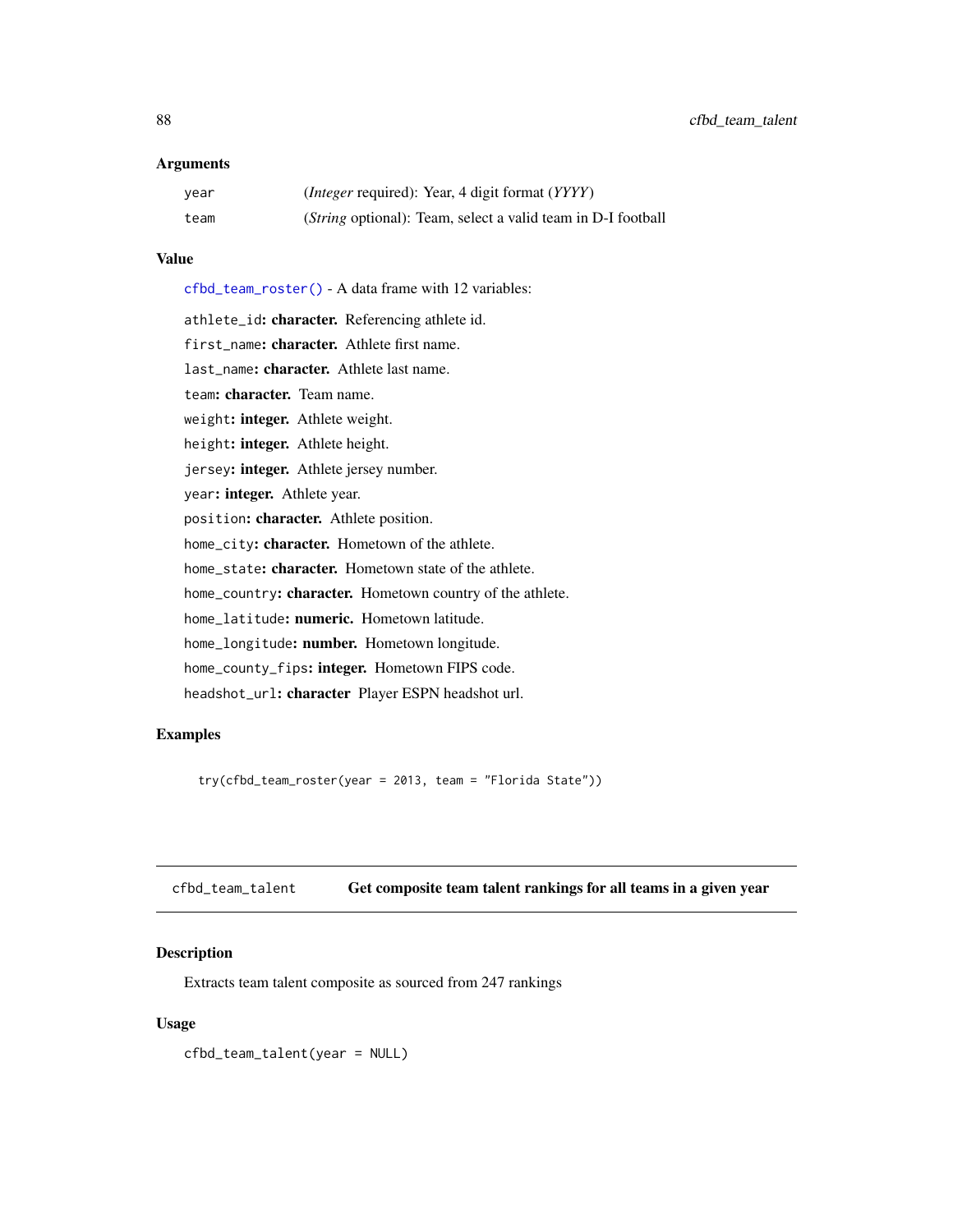## cfbd\_venues 89

#### Arguments

year (*Integer* optional): Year 4 digit format (*YYYY*)

#### Value

[cfbd\\_team\\_talent\(\)](#page-87-0) - A data frame with 3 variables:

year: integer. Season for the talent rating.

school: character. Team name.

talent: double. Overall roster talent points (as determined by 247Sports).

## Examples

```
try(cfbd_team_talent())
try(cfbd_team_talent(year = 2018))
```
## cfbd\_venues CFBD Venues Endpoint Overview

#### Description

Pulls all college football venues and data on capacity, grass, city/state, location, elevation, dome, timezone and construction year.

#### Usage

```
cfbd_venues()
```
#### Details

CFB Venue Information

cfbd\_venues()

## Value

A data frame with 337 rows and 13 variables:

venue\_id:integer. Referencing venue ID.

name:character. Venue name.

capacity:integer. Stadium capacity.

grass:logical. TRUE/FALSE response on whether the field is grass or not (oh, and there are so many others).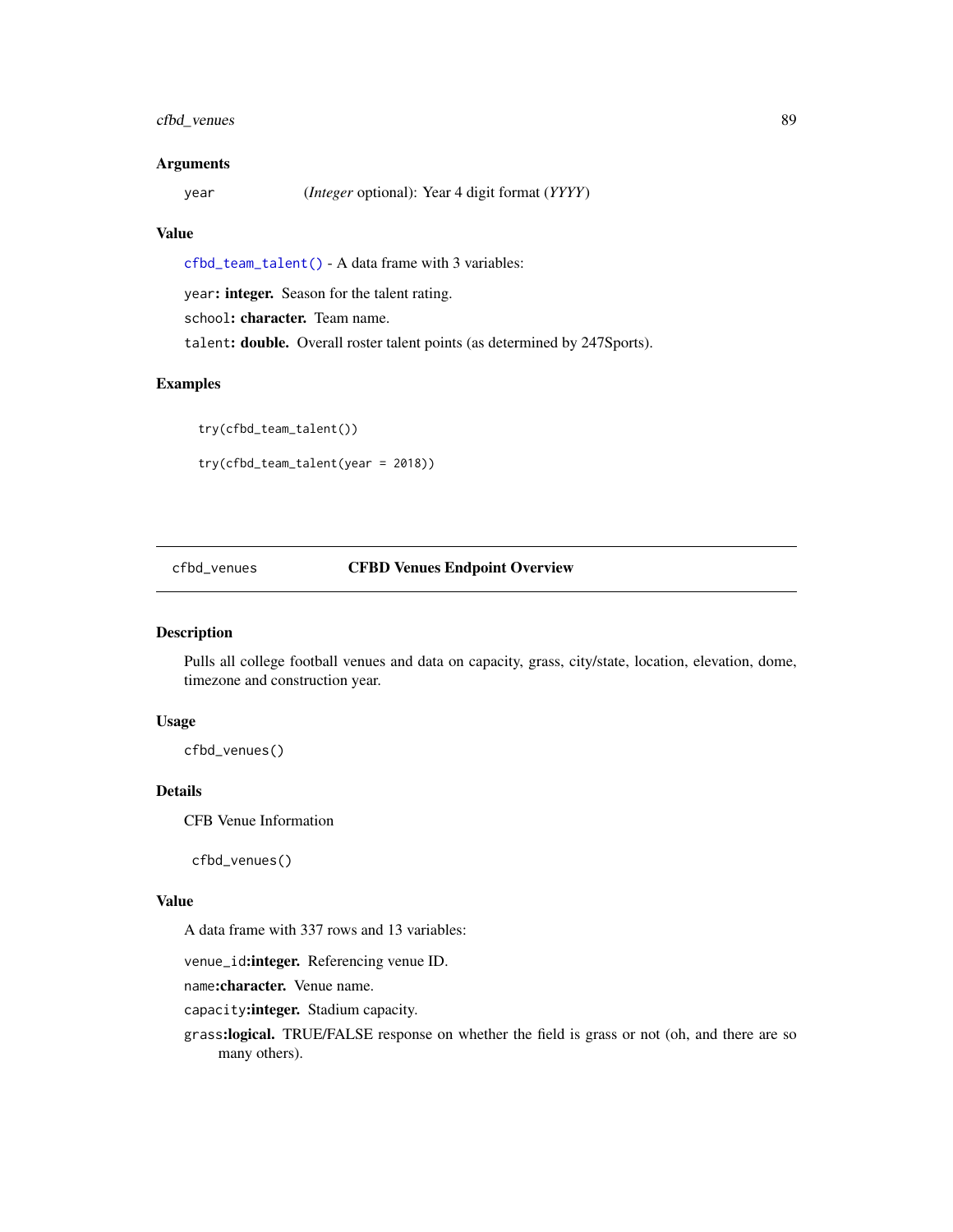city:character. Venue city.

state:character. Venue state.

zip:character. Venue zip.

country\_code:character. Venue country code.

location:list. Venue location.

elevation:character. Venue elevation.

year\_constructed:integer. Year in which the venue was constructed.

dome:logical. TRUE/FALSE response to whether the venue has a dome or not.

timezone: character. Time zone in which the venue resides (i.e. Eastern Time -> "America/New York").

#### Examples

try(cfbd\_venues())

csv\_from\_url Load .csv / .csv.gz file from a remote connection

#### Description

This is a thin wrapper on data.table::fread

## Usage

csv\_from\_url(...)

#### Arguments

... passed to data.table::fread

#### data Data in the package for reference

## Description

Data in the package for reference

College Football Mapping for Play Types

College Football Conferences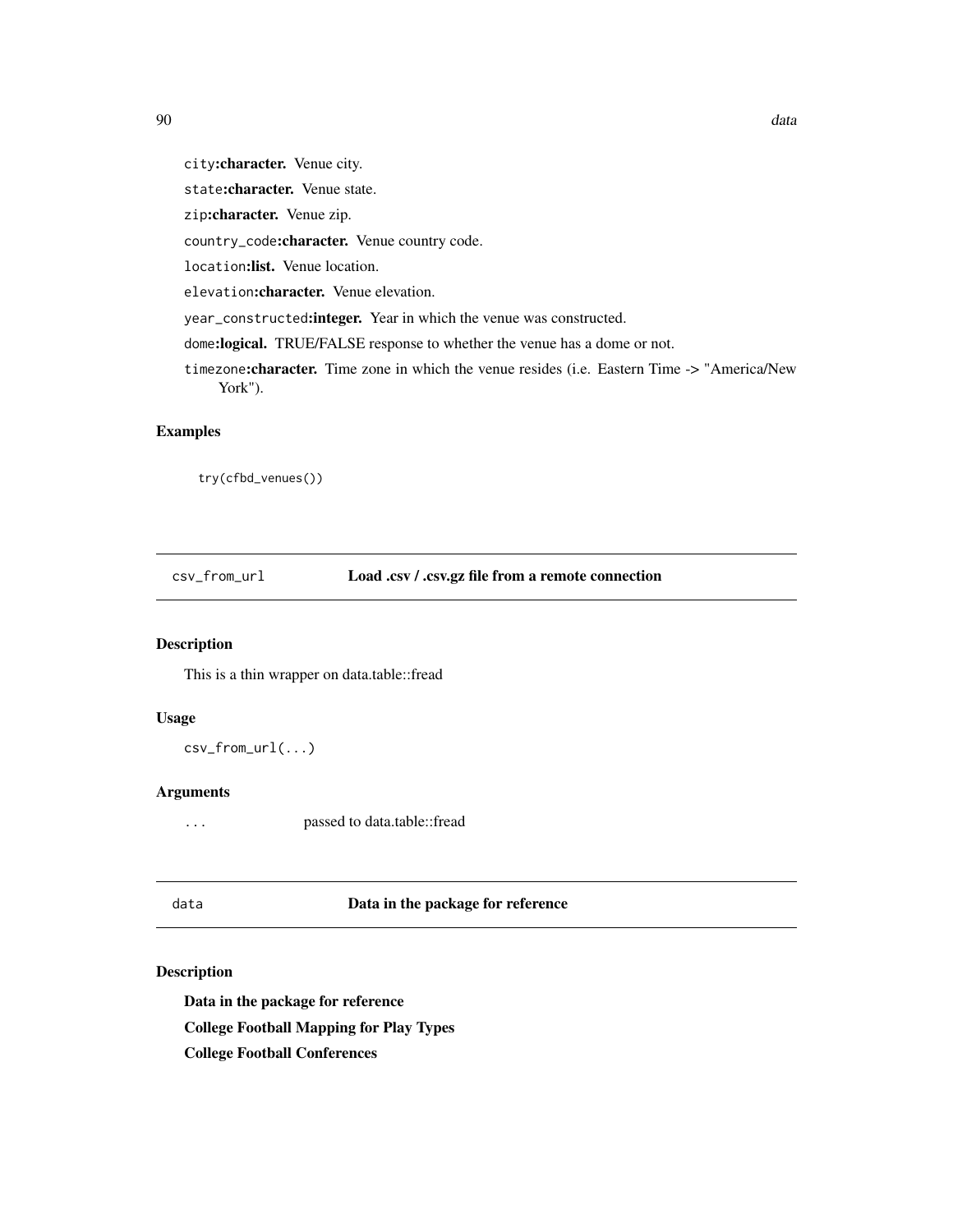## Usage

cfbd\_play\_type\_df

cfbd\_conf\_types\_df

#### Format

A data frame with 45 rows and 3 variables: id Referencing play id text play type description abbreviation play type abbreviation used for function call A data frame with 11 rows and 4 variables: id Referencing conference id name Conference name short name Short name for Conference abbreviation Conference abbreviation

<span id="page-90-0"></span>espn\_cfb\_calendar *ESPN Calendar*

#### Description

look up the men's college football calendar for a given season

#### Usage

```
espn_cfb_calendar(year = NULL, groups = NULL)
```
# Arguments

| year   | (int): Used to define different seasons. 2002 is the earliest available season. |
|--------|---------------------------------------------------------------------------------|
| groups | (string): Used to define different divisions. FBS or FCS.                       |

## Value

[espn\\_cfb\\_calendar\(\)](#page-90-0) - A data frame with 8 variables:

season: character. . season\_type: character. . label: character. . alternate\_label: character. . detail: character. . week: character. . start\_date: character. . end\_date: character. .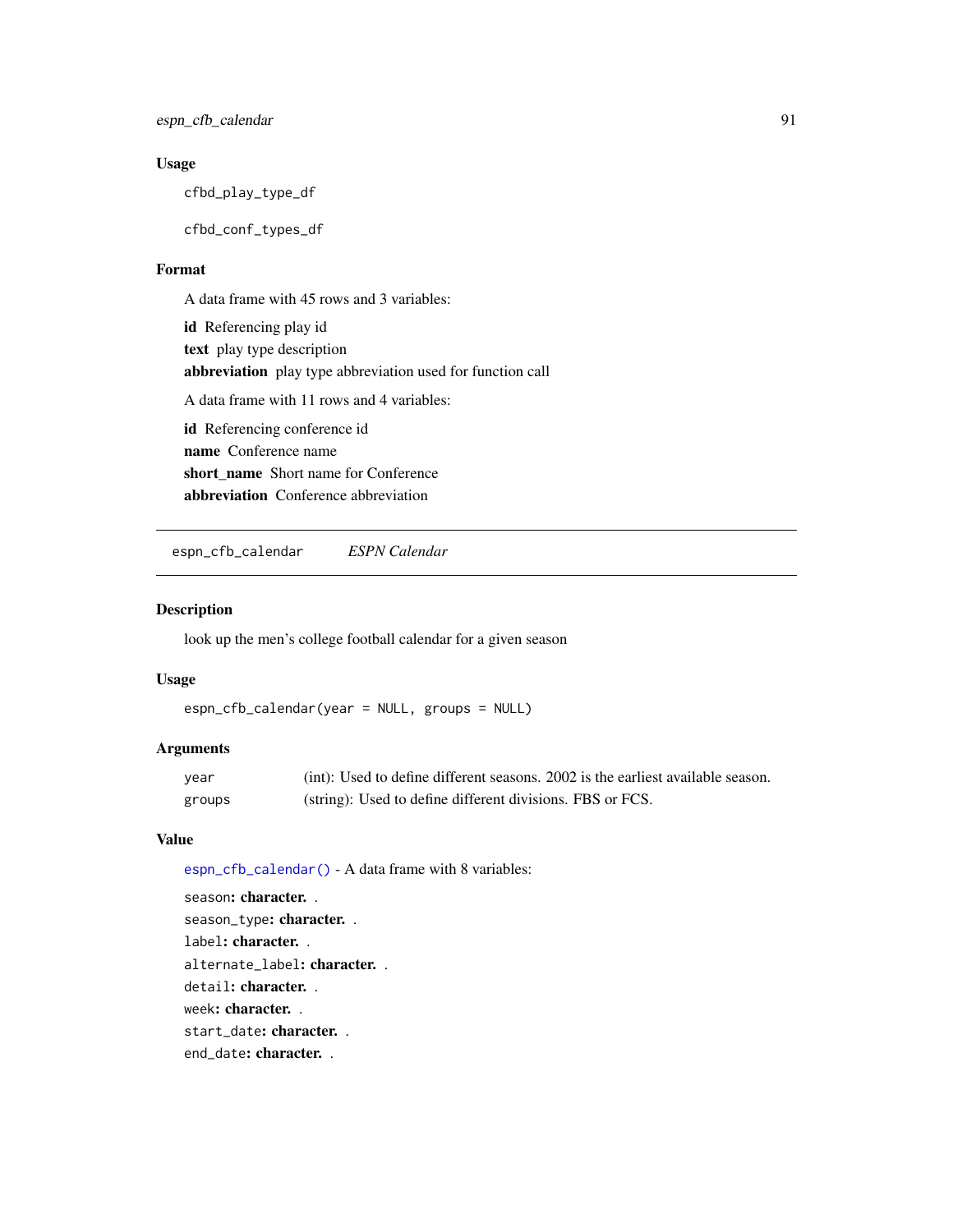# Examples

```
try(espn_cfb_calendar(2021))
```
espn\_cfb\_pbp *Get ESPN college football PBP data*

# Description

Get ESPN college football PBP data

## Usage

```
espn_cfb_pbp(game_id, epa_wpa = FALSE)
```
## Arguments

| game_id | Game ID                                                                                               |
|---------|-------------------------------------------------------------------------------------------------------|
| epa_wpa | Logical parameter (TRUE/FALSE) to return the Expected Points Added/Win<br>Probability Added variables |

# Author(s)

Saiem Gilani

## Examples

 $try(\text{espn\_cfb\_pbp}(\text{game\_id} = 401282614))$ 

<span id="page-91-0"></span>espn\_cfb\_scoreboard ESPN Scoreboard

# <span id="page-91-1"></span>Description

## ESPN Scoreboard

Get live scoreboard data from ESPN or look up the college football schedule for a given season ESPN Schedule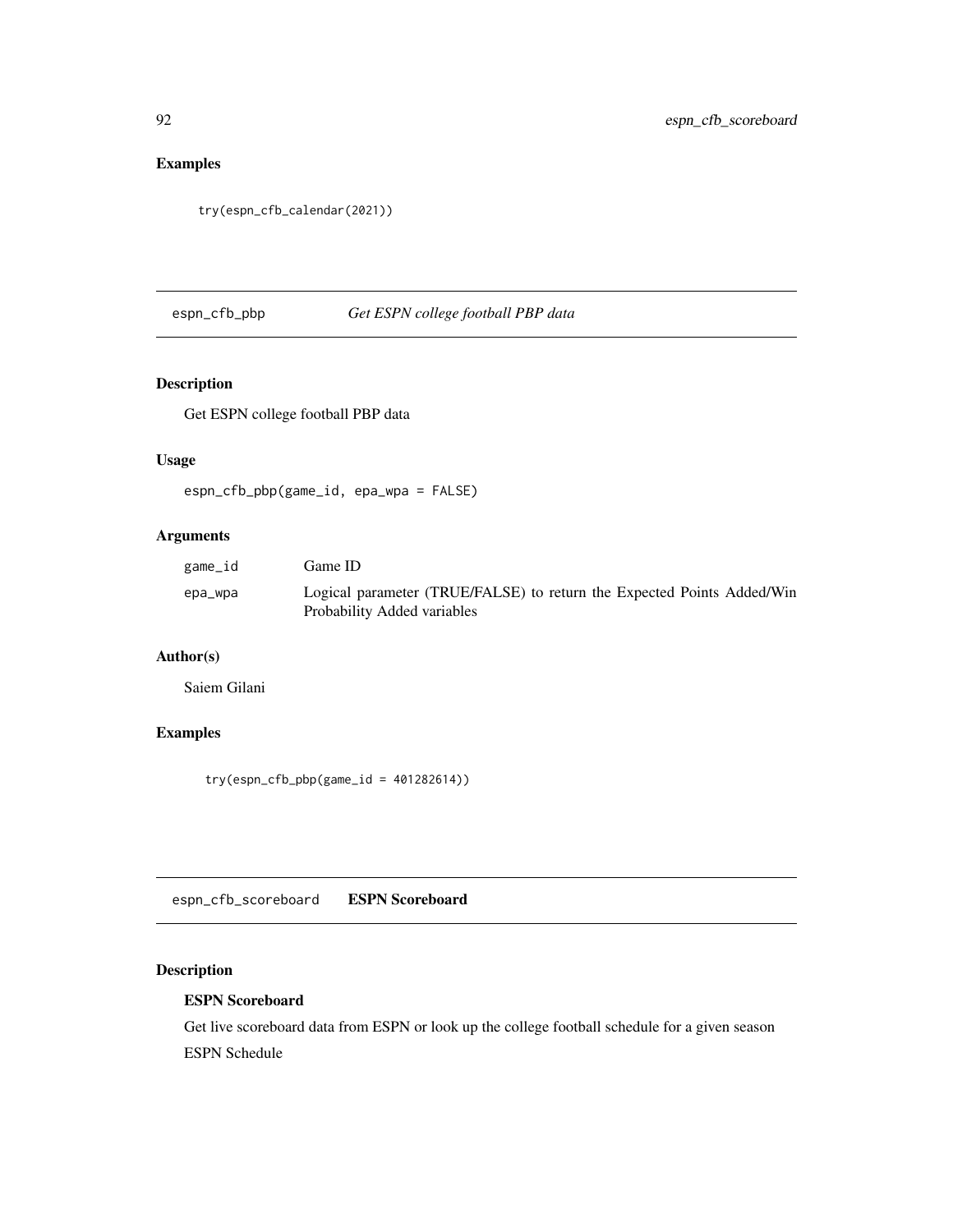espn\_cfb\_scoreboard 93

#### Usage

```
espn_cfb_scoreboard(date = NULL)
espn_cfb_schedule(
 year = NULL,
  week = NULL,season_type = NULL,
  groups = NULL,
  limit = 500
\lambda
```
#### Arguments

| date        | <i>(Integer required - YYYYMMDD): Date to pull</i>                              |
|-------------|---------------------------------------------------------------------------------|
| year        | (int): Used to define different seasons. 2002 is the earliest available season. |
| week        | (int): Week of the schedule.                                                    |
| season_type | (string): "regular", "postseason", "off-season", or "both".                     |
| groups      | (string): Used to define different divisions. FBS or FCS.                       |
| limit       | (int): number of records to return, default: 500.                               |

## Value

[espn\\_cfb\\_scoreboard\(\)](#page-91-0) & [espn\\_cfb\\_schedule\(\)](#page-91-1) - A data frame with 33 or 54 variables depending on if there are completed games: shared variables

matchup: character. Long matchup description with full team names (Utah Utes at UCLA Bruins). matchup\_short: character. Short matchup description with team abbreviations (UTAH @ UCLA). season: integer. Season of the game. type: character. Season type of the game in CFBD format. slug: character. Season type of the game in ESPN format. game\_id: character. Referencing game ID. game\_uid: character. game\_date: character. Game date. attendance: integer. Reported attendance at the game. home\_team\_name: character. Home team mascot name (Sun Devils). home\_team\_logo: character. Home team logo url. home\_team\_abb: character. Home team abbreviation (ASU). home\_team\_id: character. Home team ID. home\_team\_location: character. Home team name (Arizona State). home\_team\_full: character. Home team full name (Arizona State Sun Devils). home\_team\_color: character. Home team color. home\_score: integer. Home team points.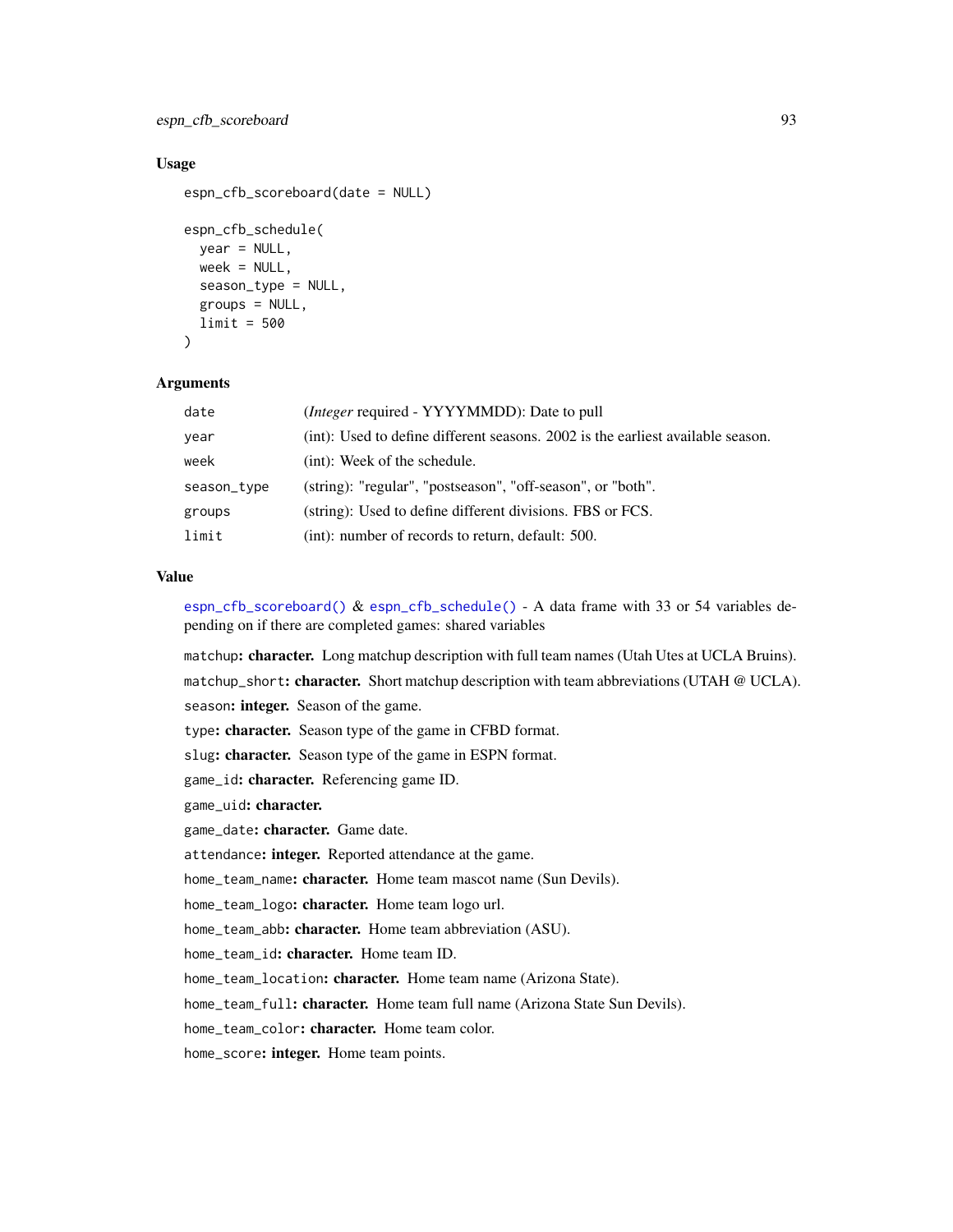home\_win: integer. 1 if home team won, 0 if home team lost, NA if game is unfinished

home\_record: character Home team record.

away\_team\_name: character. Away team mascot name (Sun Devils).

away\_team\_logo: character. Away team logo url.

away\_team\_abb: character. Away team abbreviation (ASU).

away\_team\_id: character. Away team ID.

away\_team\_location: character. Away team name (Arizona State).

away\_team\_full: character. Away team full name (Arizona State Sun Devils).

away\_team\_color: character. Away team color.

away\_score: integer. Away team points.

away\_win: integer. 1 if away team won, 0 if home team lost, NA if game is unfinished

away\_record: character Away team record.

status\_name: character. Status of the game

start\_date: character. Game date.

Unique variables when there are completed games

broadcast\_market: character. Broadcast market (typically "national" or NA) broadcast\_name: character. Broadcast channel i.e. ESPN, ABC, FOX passing\_leader\_yards: numeric. Passing yards of game's passing leader passing\_leader\_stat: character. Stat line of game's passing leader passing\_leader\_name: character. Name of game's passing leader passing\_leader\_shortname: character. First initial and last name of game's passing leader passing\_leader\_headshot: character. Headshot url of game's passing leader passing\_leader\_team\_id: character. Team ID of game's passing leader passing\_leader\_pos: character. Position of game's passing leader rushing\_leader\_yards: numeric. Passing yards of game's rushing leader rushing\_leader\_stat: character. Stat line of game's rushing leader rushing\_leader\_name: character. Name of game's rushing leader rushing\_leader\_shortname: character. First initial and last name of game's rushing leader rushing\_leader\_headshot: character. Headshot url of game's rushing leader rushing\_leader\_team\_id: character. Team ID of game's rushing leader rushing\_leader\_pos: character. Position of game's rushing leader receiving\_leader\_yards: numeric. Passing yards of game's receiving leader receiving\_leader\_stat: character. Stat line of game's receiving leader receiving\_leader\_name: character. Name of game's receiving leader receiving\_leader\_shortname: character. First initial and last name of game's receiving leader receiving\_leader\_headshot: character. Headshot url of game's receiving leader receiving\_leader\_team\_id: character. Team ID of game's receiving leader receiving\_leader\_pos: character. Position of game's receiving leader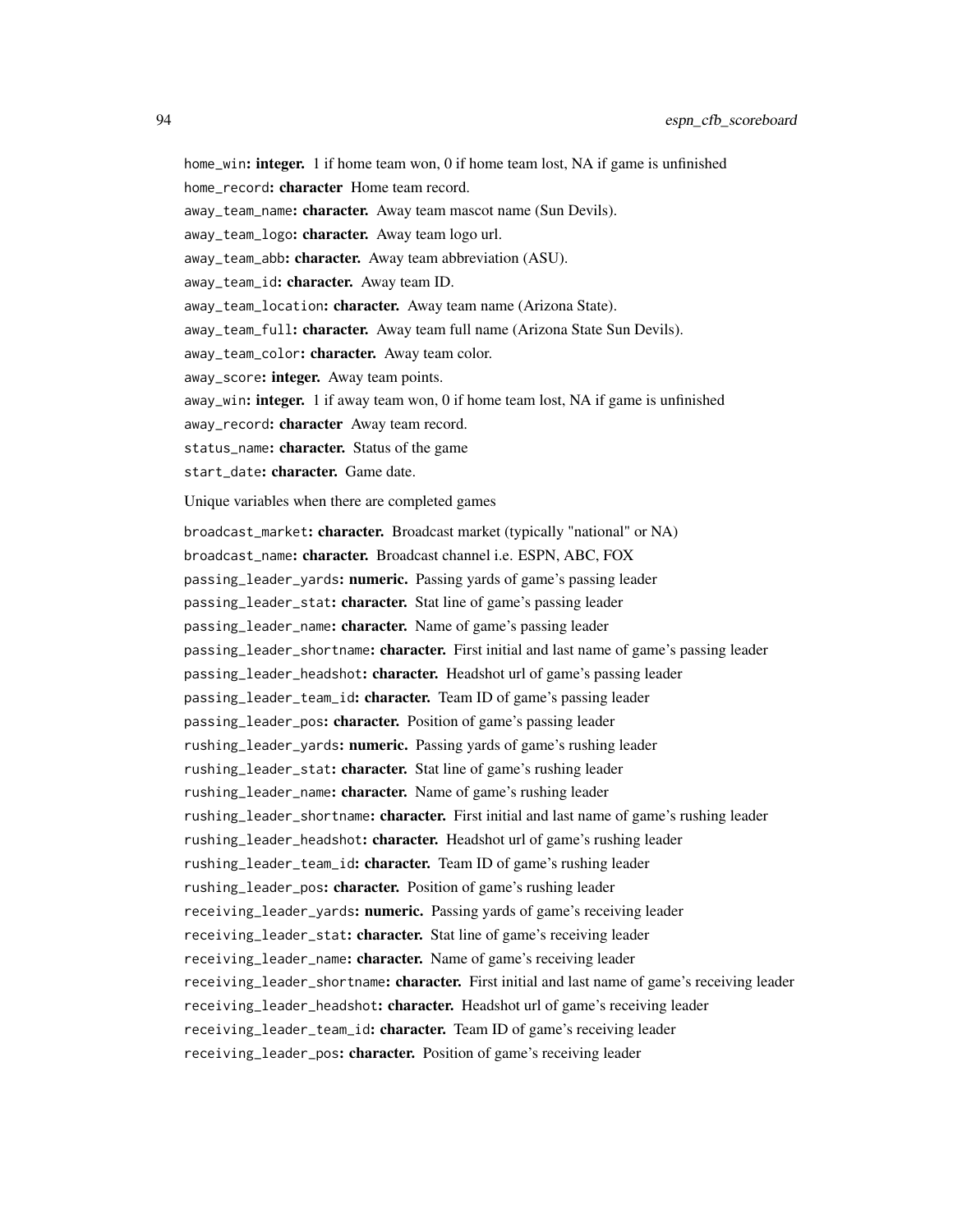espn\_cfb\_team\_stats 95

# Examples

```
try(espn_cfb_scoreboard())
```

```
try(espn_cfb_schedule(2021, week = 8))
```
espn\_cfb\_team\_stats Get ESPN college football team stats data

## Description

## Get ESPN college football team stats data

## Usage

```
espn_cfb_team_stats(team_id, year, season_type = "regular", total = FALSE)
```
## Arguments

| team id     | Team ID                                                            |
|-------------|--------------------------------------------------------------------|
| year        | Year                                                               |
| season_type | (character, default: regular): Season type - regular or postseason |
| total       | (boolean, default: FALSE): Totals                                  |

#### Value

Returns a tibble with the following columns:

| col name                             | types   |
|--------------------------------------|---------|
| general_fumbles                      | numeric |
| general fumbles lost                 | numeric |
| general_fumbles_forced               | numeric |
| general_fumbles_recovered            | numeric |
| general fumbles touchdowns           | numeric |
| general games played                 | numeric |
| general_offensive_two_pt_returns     | numeric |
| general_offensive_fumbles_touchdowns | numeric |
| general_defensive_fumbles_touchdowns | numeric |
| passing_avg_gain                     | numeric |
| passing completion pct               | numeric |
| passing_completions                  | numeric |
| passing_espnqb_rating                | numeric |
| passing_interception_pct             | numeric |
| passing interceptions                | numeric |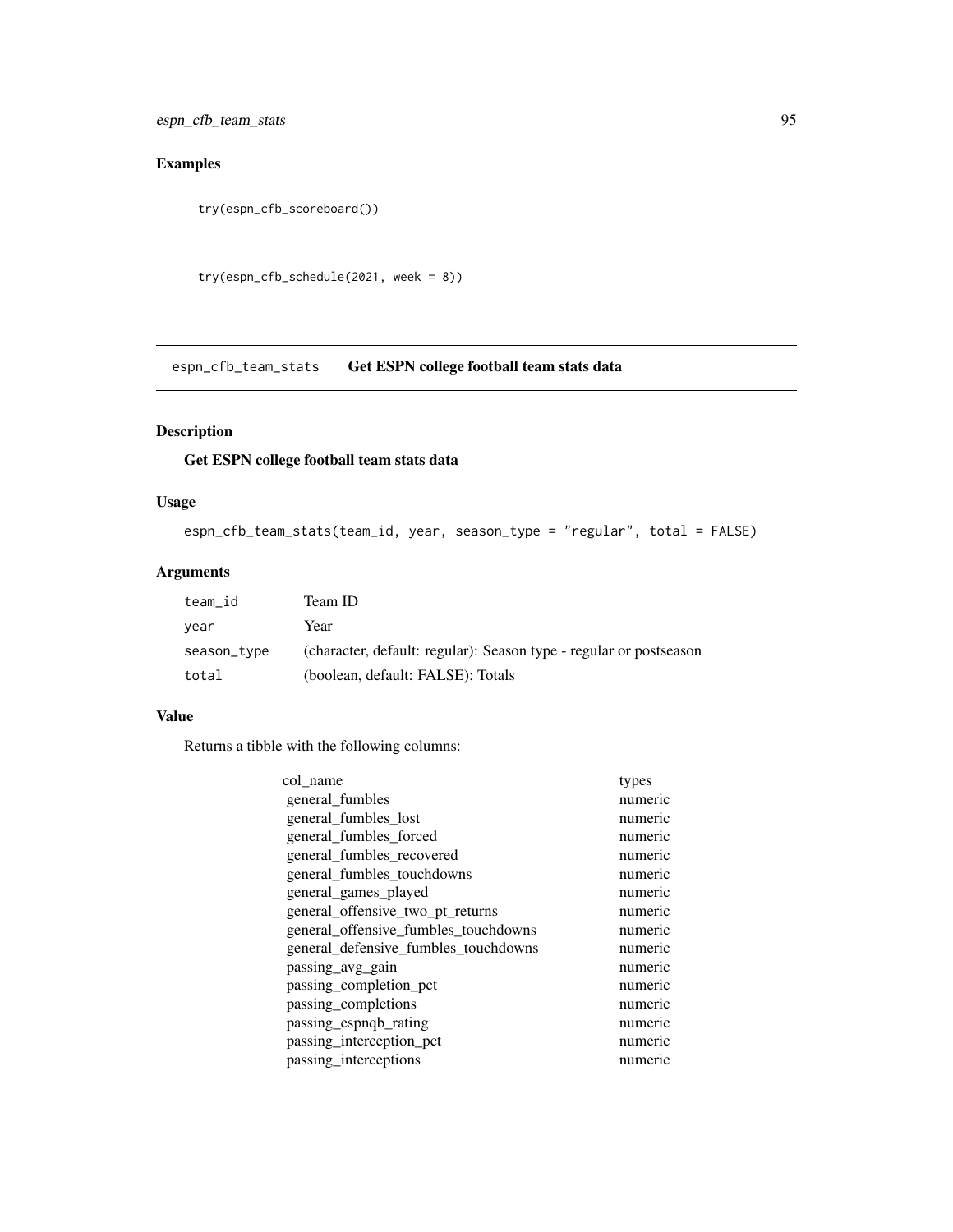passing\_long\_passing numeric passing\_misc\_yards numeric passing net passing vards numeric passing\_net\_passing\_yards\_per\_game numeric passing net total yards numeric passing\_net\_yards\_per\_game numeric passing\_passing\_attempts numeric passing\_passing\_big\_plays numeric passing passing first downs numeric passing\_passing\_fumbles numeric passing\_passing\_fumbles\_lost numeric passing\_passing\_touchdown\_pct numeric passing\_passing\_touchdowns numeric passing\_passing\_yards numeric passing\_passing\_yards\_after\_catch numeric passing\_passing\_yards\_at\_catch numeric passing\_passing\_yards\_per\_game numeric passing\_qb\_rating numeric passing sacks numeric passing\_sack\_yards\_lost numeric numeric passing\_team\_games\_played numeric passing total offensive plays numeric passing\_total\_points numeric passing\_total\_points\_per\_game numeric passing total touchdowns numeric passing total yards numeric passing\_total\_yards\_from\_scrimmage numeric passing\_two\_point\_pass\_convs numeric passing\_two\_pt\_pass numeric passing\_two\_pt\_pass\_attempts numeric passing\_yards\_from\_scrimmage\_per\_game numeric passing\_yards\_per\_completion numeric passing\_yards\_per\_game numeric passing\_yards\_per\_pass\_attempt numeric passing\_net\_yards\_per\_pass\_attempt numeric passing\_quarterback\_rating numeric rushing avg gain numeric rushing\_espnrb\_rating numeric rushing long rushing numeric rushing\_misc\_yards numeric rushing net total yards numeric rushing net yards per game numeric rushing rushing attempts numeric rushing\_rushing\_big\_plays numeric rushing rushing first downs numeric rushing\_rushing\_fumbles numeric rushing\_rushing\_fumbles\_lost numeric rushing\_rushing\_touchdowns numeric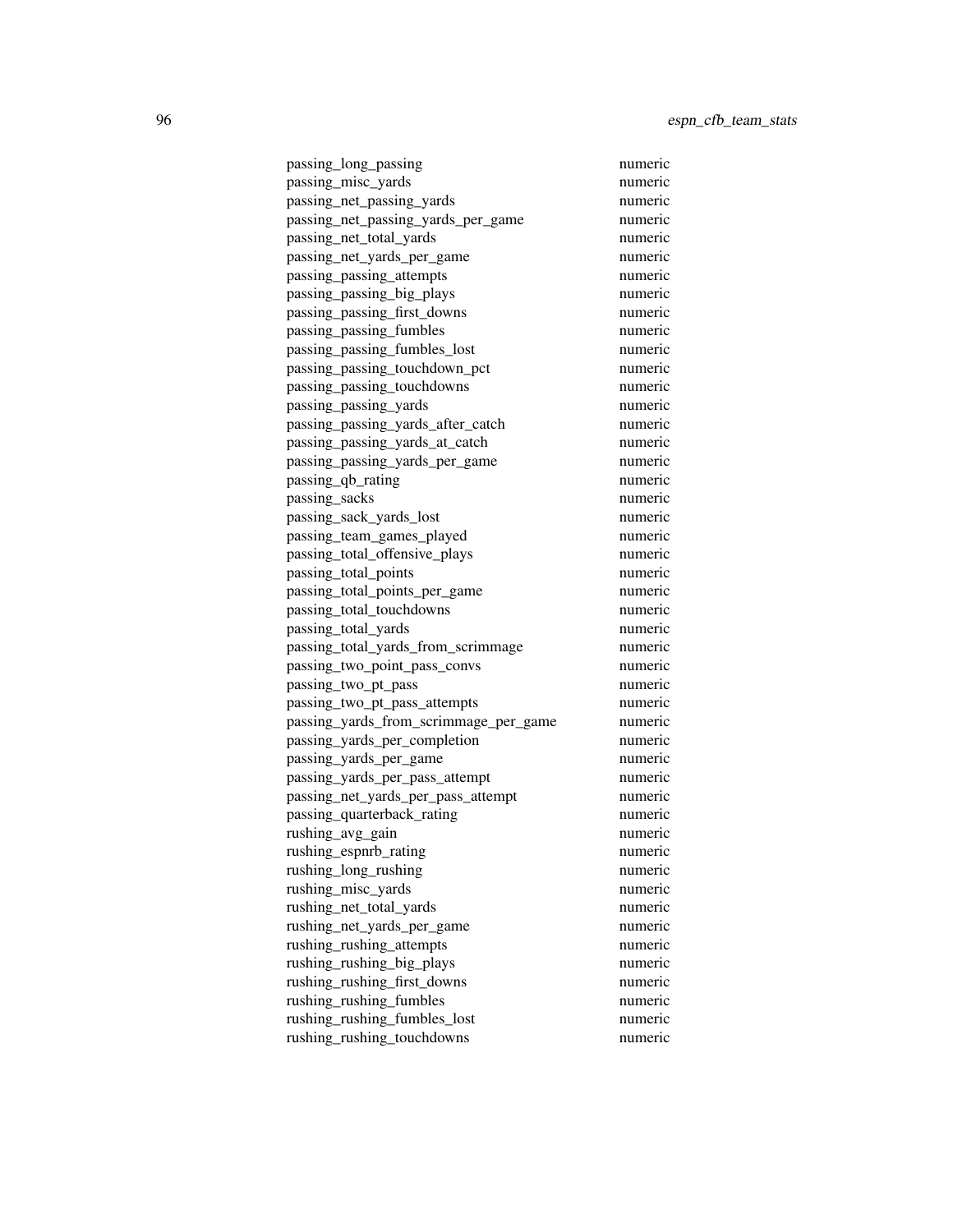rushing\_rushing\_yards numeric rushing\_rushing\_yards\_per\_game numeric rushing stuffs numeric rushing\_stuff\_yards\_lost numeric rushing team games played numeric rushing\_total\_offensive\_plays numeric rushing total points numeric rushing total points per game numeric rushing total touchdowns numeric rushing\_total\_yards numeric rushing\_total\_yards\_from\_scrimmage numeric rushing\_two\_point\_rush\_convs numeric rushing\_two\_pt\_rush numeric rushing\_two\_pt\_rush\_attempts numeric rushing\_yards\_from\_scrimmage\_per\_game numeric rushing\_yards\_per\_game numeric rushing\_yards\_per\_rush\_attempt numeric receiving\_avg\_gain numeric receiving espnwr rating numeric numeric receiving long reception numeric receiving\_misc\_yards numeric receiving net total yards numeric receiving\_net\_yards\_per\_game numeric receiving\_receiving\_big\_plays numeric receiving receiving first downs numeric receiving receiving fumbles numeric receiving\_receiving\_fumbles\_lost numeric receiving\_receiving\_targets numeric receiving\_receiving\_touchdowns numeric receiving\_receiving\_yards numeric receiving\_receiving\_yards\_after\_catch numeric receiving\_receiving\_yards\_at\_catch numeric receiving\_receiving\_yards\_per\_game numeric receiving\_receptions numeric receiving\_team\_games\_played numeric receiving\_total\_offensive\_plays numeric receiving total points numeric receiving\_total\_points\_per\_game numeric receiving total touchdowns numeric receiving\_total\_yards numeric receiving\_total\_yards\_from\_scrimmage numeric receiving two point rec\_convs numeric numeric receiving two pt reception numeric receiving\_two\_pt\_reception\_attempts numeric receiving\_yards\_from\_scrimmage\_per\_game numeric receiving\_yards\_per\_game numeric receiving\_yards\_per\_reception numeric defensive\_assist\_tackles numeric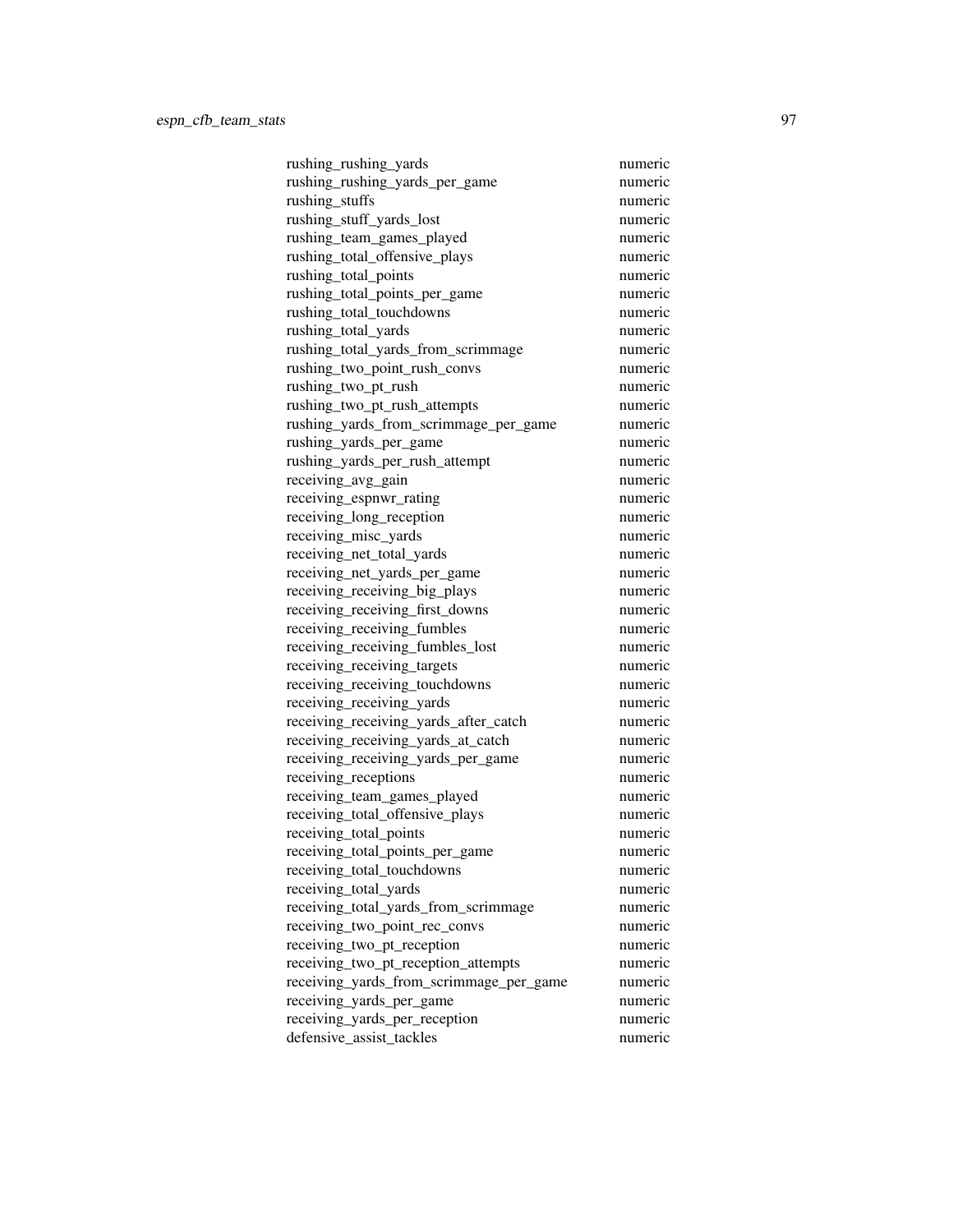defensive\_avg\_interception\_yards numeric defensive avg sack vards numeric defensive avg stuff yards numeric defensive\_blocked\_field\_goal\_touchdowns numeric defensive blocked punt touchdowns numeric defensive\_defensive\_touchdowns numeric defensive hurries numeric defensive kicks blocked numeric defensive long interception numeric defensive\_misc\_touchdowns numeric defensive\_passes\_batted\_down numeric defensive\_passes\_defended numeric defensive\_two\_pt\_returns numeric defensive\_sacks numeric defensive\_sack\_yards numeric defensive\_safeties numeric defensive solo tackles numeric defensive\_stuffs numeric numeric defensive stuff yards numeric defensive tackles for loss numeric defensive\_team\_games\_played numeric defensive total tackles numeric defensive\_yards\_allowed numeric defensive points allowed numeric defensive one pt safeties made numeric defensive interceptions interceptions numeric defensive\_interceptions\_interception\_touchdowns numeric defensive\_interceptions\_interception\_yards numeric kicking\_avg\_kickoff\_return\_yards numeric kicking\_avg\_kickoff\_yards numeric kicking\_extra\_point\_attempts numeric kicking\_extra\_point\_pct numeric kicking\_extra\_points\_blocked numeric kicking\_extra\_points\_blocked\_pct numeric kicking\_extra\_points\_made numeric kicking\_fair\_catches numeric kicking fair catch pct numeric kicking\_field\_goal\_attempts numeric kicking field goal attempts1\_19 numeric kicking\_field\_goal\_attempts20\_29 numeric kicking\_field\_goal\_attempts30\_39 numeric kicking field goal attempts40 49 numeric kicking field goal attempts50 59 numeric kicking\_field\_goal\_attempts60\_99 numeric kicking\_field\_goal\_attempts50 numeric kicking\_field\_goal\_attempt\_yards numeric kicking\_field\_goal\_pct numeric kicking\_field\_goals\_blocked numeric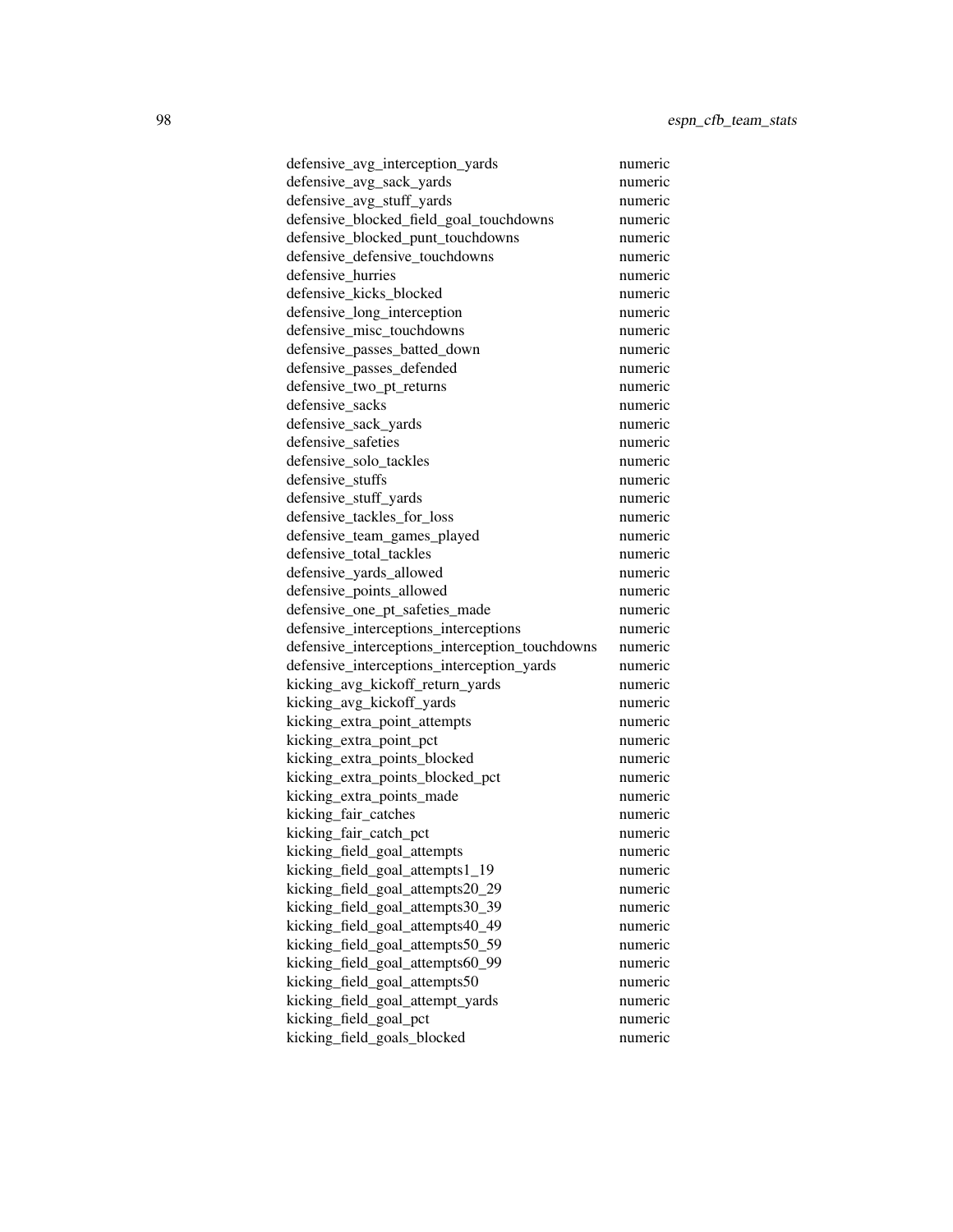kicking\_field\_goals\_blocked\_pct numeric kicking field goals made numeric kicking field goals made1 19 numeric kicking\_field\_goals\_made20\_29 numeric kicking field goals made30 39 numeric kicking\_field\_goals\_made40\_49 numeric kicking\_field\_goals\_made50\_59 numeric kicking field goals made60 99 numeric kicking field goals made50 numeric kicking\_field\_goals\_made\_yards numeric kicking\_field\_goals\_missed\_yards numeric kicking\_kickoff\_returns numeric kicking\_kickoff\_return\_touchdowns numeric kicking\_kickoff\_return\_yards numeric kicking\_kickoffs numeric kicking\_kickoff\_yards numeric kicking\_long\_field\_goal\_attempt numeric kicking\_long\_field\_goal\_made numeric kicking\_long\_kickoff numeric kicking team games played numeric kicking\_total\_kicking\_points numeric kicking touchback pct numeric kicking\_touchbacks numeric returning\_def\_fumble\_returns numeric returning def fumble return yards numeric returning fumble recoveries numeric returning\_fumble\_recovery\_yards numeric returning\_kick\_return\_fair\_catches numeric returning\_kick\_return\_fair\_catch\_pct numeric returning\_kick\_return\_fumbles numeric returning\_kick\_return\_fumbles\_lost numeric returning\_kick\_returns numeric returning\_kick\_return\_touchdowns numeric returning\_kick\_return\_yards numeric returning\_long\_kick\_return numeric numeric returning\_long\_punt\_return numeric returning misc fumble returns numeric returning\_misc\_fumble\_return\_yards numeric returning opp fumble recoveries numeric returning\_opp\_fumble\_recovery\_yards numeric returning\_opp\_special\_team\_fumble\_returns numeric returning\_opp\_special\_team\_fumble\_return\_yards numeric returning punt return fair catches numeric returning\_punt\_return\_fair\_catch\_pct numeric returning punt return fumbles numeric returning\_punt\_return\_fumbles\_lost numeric returning\_punt\_returns numeric returning\_punt\_returns\_started\_inside\_the10 numeric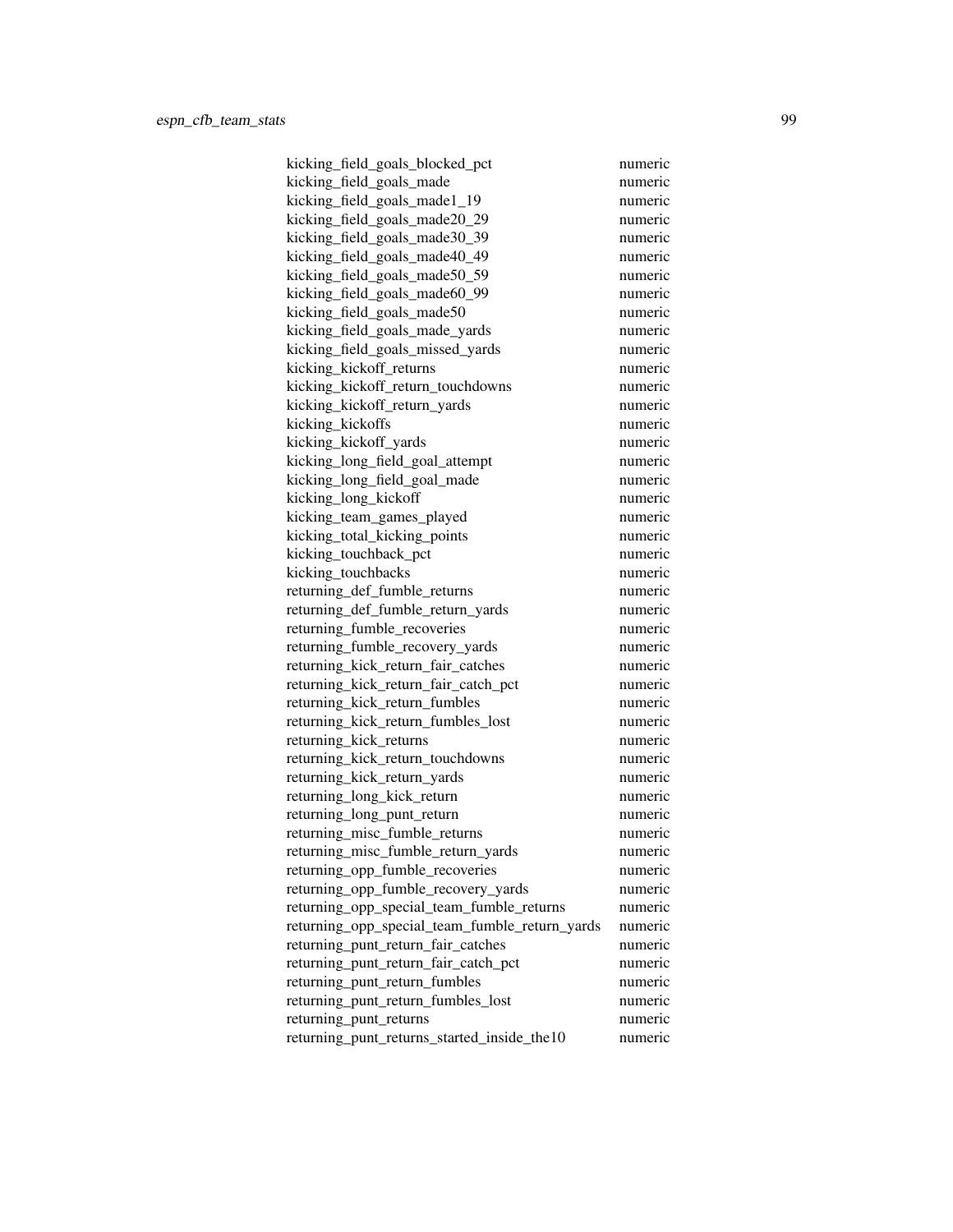returning\_punt\_returns\_started\_inside\_the20 numeric returning punt return touchdowns numeric returning punt return yards numeric returning\_special\_team\_fumble\_returns numeric returning\_special\_team\_fumble\_return\_yards numeric returning\_team\_games\_played numeric returning\_yards\_per\_kick\_return numeric returning yards per punt return numeric returning yards per return numeric punting\_avg\_punt\_return\_yards numeric punting\_fair\_catches numeric punting\_gross\_avg\_punt\_yards numeric punting\_long\_punt numeric punting\_net\_avg\_punt\_yards numeric punting\_punt\_returns numeric punting\_punt\_return\_yards numeric punting\_punts numeric punting\_punts\_blocked numeric punting\_punts\_blocked\_pct numeric punting punts inside10 numeric punting\_punts\_inside10pct numeric punting punts inside20 numeric punting\_punts\_inside20pct numeric punting\_punt\_yards numeric punting team games played numeric punting touchback pct numeric punting\_touchbacks numeric scoring\_defensive\_points numeric scoring\_field\_goals numeric scoring\_kick\_extra\_points numeric scoring\_misc\_points numeric scoring\_passing\_touchdowns numeric scoring\_receiving\_touchdowns numeric scoring\_return\_touchdowns numeric scoring\_rushing\_touchdowns numeric scoring\_total\_points numeric scoring total points per game numeric scoring\_total\_touchdowns numeric scoring total two point convs numeric scoring\_two\_point\_pass\_convs numeric scoring two point rec\_convs numeric numeric scoring two point rush convs numeric scoring one pt safeties made numeric miscellaneous\_first\_downs numeric miscellaneous first downs passing numeric miscellaneous\_first\_downs\_penalty numeric miscellaneous\_first\_downs\_per\_game numeric miscellaneous\_first\_downs\_rushing numeric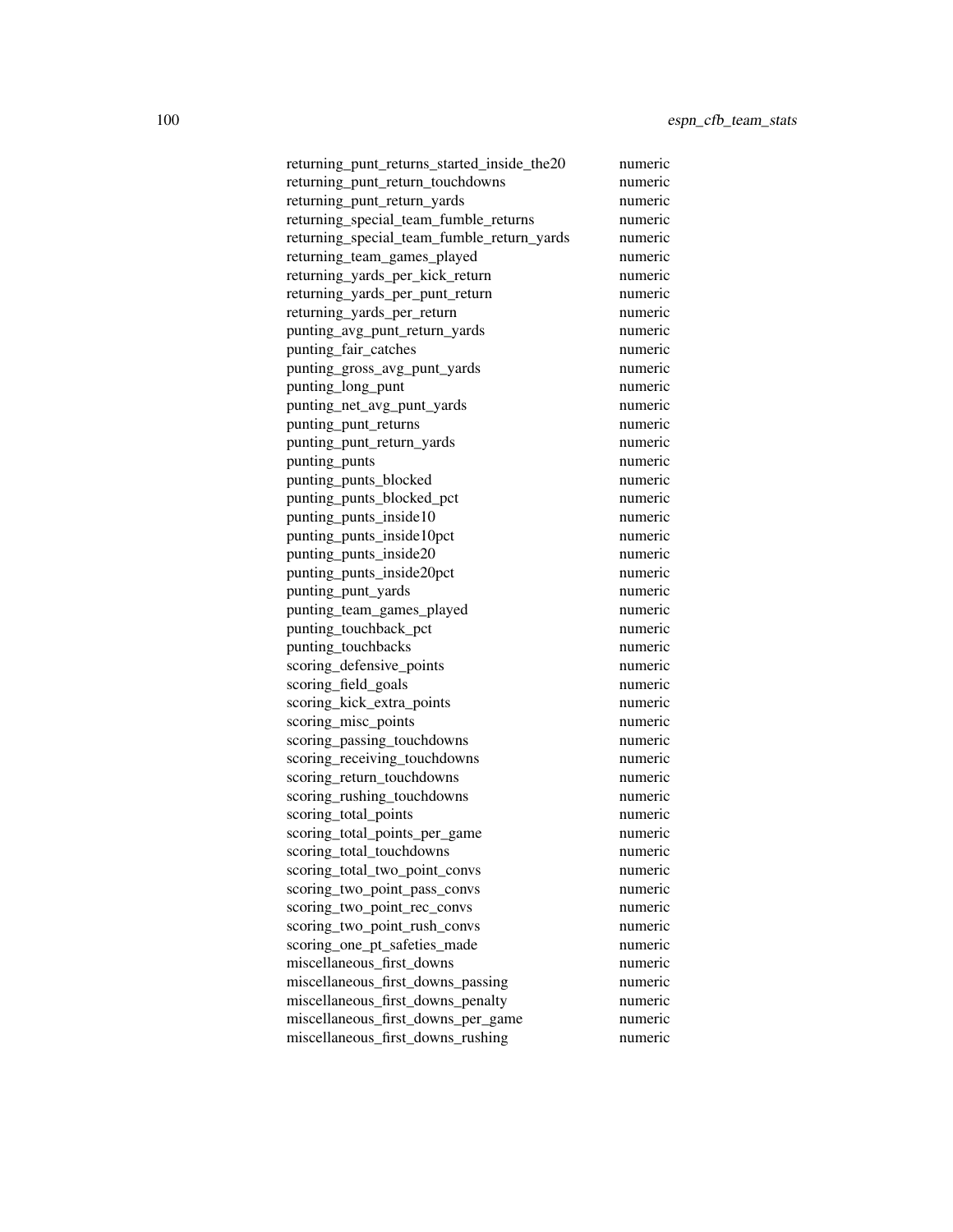# espn\_metrics 101

| miscellaneous_fourth_down_attempts    | numeric |
|---------------------------------------|---------|
| miscellaneous_fourth_down_conv_pct    | numeric |
| miscellaneous_fourth_down_convs       | numeric |
| miscellaneous fumbles lost            | numeric |
| miscellaneous_possession_time_seconds | numeric |
| miscellaneous_redzone_efficiency_pct  | numeric |
| miscellaneous_redzone_field_goal_pct  | numeric |
| miscellaneous_redzone_scoring_pct     | numeric |
| miscellaneous_redzone_touchdown_pct   | numeric |
| miscellaneous_third_down_attempts     | numeric |
| miscellaneous_third_down_conv_pct     | numeric |
| miscellaneous_third_down_convs        | numeric |
| miscellaneous_total_giveaways         | numeric |
| miscellaneous_total_penalties         | numeric |
| miscellaneous_total_penalty_yards     | numeric |
| miscellaneous_total_takeaways         | numeric |
| miscellaneous_total_drives            | numeric |
| miscellaneous_turn_over_differential  | numeric |

## Author(s)

Saiem Gilani

# Examples

try(espn\_cfb\_team\_stats(team\_id = 52, year = 2020))

espn\_metrics ESPN Metrics

# <span id="page-100-0"></span>Description

# ESPN Metrics

Get win probability chart data from ESPN Graciously contributed by MrCaseB:

# Usage

```
espn_metrics_wp(game_id)
```
## Arguments

game\_id (*Integer* required): Game ID filter for querying a single game Can be found using the [cfbd\\_game\\_info\(\)](#page-16-0) function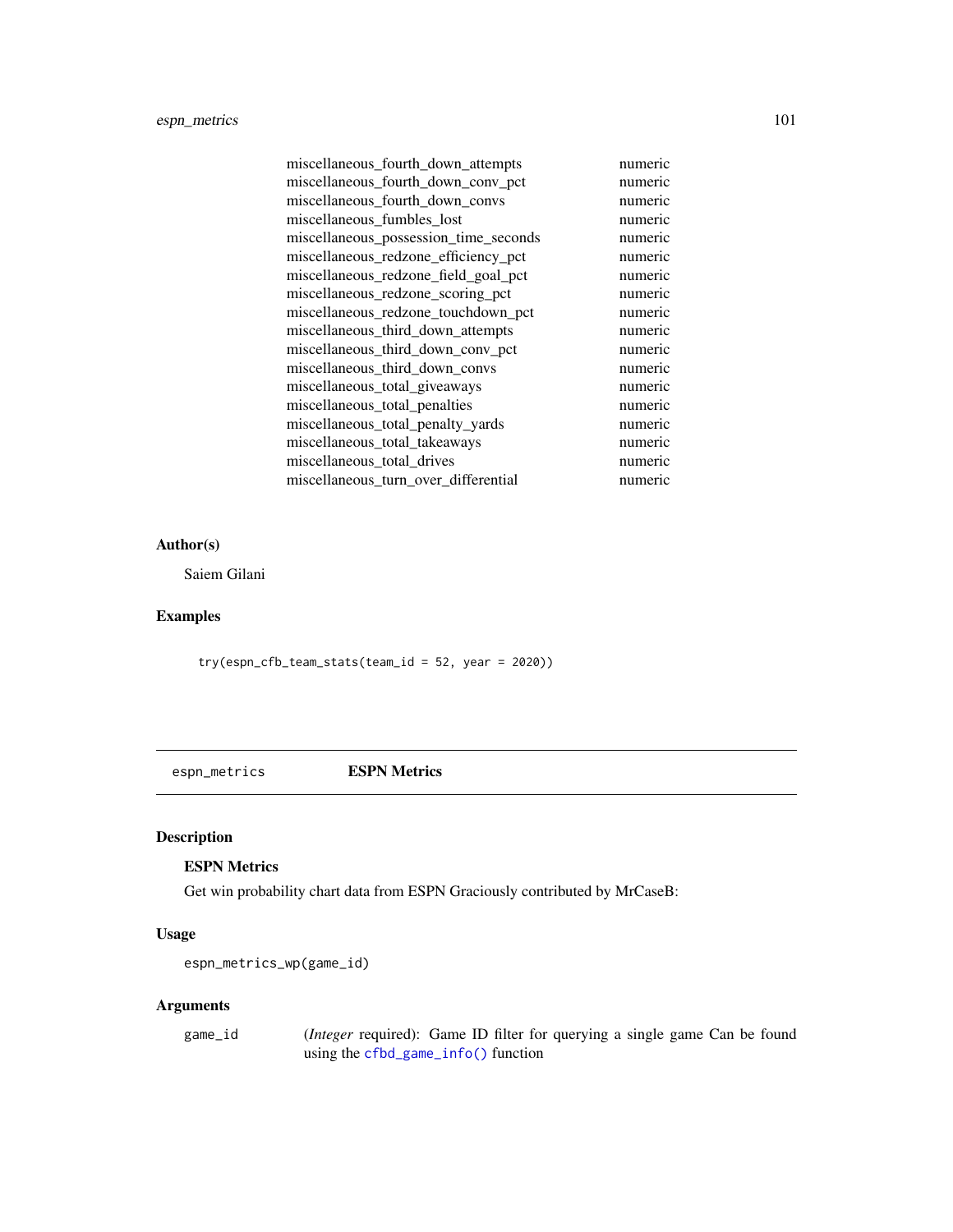# Value

[espn\\_metrics\\_wp\(\)](#page-100-0) - A data frame with 5 variables:

game\_id: character. Referencing game ID (should be same as game\_id from other functions).

play\_id: character. Referencing play ID.

seconds\_left: integer. Seconds left in the game.

home\_win\_percentage: double. The probability of the home team winning the game.

away\_win\_percentage: double. The probability of the away team winning the game (calculated as 1 - home\_win\_percentage - tie\_percentage).

tie\_percentage: double. The probability of the game ending the final period in a tie.

# Examples

try(espn\_metrics\_wp(game\_id = 401114164))

espn\_ratings\_fpi ESPN FPI Ratings

## Description

Get FPI historical rating data (most recent of each year)

#### Usage

espn\_ratings\_fpi(year = 2019)

#### Arguments

year Year

## Details

Adapted from sabinanalytic's fork of the cfbfastR repo

## Value

A data frame with 20 variables:

year: double. Season of the Football Power Index (FPI) Rating.

team\_id: character. Unique ESPN team ID - team\_id.

name: character. Team Name.

abbr: character. Team abbreviation.

fpi: character. Football Power Index (FPI) Rating.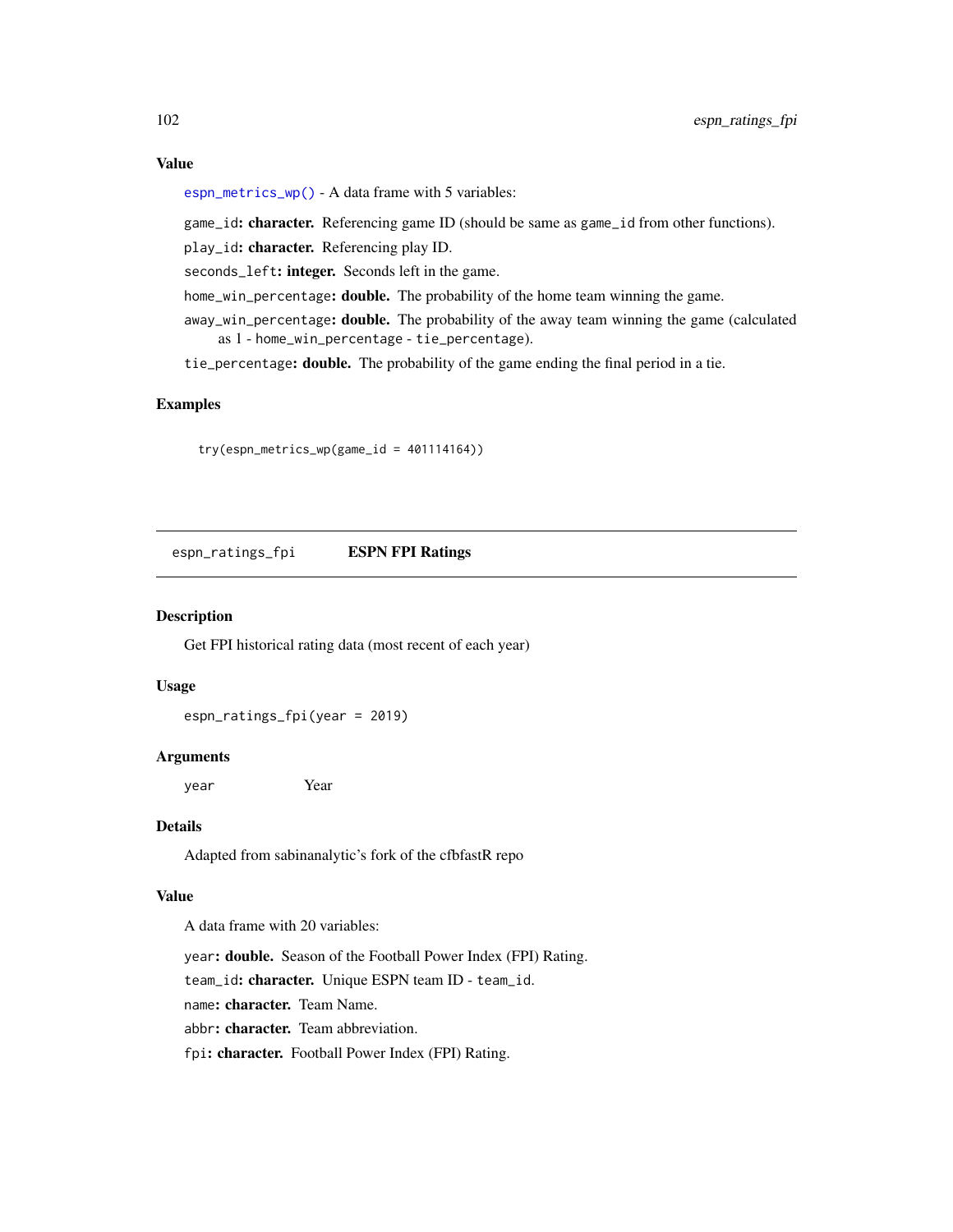fpi\_rk: character. Football Power Index (FPI) Rank. trend: character. Football Power Index (FPI) ranking trend. proj\_w: character. Projected Win total for the season. proj\_l: character. Projected Loss total for the season. win\_out: **double.** Probability the team wins out. win\_6: **double.** Probability the team wins at least six games. win\_div: double. Probability the team wins at their division. playoff: double. Probability the team reaches the playoff. nc\_game: double. Probability the team reaches the national championship game. nc\_win: double. Probability the team wins the national championship game. win\_conf: double. Probability the team wins their conference game. w: character. Wins on the season. l: character. Losses on the season. t: character. Ties on the season.

## Examples

try(espn\_ratings\_fpi(year=2019))

#### load\_cfb\_pbp Load cleaned play-by-play from the data repo

#### Description

helper that loads multiple seasons from the data repo either into memory or writes it into a db using some forwarded arguments in the dots

#### Usage

```
load_cfb_pbp(
  seasons = most_recent_cfb_season(),
  ...,
  dbConnection = NULL,
  tablename = NULL
\mathcal{L}
```
# Arguments

| seasons      | A vector of 4-digit years associated with given College Football seasons.                                                           |
|--------------|-------------------------------------------------------------------------------------------------------------------------------------|
| $\ddots$     | Additional arguments passed to an underlying function that writes the season<br>$data$ into a database (used by $update_cfb_db()$ ) |
| dbConnection | A DBIConnection object, as returned by DBI:: dbConnect()                                                                            |
| tablename    | The name of the play by play data table within the database                                                                         |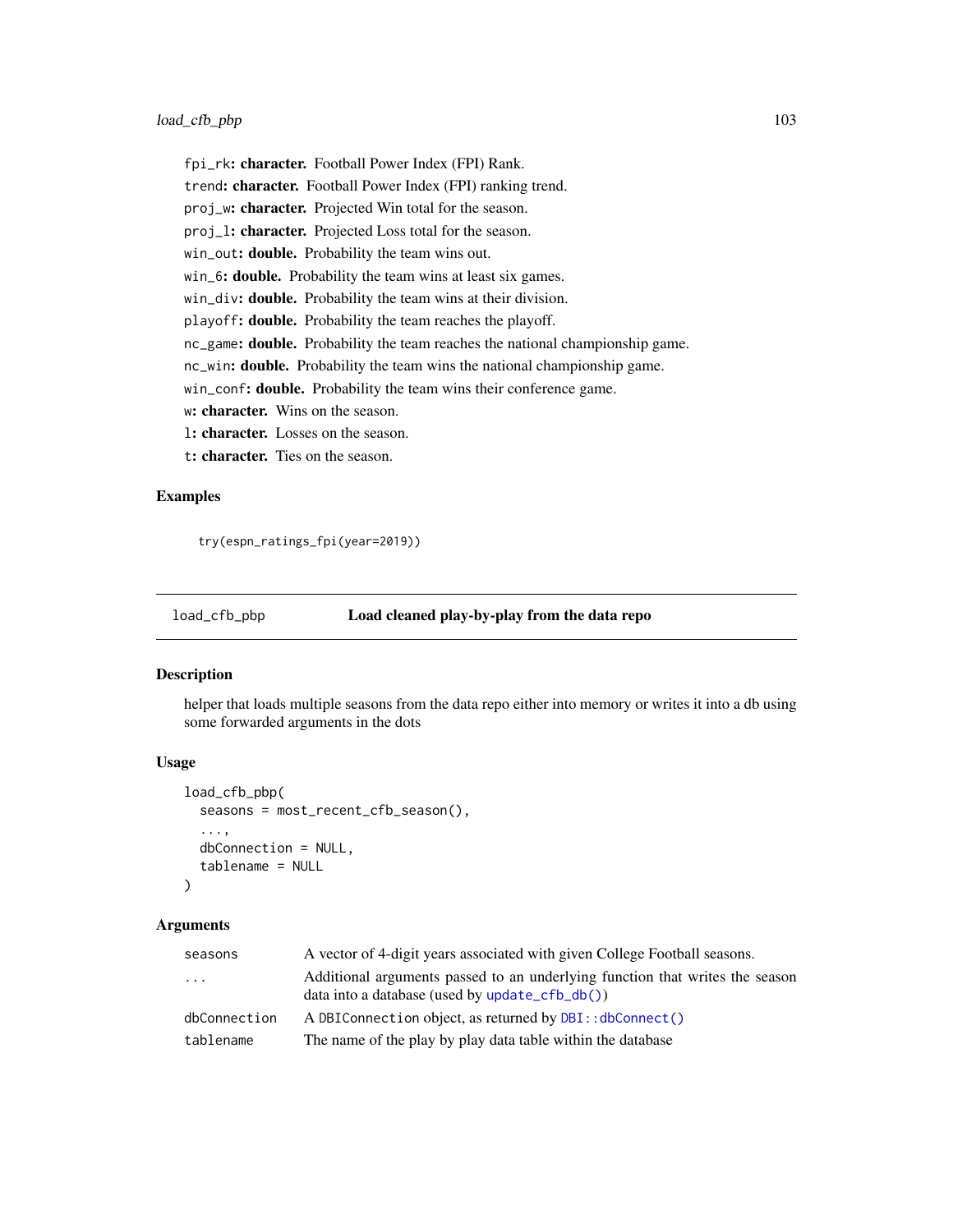load\_cfb\_rosters *Load College Football Rosters*

## Description

Load College Football Rosters

#### Usage

```
load_cfb_rosters(seasons = most_recent_cfb_season())
```
## Arguments

seasons a numeric vector of seasons to return, defaults to returning this year's data if it is September or later. If set to TRUE, will return all available data.

## Value

A tibble of season-level roster data.

## See Also

## [cfbd\\_team\\_roster\(\)](#page-86-0)

Issues with this data should be filed here: <https://github.com/sportsdataverse/cfbfastR-data>

#### Examples

```
try(load_cfb_rosters(2020))
```
load\_cfb\_schedules *Load CFB Game/Schedule Data from data repo*

# Description

This returns game/schedule information

## Usage

```
load_cfb_schedules(seasons = most_recent_cfb_season())
```
#### Arguments

seasons a numeric vector of seasons to return, default TRUE returns all available data.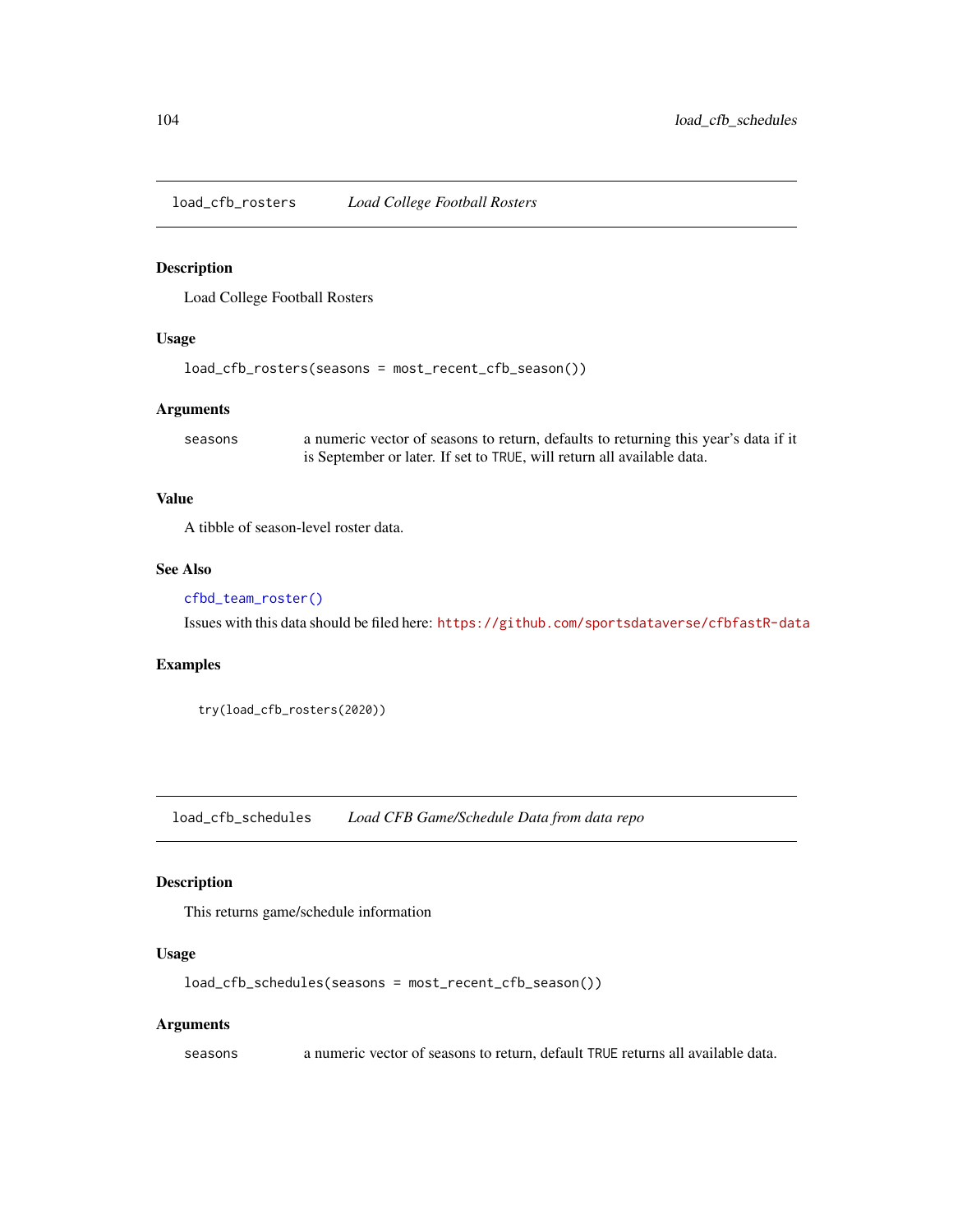load\_cfb\_teams 105

# Value

A tibble of game information for past and/or future games.

## See Also

[cfbd\\_game\\_info\(\)](#page-16-0)

Issues with this data should be filed here: <https://github.com/sportsdataverse/cfbfastR-data>

# Examples

try(load\_cfb\_schedules(2020))

load\_cfb\_teams *Load CFB team info from the data repo*

#### Description

Loads team information including colors and logos - useful for plots!

## Usage

load\_cfb\_teams(fbs\_only = TRUE)

## Arguments

fbs\_only if TRUE, returns only FBS teams, otherwise returns all teams in the dataset

## Value

A tibble of team-level image URLs and hex color codes.

#### See Also

[cfbd\\_team\\_info\(\)](#page-83-0)

Issues with this data should be filed here: <https://github.com/sportsdataverse/cfbfastR-data>

## Examples

try(load\_cfb\_teams())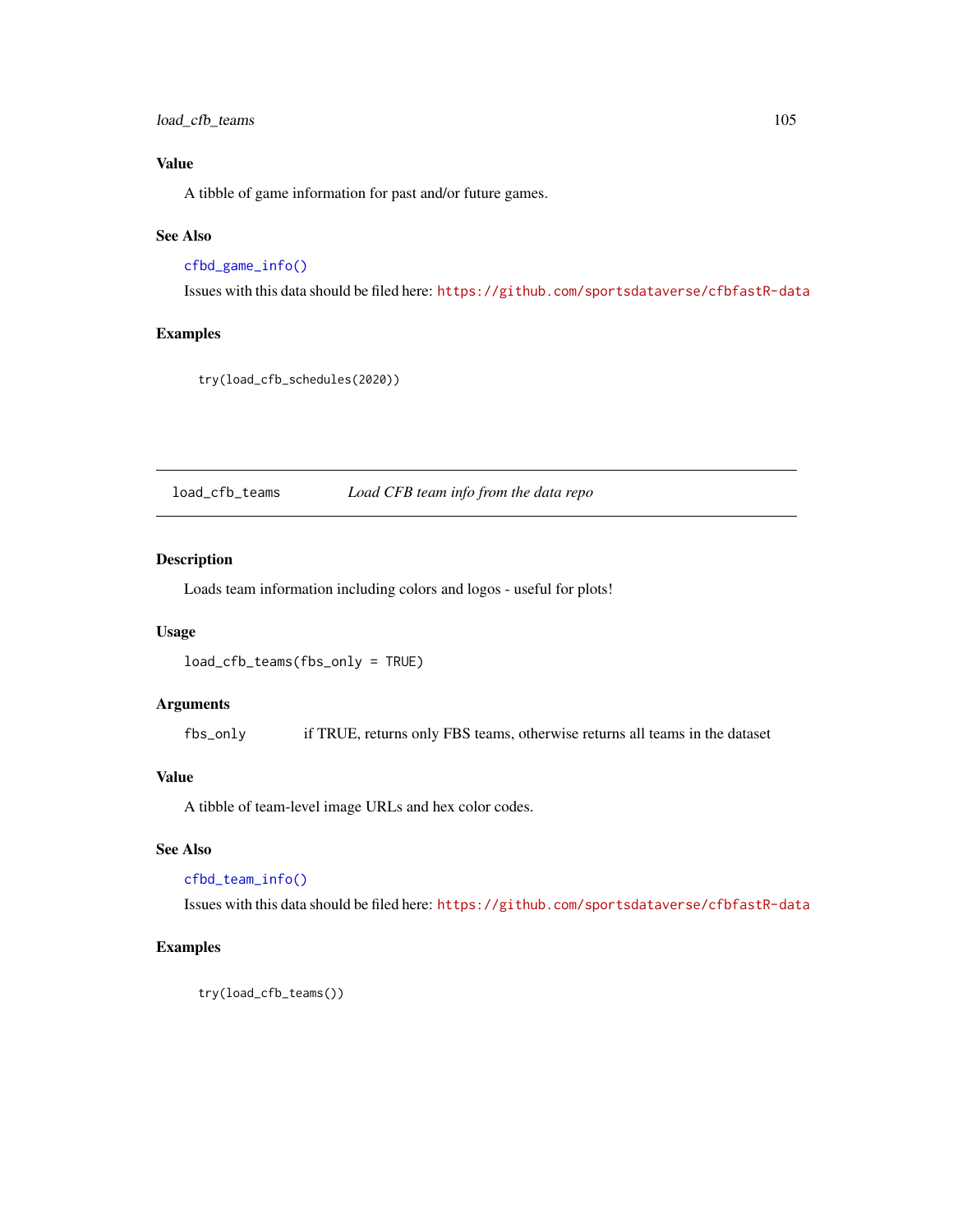## Description

Load .rds file from a remote connection

#### Usage

```
rds_from_url(url)
```
#### Arguments

url a character url

#### Value

a dataframe as created by [readRDS\(\)](#page-0-0)

register\_cfbd CFBD API Key Registration

## Description

Save your API Key as a system environment variable CFBD\_API\_KEY

#### Usage

cfbd\_key()

has\_cfbd\_key()

## Details

To get access to an API key, follow the instructions at <https://collegefootballdata.com/key>

Using the key: You can save the key for consistent usage by adding CFBD\_API\_KEY=XXXX-YOUR-API-KEY-HERE-XXXXX to your .Renviron file (easily accessed via [usethis::edit\\_r\\_environ\(\)](https://usethis.r-lib.org/reference/edit.html)). Run usethis::edit\_r\_environ(), a new script will pop open named .Renviron, THEN paste the following in the new script that pops up (without quotations)

CFBD\_API\_KEY = XXXX-YOUR-API-KEY-HERE-XXXXX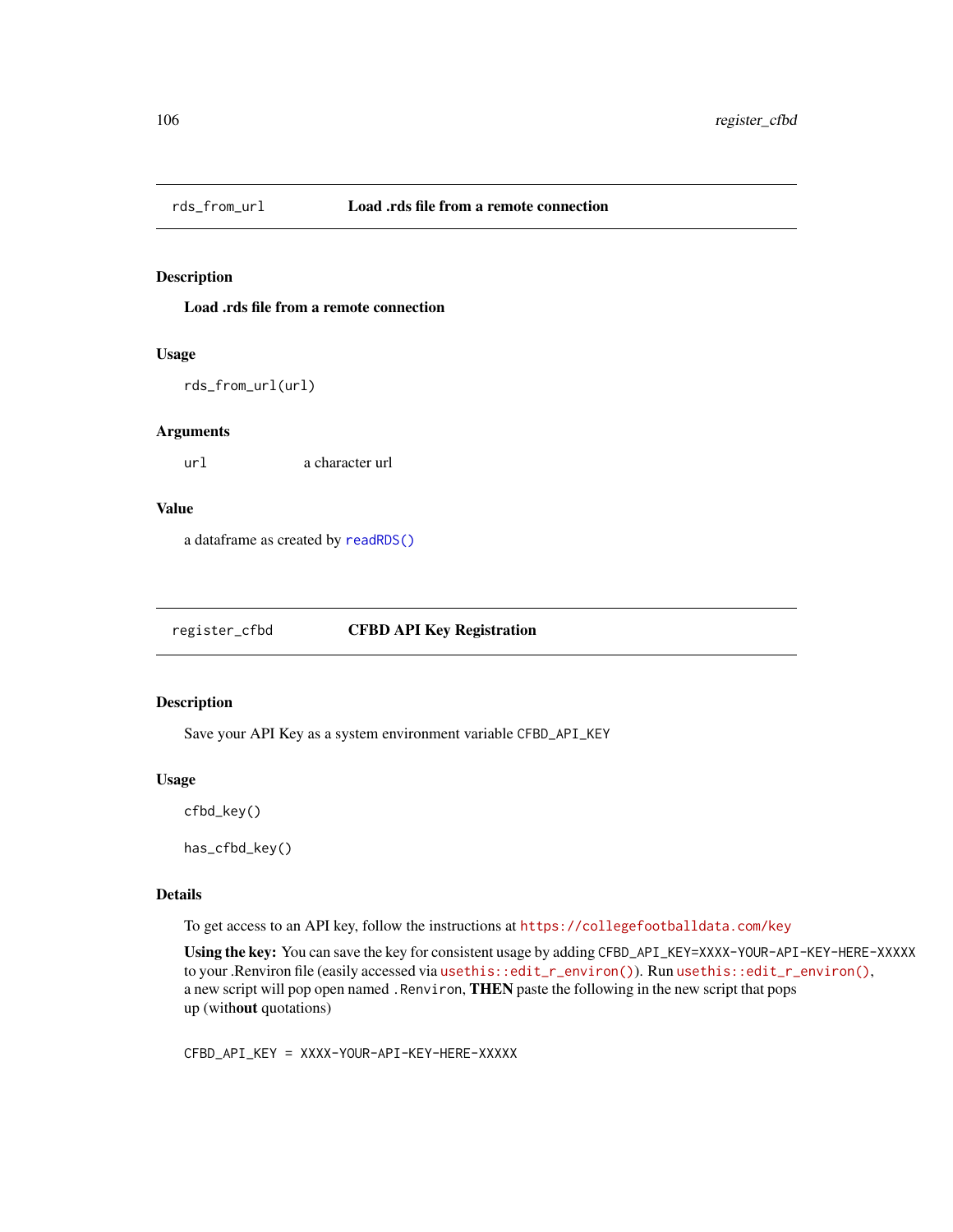Save the script and restart your RStudio session, by clicking Session (in between Plots and Build) and click Restart R (there also exists the shortcut Ctrl + Shift + F10 to restart your session).

If set correctly, from then on you should be able to use any of the cfbd\_ functions without any other changes.

For less consistent usage: At the beginning of every session or within an R environment, save your API key as the environment variable CFBD\_API\_KEY (with quotations) using a command like the following.

Sys.setenv(CFBD\_API\_KEY = "XXXX-YOUR-API-KEY-HERE-XXXXX")

<span id="page-106-0"></span>update\_cfb\_db Update or create a cfbfastR play-by-play database

## Description

update\_cfb\_db() updates or creates a database with cfbfastR play by play data of all completed games since 2014.

## Usage

```
update_cfb_db(
  dbdir = getOption("cfbfastR.dbdirectory", default = "."),
  dbname = "cfb_pbp_db",
  tblname = "cfbfastR_pbp",
  force_rebuild = FALSE,
  db_connection = NULL
)
```
#### Arguments

| dbdir         | Directory in which the database is or shall be located. Can also be set globally<br>with options(cfbfastR.dbdirectory).                                               |
|---------------|-----------------------------------------------------------------------------------------------------------------------------------------------------------------------|
| dbname        | File name of an existing or desired SQLite database within dbdir                                                                                                      |
| tblname       | The name of the play by play data table within the database                                                                                                           |
| force_rebuild | Hybrid parameter (logical or numeric) to rebuild parts of or the complete play<br>by play data table within the database (please see details for further information) |
| db_connection | A DBIConnection object, as returned by DBI:: dbConnect () (please see details<br>for further information)                                                             |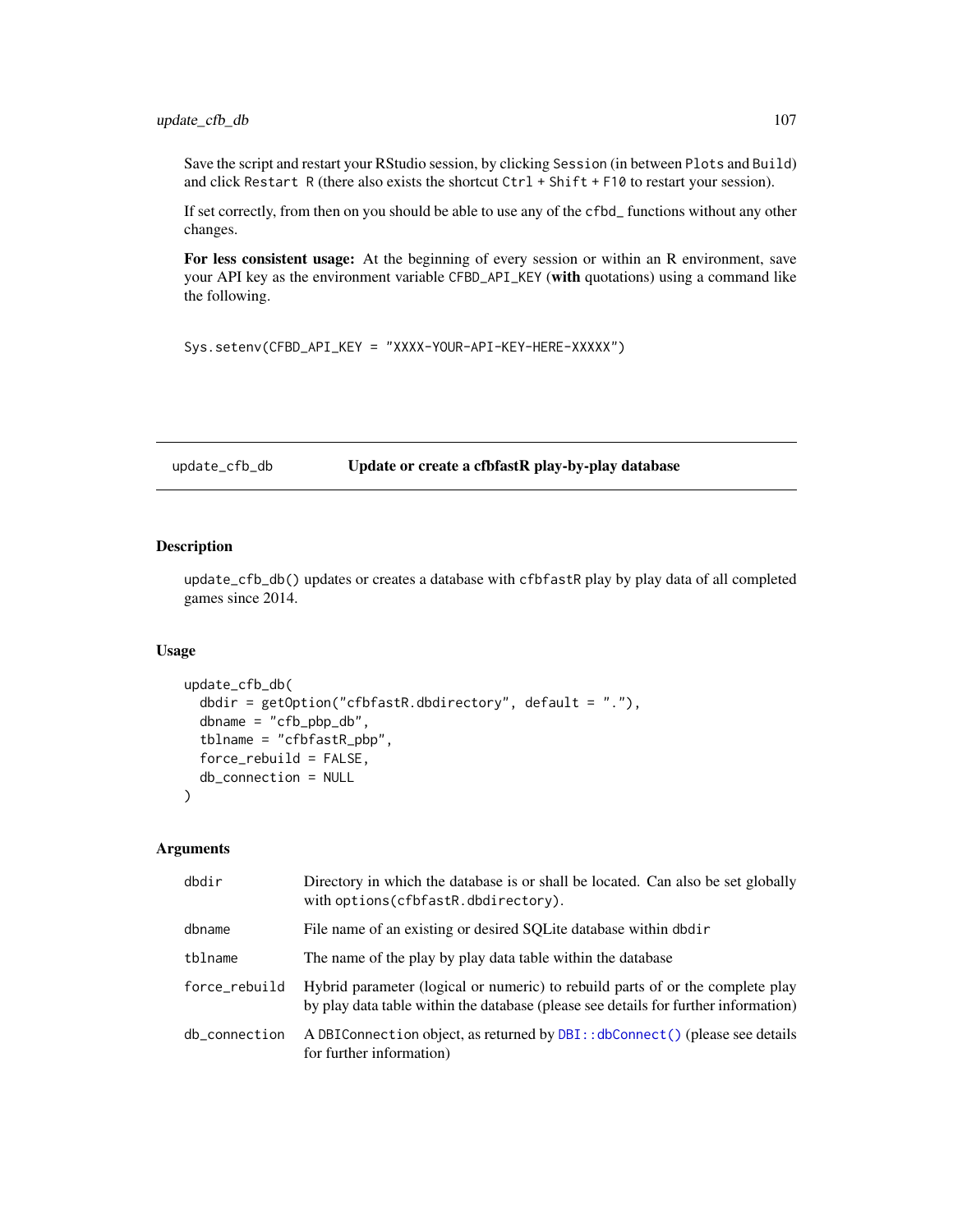## Details

This function creates and updates a data table with the name tblname within a SQLite database (other drivers via db\_connection) located in dbdir and named dbname. The data table combines all play by play data for every available game back to the 2014 season and adds the most recent completed games as soon as they are available for cfbfastR.

The argument force\_rebuild is of hybrid type. It can rebuild the play by play data table either for the whole cfbfastR era (with force\_rebuild = TRUE) or just for specified seasons (e.g. force\_rebuild = c(2019, 2020)). Please note the following behavior:

- force\_rebuild = TRUE: The data table with the name tblname will be removed completely and rebuilt from scratch. This is helpful when new columns are added during the Off-Season.
- force\_rebuild = c(2019, 2020): The data table with the name tblname will be preserved and only rows from the 2019 and 2020 seasons will be deleted and re-added. This is intended to be used for ongoing seasons because ESPN's data provider can make changes to the underlying data during the week.

The parameter db\_connection is intended for advanced users who want to use other DBI drivers, such as MariaDB, Postgres or odbc. Please note that the arguments dbdir and dbname are dropped in case a db\_connection is provided but the argument tblname will still be used to write the data table into the database.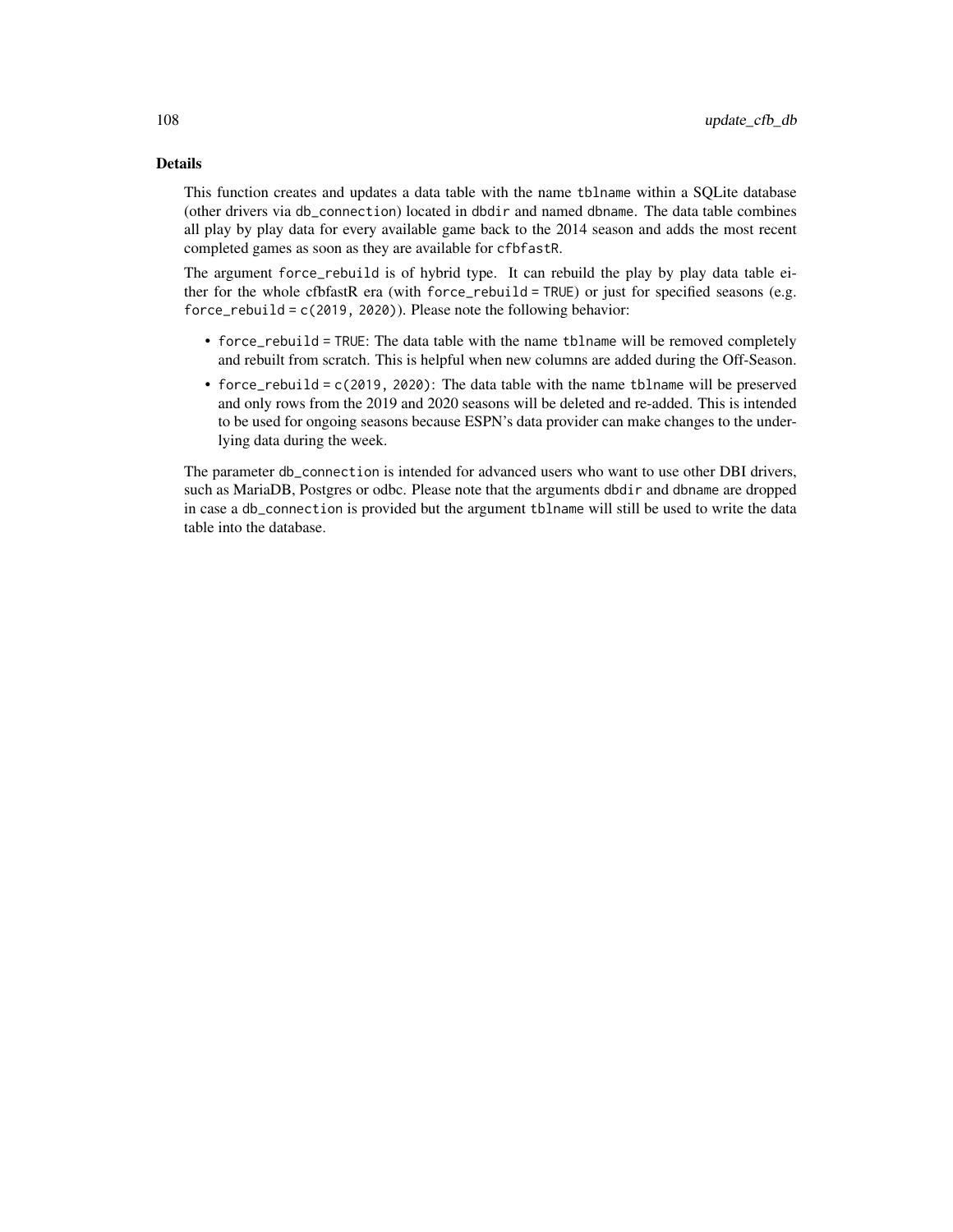## Index

∗ Advanced cfbd\_game\_box\_advanced, [14](#page-13-0) cfbd\_stats\_game\_advanced, [72](#page-71-0) cfbd\_stats\_season\_advanced, [75](#page-74-0) ∗ Averages cfbd\_metrics\_ppa\_players\_season, [31](#page-30-0) ∗ Box cfbd\_game\_box\_advanced, [14](#page-13-0) ∗ CFB cfbd\_rankings, [58](#page-57-0) espn\_cfb\_pbp, [92](#page-91-0) espn\_cfb\_team\_stats, [95](#page-94-0) ∗ Categories cfbd\_stats\_categories, [72](#page-71-0) ∗ Chart cfbd\_metrics\_wp, [35](#page-34-0) espn\_metrics, [101](#page-100-0) ∗ Coaches cfbd\_coaches, [6](#page-5-0) ∗ Conferences cfbd\_conferences, [7](#page-6-0) ∗ Data cfbd\_metrics\_wp, [35](#page-34-0) cfbd\_metrics\_wp\_pregame, [36](#page-35-0) espn\_cfb\_calendar, [91](#page-90-0) espn\_cfb\_scoreboard, [92](#page-91-0) espn\_metrics, [101](#page-100-0) ∗ Draft cfbd\_draft\_picks, [8](#page-7-0) ∗ Drives cfbd\_drives, [11](#page-10-0) ∗ FPI espn\_ratings\_fpi, [102](#page-101-0) ∗ Game cfbd\_game\_box\_advanced, [14](#page-13-0) cfbd\_game\_info, [17](#page-16-0) cfbd\_game\_media, [19](#page-18-0) cfbd\_game\_player\_stats, [20](#page-19-0)

cfbd\_game\_team\_stats, [23](#page-22-0) cfbd\_game\_weather, [26](#page-25-0) cfbd\_stats\_game\_advanced, [72](#page-71-0) ∗ Info cfbd\_game\_info, [17](#page-16-0) cfbd\_game\_media, [19](#page-18-0) cfbd\_game\_player\_stats, [20](#page-19-0) cfbd\_game\_records, [22](#page-21-0) ∗ Internal csv\_from\_url, [90](#page-89-0) rds\_from\_url, [106](#page-105-0) ∗ Matchup cfbd\_team\_matchup, [85](#page-84-0) cfbd\_team\_matchup\_records, [86](#page-85-0) ∗ NFL cfbd\_draft\_picks, [8](#page-7-0) cfbd\_draft\_positions, [10](#page-9-0) cfbd\_draft\_teams, [10](#page-9-0) ∗ PBP cfbd\_play\_stats\_player, [54](#page-53-0) espn\_cfb\_pbp, [92](#page-91-0) ∗ Picks cfbd\_draft\_picks, [8](#page-7-0) ∗ Play-by-Play cfbd\_pbp\_data, [37](#page-36-0) ∗ Players cfbd\_metrics\_ppa\_players\_games, [30](#page-29-0) cfbd\_metrics\_ppa\_players\_season, [31](#page-30-0) cfbd\_player\_info, [49](#page-48-0) ∗ Player cfbd\_play\_stats\_player, [54](#page-53-0) cfbd\_player\_usage, [51](#page-50-0) cfbd\_stats\_season\_player, [78](#page-77-0) ∗ Plays cfbd\_play\_stats\_types, [57](#page-56-0) ∗ Points cfbd\_metrics\_ppa\_games, [28](#page-27-0)

cfbd\_metrics\_ppa\_players\_games, [30](#page-29-0)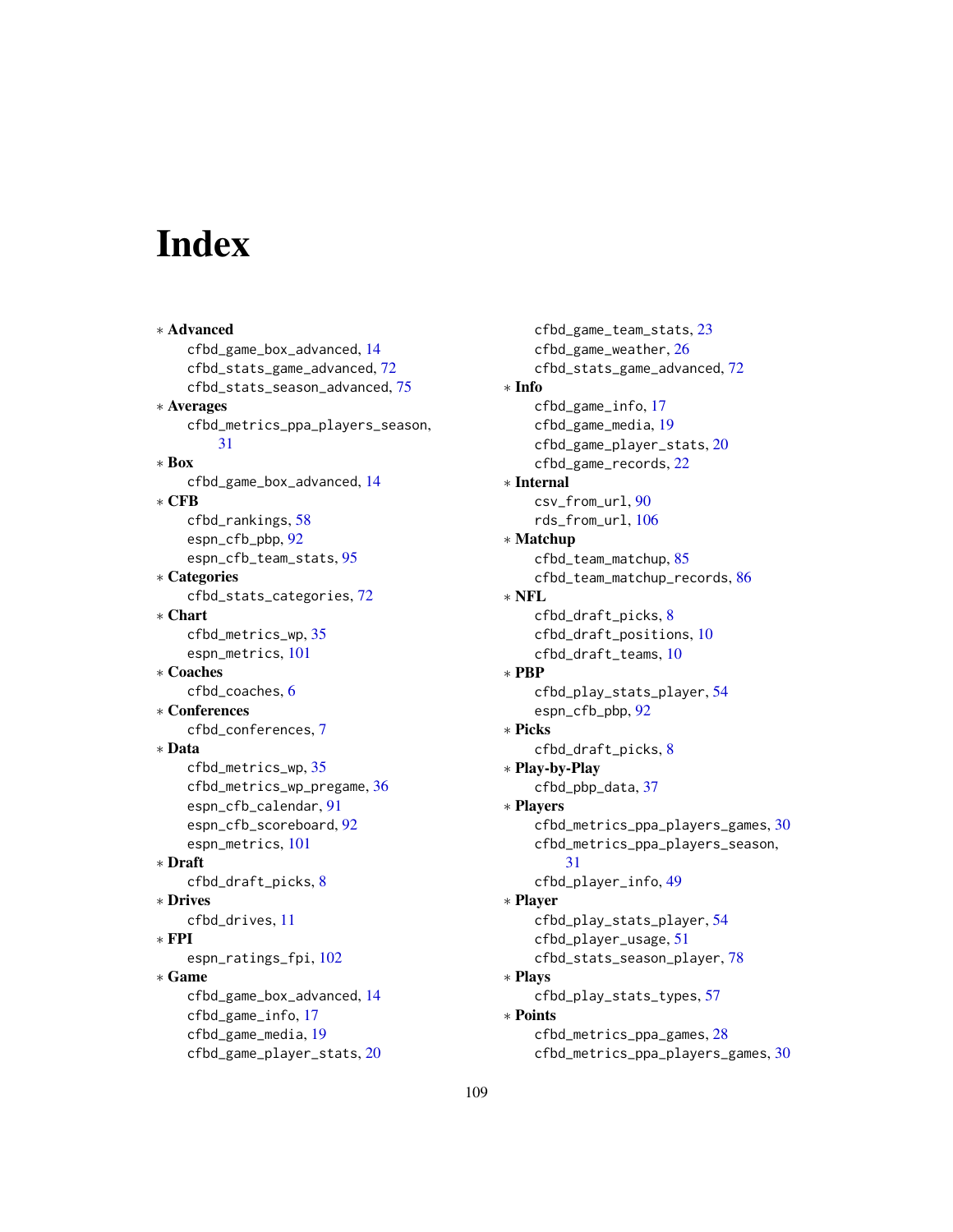cfbd\_metrics\_ppa\_players\_season, [31](#page-30-0) cfbd\_metrics\_ppa\_predicted, [33](#page-32-0) cfbd\_metrics\_ppa\_teams, [33](#page-32-0) ∗ Positions cfbd\_draft\_positions, [10](#page-9-0) ∗ Pre-game cfbd\_metrics\_wp\_pregame, [36](#page-35-0) ∗ Predicted cfbd\_metrics\_ppa\_games, [28](#page-27-0) cfbd\_metrics\_ppa\_players\_games, [30](#page-29-0) cfbd\_metrics\_ppa\_players\_season, [31](#page-30-0) cfbd\_metrics\_ppa\_predicted, [33](#page-32-0) cfbd\_metrics\_ppa\_teams, [33](#page-32-0) ∗ Probability cfbd\_metrics\_wp, [35](#page-34-0) cfbd\_metrics\_wp\_pregame, [36](#page-35-0) espn\_metrics, [101](#page-100-0) ∗ Production cfbd\_player\_returning, [50](#page-49-0) ∗ Rankings cfbd\_rankings, [58](#page-57-0) ∗ Ratings espn\_ratings\_fpi, [102](#page-101-0) ∗ Records cfbd\_team\_matchup\_records, [86](#page-85-0) ∗ Recruiting cfbd\_recruiting\_player, [66](#page-65-0) cfbd\_recruiting\_position, [68](#page-67-0) cfbd\_recruiting\_team, [69](#page-68-0) cfbd\_recruiting\_transfer\_portal, [70](#page-69-0) ∗ Returning cfbd\_player\_returning, [50](#page-49-0) ∗ Roster cfbd\_team\_roster, [87](#page-86-0) ∗ SP+ cfbd\_ratings\_sp, [61](#page-60-0) cfbd\_ratings\_sp\_conference, [62](#page-61-0) ∗ SRS cfbd\_ratings\_srs, [64](#page-63-0) ∗ Schedule espn\_cfb\_calendar, [91](#page-90-0) espn\_cfb\_scoreboard, [92](#page-91-0) ∗ Scoreboard espn\_cfb\_scoreboard, [92](#page-91-0) ∗ Score

cfbd\_game\_box\_advanced, [14](#page-13-0) ∗ Season cfbd\_metrics\_ppa\_players\_season, [31](#page-30-0) cfbd\_stats\_season\_advanced, [75](#page-74-0) cfbd\_stats\_season\_player, [78](#page-77-0) cfbd\_stats\_season\_team, [81](#page-80-0) ∗ Stats cfbd\_game\_team\_stats, [23](#page-22-0) cfbd\_stats\_categories, [72](#page-71-0) cfbd\_stats\_game\_advanced, [72](#page-71-0) cfbd\_stats\_season\_advanced, [75](#page-74-0) cfbd\_stats\_season\_player, [78](#page-77-0) cfbd\_stats\_season\_team, [81](#page-80-0) espn\_cfb\_team\_stats, [95](#page-94-0) ∗ Teams cfbd\_draft\_teams, [10](#page-9-0) cfbd\_metrics\_ppa\_games, [28](#page-27-0) cfbd\_metrics\_ppa\_teams, [33](#page-32-0) cfbd\_team\_info, [84](#page-83-0) ∗ Team cfbd\_game\_records, [22](#page-21-0) cfbd\_game\_team\_stats, [23](#page-22-0) cfbd\_stats\_season\_advanced, [75](#page-74-0) cfbd\_stats\_season\_team, [81](#page-80-0) cfbd\_team\_matchup, [85](#page-84-0) cfbd\_team\_matchup\_records, [86](#page-85-0) cfbd\_team\_roster, [87](#page-86-0) cfbd\_team\_talent, [88](#page-87-0) espn\_cfb\_team\_stats, [95](#page-94-0) ∗ Usage cfbd\_player\_usage, [51](#page-50-0) ∗ Venues cfbd\_venues, [89](#page-88-0) ∗ Weather cfbd\_game\_weather, [26](#page-25-0) ∗ Win cfbd\_metrics\_wp, [35](#page-34-0) cfbd\_metrics\_wp\_pregame, [36](#page-35-0) espn\_metrics, [101](#page-100-0) ∗ data data, [90](#page-89-0) ∗ elo cfbd\_ratings\_elo, [60](#page-59-0) ∗ talent cfbd\_team\_talent, [88](#page-87-0) cfbd\_betting\_lines, [4](#page-3-0) cfbd\_calendar, [5](#page-4-0)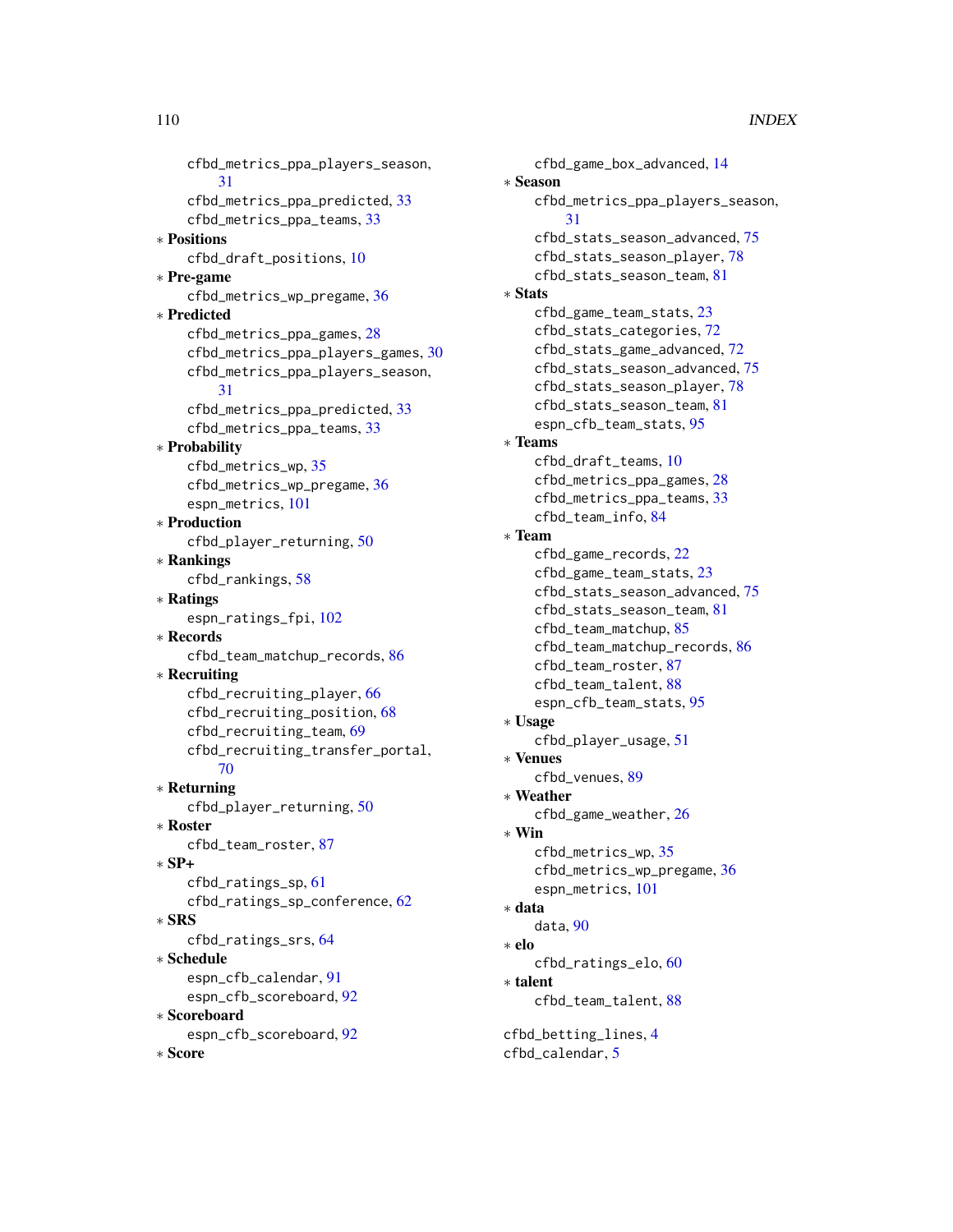## INDEX 111

```
cfbd_calendar(), 6
cfbd_coaches, 6
cfbd_conf_types_df (data), 90
cfbd_conferences, 7
cfbd_conferences(), 7, 9
cfbd_draft, 8
cfbd_draft_picks, 8
cfbd_draft_picks(), 9
cfbd_draft_positions, 10
cfbd_draft_positions(), 9, 10
cfbd_draft_teams, 10
cfbd_draft_teams(), 9, 10
cfbd_drives, 11
cfbd_drives(), 12
cfbd_game_box_advanced, 14
cfbd_game_box_advanced(), 14
cfbd_game_info, 17
cfbd_game_info(), 4, 14, 17, 20, 23, 35, 54,
        101, 105
cfbd_game_media, 19
cfbd_game_media(), 19
cfbd_game_player_stats, 20
cfbd_game_player_stats(), 21
cfbd_game_records, 22
cfbd_game_records(), 22
cfbd_game_team_stats, 23
cfbd_game_team_stats(), 24
cfbd_game_weather, 26
cfbd_game_weather(), 27
cfbd_games, 13
cfbd_key (register_cfbd), 106
cfbd_metrics, 27
cfbd_metrics_ppa_games, 28
cfbd_metrics_ppa_games(), 29
cfbd_metrics_ppa_players_games, 30
cfbd_metrics_ppa_players_games(), 30
cfbd_metrics_ppa_players_season, 31
cfbd_metrics_ppa_players_season(), 32
cfbd_metrics_ppa_predicted, 33
cfbd_metrics_ppa_predicted(), 33
cfbd_metrics_ppa_teams, 33
cfbd_metrics_ppa_teams(), 34
cfbd_metrics_wp, 35
cfbd_metrics_wp(), 35
cfbd_metrics_wp_pregame, 36
cfbd_metrics_wp_pregame(), 36
cfbd_pbp_data, 37
cfbd_play, 47
```
cfbd\_play\_stats\_player, [54](#page-53-0) cfbd\_play\_stats\_player(), *[55](#page-54-0)* cfbd\_play\_stats\_types, [57](#page-56-0) cfbd\_play\_stats\_types(), *[55](#page-54-0)*, *[57](#page-56-0)* cfbd\_play\_type\_df, *[37](#page-36-0)*, *[53](#page-52-0)* cfbd\_play\_type\_df *(*data*)*, [90](#page-89-0) cfbd\_play\_types, [57](#page-56-0) cfbd\_play\_types(), *[57](#page-56-0)* cfbd\_player *(*cfbd\_players*)*, [48](#page-47-0) cfbd\_player\_info, [49](#page-48-0) cfbd\_player\_info(), *[30](#page-29-0)*, *[32](#page-31-0)*, *[49](#page-48-0)*, *[51](#page-50-0)*, *[55](#page-54-0)* cfbd\_player\_returning, [50](#page-49-0) cfbd\_player\_returning(), *[50](#page-49-0)* cfbd\_player\_usage, [51](#page-50-0) cfbd\_player\_usage(), *[52](#page-51-0)* cfbd\_players, [48](#page-47-0) cfbd\_plays, [52](#page-51-0) cfbd\_plays(), *[53](#page-52-0)* cfbd\_rankings, [58](#page-57-0) cfbd\_rankings(), *[58](#page-57-0)* cfbd\_ratings, [59](#page-58-0) cfbd\_ratings\_elo, [60](#page-59-0) cfbd\_ratings\_elo(), *[60](#page-59-0)* cfbd\_ratings\_sp, [61](#page-60-0) cfbd\_ratings\_sp(), *[61](#page-60-0)* cfbd\_ratings\_sp\_conference, [62](#page-61-0) cfbd\_ratings\_sp\_conference(), *[63](#page-62-0)* cfbd\_ratings\_srs, [64](#page-63-0) cfbd\_ratings\_srs(), *[64](#page-63-0)* cfbd\_recruiting, [65](#page-64-0) cfbd\_recruiting\_player, [66](#page-65-0) cfbd\_recruiting\_player(), *[66,](#page-65-0) [67](#page-66-0)* cfbd\_recruiting\_position, [68](#page-67-0) cfbd\_recruiting\_position(), *[66](#page-65-0)*, *[68](#page-67-0)* cfbd\_recruiting\_team, [69](#page-68-0) cfbd\_recruiting\_team(), *[69](#page-68-0)* cfbd\_recruiting\_transfer\_portal, [70](#page-69-0) cfbd\_recruiting\_transfer\_portal(), *[70](#page-69-0)* cfbd\_stats, [71](#page-70-0) cfbd\_stats\_categories, [72](#page-71-0) cfbd\_stats\_categories(), *[72](#page-71-0)* cfbd\_stats\_game\_advanced, [72](#page-71-0) cfbd\_stats\_game\_advanced(), *[73](#page-72-0)* cfbd\_stats\_season\_advanced, [75](#page-74-0) cfbd\_stats\_season\_advanced(), *[75](#page-74-0)* cfbd\_stats\_season\_player, [78](#page-77-0) cfbd\_stats\_season\_player(), *[79](#page-78-0)* cfbd\_stats\_season\_team, [81](#page-80-0)